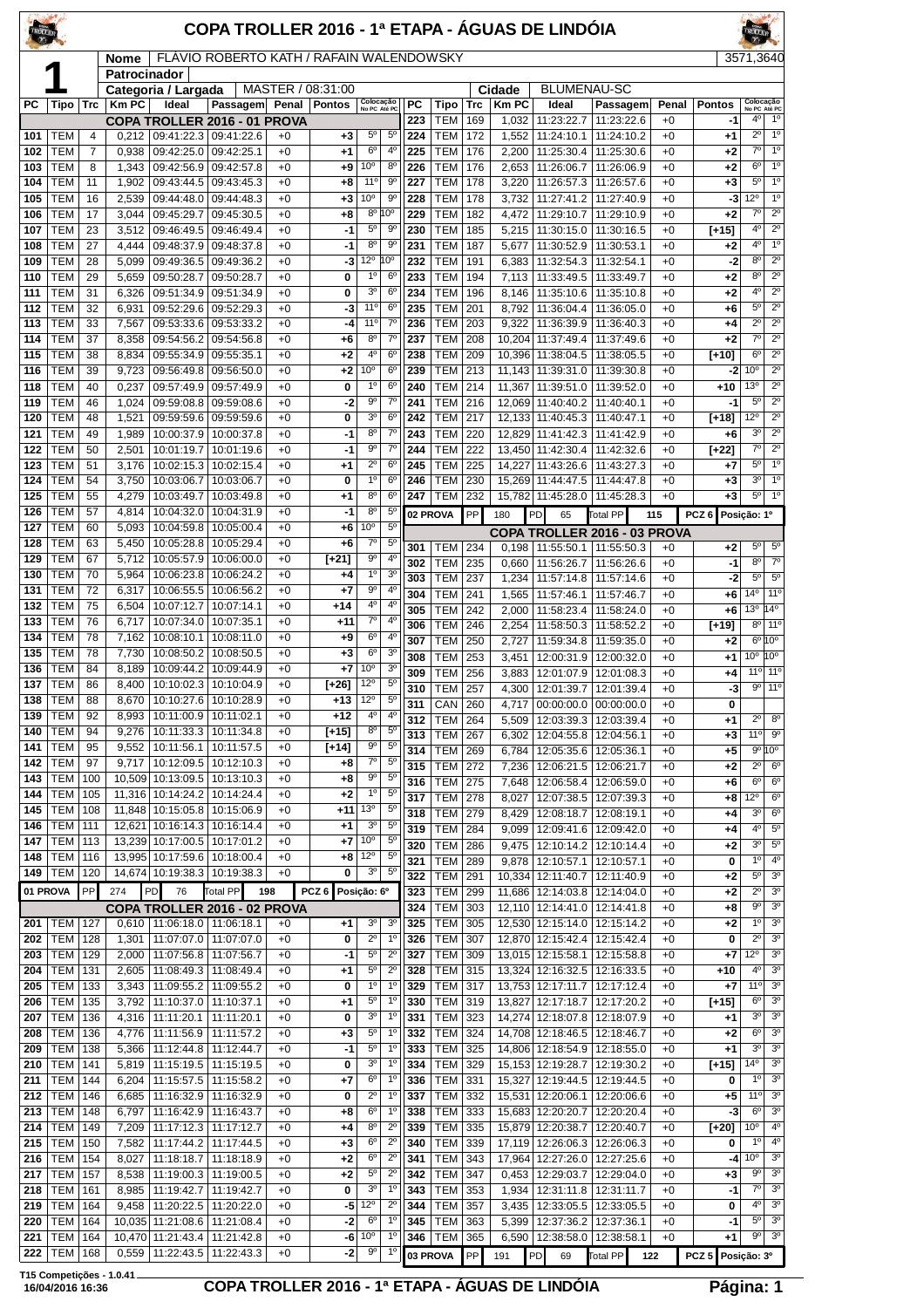| TROLT PL   |                          |            |                 |                                                 | COPA TROLLER 2016 - 1ª ETAPA - ÁGUAS DE LINDÓIA |              |                      |                                                                    |                            |            |                          |            |                |                                        |                                                                |                 |                    |                                    |                                            |
|------------|--------------------------|------------|-----------------|-------------------------------------------------|-------------------------------------------------|--------------|----------------------|--------------------------------------------------------------------|----------------------------|------------|--------------------------|------------|----------------|----------------------------------------|----------------------------------------------------------------|-----------------|--------------------|------------------------------------|--------------------------------------------|
|            |                          |            | Nome            |                                                 | MARNES ALEXANDRE FLORIANI / CRISTIAN MUELLER    |              |                      |                                                                    |                            |            |                          |            |                |                                        |                                                                |                 |                    | 3559,3573                          |                                            |
|            | 2                        |            | Patrocinador    | Categoria / Largada                             |                                                 |              | MASTER / 08:32:00    |                                                                    |                            |            |                          |            | Cidade         |                                        | RIO NEGRINHO-SC                                                |                 |                    |                                    |                                            |
| РC         | Tipo                     | <b>Trc</b> | Km PC           | Ideal                                           | Passagem Penal Pontos                           |              |                      | Colocação<br>No PC Até PC                                          |                            | PC         | Tipo                     | Trc        | <b>KmPC</b>    | Ideal                                  | Passagem                                                       | Penal           | <b>Pontos</b>      | Colocação<br>No PC Até PC          |                                            |
| 101        | TEM                      | 4          |                 | $0,212$   09:42:22.3   09:42:23.1               | COPA TROLLER 2016 - 01 PROVA                    | $+0$         | $+8$                 | 15 <sup>°</sup> 15 <sup>°</sup>                                    |                            | 223<br>224 | <b>TEM</b><br><b>TEM</b> | 169<br>172 | 1,032<br>1,552 | 11:24:22.7<br>11:25:10.1               | 11:24:22.1<br>11:25:09.4                                       | $+0$<br>$+0$    | -6<br>-7           | 13 <sup>o</sup><br>$14^{\circ}$    | $7^\circ$<br>10°                           |
| 102        | TEM                      | 7          | 0,938           | 09:43:25.0                                      | 09:43:28.3                                      | $+0$         | $+33$                | 15 <sup>o</sup> 15 <sup>o</sup>                                    |                            | 225        | <b>TEM</b>               | 176        | 2,200          | 11:26:30.4                             | 11:26:30.7                                                     | $+0$            | $+3$               | 11°                                | $11^{\circ}$                               |
| 103        | TEM                      | 8          | 1,343           | 09:43:56.9                                      | 09:44:02.3                                      | $+0$         | $+54$                | 15 <sup>o</sup>   15 <sup>o</sup>                                  |                            | 226        | <b>TEM</b>               | 176        | 2,653          | 11:27:06.7                             | 11:27:06.8                                                     | $+0$            | $+1$               | 3 <sup>o</sup>                     | 10 <sup>o</sup>                            |
| 104<br>105 | TEM<br>TEM               | 11<br>16   | 1,902<br>2,539  | 09:44:44.5<br>09:45:48.0                        | 09:44:52.0<br>09:45:56.6                        | $+0$<br>$+0$ | $+75$<br>+86         | 15 <sup>o</sup> 15 <sup>o</sup><br>15 <sup>o</sup> 15 <sup>o</sup> |                            | 227<br>228 | <b>TEM</b><br><b>TEM</b> | 178<br>178 | 3,220<br>3,732 | 11:27:57.3<br>11:28:41.2               | 11:27:57.7<br>11:28:41.1                                       | $+0$<br>$+0$    | $+4$<br>-1         | 10 <sup>o</sup><br>8 <sup>o</sup>  | 11 <sup>o</sup><br>11 <sup>0</sup>         |
| 106        | TEM                      | 17         | 3,044           | 09:46:29.7                                      | 09:46:40.0                                      | $+0$         | +103                 | $15^{\circ}$ 15°                                                   |                            | 229        | <b>TEM</b>               | 182        | 4,472          | 11:30:10.7                             | 11:30:11.0                                                     | $+0$            | $+3$               | 10 <sup>o</sup>                    | 11 <sup>o</sup>                            |
| 107        | TEM                      | 23         | 3,512           | 09:47:49.5                                      | 09:48:01.2                                      | $+0$         | $+117$               | 15 <sup>o</sup>                                                    | 15°                        | 230        | <b>TEM</b>               | 185        | 5,215          | 11:31:15.0                             | 11:31:18.4                                                     | $+0$            | $[+34]$            | 14 <sup>o</sup>                    | $13^{\circ}$                               |
| 108<br>109 | <b>TEM</b><br>TEM        | 27<br>28   | 4,444<br>5,099  | 09:49:37.9<br>09:50:36.5                        | 09:49:51.7<br>09:50:53.2                        | $+0$         | $+138$<br>+167       | 15 <sup>0</sup><br>$15^{\circ}$                                    | 15°<br>15°                 | 231<br>232 | <b>TEM</b><br>TEM        | 187<br>191 | 5,677<br>6,383 | 11:31:52.9                             | 11:31:53.4<br>11:33:54.3                                       | $+0$<br>$+0$    | $+5$<br>0          |                                    | 9º 13º<br>$2^{\circ}$ 13°                  |
| 110        | TEM                      | 29         | 5,659           | 09:51:28.7                                      | 09:51:48.6                                      | +0<br>$+0$   | $+199$               | $15^{\circ}$ 15°                                                   |                            | 233        | TEM                      | 194        |                | 11:33:54.3                             | 7,113   11:34:49.5   11:34:49.6                                | $+0$            | $+1$               |                                    | $6^{\circ}13^{\circ}$                      |
| 111        | TEM                      | 31         | 6,326           | 09:52:34.9                                      | 09:52:58.1                                      | $+0$         | $+232$               | $15^{\circ}$                                                       | 15°                        | 234        | <b>TEM</b>               | 196        | 8,146          | 11:36:10.6                             | 11:36:11.0                                                     | $+0$            | $^{+4}$            | 12°                                | 13°                                        |
| 112        | TEM                      | 32         | 6,931           | 09:53:29.6                                      | 09:53:55.5                                      | +0           | $+259$               | $15^{\circ}$                                                       | 15°                        | 235        | <b>TEM</b>               | 201        | 8,792          | 11:37:04.4                             | 11:37:05.2                                                     | $+0$            | +8                 | $8^{\circ}$                        | $11^{\circ}$                               |
| 113<br>114 | TEM<br>TEM               | 33<br>37   | 7,567<br>8,358  | 09:54:33.6<br>09:55:56.2                        | 09:55:03.3<br>09:56:29.3                        | $+0$<br>$+0$ | $+297$<br>$+331$     | 15 <sup>o</sup> 15 <sup>o</sup><br>$15^{\circ}$                    | 15°                        | 236<br>237 | <b>TEM</b><br><b>TEM</b> | 203<br>208 | 9,322          | 11:37:39.9<br>10,204 11:38:49.4        | 11:37:40.2<br>11:38:49.8                                       | $+0$<br>$+0$    | $+3$<br>$+4$       | 12°                                | 1°10°<br>$10^{\circ}$                      |
| 115        | TEM                      | 38         | 8,834           | 09:56:34.9                                      | 09:57:09.6                                      | $+0$         | $+347$               | 15° 15°                                                            |                            | 238        | <b>TEM</b>               | 209        |                | 10,396 11:39:04.5                      | 11:39:05.6                                                     | $+0$            | +11                | $8^{\circ}$                        | 11 <sup>0</sup>                            |
| 116        | TEM                      | 39         | 9,723           | 09:57:49.8                                      | 09:58:28.4                                      | +0           | +386                 | 15 <sup>o</sup> 15 <sup>o</sup>                                    |                            | 239        | TEM                      | 213        |                | 11,143 11:40:31.0                      | 11:40:31.0                                                     | $+0$            | 0                  |                                    | $4^{\circ}10^{\circ}$                      |
| 118        | TEM                      | 40         | 0,237           | 09:58:49.9                                      | 09:59:31.8                                      | $+0$         | +419                 | 15 <sup>o</sup> 15 <sup>o</sup>                                    |                            | 240        | <b>TEM</b>               | 214        |                | 11,367 11:40:51.0                      | 11:40:51.8                                                     | $+0$            | $+8$               | 4 <sup>0</sup>                     | $5^{\circ}10^{\circ}$                      |
| 119<br>120 | TEM<br>TEM               | 46<br>48   | 1,024<br>1,521  | 10:00:08.8<br>10:00:59.6                        | 10:00:52.4<br>10:01:44.4                        | $+0$<br>$+0$ | $+436$<br>$1 + 4481$ | 15 <sup>o</sup> 15 <sup>o</sup><br>$15^{\circ}$                    | $15^\circ$                 | 241<br>242 | <b>TEM</b><br>TEM        | 216<br>217 |                | 12,069 11:41:40.2<br>12,133 11:41:45.3 | 11:41:40.2<br>11:41:46.8                                       | $+0$<br>$+0$    | 0<br>$[+15]$       | 10 <sup>o</sup>                    | $9^{\circ}$<br>10 <sup>o</sup>             |
| 121        | TEM                      | 49         | 1,989           | 10:01:37.9                                      | 10:02:24.9                                      | $+0$         | $[+470]$             | 15 <sup>o</sup> 15 <sup>o</sup>                                    |                            | 243        | <b>TEM</b>               | 220        |                | 12,829 11:42:42.3                      | 11:42:43.3                                                     | $+0$            | $+10$              | $7^\circ$                          | $9^{\circ}$                                |
| 122        | TEM                      | 50         | 2,501           | 10:02:19.7                                      | 10:02:51.8                                      | $+0$         | $+321$               | 15 <sup>o</sup> 15 <sup>o</sup>                                    |                            | 244        | TEM                      | 222        |                |                                        | 13,450 11:43:30.4 11:43:32.6                                   | $+0$            | $[+22]$            | 6 <sup>o</sup>                     | $9^{\circ}$                                |
| 123<br>124 | TEM<br>TEM               | 51<br>54   | 3,176<br>3,750  | 10:03:15.3<br>10:04:06.7                        | 10:03:28.6<br>10:04:09.7                        | +0<br>$+0$   | $+133$<br>[+30]      | 15°<br>15 <sup>o</sup> 15 <sup>o</sup>                             | 15°                        | 245<br>246 | <b>TEM</b><br><b>TEM</b> | 225<br>230 | 14,227         | 11:44:26.6<br>15,269 11:45:47.5        | 11:44:27.9<br>11:45:48.8                                       | $+0$<br>$+0$    | $[+13]$<br>$+13$   | 13 <sup>o</sup><br>14 <sup>°</sup> | $9^{\circ}$<br>$10^{\circ}$                |
| 125        | TEM                      | 55         | 4,279           | 10:04:49.7                                      | 10:04:51.8                                      | $+0$         | $[+21]$              | 15 <sup>o</sup> 15 <sup>o</sup>                                    |                            | 247        | <b>TEM</b>               | 232        |                | 15,782 11:46:28.0 11:46:29.1           |                                                                | $+0$            | +11                | 13 <sup>o</sup>                    | 11°                                        |
| 126        | TEM                      | 57         | 4,814           | 10:05:32.0                                      | 10:05:33.6                                      | $+0$         | +16                  | $15^{\circ}$ $15^{\circ}$                                          |                            |            | 02 PROVA                 | PP         | 261            | PD<br>84                               | <b>Total PP</b>                                                | 177             | PCZ 6 Posicão: 10° |                                    |                                            |
| 127        | <b>TEM</b>               | 60         | 5,093           | 10:05:59.8                                      | 10:06:01.7                                      | $+0$         | $+19$                | 15 <sup>o</sup> 15 <sup>o</sup>                                    |                            |            |                          |            |                |                                        | COPA TROLLER 2016 - 03 PROVA                                   |                 |                    |                                    |                                            |
| 128<br>129 | <b>TEM</b><br>TEM        | 63<br>67   | 5,450<br>5,712  | 10:06:28.8<br>10:06:57.9                        | 10:06:33.0<br>10:07:05.8                        | $+0$<br>+0   | $+42$<br>$+79$       | 15°<br>14º $ 15^{\circ}$                                           | 15°                        | 301        | <b>TEM</b>               | 234        |                |                                        | 0,198   11:56:50.1   11:56:50.3                                | $+0$            | $+2$               | $6^{\circ}$                        | $6^{\circ}$<br>13 <sup>o</sup>             |
| 130        | TEM                      | 70         | 5,964           |                                                 | 10:07:23.8   10:07:37.9                         | $+0$         | $+141$               | 14 <sup>o</sup> 15 <sup>o</sup>                                    |                            | 302<br>303 | TEM<br><b>TEM</b>        | 235<br>237 | 0,660<br>1,234 | 11:57:26.7<br>11:58:14.8               | 11:57:27.0<br>11:58:14.4                                       | $+0$<br>$+0$    | $+3$<br>-4         | $12^{\circ}$<br>8 <sup>o</sup>     | $8^{\circ}$                                |
| 131        | TEM                      | 72         | 6,317           | 10:07:55.5                                      | 10:08:08.2                                      | $+0$         | $+127$               | 14º 14º                                                            |                            | 304        | TEM                      | 241        | 1,565          | 11:58:46.1                             | 11:58:46.1                                                     | $+0$            | 0                  | 1 <sup>0</sup>                     | $5^{\circ}$                                |
| 132        | TEM                      | 75         | 6,504           | 10:08:12.7                                      | 10:08:27.0                                      | $+0$         | $+143$               | 13º<br>13º 14º                                                     | 14°                        | 305        | <b>TEM</b>               | 242        | 2,000          | 11:59:23.4                             | 11:59:23.5                                                     | $+0$            | $+1$               | $4^{\circ}$                        | $5^{\circ}$                                |
| 133<br>134 | <b>TEM</b><br><b>TEM</b> | 76<br>78   | 6,717<br>7,162  | 10:09:10.1                                      | 10:08:34.0   10:08:49.5<br>10:09:24.9           | $+0$<br>$+0$ | $+155$<br>$+148$     | 13 <sup>o</sup> 14 <sup>o</sup>                                    |                            | 306        | <b>TEM</b>               | 246        | 2,254          | 11:59:50.3                             | 11:59:51.6                                                     | $+0$            | $+13$              | 3 <sup>o</sup><br>13 <sup>0</sup>  | 3 <sup>o</sup><br>$4^{\circ}$              |
| 135        | TEM                      | 78         | 7,730           |                                                 | 10:09:50.2   10:10:10.5                         | +0           | $+203$               | $14^{\circ}$ 14 <sup>°</sup>                                       |                            | 307<br>308 | <b>TEM</b><br><b>TEM</b> | 250<br>253 | 2,727<br>3,451 | 12:00:34.8<br>12:01:31.9               | 12:00:35.6<br>12:01:32.3                                       | $+0$<br>$+0$    | +8<br>$+4$         | 14°                                | $7^{\circ}$                                |
| 136        | TEM                      | 84         | 8,189           | 10:10:44.2                                      | 10:10:45.9                                      | $+0$         | +17                  | 14º 14º                                                            |                            | 309        | <b>TEM</b>               | 256        | 3,883          | 12:02:07.9                             | 12:02:08.4                                                     | $+0$            | $+5$               | 12°                                | 9 <sup>o</sup>                             |
| 137<br>138 | <b>TEM</b><br><b>TEM</b> | 86<br>88   | 8,400           | 8,670   10:11:27.6   10:11:27.4                 | 10:11:02.3   10:11:04.0                         | $+0$<br>$+0$ | $+17$<br>$-2$        |                                                                    | 3º 14º<br>4º 13º           | 310        | <b>TEM</b>               | 257        | 4,300          | 12:02:39.7                             | 12:02:39.8                                                     | $+0$            | $+1$               | 4°                                 | $\overline{5^0}$                           |
| 139        | TEM                      | 92         | 8,993           |                                                 | 10:12:00.9   10:12:06.9                         | +0           | +60                  | 13º 13º                                                            |                            | 311<br>312 | CAN 260<br>TEM           | 264        |                |                                        | 4,717 00:00:00.0 00:00:00.0<br>5,509   12:04:39.3   12:04:39.4 | $+0$<br>$^{+0}$ | 0<br>$+1$          | 3 <sup>o</sup>                     | $5^{\rm o}$                                |
| 140        | <b>TEM</b>               | 94         | 9,276           | 10:12:33.3                                      | 10:12:41.3                                      | $+0$         | +80                  | 13 <sup>o</sup> 13 <sup>o</sup>                                    |                            | 313        | <b>TEM</b>               | 267        | 6,302          | 12:05:55.8                             | 12:05:56.2                                                     | $+0$            | $+4$               | $12^{\circ}$                       | $5^{\circ}$                                |
| 141        | <b>TEM</b>               | 95         | 9,552           | 10:12:56.1                                      | 10:13:04.5                                      | $+0$         | +84                  | 13º 13º                                                            |                            | 314        | TEM                      | 269        | 6,784          | 12:06:35.6                             | 12:06:36.0                                                     | +0              | $+4$               | $5^{\circ}$                        | $5^{\circ}$                                |
| 142<br>143 | TEM<br>TEM               | 97<br>100  | 9,717           | 10:13:09.5<br>10,509 10:14:09.5                 | 10:13:18.6<br>10:14:12.9                        | $+0$<br>$+0$ | +91<br>+34           | 13 <sup>o</sup> 13 <sup>o</sup><br>13º  13º                        |                            | 315        | <b>TEM</b>               | 272        | 7,236          |                                        | 12:07:21.5   12:07:22.0                                        | $+0$            | $+5$               | $7^\circ$<br>$1^{\circ}$           | $5^{\circ}$<br>$4^{\circ}$                 |
| 144        | TEM                      | 105        |                 | 11,316 10:15:24.2                               | 10:15:24.5                                      | $+0$         | $^{+3}$              |                                                                    | $3^0$ 13 <sup>0</sup>      | 316<br>317 | <b>TEM</b><br>TEM        | 275<br>278 | 7,648<br>8,027 | 12:07:58.4<br>12:08:38.5               | 12:07:58.6<br>12:08:39.1                                       | $+0$<br>$+0$    | $+2$<br>$+6$       | $\overline{7^{\circ}}$             | $5^\circ$                                  |
| 145        | <b>TEM</b>               | 108        |                 | 11,848 10:16:05.8                               | 10:16:05.2                                      | $+0$         | -6                   |                                                                    | 9°13°                      | 318        | TEM                      | 279        | 8,429          | 12:09:18.7                             | 12:09:19.6                                                     | $+0$            | $+9$               | 90                                 | $5^{\circ}$                                |
| 146        | <b>TEM</b>               | 111        |                 | 12,621 10:17:14.3 10:17:13.0                    |                                                 | $+0$         | $-13$                | $13°$ 13°<br>11º 13º                                               |                            | 319        | TEM                      | 284        | 9,099          | 12:10:41.6                             | 12:10:42.5                                                     | $+0$            | +9                 | 8 <sup>o</sup>                     | 6 <sup>o</sup>                             |
| 147<br>148 | TEM<br><b>TEM</b>        | 113<br>116 |                 | 13,239 10:18:00.5<br>13,995 10:18:59.6          | 10:17:59.8<br>10:18:59.2                        | $+0$<br>$+0$ | -7<br>-4             |                                                                    | 7º 13º                     | 320<br>321 | <b>TEM</b><br><b>TEM</b> | 286<br>289 | 9.475<br>9,878 | 12:11:57.1                             | 12:11:14.2   12:11:14.9<br>12:11:57.7                          | $+0$<br>$+0$    | $+7$<br>+6         | 6 <sup>o</sup><br>10 <sup>o</sup>  | 6 <sup>o</sup><br>6 <sup>o</sup>           |
| 149        | <b>TEM</b>               | 120        |                 | 14,674 10:20:38.3 10:20:36.3                    |                                                 | $+0$         | -20                  | 13º 13º                                                            |                            | 322        | <b>TEM</b>               | 291        | 10,334         | 12:12:40.7                             | 12:12:41.1                                                     | $+0$            | $^{+4}$            | 6 <sup>o</sup>                     | $6^{\rm o}$                                |
|            | 01 PROVA                 | PP         | 6.621           | PD<br>969                                       | Total PP<br>5.652                               |              | PCZ <sub>0</sub>     | Posição: 13º                                                       |                            | 323        | TEM                      | 299        |                |                                        | 11,686 12:15:03.8 12:15:04.8                                   | $+0$            | $+10$              | $9^{\circ}$                        | $7^\circ$                                  |
|            |                          |            |                 |                                                 | COPA TROLLER 2016 - 02 PROVA                    |              |                      |                                                                    |                            | 324        | <b>TEM</b>               | 303        |                | 12,110 12:15:41.0                      | 12:15:41.7                                                     | $+0$            | $+7$               | 8 <sup>o</sup>                     | $6^{\circ}$                                |
| 201<br>202 | TEM<br><b>TEM</b>        | 127<br>128 | 1,301           | $0,610$   11:07:18.0   11:07:18.3<br>11:08:07.0 | 11:08:07.3                                      | $+0$<br>$+0$ | $+3$<br>$+3$         | $10^{\circ}$ $10^{\circ}$<br>12 <sup>o</sup> 12 <sup>o</sup>       |                            | 325<br>326 | <b>TEM</b><br>TEM        | 305<br>307 |                | 12,530 12:16:14.0<br>12,870 12:16:42.4 | 12:16:14.9<br>12:16:43.1                                       | $+0$<br>$+0$    | $+9$<br>$+7$       | $9^{\circ}$<br>10 <sup>o</sup>     | 6 <sup>o</sup><br>$6^{\circ}$              |
| 203        | <b>TEM</b>               | 129        | 2,000           | 11:08:56.8                                      | 11:08:56.9                                      | $+0$         | +1                   |                                                                    | $7^{\circ}10^{\circ}$      | 327        | TEM                      | 309        |                | 13,015 12:16:58.1                      | 12:16:59.4                                                     | $+0$            | $+13$              | $14^{\circ}$                       | 8 <sup>o</sup>                             |
| 204        | <b>TEM</b>               | 131        | 2,605           | 11:09:49.3                                      | 11:09:49.4                                      | $+0$         | +1                   | $6^{\circ}$                                                        | $6^{\circ}$                | 328        | TEM                      | 315        |                | 13,324 12:17:32.5                      | 12:17:35.5                                                     | $+0$            | $[+30]$            | $12^{\circ}$                       | $9^{\circ}$                                |
| 205<br>206 | <b>TEM</b><br><b>TEM</b> | 133<br>135 | 3,343<br>3,792  | 11:10:55.2<br>11:11:37.0                        | 11:10:55.6<br>11:11:37.0                        | $+0$<br>$+0$ | +4<br>0              | $12^{\circ}$<br>$2^{\circ}$                                        | 11 <sup>°</sup><br>90      | 329<br>330 | <b>TEM</b><br>TEM        | 317<br>319 |                | 13,753 12:18:11.7<br>13,827 12:18:18.7 | 12:18:13.2<br>12:18:21.0                                       | +0<br>$+0$      | $[+15]$            | 13 <sup>o</sup>                    | 10 <sup>o</sup><br>$11^{\circ} 10^{\circ}$ |
| 207        | <b>TEM</b>               | 136        | 4,316           | 11:12:20.1                                      | 11:12:20.1                                      | $+0$         | 0                    | $1^{\circ}$                                                        | $6^{\circ}$                | 331        | TEM                      | 323        |                |                                        | 14,274 12:19:07.8 12:19:08.6                                   | $+0$            | [+23]<br>+8        | $5^{\rm o}$                        | $9^{\circ}$                                |
| 208        | <b>TEM</b>               | 136        | 4,776           | 11:12:56.9                                      | 11:12:57.3                                      | $+0$         | +4                   | 10 <sup>o</sup>                                                    | $6^{\circ}$                | 332        | <b>TEM</b>               | 324        |                | 14,708 12:19:46.5                      | 12:19:46.5                                                     | $+0$            | 0                  | 1 <sup>0</sup>                     | 8 <sup>o</sup>                             |
| 209        | TEM                      | 138        | 5,366           | 11:13:44.8                                      | 11:13:45.0                                      | $+0$         | +2                   | 8 <sup>o</sup>                                                     | 8 <sup>o</sup>             | 333        | TEM                      | 325        |                | 14,806 12:19:54.9                      | 12:19:55.0                                                     | $+0$            | $+1$               | $4^{\circ}$                        | 8 <sup>o</sup>                             |
| 210<br>211 | <b>TEM</b><br>TEM        | 141<br>144 | 5,819<br>6,204  | 11:16:19.5<br>11:16:57.5                        | 11:16:19.8<br>11:16:58.3                        | $+0$<br>$+0$ | $+3$<br>+8           | $7^\circ$<br>$7^\circ$                                             | $7^\circ$<br>$7^{\circ}$   | 334<br>336 | TEM<br><b>TEM</b>        | 329<br>331 |                | 15,153 12:20:28.7<br>15,327 12:20:44.5 | 12:20:29.9<br>12:20:44.5                                       | $+0$<br>$+0$    | $+12$<br>0         | $12^{\circ}$<br>3 <sup>o</sup>     | $\overline{8^0}$<br>8 <sup>o</sup>         |
| 212        | <b>TEM</b>               | 146        | 6,685           | 11:17:32.9                                      | 11:17:33.0                                      | $+0$         | $+1$                 | $7^{\circ}$                                                        | $6^{\rm o}$                | 337        | TEM                      | 332        |                | 15,531 12:21:06.1                      | 12:21:06.3                                                     | $+0$            | $+2$               | $8^{\circ}$                        | 8 <sup>o</sup>                             |
| 213        | <b>TEM</b>               | 148        | 6,797           | 11:17:42.9                                      | 11:17:43.6                                      | $+0$         | +7                   | $4^{\circ}$                                                        | 4°                         | 338        | <b>TEM</b>               | 333        |                | 15,683 12:21:20.7                      | 12:21:21.1                                                     | $+0$            | $+4$               | $8^{\circ}$                        | $9^{\circ}$                                |
| 214        | <b>TEM</b>               | 149        | 7,209           | 11:18:12.3                                      | 11:18:12.8                                      | $+0$         | +5                   | 90                                                                 | 4°                         | 339        | <b>TEM</b>               | 335        |                | 15,879 12:21:38.7                      | 12:21:40.8                                                     | $+0$            | $[+21]$            | 11 <sup>0</sup>                    | $9^{\circ}$<br>$9^{\circ}$                 |
| 215<br>216 | <b>TEM</b><br><b>TEM</b> | 150<br>154 | 7,582<br>8,027  | 11:18:44.2<br>11:19:18.7                        | 11:18:44.7<br>11:19:19.1                        | $+0$<br>$+0$ | +5<br>+4             | 10 <sup>o</sup><br>11°                                             | $6^{\circ}$<br>$6^{\circ}$ | 340<br>341 | TEM<br><b>TEM</b>        | 339<br>343 | 17,964         | 17,119 12:27:06.3<br>12:28:26.0        | 12:27:06.4<br>12:28:25.7                                       | $+0$<br>$+0$    | $+1$<br>-3         | 6 <sup>o</sup><br>$9^{\circ}$      | $9^{\circ}$                                |
| 217        | TEM                      | 157        | 8,538           | 11:20:00.3                                      | 11:20:01.0                                      | $+0$         | +7                   | 14°                                                                | $8^{\circ}$                | 342        | <b>TEM</b>               | 347        | 0,453          | 12:30:03.7                             | 12:30:03.9                                                     | $+0$            | $+2$               | $5^{\circ}$                        | $9^{\circ}$                                |
| 218        | <b>TEM</b>               | 161        |                 | 8,985   11:20:42.7                              | 11:20:43.1                                      | $+0$         | +4                   | 10 <sup>o</sup>                                                    | $8^{\circ}$                | 343        | TEM                      | 353        |                | 1,934   12:32:11.8                     | 12:32:11.7                                                     | $+0$            | $-1$               | $6^{\circ}$                        | $9^{\circ}$                                |
| 219<br>220 | <b>TEM</b><br><b>TEM</b> | 164<br>164 | 9,458<br>10,035 | 11:21:22.5<br>11:22:08.6                        | 11:21:22.2<br>11:22:08.6                        | $+0$<br>$+0$ | -3<br>0              | $7^\circ$<br>$4^{\circ}$                                           | $8^{\circ}$<br>$7^\circ$   | 344<br>345 | TEM<br>TEM               | 357<br>363 | 3,435<br>5,399 | 12:34:05.5<br>12:38:36.2               | 12:34:05.7<br>12:38:36.2                                       | $+0$<br>$^{+0}$ | $+2$<br>0          | $2^{\circ}$                        | 7°10°<br>$9^{\circ}$                       |
| 221        | <b>TEM</b>               | 164        |                 | 10,470 11:22:43.4                               | 11:22:43.0                                      | $+0$         | -4                   | $9^{\circ}$                                                        | $7^\circ$                  | 346        | TEM                      | 365        |                |                                        | 6,590 12:39:58.0 12:39:58.0                                    | $+0$            | 0                  | 1 <sup>0</sup>                     | $8^{\circ}$                                |
| 222        | <b>TEM</b>               | 168        |                 | $0,559$   11:23:43.5                            | 11:23:43.0                                      | $+0$         | -5                   | 12°                                                                | 70                         |            | 03 PROVA                 | PP         | 269            | PD<br>89                               | Total PP                                                       | 180             | PCZ 5 Posição: 7º  |                                    |                                            |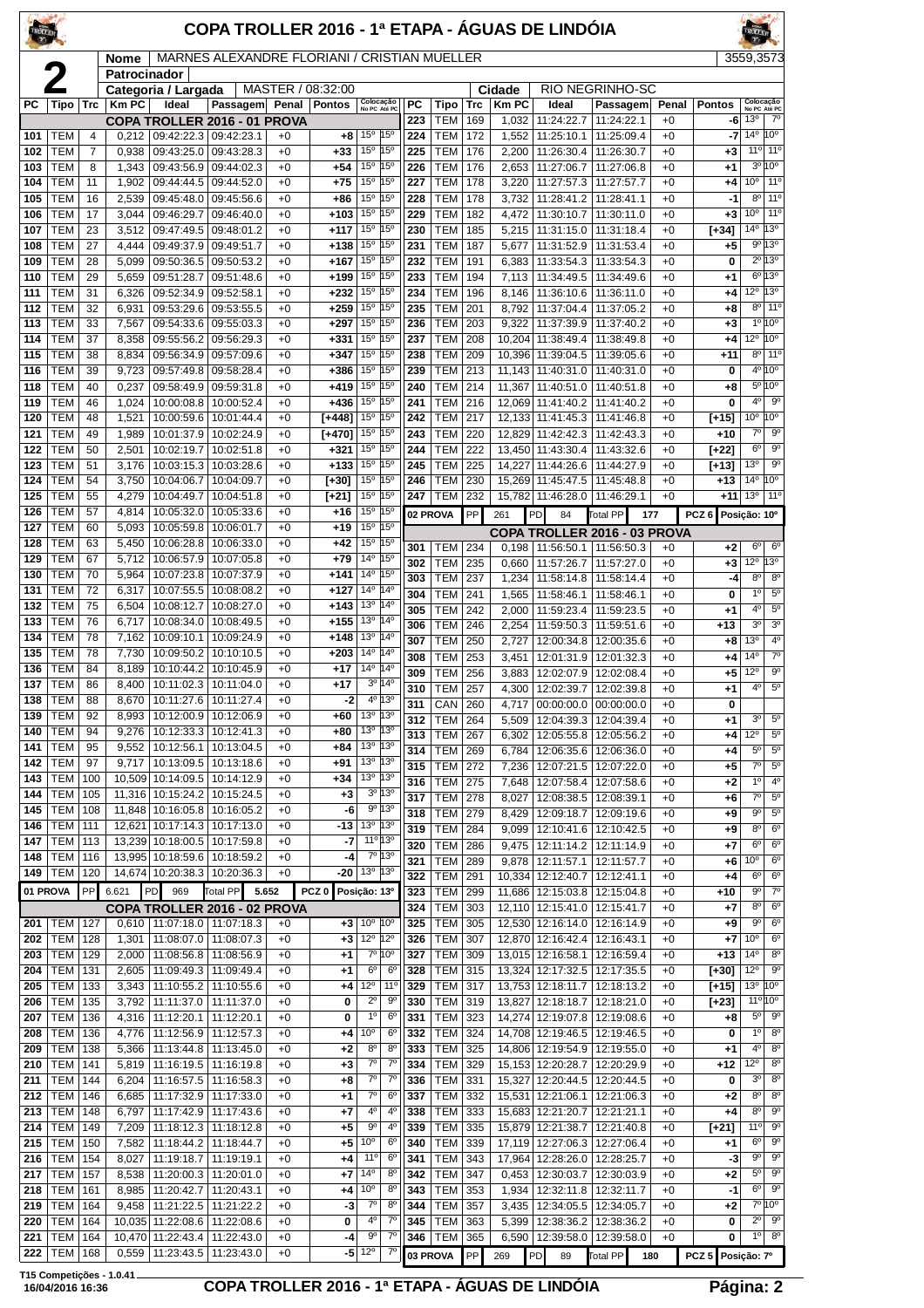| TROLLER    |                          |                |                             |                                                                 | COPA TROLLER 2016 - 1ª ETAPA - ÁGUAS DE LINDÓIA          |              |                                     |                                    |                                   |            |                          |            |                       |                                            |                                                    |               |                     |                                              |                                    |
|------------|--------------------------|----------------|-----------------------------|-----------------------------------------------------------------|----------------------------------------------------------|--------------|-------------------------------------|------------------------------------|-----------------------------------|------------|--------------------------|------------|-----------------------|--------------------------------------------|----------------------------------------------------|---------------|---------------------|----------------------------------------------|------------------------------------|
|            |                          |                | <b>Nome</b><br>Patrocinador |                                                                 | ACYR HIDEKI RODRIGUES DA SILVA / RENAN PAMPLONA MEDEIROS |              |                                     |                                    |                                   |            |                          |            |                       |                                            |                                                    |               |                     | 3691,3530                                    |                                    |
|            |                          |                |                             | Categoria / Largada                                             |                                                          |              | MASTER / 08:34:00<br>Penal   Pontos |                                    |                                   | <b>PC</b>  |                          |            | Cidade                | CORUPA-SC                                  |                                                    |               |                     |                                              | Colocação                          |
| PC         | Tipo                     | <b>Trc</b>     | $ $ Km PC                   | Ideal<br><b>COPA TROLLER 2016 - 01 PROVA</b>                    | Passagem                                                 |              |                                     | Colocação<br>No PC Até PC          |                                   | 223        | Tipo<br><b>TEM</b>       | Trc<br>169 | <b>Km PC</b><br>1,032 | Ideal<br>11:26:22.7                        | Passagem<br>11:26:22.4                             | Penal<br>$+0$ | <b>Pontos</b><br>-3 | 10 <sup>o</sup>                              | 5 <sup>0</sup>                     |
| 101        | TEM                      | $\overline{4}$ | 0,212                       |                                                                 | 09:44:22.3 09:44:22.5                                    | $+0$         | $+2$                                | 3 <sup>o</sup>                     | 3 <sup>o</sup>                    | 224        | <b>TEM</b>               | 172        | 1,552                 | 11:27:10.1                                 | 11:27:10.6                                         | $+0$          | +5                  | 12°                                          | $5^{\rm o}$                        |
| 102        | TEM                      | $\overline{7}$ | 0,938                       | 09:45:25.0                                                      | 09:45:25.1                                               | $+0$         | $+1$                                | 3 <sup>o</sup>                     | $2^{\circ}$                       | 225        | <b>TEM</b>               | 176        | 2,200                 |                                            | 11:28:30.4   11:28:30.4                            | $+0$          | 0                   | 30                                           | $5^{\circ}$<br>4 <sup>0</sup>      |
| 103<br>104 | TEM<br>TEM               | 8<br>11        | 1,343<br>1,902              | 09:45:56.9<br>09:46:44.5                                        | 09:45:58.5<br>09:46:44.4                                 | $+0$<br>$+0$ | $[+16]$<br>-1                       | $13^{\circ}$<br>$4^{\circ}$        | 11 <sup>°</sup><br>8 <sup>o</sup> | 226<br>227 | <b>TEM</b><br>TEM        | 176<br>178 | 2,653<br>3,220        | 11:29:06.7                                 | 11:29:07.2<br>11:29:57.3 11:29:57.7                | $+0$<br>$+0$  | $+5$<br>$+4$        | $11^{\circ}$<br>$9^{\circ}$                  | $5^{\circ}$                        |
| 105        | TEM                      | 16             | 2,539                       | 09:47:48.0                                                      | 09:47:47.7                                               | $+0$         | -3                                  | $11^{\circ}$                       | 8 <sup>o</sup>                    | 228        | <b>TEM</b>               | 178        | 3,732                 |                                            | 11:30:41.2   11:30:41.0                            | $+0$          | -21                 | 10 <sup>o</sup>                              | $5^{\rm o}$                        |
| 106        | TEM                      | 17             | 3,044                       | 09:48:29.7                                                      | 09:48:30.2                                               | $+0$         | $+5$                                | $5^{\circ}$                        | 8 <sup>o</sup>                    | 229        | <b>TEM</b>               | 182        | 4,472                 | 11:32:10.7                                 | 11:32:10.7                                         | $+0$          | 0                   | $1^{\circ}$                                  | 4 <sup>0</sup>                     |
| 107<br>108 | TEM<br>TEM               | 23<br>27       | 3,512                       | 09:49:49.5                                                      | 09:49:49.1                                               | $+0$<br>$+0$ | -4<br>-1                            | 11 <sup>o</sup><br>10 <sup>o</sup> | 8 <sup>o</sup><br>8 <sup>o</sup>  | 230<br>231 | <b>TEM</b><br><b>TEM</b> | 185<br>187 | 5,215                 |                                            | 11:33:15.0 11:33:16.6<br>11:33:52.9                | $+0$<br>$+0$  | $[+16]$<br>0        | $7^\circ$<br>$2^{\circ}$                     | 6 <sup>o</sup><br>3 <sup>o</sup>   |
| 109        | TEM                      | 28             | 4,444<br>5,099              | 09:51:37.9<br>09:52:36.5                                        | 09:51:37.8<br>09:52:36.3                                 | $+0$         | -2                                  | 8 <sup>o</sup>                     | $7^\circ$                         | 232        | TEM                      | 191        | 5,677<br>6,383        | 11:33:52.9<br>11:35:54.3                   | 11:35:54.8                                         | $+0$          | $+5$                | 13 <sup>o</sup>                              | 3 <sup>o</sup>                     |
| 110        | TEM                      | 29             | 5,659                       | 09:53:28.7                                                      | 09:53:29.4                                               | $+0$         | +7                                  | 13 <sup>o</sup>                    | 10 <sup>o</sup>                   | 233        | TEM                      | 194        | 7,113                 | 11:36:49.5   11:36:49.7                    |                                                    | $+0$          | +2                  | $12^{\circ}$                                 | 4 <sup>0</sup>                     |
| 111        | TEM                      | 31             | 6,326                       | 09:54:34.9                                                      | 09:54:34.8                                               | $+0$         | -1                                  | $5^{\circ}$                        | 10°                               | 234        | TEM                      | 196        | 8,146                 |                                            | 11:38:10.6   11:38:11.2                            | $+0$          | $+6$                | $14^{o}$                                     | $6^{\circ}$                        |
| 112<br>113 | TEM<br>TEM               | 32<br>33       | 6,931<br>7,567              | 09:55:29.6<br>09:56:33.6                                        | 09:55:29.5<br>09:56:33.8                                 | $+0$<br>$+0$ | $-1$<br>$+2$                        | $5^{\circ}$<br>8 <sup>o</sup>      | 10°<br>90                         | 235<br>236 | <b>TEM</b><br><b>TEM</b> | 201<br>203 | 8,792<br>9,322        | 11:39:04.4                                 | 11:39:05.0<br>11:39:39.9 11:39:40.9                | $+0$<br>$+0$  | +6<br>$+10$         | 3°<br>12°                                    | 4°<br>$5^{\circ}$                  |
| 114        | TEM                      | 37             | 8,358                       | 09:57:56.2                                                      | 09:57:56.8                                               | $+0$         | $+6$                                | 6 <sup>o</sup>                     | 8 <sup>o</sup>                    | 237        | <b>TEM</b>               | 208        | 10,204                | 11:40:49.4   11:40:49.3                    |                                                    | $+0$          | -1                  | 3 <sup>o</sup>                               | 3 <sup>o</sup>                     |
| 115        | TEM                      | 38             | 8,834                       | 09:58:34.9                                                      | 09:58:35.2                                               | $+0$         | $+3$                                | 10 <sup>o</sup>                    | $9^{\circ}$                       | 238        | <b>TEM</b>               | 209        |                       | 10,396 11:41:04.5 11:41:08.0               |                                                    | $+0$          | $[-35]$             | 14 <sup>°</sup>                              | $9^{\circ}$                        |
| 116<br>118 | TEM<br>TEM               | 39<br>40       | 9,723<br>0,237              | 09:59:49.8<br>10:00:49.9                                        | 09:59:49.9<br>10:00:50.2                                 | $+0$<br>$+0$ | $+1$<br>$+3$                        | $5^{\circ}$<br>$12^{\circ}$        | 8 <sup>o</sup><br>8 <sup>o</sup>  | 239<br>240 | <b>TEM</b><br><b>TEM</b> | 213<br>214 | 11,143<br>11.367      | 11:42:31.0                                 | 11:42:31.0<br>11:42:51.0   11:42:51.4              | $+0$<br>$+0$  | 0                   | $2^{\circ}$<br>1 <sup>0</sup>                | 8 <sup>o</sup><br>$7^\circ$        |
| 119        | <b>TEM</b>               | 46             | 1,024                       | 10:02:08.8                                                      | 10:02:08.9                                               | $+0$         | $+1$                                | 4 <sup>0</sup>                     | 8 <sup>o</sup>                    | 241        | TEM                      | 216        |                       |                                            | 12,069 11:43:40.2 11:43:40.0                       | $+0$          | $^{+4}$<br>-2       | $9^{\circ}$                                  | $\overline{7^\circ}$               |
| 120        | TEM                      | 48             | 1,521                       | 10:02:59.6                                                      | 10:02:59.6                                               | $+0$         | 0                                   | $4^{\circ}$                        | $8^{\circ}$                       | 242        | TEM                      | 217        | 12,133                | 11:43:45.3                                 | 11:43:46.8                                         | $+0$          | $[+15]$             | 11°                                          | 8 <sup>o</sup>                     |
| 121        | TEM                      | 49             | 1,989                       | 10:03:37.9                                                      | 10:03:37.8                                               | $+0$         | -1                                  | $5^{\circ}$                        | 8 <sup>o</sup>                    | 243        | <b>TEM</b>               | 220        | 12,829                | 11:44:42.3 11:44:42.4                      |                                                    | $+0$          | $+1$                | 1 <sup>0</sup>                               | 6 <sup>o</sup>                     |
| 122<br>123 | TEM<br>TEM               | 50<br>51       | 2,501<br>3,176              | 10:04:19.7<br>10:05:15.3                                        | 10:04:19.9<br>10:05:15.7                                 | $+0$<br>$+0$ | $+2$<br>$+4$                        | $11^{\circ}$<br>$12^{\circ}$       | 8 <sup>c</sup><br>$9^{\circ}$     | 244<br>245 | <b>TEM</b><br><b>TEM</b> | 222<br>225 | 14,227                | 13.450 11:45:30.4 11:45:31.9<br>11:46:26.6 | 11:46:27.4                                         | $+0$<br>$+0$  | $[+15]$<br>+8       | $\overline{2^{\circ}}$<br>$6^{\circ}$        | $6^{\circ}$<br>6 <sup>o</sup>      |
| 124        | TEM                      | 54             | 3,750                       | 10:06:06.7                                                      | 10:06:07.2                                               | $+0$         | $+5$                                | 14 <sup>°</sup>                    | 9 <sup>o</sup>                    | 246        | <b>TEM</b>               | 230        |                       | 15,269 11:47:47.5 11:47:48.0               |                                                    | $+0$          | +5                  | 6 <sup>o</sup>                               | 6 <sup>o</sup>                     |
| 125        | TEM                      | 55             | 4,279                       | 10:06:49.7                                                      | 10:06:49.8                                               | $+0$         | $^{+1}$                             | $7^\circ$                          | $9^{\circ}$                       | 247        | <b>TEM</b>               | 232        |                       | 15,782 11:48:28.0                          | 11:48:28.6                                         | $+0$          | +6                  | 90                                           | 6 <sup>o</sup>                     |
| 126        | TEM                      | 57             | 4,814                       | 10:07:32.0                                                      | 10:07:32.1                                               | $+0$         | $^{+1}$                             | 6 <sup>o</sup>                     | 90                                |            | 02 PROVA                 | PP         | 221                   | PD<br>81                                   | Total PP<br>140                                    |               | PCZ <sub>9</sub>    | Posição: 3º                                  |                                    |
| 127<br>128 | TEM<br>TEM               | 60<br>63       | 5,093<br>5,450              | 10:07:59.8<br>10:08:28.8                                        | 10:08:00.4<br>10:08:29.3                                 | $+0$<br>$+0$ | +6<br>$+5$                          | $9^{\circ}$<br>4º                  | 9 <sup>0</sup><br>6 <sup>c</sup>  |            |                          |            |                       |                                            | COPA TROLLER 2016 - 03 PROVA                       |               |                     | 3 <sup>0</sup>                               | 3 <sup>o</sup>                     |
| 129        | TEM                      | 67             | 5,712                       | 10:08:57.9                                                      | 10:08:59.9                                               | $+0$         | $[+20]$                             | 8 <sup>o</sup>                     | $7^\circ$                         | 301<br>302 | TEM<br>TEM               | 234<br>235 | 0,198<br>0.660        | 11:59:26.7                                 | 11:58:50.1   11:58:50.3<br>11:59:27.0              | $+0$<br>$+0$  | +2<br>$+3$          |                                              | $11^{\circ}12^{\circ}$             |
| 130        | TEM                      | 70             | 5,964                       |                                                                 | 10:09:23.8   10:09:24.7                                  | $+0$         | +9                                  | 3 <sup>o</sup>                     | 6 <sup>c</sup>                    | 303        | <b>TEM</b>               | 237        | 1,234                 |                                            | 12:00:14.8   12:00:15.2                            | $+0$          | $+4$                | 90                                           | 90                                 |
| 131        | TEM                      | 72             | 6,317                       | 10:09:55.5                                                      | 10:09:55.7                                               | $+0$         | $+2$                                | 6 <sup>o</sup><br>6 <sup>o</sup>   | 6 <sup>o</sup><br>$5^{\circ}$     | 304        | <b>TEM</b>               | 241        | 1,565                 | 12:00:46.1                                 | 12:00:46.2                                         | $+0$          | $+1$                | 4º                                           | $\overline{7^{\circ}}$             |
| 132<br>133 | TEM<br><b>TEM</b>        | 75<br>76       | 6,504<br>6,717              | 10:10:12.7<br>10:10:34.0   10:10:34.1                           | 10:10:14.6                                               | $+0$<br>$+0$ | $[+19]$<br>+1                       | $2^{\circ}$                        | 5 <sup>c</sup>                    | 305<br>306 | <b>TEM</b>               | 242<br>246 | 2,000                 |                                            | 12:01:23.4   12:01:23.1                            | $+0$          | -31                 | $12^{\circ}$<br>5 <sup>o</sup>               | $8^{\circ}$<br>$6^{\circ}$         |
| 134        | <b>TEM</b>               | 78             | 7,162                       | 10:11:10.1                                                      | 10:11:11.1                                               | $+0$         | $+10$                               | $\overline{7}^{\circ}$             | $5^{\circ}$                       | 307        | <b>TEM</b><br><b>TEM</b> | 250        | 2,254<br>2,727        | 12:02:34.8                                 | 12:01:50.3   12:01:52.1<br>12:02:35.0              | $+0$<br>$+0$  | $[+18]$<br>$+2$     | 90                                           | $7^{\circ}$                        |
| 135        | TEM                      | 78             | 7,730                       | 10:11:50.2                                                      | 10:11:50.5                                               | $+0$         | $^{+3}$                             | $5^{\circ}$                        | 4 <sup>0</sup>                    | 308        | <b>TEM</b>               | 253        | 3,451                 | 12:03:31.9                                 | 12:03:32.0                                         | $+0$          | +1                  | 90                                           | $5^{\circ}$                        |
| 136<br>137 | TEM<br><b>TEM</b>        | 84<br>86       | 8,189<br>8,400              | 10:12:44.2<br>10:13:02.3                                        | 10:12:44.4<br>10:13:04.3                                 | $+0$<br>$+0$ | $+2$<br>$[+20]$                     | $6^{\circ}$<br>$7^\circ$           | 4 <sup>0</sup><br>3 <sup>o</sup>  | 309        | <b>TEM</b>               | 256        | 3,883                 |                                            | 12:04:07.9   12:04:07.9                            | $+0$          | 0                   | 1 <sup>0</sup>                               | 3 <sup>0</sup>                     |
| 138        | <b>TEM</b>               | 88             | 8,670                       |                                                                 | 10:13:27.6   10:13:28.5                                  | $+0$         | $+9$                                | 10 <sup>o</sup>                    | 3 <sup>o</sup>                    | 310<br>311 | <b>TEM</b><br>CAN        | 257<br>260 | 4,300<br>4.717        | 12:04:39.7                                 | 12:04:39.0<br>00:00:00.0 00:00:00.0                | $+0$<br>$+0$  | -7<br>0             | 14 <sup>°</sup>                              | $7^\circ$                          |
| 139        | TEM                      | 92             |                             | 8,993   10:14:00.9   10:14:01.4                                 |                                                          | +0           | $+5$                                | 2°                                 | 3 <sup>0</sup>                    | 312        | TEM                      | 264        | 5,509                 |                                            | 12:06:39.3 12:06:39.4                              | +0            | $+1$                | $1^{\circ}$                                  | 4 <sup>0</sup>                     |
| 140        | TEM                      | 94             | 9,276                       | 10:14:33.3                                                      | 10:14:34.2                                               | $+0$         | $+9$                                | 4°<br>$\overline{2^0}$             | 3 <sup>o</sup><br>3 <sup>o</sup>  | 313        | TEM                      | 267        | 6,302                 | 12:07:55.8                                 | 12:07:56.2                                         | $+0$          | +4                  | 13 <sup>o</sup>                              | $6^{\circ}$                        |
| 141<br>142 | TEM<br>TEM               | 95<br>97       | 9,552<br>9,717              | 10:14:56.1<br>10:15:09.5                                        | 10:14:56.4<br>10:15:09.6                                 | $+0$<br>$+0$ | $+3$<br>$+1$                        | $1^{\circ}$                        | 3 <sup>o</sup>                    | 314<br>315 | TEM<br><b>TEM</b>        | 269<br>272 | 6,784<br>7,236        |                                            | 12:08:35.6   12:08:35.9                            | +0<br>$+0$    | $+3$                | 4 <sup>0</sup><br>$5^{\circ}$                | 3 <sup>o</sup><br>3 <sup>o</sup>   |
| 143        | <b>TEM</b>               | 100            |                             | 10,509 10:16:09.5 10:16:09.7                                    |                                                          | $+0$         | $+2$                                | $1^{\circ}$                        | 3 <sup>o</sup>                    | 316        | <b>TEM</b>               | 275        | 7,648                 |                                            | 12:09:21.5   12:09:21.8<br>12:09:58.4   12:09:58.7 | $+0$          | $+3$<br>$+3$        | 30                                           | 3 <sup>o</sup>                     |
| 144        | <b>TEM</b>               | 105            |                             | 11,316 10:17:24.2 10:17:23.5                                    |                                                          | $+0$         | -7                                  | $12^{\circ}$                       | 3 <sup>o</sup>                    | 317        | <b>TEM</b>               | 278        | 8,027                 |                                            | 12:10:38.5   12:10:38.4                            | $+0$          | -1                  | 3 <sup>o</sup>                               | 3 <sup>o</sup>                     |
| 145<br>146 | <b>TEM</b><br><b>TEM</b> | 108<br>111     | 11,848                      | 10:18:05.8<br>12,621 10:19:14.3 10:19:14.2                      | 10:18:05.8                                               | $+0$<br>$+0$ | 0<br>$-1$                           | $2^{\circ}$<br>$2^{\circ}$         | 3 <sup>o</sup><br>3 <sup>o</sup>  | 318        | TEM                      | 279        | 8,429                 |                                            | 12:11:18.7   12:11:19.6                            | $+0$          | +9                  | 10 <sup>o</sup>                              | 4 <sup>0</sup>                     |
| 147        | TEM                      | 113            |                             | 13,239 10:20:00.5                                               | 10:20:00.3                                               | $+0$         | -2                                  | 6 <sup>o</sup>                     | $2^{\circ}$                       | 319<br>320 | TEM<br><b>TEM</b>        | 284<br>286 | 9,099<br>9,475        | 12:12:41.6                                 | 12:12:40.5<br>12:13:14.2   12:13:14.4              | $+0$<br>$+0$  | $[-11]$<br>$+2$     | $12^{\circ}$<br>$2^{\circ}$                  | 4 <sup>0</sup><br>4 <sup>0</sup>   |
| 148        | <b>TEM</b>               | 116            |                             | 13,995 10:20:59.6                                               | 10:21:00.3                                               | $+0$         | +7                                  | 10 <sup>o</sup>                    | $2^{\circ}$                       | 321        | <b>TEM</b>               | 289        | 9,878                 |                                            | 12:13:57.1   12:13:57.5                            | $+0$          | $+4$                | 8 <sup>o</sup>                               | $5^{\circ}$                        |
| 149        | <b>TEM</b>               | 120            |                             | 14,674 10:22:38.3 10:22:38.5                                    |                                                          | $+0$         | $+2$                                | $9^{\circ}$                        | $2^{\circ}$                       | 322        | <b>TEM</b>               | 291        | 10,334                | 12:14:40.7                                 | 12:14:40.9                                         | $+0$          | +2                  | 30                                           | 4°                                 |
| 01 PROVA   |                          | PP             | 219                         | 75<br>PD                                                        | Total PP                                                 | 144          | PCZ <sub>2</sub>                    | Posição: 2º                        |                                   | 323        | <b>TEM</b>               | 299        | 11,686                |                                            | 12:17:03.8 12:17:04.4                              | $+0$          | +6                  | $7^\circ$                                    | 4 <sup>0</sup><br>4 <sup>0</sup>   |
| 201        | TEM                      | 127            |                             | COPA TROLLER 2016 - 02 PROVA<br>0,610   11:09:18.0   11:09:17.4 |                                                          | +0           | -6                                  | $14^{\circ}$ 14 <sup>°</sup>       |                                   | 324<br>325 | TEM<br>TEM               | 303<br>305 | 12,110<br>12,530      |                                            | 12:17:41.0   12:17:42.0<br>12:18:14.0 12:18:14.7   | $+0$<br>$+0$  | $[+10]$<br>+7       | 10 <sup>o</sup><br>$7^\circ$                 | 4 <sup>0</sup>                     |
| 202        | <b>TEM</b>               | 128            | 1,301                       | 11:10:07.0                                                      | 11:10:07.1                                               | $+0$         | $+1$                                |                                    | $9^{\circ}$ 14°                   | 326        | TEM                      | 307        | 12,870                |                                            | 12:18:42.4 12:18:42.3                              | $+0$          | -1                  | 4º                                           | 4 <sup>0</sup>                     |
| 203        | <b>TEM</b>               | 129            | 2,000                       | 11:10:56.8                                                      | 11:10:56.8                                               | $+0$         | 0                                   | 3 <sup>o</sup>                     | 90                                | 327        | <b>TEM</b>               | 309        |                       |                                            | 13,015 12:18:58.1 12:18:57.5                       | $+0$          | -6                  | $7^\circ$                                    | 4 <sup>o</sup>                     |
| 204<br>205 | TEM<br><b>TEM</b>        | 131<br>133     | 2,605<br>3,343              | 11:12:55.2                                                      | 11:11:49.3   11:11:49.7<br>11:12:55.3                    | $+0$<br>+0   | $+4$                                | 11°13°<br>$5^{\circ}$              | $9^{\circ}$                       | 328<br>329 | TEM<br>TEM               | 315<br>317 |                       | 13,753 12:20:11.7                          | 13,324 12:19:32.5 12:19:34.4<br>12:20:12.1         | +0<br>$^{+0}$ | [+19]<br>+4         | $6^{\circ}$<br>$2^{\circ}$                   | 4 <sup>0</sup><br>4°               |
| 206        | <b>TEM</b>               | 135            | 3,792                       | 11:13:37.0                                                      | 11:13:37.2                                               | $+0$         | $+1$<br>$+2$                        |                                    | $8^{\circ}$ 10 $^{\circ}$         | 330        | <b>TEM</b>               | 319        | 13,827                |                                            | 12:20:18.7   12:20:19.6                            | $+0$          | $+9$                | $1^{\circ}$                                  | $4^{\circ}$                        |
| 207        | <b>TEM</b>               | 136            | 4,316                       | 11:14:20.1                                                      | 11:14:20.4                                               | $+0$         | $+3$                                | 10 <sup>°</sup> 10 <sup>°</sup>    |                                   | 331        | <b>TEM</b>               | 323        |                       |                                            | 14,274 12:21:07.8 12:21:08.0                       | $+0$          | +2                  | $4^{\circ}$                                  | 4 <sup>0</sup>                     |
| 208        | <b>TEM</b>               | 136            | 4,776                       | 11:14:56.9                                                      | 11:14:57.5                                               | $+0$         | $+6$                                | $12^{\circ}$ 12°                   |                                   | 332        | TEM                      | 324        | 14,708                |                                            | 12:21:46.5   12:21:46.4                            | $+0$          | -1                  | $5^{\circ}$                                  | 4 <sup>0</sup>                     |
| 209<br>210 | <b>TEM</b><br><b>TEM</b> | 138<br>141     | 5,366<br>5,819              | 11:15:44.8                                                      | 11:15:45.2<br>11:18:19.5   11:18:19.5                    | $+0$<br>$+0$ | $^{+4}$<br>0                        | $14^{\circ}$ 12°                   | $2^{\circ}$ 10 <sup>°</sup>       | 333<br>334 | TEM<br><b>TEM</b>        | 325<br>329 |                       | 15, 153 12: 22: 28. 7                      | 14,806 12:21:54.9 12:21:55.5<br>12:22:29.6         | $+0$<br>$+0$  | +6<br>+9            | $9^{\circ}$<br>$6^{\circ}$                   | 4 <sup>0</sup><br>$\overline{4^0}$ |
| 211        | <b>TEM</b>               | 144            | 6,204                       | 11:18:57.5                                                      | 11:18:58.7                                               | $+0$         | $+12$                               | $10^{\circ}$ 12°                   |                                   | 336        | <b>TEM</b>               | 331        | 15,327                | 12:22:44.5                                 | 12:22:44.5                                         | $+0$          | 0                   | $5^{\circ}$                                  | 4 <sup>0</sup>                     |
| 212        | <b>TEM</b>               | 146            | 6,685                       |                                                                 | 11:19:32.9   11:19:32.6                                  | $+0$         | -3                                  | 11º 12º                            |                                   | 337        | <b>TEM</b>               | 332        |                       |                                            | 15,531 12:23:06.1 12:23:06.0                       | $+0$          | -1                  | $5^{\circ}$                                  | 4 <sup>0</sup>                     |
| 213        | <b>TEM</b>               | 148            | 6,797                       | 11:19:42.9                                                      | 11:19:43.4                                               | $+0$         | $+5$                                | $1^{\circ}$                        | $11^{\circ}$                      | 338        | TEM                      | 333        | 15,683                |                                            | 12:23:20.7   12:23:20.3                            | $+0$          | -4                  | 9°                                           | $4^{\circ}$                        |
| 214<br>215 | <b>TEM</b><br><b>TEM</b> | 149<br>150     | 7,209<br>7,582              | 11:20:12.3<br>11:20:44.2                                        | 11:20:13.0<br>11:20:44.2                                 | $+0$<br>$+0$ | +7<br>0                             | $12^{\circ}$<br>3 <sup>o</sup>     | $11^{\circ}$<br>8 <sup>o</sup>    | 339<br>340 | TEM<br><b>TEM</b>        | 335<br>339 | 15,879                | 12:23:38.7                                 | 12:23:39.6<br>17,119   12:29:06.3   12:29:06.5     | $+0$<br>$+0$  | +9<br>$+2$          | $1^{\circ}$<br>11°                           | $3^{\rm o}$<br>3 <sup>o</sup>      |
| 216        | <b>TEM</b>               | 154            | 8,027                       | 11:21:18.7                                                      | 11:21:18.6                                               | $+0$         | -1                                  | 5 <sup>o</sup>                     | 8 <sup>o</sup>                    | 341        | TEM                      | 343        | 17,964                |                                            | 12:30:26.0   12:30:25.4                            | $+0$          | -6                  | 13 <sup>o</sup>                              | 4°                                 |
| 217        | TEM                      | 157            | 8,538                       | 11:22:00.3                                                      | 11:22:00.3                                               | $+0$         | 0                                   | 1 <sup>0</sup>                     | 6 <sup>o</sup>                    | 342        | TEM                      | 347        | 0,453                 | 12:32:03.7                                 | 12:32:04.1                                         | $+0$          | $^{+4}$             | 11°                                          | 4°                                 |
| 218<br>219 | <b>TEM</b><br><b>TEM</b> | 161<br>164     | 8,985                       | 11:22:42.7<br>11:23:22.5                                        | 11:22:43.0                                               | $+0$<br>$+0$ | $+3$<br>-4                          | 8 <sup>o</sup><br>8 <sup>o</sup>   | $7^\circ$<br>$7^\circ$            | 343<br>344 | <b>TEM</b><br><b>TEM</b> | 353<br>357 | 1,934                 |                                            | 12:34:11.8   12:34:11.4                            | $+0$<br>$+0$  |                     | $-4$ 13 <sup>o</sup><br>$-8$ 12 <sup>o</sup> | 4 <sup>0</sup><br>4 <sup>0</sup>   |
| 220        | <b>TEM</b>               | 164            | 9,458                       | 10,035 11:24:08.6                                               | 11:23:22.1<br>11:24:08.6                                 | $+0$         | 0                                   | 3 <sup>o</sup>                     | 6 <sup>o</sup>                    | 345        | <b>TEM</b>               | 363        | 3,435<br>5,399        | 12:40:36.2                                 | 12:36:05.5   12:36:04.7<br>12:40:36.1              | $+0$          | -1                  | $6^{\circ}$                                  | $4^{\circ}$                        |
| 221        | <b>TEM</b>               | 164            |                             | 10,470 11:24:43.4                                               | 11:24:43.2                                               | $+0$         | -2                                  | 3 <sup>o</sup>                     | $5^{\circ}$                       | 346        | <b>TEM</b>               | 365        | 6,590                 |                                            | 12:41:58.0   12:41:57.8                            | $^{+0}$       | -2                  |                                              | $11^{\circ}$ 4 <sup>°</sup>        |
| 222        | <b>TEM</b>               | 168            | 0,559                       | 11:25:43.5                                                      | 11:25:43.6                                               | $+0$         | $+1$                                | 3 <sup>o</sup>                     | 4°                                |            | 03 PROVA                 | PP         | 205                   | PD<br>58                                   | Total PP                                           | 147           | PCZ <sub>2</sub>    | Posição: 4º                                  |                                    |

## **16/04/2016 16:36 COPA TROLLER 2016 - 1ª ETAPA - ÁGUAS DE LINDÓIA Página: 3**

 $\overline{a}$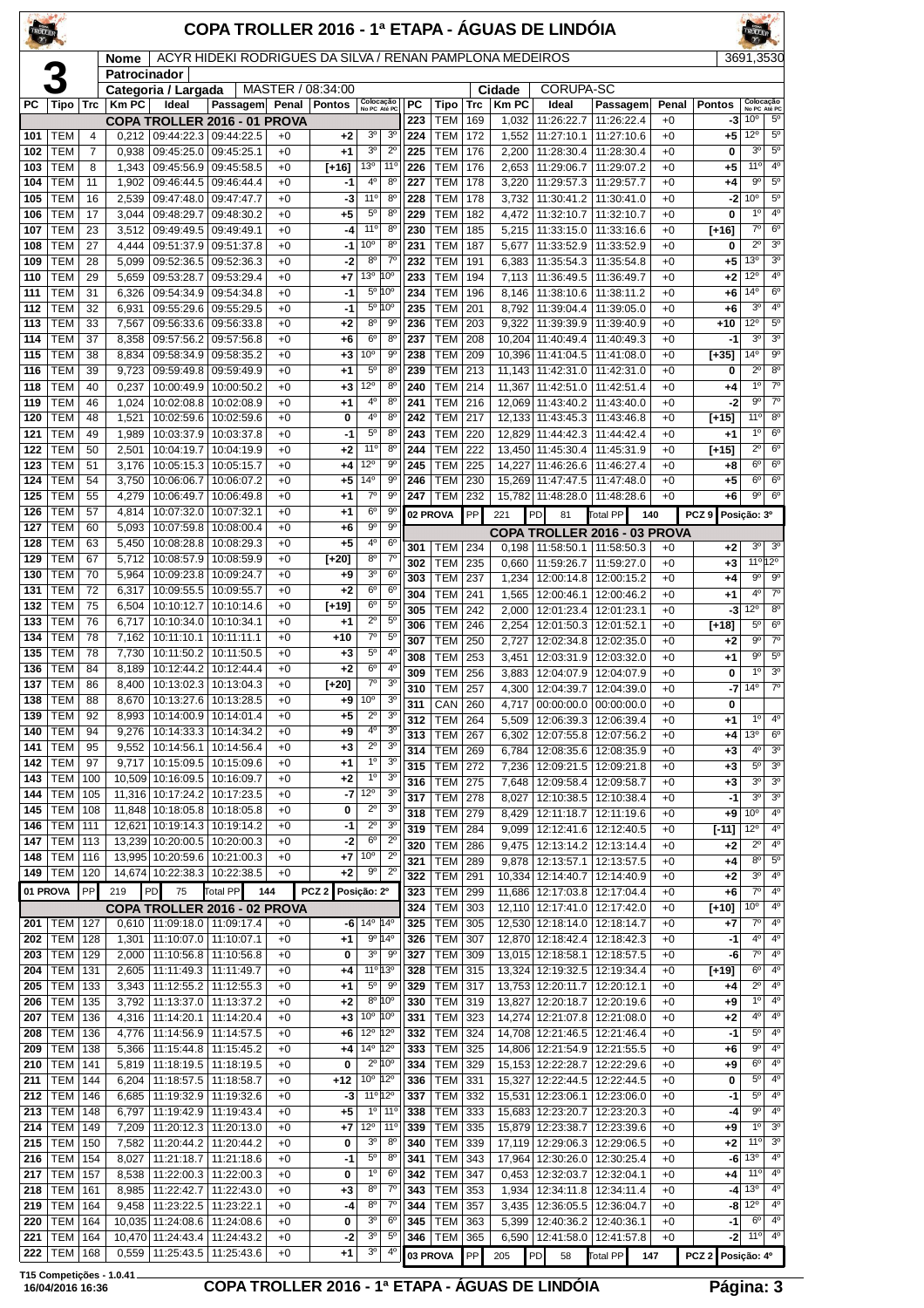| TROLLER    |                          |                |                |                          | COPA TROLLER 2016 - 1ª ETAPA - ÁGUAS DE LINDÓIA                   |              |                   |                                                  |                                        |                  |                          |                   |                      |                                                   |                                                    |                    |                     | TROLLER                                   |                                       |
|------------|--------------------------|----------------|----------------|--------------------------|-------------------------------------------------------------------|--------------|-------------------|--------------------------------------------------|----------------------------------------|------------------|--------------------------|-------------------|----------------------|---------------------------------------------------|----------------------------------------------------|--------------------|---------------------|-------------------------------------------|---------------------------------------|
|            |                          |                | Nome           |                          | LEANDRO PEREIRA MOOR / CLAUDIO ROBERTO FLORES                     |              |                   |                                                  |                                        |                  |                          |                   |                      |                                                   |                                                    |                    |                     | 3598,3546                                 |                                       |
|            |                          |                | Patrocinador   | Categoria / Largada      |                                                                   |              | MASTER / 08:35:00 |                                                  |                                        |                  |                          |                   | Cidade               | APUCARANA-PR                                      |                                                    |                    |                     |                                           |                                       |
| РC         | Tipo                     | Trc            | <b>Km PC</b>   | Ideal                    | Passagem Penal<br>COPA TROLLER 2016 - 01 PROVA                    |              | Pontos            | Colocação<br>No PC Até PC                        |                                        | PC<br>223        | Tipo<br><b>TEM</b>       | <b>Trc</b><br>169 | <b>KmPC</b><br>1,032 | Ideal<br>11:27:22.7                               | Passagem<br>11:27:22.0                             | Penal<br>$+0$      | <b>Pontos</b><br>-7 | Colocação<br>No PC Até PC<br>$14^{\circ}$ | 6 <sup>0</sup>                        |
| 101        | <b>TEM</b>               | 4              | 0,212          |                          | 09:45:22.3 09:45:22.5                                             | $+0$         | $+2$              | 4 <sup>0</sup>                                   | $4^{\circ}$                            | 224              | <b>TEM</b>               | 172               | 1,552                | 11:28:10.1                                        | 11:28:09.9                                         | $+0$               | $-2$                | 6 <sup>o</sup>                            | 6 <sup>o</sup>                        |
| 102        | <b>TEM</b>               | $\overline{7}$ | 0,938          | 09:46:25.0               | 09:46:25.1                                                        | $+0$         | $+1$              | 4°                                               | 3 <sup>0</sup>                         | 225              | <b>TEM</b>               | 176               | 2,200                | 11:29:30.4                                        | 11:29:30.3                                         | $+0$               | $-1$                | $5^{\circ}$                               | $6^{\circ}$                           |
| 103        | <b>TEM</b>               | 8              | 1,343          | 09:46:56.9               | 09:46:57.1                                                        | $+0$         | $+2$              | $5^{\circ}$                                      | $1^{\circ}$                            | 226              | <b>TEM</b>               | 176               | 2,653                | 11:30:06.7                                        | 11:30:07.0                                         | $+0$               | +3                  | 90                                        | $6^{\circ}$<br>$\overline{4^0}$       |
| 104<br>105 | <b>TEM</b><br><b>TEM</b> | 11<br>16       | 1,902<br>2,539 | 09:47:44.5<br>09:48:48.0 | 09:47:44.6<br>09:48:47.6                                          | $+0$<br>$+0$ | $+1$<br>-4        | $\overline{2^0}$<br>13°                          | $1^{\circ}$<br>$2^{\circ}$             | 227<br>228       | <b>TEM</b><br><b>TEM</b> | 178<br>178        | 3,220<br>3,732       | 11:30:57.3<br>11:31:41.2                          | 11:30:57.5<br>11:31:40.6                           | $+0$<br>$+0$       | +2<br>-6            | $2^{\circ}$<br>14 <sup>°</sup>            | $6^{\circ}$                           |
| 106        | <b>TEM</b>               | 17             | 3,044          | 09:49:29.7               | 09:49:30.3                                                        | $+0$         | $+6$              | $7^\circ$                                        | 3 <sup>o</sup>                         | 229              | <b>TEM</b>               | 182               | 4,472                | 11:33:10.7                                        | 11:33:10.7                                         | $+0$               | 0                   | $2^{\circ}$                               | $6^{\circ}$                           |
| 107        | <b>TEM</b>               | 23             | 3,512          | 09:50:49.5               | 09:50:49.6                                                        | $+0$         | $+1$              | $2^{\circ}$                                      | $2^{\circ}$                            | 230              | <b>TEM</b>               | 185               | 5,215                | 11:34:15.0                                        | 11:34:16.0                                         | $+0$               | +10                 | $1^{\circ}$                               | 4 <sup>0</sup>                        |
| 108        | <b>TEM</b>               | 27             | 4,444          | 09:52:37.9               | 09:52:37.8                                                        | $+0$         | -1                | 12°                                              | $2^{\circ}$                            | 231              | <b>TEM</b>               | 187               | 5,677                | 11:34:52.9                                        | 11:34:53.3                                         | $+0$               | +4                  | $5^{\circ}$                               | 4 <sup>0</sup>                        |
| 109<br>110 | <b>TEM</b><br><b>TEM</b> | 28<br>29       | 5,099<br>5,659 | 09:53:36.5<br>09:54:28.7 | 09:53:36.3<br>09:54:29.0                                          | $+0$<br>$+0$ | -2<br>$+3$        | $7^\circ$<br>$\overline{7^{\circ}}$              | 3 <sup>o</sup><br>3 <sup>o</sup>       | 232<br>233       | <b>TEM</b><br><b>TEM</b> | 191<br>194        | 6,383<br>7,113       | 11:36:54.3<br>11:37:49.5                          | 11:36:54.7<br>11:37:49.4                           | $+0$<br>$+0$       | +4<br>-1            | $11^{\circ}$<br>3 <sup>0</sup>            | $4^{\circ}$<br>3 <sup>o</sup>         |
| 111        | <b>TEM</b>               | 31             | 6,326          | 09:55:34.9               | 09:55:35.2                                                        | $+0$         | $+3$              | $9^{\circ}$                                      | 3 <sup>0</sup>                         | 234              | <b>TEM</b>               | 196               | 8,146                | 11:39:10.6                                        | 11:39:10.9                                         | $+0$               | $+3$                | $5^{\rm o}$                               | 4 <sup>0</sup>                        |
| 112        | <b>TEM</b>               | 32             | 6,931          | 09:56:29.6               | 09:56:29.8                                                        | $+0$         | $+2$              | $7^\circ$                                        | 3 <sup>o</sup>                         | 235              | <b>TEM</b>               | 201               | 8,792                | 11:40:04.4                                        | 11:40:05.7                                         | $+0$               | $[+13]$             | $11^{\circ}$                              | $5^{\circ}$                           |
| 113        | <b>TEM</b>               | 33             | 7,567          | 09:57:33.6               | 09:57:33.6                                                        | $+0$         | 0                 | 3 <sup>o</sup>                                   | $2^{\circ}$                            | 236              | <b>TEM</b>               | 203               | 9,322                | 11:40:39.9                                        | 11:40:40.4                                         | $+0$               | +5                  | 4 <sup>0</sup>                            | 4 <sup>0</sup>                        |
| 114        | <b>TEM</b>               | 37             | 8.358          | 09:58:56.2               | 09:58:56.8                                                        | $+0$         | $+6$              | $7^\circ$                                        | $2^{\circ}$                            | 237              | <b>TEM</b>               | 208               | 10,204               | 11:41:49.4                                        | 11:41:49.0                                         | $+0$               | -4                  | $11^{\circ}$                              | $5^{\circ}$                           |
| 115<br>116 | <b>TEM</b><br><b>TEM</b> | 38<br>39       | 8,834<br>9,723 | 09:59:34.9<br>10:00:49.8 | 09:59:34.9<br>10:00:49.9                                          | $+0$<br>$+0$ | 0<br>$+1$         | $1^{\circ}$<br>$6^{\circ}$                       | $2^{\circ}$<br>$\overline{2^0}$        | 238<br>239       | <b>TEM</b><br><b>TEM</b> | 209<br>213        |                      | 10,396 11:42:04.5<br>11.143 11:43:31.0 11:43:31.3 | 11:42:05.5                                         | $+0$<br>$+0$       | +10<br>$+3$         | $7^\circ$<br>12°                          | 3 <sup>0</sup><br>3 <sup>o</sup>      |
| 118        | <b>TEM</b>               | 40             | 0,237          | 10:01:49.9               | 10:01:49.8                                                        | $+0$         | $-1$              | $6^{\circ}$                                      | $2^{\circ}$                            | 240              | <b>TEM</b>               | 214               | 11,367               | 11:43:51.0                                        | 11:43:51.9                                         | $+0$               | $+9$                | 10 <sup>o</sup>                           | 3 <sup>o</sup>                        |
| 119        | <b>TEM</b>               | 46             | 1,024          | 10:03:08.8               | 10:03:08.6                                                        | $+0$         | -2                | 10 <sup>o</sup>                                  | $1^{\circ}$                            | 241              | <b>TEM</b>               | 216               |                      | 12,069 11:44:40.2                                 | 11:44:39.8                                         | $+0$               | -4                  | 12°                                       | $\overline{3^0}$                      |
| 120        | <b>TEM</b>               | 48             | 1,521          | 10:03:59.6               | 10:03:59.7                                                        | $+0$         | $+1$              | 10 <sup>o</sup>                                  | $\overline{2^0}$                       | 242              | <b>TEM</b>               | 217               |                      | 12,133 11:44:45.3 11:44:45.9                      |                                                    | $+0$               | $+6$                | 1 <sup>0</sup>                            | 3 <sup>0</sup>                        |
| 121        | <b>TEM</b>               | 49             | 1,989          | 10:04:37.9               | 10:04:38.1                                                        | $+0$         | $+2$              | $9^{\circ}$                                      | $2^{\circ}$                            | 243              | <b>TEM</b>               | 220               |                      | 12,829 11:45:42.3                                 | 11:45:43.5                                         | $+0$               | [+12]               | 10 <sup>o</sup>                           | 4 <sup>0</sup>                        |
| 122<br>123 | <b>TEM</b><br><b>TEM</b> | 50<br>51       | 2,501<br>3,176 | 10:05:19.7<br>10:06:15.3 | 10:05:19.7<br>10:06:15.4                                          | $+0$<br>$+0$ | 0<br>$^{+1}$      | 3 <sup>o</sup><br>4 <sup>0</sup>                 | $2^{\circ}$<br>$\overline{2^0}$        | 244<br>245       | <b>TEM</b><br><b>TEM</b> | 222<br>225        |                      | 13,450 11:46:30.4<br>14,227 11:47:26.6            | 11:46:32.7<br>11:47:27.0                           | $+0$<br>$+0$       | [+23]<br>+4         | 8 <sup>o</sup><br>$\overline{2^0}$        | $5^{\circ}$<br>4 <sup>0</sup>         |
| 124        | <b>TEM</b>               | 54             | 3,750          | 10:07:06.7               | 10:07:06.7                                                        | $+0$         | 0                 | 3 <sup>o</sup>                                   | $1^{\circ}$                            | 246              | <b>TEM</b>               | 230               |                      | 15,269 11:48:47.5                                 | 11:48:47.7                                         | $+0$               | +2                  | $2^{\circ}$                               | 4 <sup>0</sup>                        |
| 125        | <b>TEM</b>               | 55             | 4,279          | 10:07:49.7               | 10:07:49.7                                                        | $+0$         | 0                 | 1 <sup>0</sup>                                   | 1 <sup>0</sup>                         | 247              | <b>TEM</b>               | 232               |                      | 15,782 11:49:28.0                                 | 11:49:28.3                                         | $+0$               | $+3$                | 4 <sup>0</sup>                            | $5^{\circ}$                           |
| 126        | <b>TEM</b>               | 57             | 4,814          | 10:08:32.0               | 10:08:32.0                                                        | $+0$         | 0                 | 4º                                               | 1 <sup>0</sup>                         |                  | 02 PROVA                 | PP                | 208                  | PD<br>59                                          | Total PP                                           | 149                | PCZ <sub>7</sub>    | Posição: 5º                               |                                       |
| 127        | <b>TEM</b>               | 60             | 5,093          | 10:08:59.8               | 10:08:59.9                                                        | $+0$         | $+1$              | $2^{\circ}$<br>3 <sup>o</sup>                    | 1 <sup>0</sup><br>1 <sup>0</sup>       |                  |                          |                   |                      |                                                   | COPA TROLLER 2016 - 03 PROVA                       |                    |                     |                                           |                                       |
| 128<br>129 | <b>TEM</b><br><b>TEM</b> | 63<br>67       | 5,450<br>5,712 | 10:09:28.8<br>10:09:57.9 | 10:09:29.3<br>10:09:59.2                                          | $+0$<br>$+0$ | $+5$<br>$[+13]$   | $5^{\circ}$                                      | $1^{\circ}$                            | 301              | TEM                      | 234               |                      | 0,198 11:59:50.1 11:59:50.1                       |                                                    | $+0$               | 0                   | $1^{\circ}$                               | $1^{\circ}$<br>$9^\circ$              |
| 130        | <b>TEM</b>               | 70             | 5,964          | 10:10:23.8               | 10:10:25.0                                                        | $+0$         | $+12$             | $5^{\circ}$                                      | 1 <sup>0</sup>                         | 302<br>303       | <b>TEM</b><br><b>TEM</b> | 235<br>237        | 0,660<br>1,234       | 12:00:26.7<br>12:01:14.8                          | 12:00:26.4<br>12:01:14.3                           | $+0$<br>$+0$       | -3<br>-5            | 13 <sup>o</sup><br>10 <sup>o</sup>        | $\overline{7^{\circ}}$                |
| 131        | <b>TEM</b>               | 72             | 6,317          | 10:10:55.5               | 10:10:55.4                                                        | $+0$         | -1                | 3 <sup>0</sup>                                   | 1 <sup>0</sup>                         | 304              | <b>TEM</b>               | 241               | 1,565                | 12:01:46.1                                        | 12:01:45.7                                         | $+0$               | -4                  | $12^{\circ}$                              | $13^{\circ}$                          |
| 132        | <b>TEM</b>               | 75             | 6,504          | 10:11:12.7               | 10:11:14.2                                                        | $+0$         | $[+15]$           | $5^{\circ}$                                      | 1 <sup>0</sup>                         | 305              | <b>TEM</b>               | 242               | 2,000                | 12:02:23.4                                        | 12:02:23.5                                         | $+0$               | +1                  | $2^{\circ}$                               | 6 <sup>o</sup>                        |
| 133        | <b>TEM</b>               | 76             | 6,717          | 10:11:34.0               | 10:11:34.4                                                        | $+0$         | +4                | $5^{\circ}$<br>$5^{\circ}$                       | 1 <sup>0</sup><br>1 <sup>0</sup>       | 306              | <b>TEM</b>               | 246               | 2,254                | 12:02:50.3                                        | 12:02:52.4                                         | $+0$               | [+21]               | $10^{\circ}$                              | 9 <sup>o</sup>                        |
| 134<br>135 | <b>TEM</b><br><b>TEM</b> | 78<br>78       | 7,162<br>7,730 | 10:12:10.1<br>10:12:50.2 | 10:12:10.9<br>10:12:50.8                                          | $+0$<br>$+0$ | +8<br>+6          | $8^{\circ}$                                      | $1^{\circ}$                            | 307              | <b>TEM</b>               | 250               | 2,727                |                                                   | 12:03:34.8 12:03:34.9                              | $+0$               | +1                  | $5^{\circ}$<br>8 <sup>0</sup>             | 8 <sup>o</sup><br>8 <sup>o</sup>      |
| 136        | <b>TEM</b>               | 84             | 8,189          | 10:13:44.2               | 10:13:44.4                                                        | $+0$         | $+2$              | 4 <sup>0</sup>                                   | 10                                     | 308<br>309       | <b>TEM</b><br><b>TEM</b> | 253<br>256        | 3,451<br>3,883       | 12:04:31.9<br>12:05:07.9                          | 12:04:31.8<br>12:05:07.8                           | $+0$<br>$+0$       | -1<br>-1            | 4 <sup>0</sup>                            | 6 <sup>o</sup>                        |
| 137        | <b>TEM</b>               | 86             | 8.400          | 10:14:02.3               | 10:14:04.8                                                        | $+0$         | $[+25]$           | 11°                                              | $1^{\circ}$                            | 310              | <b>TEM</b>               | 257               |                      | 4,300   12:05:39.7   12:05:39.1                   |                                                    | $+0$               | -6                  | 13 <sup>o</sup>                           | $\overline{8^{\circ}}$                |
| 138        | <b>TEM</b>               | 88             | 8,670          |                          | 10:14:27.6 10:14:27.7                                             | $+0$         | $+1$              | 3 <sup>0</sup>                                   | 1 <sup>o</sup>                         | $\overline{311}$ | <b>CAN 260</b>           |                   |                      |                                                   | 4,717 00:00:00.0 00:00:00.0                        | $+0$               | 0                   |                                           |                                       |
| 139<br>140 | <b>TEM</b><br><b>TEM</b> | 92<br>94       | 9,276          |                          | 8,993   10:15:00.9   10:15:01.2<br>10:15:33.3   10:15:33.8        | $+0$<br>$+0$ | $+3$<br>$+5$      | 1 <sup>0</sup><br>$1^{\circ}$                    | 1 <sup>0</sup><br>1 <sup>0</sup>       | 312              | <b>TEM 264</b>           |                   |                      | 5,509   12:07:39.3   12:07:39.5                   |                                                    | $^{+0}$            | $+2$                | 4 <sup>0</sup>                            | $7^\circ$                             |
| 141        | <b>TEM</b>               | 95             | 9,552          | 10:15:56.1               | 10:15:57.2                                                        | $+0$         | +11               | $7^\circ$                                        | $1^{\circ}$                            | 313<br>314       | <b>TEM</b><br><b>TEM</b> | 267<br>269        | 6,302<br>6,784       |                                                   | 12:08:55.8   12:08:55.3<br>12:09:35.6   12:09:36.0 | $^{+0}$<br>$^{+0}$ | -5<br>+4            | $14^{\circ}$<br>$6^{\circ}$               | $10^{\circ}$<br>$9^{\circ}$           |
| 142        | <b>TEM</b>               | 97             |                |                          | 9,717   10:16:09.5   10:16:09.9                                   | $+0$         | $+4$              | $4^{\circ}$                                      | 1 <sup>0</sup>                         | 315              | <b>TEM</b>               | 272               | 7,236                | 12:10:21.5                                        | 12:10:21.6                                         | $+0$               | +1                  | 1 <sup>0</sup>                            | 4 <sup>0</sup>                        |
| 143        | <b>TEM</b>               | 100            |                |                          | 10,509 10:17:09.5 10:17:10.1                                      | $+0$         | +6                | 80                                               | $1^{\circ}$                            | 316              | TEM                      | 275               | 7,648                | 12:10:58.4                                        | 12:10:58.7                                         | $^{+0}$            | +3                  | 4 <sup>0</sup>                            | $5^{\circ}$                           |
| 144        | <b>TEM</b>               | 105            |                |                          | 11,316 10:18:24.2 10:18:24.6                                      | $+0$         | +4                | 70<br>$6^{\circ}$                                | $1^{\circ}$<br>1 <sup>0</sup>          | 317              | <b>TEM</b>               | 278               | 8,027                | 12:11:38.5                                        | 12:11:38.5                                         | $+0$               | 0                   | $1^{\circ}$                               | 4 <sup>0</sup>                        |
| 145<br>146 | <b>TEM</b><br><b>TEM</b> | 108<br>111     |                |                          | 11,848 10:19:05.8 10:19:06.0<br>12,621 10:20:14.3 10:20:14.0      | $+0$<br>$+0$ | $+2$<br>-3        | 6 <sup>o</sup>                                   | $1^{\circ}$                            | 318              | <b>TEM 279</b>           |                   |                      | 8,429   12:12:18.7                                | 12:12:18.8                                         | $+0$               | +1                  | $\overline{2^0}$                          | 3 <sup>o</sup>                        |
| 147        | <b>TEM</b>               | 113            |                |                          | 13,239 10:21:00.5 10:21:01.1                                      | $+0$         | +6                | $8^{\rm o}$                                      | 1 <sup>0</sup>                         | 319<br>320       | <b>TEM</b><br><b>TEM</b> | 284<br>286        | 9,099                | 12:13:41.6<br>9,475   12:14:14.2   12:14:14.5     | 12:13:41.6                                         | $^{+0}$<br>$^{+0}$ | 0<br>+3             | $1^{\circ}$<br>4 <sup>0</sup>             | $2^{\circ}$<br>$2^{\circ}$            |
| 148        | <b>TEM</b>               | 116            |                |                          | 13,995 10:21:59.6 10:22:01.2                                      | $+0$         | $[+16]$           | 13 <sup>o</sup>                                  | $1^{\circ}$                            | 321              | <b>TEM</b>               | 289               | 9,878                | 12:14:57.1                                        | 12:14:57.1                                         | $+0$               | 0                   | $4^{\circ}$                               | $2^{\circ}$                           |
| 149        | <b>TEM</b>               | 120            |                | 14,674 10:23:38.3        | 10:23:38.2                                                        | $+0$         | -1                | $6^{\circ}$                                      | $1^{\circ}$                            | 322              | <b>TEM</b>               | 291               |                      | 10,334 12:15:40.7                                 | 12:15:41.2                                         | $+0$               | +5                  | $9^{\circ}$                               | $2^{\circ}$                           |
|            | 01 PROVA                 | PP             | 196            | PD<br>69                 | <b>Total PP</b><br>127                                            |              | PCZ <sub>6</sub>  | Posição: 1º                                      |                                        | 323              | <b>TEM</b>               | 299               |                      |                                                   | 11,686 12:18:03.8 12:18:04.2                       | $+0$               | +4                  | 3 <sup>o</sup>                            | $2^{\circ}$                           |
| 201        | TEM                      | 127            |                |                          | COPA TROLLER 2016 - 02 PROVA<br>$0,610$   11:10:18.0   11:10:17.7 | $+0$         | -3                | 8 <sup>o</sup>                                   | 8 <sup>c</sup>                         | 324<br>325       | TEM<br><b>TEM</b>        | 303<br>305        |                      | 12,110   12:18:41.0  <br>12,530 12:19:14.0        | 12:18:41.7<br>12:19:13.6                           | +0<br>$+0$         | +7<br>-4            | $7^\circ$<br>3 <sup>o</sup>               | $2^{\circ}$<br>$2^{\circ}$            |
| 202        | <b>TEM</b>               | 128            |                |                          | 1,301   11:11:07.0   11:11:06.7                                   | $+0$         | -3                | 13º 13º                                          |                                        | 326              | <b>TEM</b>               | 307               |                      | 12,870 12:19:42.4 12:19:42.4                      |                                                    | $+0$               | 0                   | $1^{\circ}$                               | $\overline{2^0}$                      |
| 203        | <b>TEM</b>               | 129            | 2,000          | 11:11:56.8               | 11:11:56.4                                                        | $+0$         | $-4$              | 14 <sup>°</sup> 14 <sup>°</sup>                  |                                        | 327              | TEM                      | 309               |                      | 13,015 12:19:58.1                                 | 12:19:57.5                                         | $+0$               | -6                  | 10 <sup>o</sup>                           | $2^{\circ}$                           |
| 204        | <b>TEM</b>               | 131            | 2,605          | 11:12:49.3               | 11:12:49.3                                                        | $+0$         | 0                 |                                                  | 1°10°                                  | 328              | <b>TEM</b>               | 315               |                      | 13,324 12:20:32.5                                 | 12:20:33.8                                         | $^{+0}$            | $[+13]$             | $5^{\circ}$                               | $\overline{2^0}$                      |
| 205        | <b>TEM</b>               | 133            | 3,343          |                          | 11:13:55.2   11:13:55.0                                           | $+0$         | -2                |                                                  | 8º 10°                                 | 329              | <b>TEM</b>               | 317               |                      | 13,753 12:21:11.7                                 | 12:21:12.2                                         | $+0$               | $+5$                | $6^{\circ}$<br>8 <sup>o</sup>             | $2^{\circ}$<br>$2^{\circ}$            |
| 206<br>207 | <b>TEM</b><br><b>TEM</b> | 135<br>136     | 3,792<br>4,316 | 11:14:37.0<br>11:15:20.1 | 11:14:36.8<br>11:15:19.8                                          | $+0$<br>$+0$ | -2<br>-3          | 10 <sup>o</sup>                                  | 11º<br>11 <sup>o</sup> 11 <sup>o</sup> | 330<br>331       | <b>TEM</b><br><b>TEM</b> | 319<br>323        |                      | 13,827 12:21:18.7<br>14,274 12:22:07.8            | 12:21:20.4<br>12:22:07.8                           | $+0$<br>$+0$       | [+17]<br>0          | 1 <sup>0</sup>                            | $2^{\circ}$                           |
| 208        | <b>TEM</b>               | 136            | 4,776          | 11:15:56.9               | 11:15:56.9                                                        | $+0$         | 0                 | $2^{\circ}$                                      | $7^\circ$                              | 332              | <b>TEM</b>               | 324               |                      | 14,708 12:22:46.5                                 | 12:22:45.9                                         | $^{+0}$            | -6                  | 11 <sup>0</sup>                           | $\overline{2^{\circ}}$                |
| 209        | <b>TEM</b>               | 138            | 5,366          |                          | 11:16:44.8   11:16:44.8                                           | $+0$         | 0                 | $2^{\circ}$                                      | 6 <sup>o</sup>                         | 333              | <b>TEM</b>               | 325               |                      | 14,806 12:22:54.9 12:22:54.9                      |                                                    | $+0$               | 0                   | $1^{\circ}$                               | $\overline{2^0}$                      |
| 210        | <b>TEM</b>               | 141            | 5,819          |                          | 11:19:19.5   11:19:19.5                                           | $+0$         | 0                 | $1^{\circ}$                                      | 4 <sup>0</sup>                         | 334              | <b>TEM</b>               | 329               |                      | 15,153 12:23:28.7                                 | 12:23:29.1                                         | $+0$               | +4                  | $2^{\circ}$                               | $2^{\circ}$                           |
| 211        | <b>TEM</b><br><b>TEM</b> | 144<br>146     | 6,204          | 11:19:57.5<br>11:20:32.9 | 11:19:57.8                                                        | $+0$<br>$+0$ | $^{+3}$<br>$+2$   | $1^{\circ}$<br>10 <sup>o</sup>                   | $2^{\circ}$<br>3 <sup>o</sup>          | 336<br>337       | <b>TEM</b><br><b>TEM</b> | 331               |                      | 15,327 12:23:44.5<br>15,531 12:24:06.1            | 12:23:44.4                                         | $^{+0}$<br>$+0$    | -1<br>-2            | $6^{\circ}$<br>$7^\circ$                  | $\overline{2^{\circ}}$<br>$2^{\circ}$ |
| 212<br>213 | <b>TEM</b>               | 148            | 6,685<br>6,797 |                          | 11:20:33.1<br>11:20:42.9   11:20:43.6                             | $+0$         | +7                | $3^{\rm o}$                                      | 3 <sup>o</sup>                         | 338              | <b>TEM</b>               | 332<br>333        |                      | 15,683 12:24:20.7                                 | 12:24:05.9<br>12:24:21.1                           | $+0$               | +4                  | 10 <sup>o</sup>                           | $2^{\circ}$                           |
| 214        | <b>TEM</b>               | 149            | 7,209          |                          | 11:21:12.3   11:21:12.9                                           | $+0$         | +6                | 11°                                              | 3 <sup>o</sup>                         | 339              | <b>TEM</b>               | 335               |                      | 15,879 12:24:38.7                                 | 12:24:40.0                                         | $^{+0}$            | $[+13]$             | $4^{\circ}$                               | $2^{\circ}$                           |
| 215        | <b>TEM</b>               | 150            | 7,582          |                          | 11:21:44.2   11:21:44.7                                           | $+0$         | $+5$              | $8^{\rm o}$                                      | 3 <sup>o</sup>                         | 340              | <b>TEM</b>               | 339               |                      | 17,119 12:30:06.3                                 | 12:30:06.4                                         | $+0$               | +1                  | $5^{\rm o}$                               | $2^{\circ}$                           |
| 216        | <b>TEM</b>               | 154            | 8,027          | 11:22:18.7               | 11:22:18.8                                                        | $+0$         | +1                | $2^{\circ}$                                      | 3 <sup>o</sup>                         | 341              | <b>TEM</b>               | 343               |                      | 17,964 12:31:26.0                                 | 12:31:25.7                                         | +0                 | -3                  | $8^{\circ}$                               | $\overline{2^0}$                      |
| 217        | <b>TEM</b>               | 157            | 8,538          |                          | 11:23:00.3   11:23:00.3                                           | $+0$<br>$+0$ | 0<br>0            | $\overline{2^{\circ}}$<br>$\overline{2^{\circ}}$ | 3 <sup>o</sup><br>3 <sup>o</sup>       | 342              | <b>TEM</b>               | 347               | 0,453                | 12:33:03.7                                        | 12:33:03.6                                         | $+0$<br>$+0$       | -1                  | 3 <sup>0</sup><br>$11^{\circ}$            | $2^{\circ}$<br>$2^{\circ}$            |
| 218<br>219 | <b>TEM</b><br><b>TEM</b> | 161<br>164     | 9,458          | 11:24:22.5               | 8,985   11:23:42.7   11:23:42.7<br>11:24:21.8                     | $+0$         | -7                | 13 <sup>o</sup>                                  | 3 <sup>o</sup>                         | 343<br>344       | <b>TEM</b><br>TEM        | 353<br>357        | 3,435                | 1,934   12:35:11.8  <br>12:37:05.5                | 12:35:11.5<br>12:37:04.6                           | +0                 | -3<br>-9            | 13 <sup>o</sup>                           | $2^{\circ}$                           |
| 220        | <b>TEM</b>               | 164            | 10,035         | 11:25:08.6               | 11:25:08.3                                                        | $+0$         | -3                | 90                                               | 3 <sup>o</sup>                         | 345              | <b>TEM</b>               | 363               | 5,399                | 12:41:36.2                                        | 12:41:35.5                                         | $+0$               | -7                  | 13 <sup>°</sup>                           | $2^{\circ}$                           |
| 221        | <b>TEM</b>               | 164            |                |                          | 10,470 11:25:43.4 11:25:42.3                                      | $+0$         | $[-11]$           | 13 <sup>0</sup>                                  | $4^{\circ}$                            | 346              | <b>TEM</b>               | 365               |                      | 6,590   12:42:58.0                                | 12:42:57.8                                         | $+0$               |                     | $-2$ 12 <sup>o</sup>                      | $2^{\circ}$                           |
| 222        | <b>TEM</b>               | 168            |                |                          | 0,559   11:26:43.5   11:26:43.0                                   | $+0$         |                   | $-5$ 13 <sup>o</sup>                             | 6 <sup>o</sup>                         |                  | 03 PROVA                 | PP                | 179                  | PD<br>64                                          | Total PP                                           | 115                | PCZ 7 Posição: 1º   |                                           |                                       |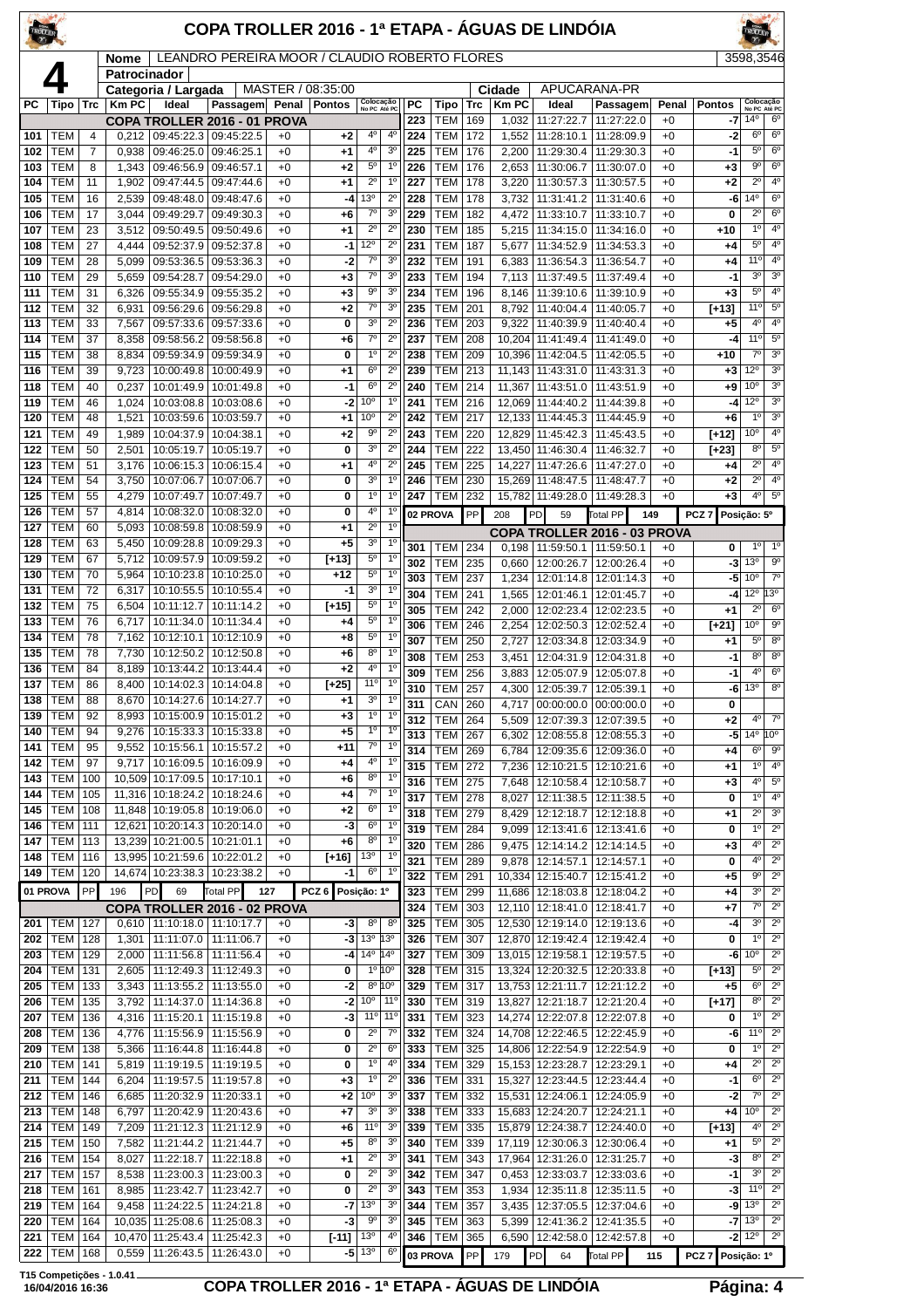| TROLLER<br>$\overline{x}$ |                          |            |                |                                                              | COPA TROLLER 2016 - 1ª ETAPA - ÁGUAS DE LINDÓIA |              |                   |                                                                    |                                  |            |                              |            |                |                                            |                                                         |              |                    |                                   |                                                      |
|---------------------------|--------------------------|------------|----------------|--------------------------------------------------------------|-------------------------------------------------|--------------|-------------------|--------------------------------------------------------------------|----------------------------------|------------|------------------------------|------------|----------------|--------------------------------------------|---------------------------------------------------------|--------------|--------------------|-----------------------------------|------------------------------------------------------|
|                           |                          |            | <b>Nome</b>    |                                                              | FERNANDO LAGE / RAFAEL DAL BELLO                |              |                   |                                                                    |                                  |            |                              |            |                |                                            |                                                         |              |                    | 3579,3583                         |                                                      |
|                           | 5                        |            | Patrocinador   | Categoria / Largada                                          |                                                 |              | MASTER / 08:36:00 |                                                                    |                                  |            |                              |            | Cidade         |                                            | <b>BELO HORIZONTE-MG</b>                                |              |                    |                                   |                                                      |
| РC                        | Tipo                     | <b>Trc</b> | <b>Km PC</b>   | Ideal                                                        | Passagem Penal Pontos                           |              |                   | Colocação<br>No PC Até PC                                          |                                  | РC         | Tipo                         | Trc        | <b>KmPC</b>    | Ideal                                      | Passagem                                                | Penal        | <b>Pontos</b>      | Colocação<br>No PC Até PC         | 3º 14º                                               |
| 101                       | <b>TEM</b>               | 4          |                | $0,212$ 09:46:22.3 09:46:22.8                                | COPA TROLLER 2016 - 01 PROVA                    | $+0$         | $+5$              | 13º 13º                                                            |                                  | 223<br>224 | <b>TEM</b><br>TEM            | 169<br>172 | 1,032<br>1,552 | 11:28:22.7<br>11:29:10.1                   | 11:28:22.7<br>11:29:09.9                                | $+0$<br>$+0$ | 0<br>-2            | $8^{\circ}$                       | $14^{\circ}$                                         |
| 102                       | <b>TEM</b>               | 7          | 0,938          | 09:47:25.0                                                   | 09:47:25.6                                      | $+0$         | $+6$              | 14 <sup>o</sup> 14 <sup>o</sup>                                    |                                  | 225        | TEM                          | 176        | 2,200          | 11:30:30.4                                 | 11:30:30.6                                              | $+0$         | $+2$               | 10 <sup>o</sup>                   | $14^{\circ}$                                         |
| 103<br>104                | <b>TEM</b><br>TEM        | 8<br>11    | 1,343<br>1,902 | 09:47:56.9<br>09:48:44.5                                     | 09:47:57.9<br>09:48:44.7                        | $+0$<br>$+0$ | $+10$<br>$+2$     | 11º 12º<br>$6^{\circ} 10^{\circ}$                                  |                                  | 226<br>227 | TEM<br>TEM                   | 176<br>178 | 2,653<br>3,220 | 11:31:06.7<br>11:31:57.3                   | 11:31:06.9<br>11:31:57.6                                | $+0$<br>$+0$ | $+2$<br>$+3$       | $5^{\circ}$<br>6 <sup>o</sup>     | 14 <sup>°</sup><br>$14^{\circ}$                      |
| 105                       | <b>TEM</b>               | 16         | 2,539          | 09:49:48.0                                                   | 09:49:48.2                                      | $+0$         | $+2$              | 7º 10°                                                             |                                  | 228        | <b>TEM</b>                   | 178        | 3,732          | 11:32:41.2                                 | 11:32:41.2                                              | $+0$         | 0                  | 30                                | $14^{\circ}$                                         |
| 106                       | <b>TEM</b>               | 17         | 3,044          | 09:50:29.7                                                   | 09:50:30.3                                      | $+0$         | $+6$              | $6^{\circ}$                                                        | 9º                               | 229        | TEM                          | 182        | 4,472          | 11:34:10.7                                 | 11:34:11.1                                              | +0           | +4                 | 11º 14º                           |                                                      |
| 107                       | <b>TEM</b>               | 23         | 3,512          | 09:51:49.5                                                   | 09:51:50.2                                      | $+0$         | $+7$              | $14^{\circ}$<br>$5^{\circ}$                                        | 11 <sup>o</sup><br>$11^{\circ}$  | 230        | <b>TEM</b>                   | 185        | 5,215          | 11:35:15.0                                 | 11:35:17.6                                              | $+0$         | [+26]              | $12^{\circ}$<br>10 <sup>o</sup>   | $14^{\circ}$<br>$14^{\circ}$                         |
| 108<br>109                | <b>TEM</b><br>TEM        | 27<br>28   | 4,444<br>5,099 | 09:53:37.9<br>09:54:36.5                                     | 09:53:38.0<br>09:54:36.6                        | $+0$<br>$+0$ | $+1$<br>$+1$      | 30                                                                 | $11^{\circ}$                     | 231<br>232 | <b>TEM</b><br><b>TEM</b>     | 187<br>191 | 5,677<br>6,383 | 11:35:52.9<br>11:37:54.3                   | 11:35:53.4<br>11:37:54.3                                | $+0$<br>$+0$ | $+5$<br>0          |                                   | $3^{\circ}$ 14 $^{\circ}$                            |
| 110                       | <b>TEM</b>               | 29         | 5,659          | 09:55:28.7                                                   | 09:55:29.1                                      | $+0$         | $+4$              | $10^{\circ}$ 11 <sup>°</sup>                                       |                                  | 233        | TEM                          | 194        |                | 7,113   11:38:49.5                         | 11:38:49.5                                              | $+0$         | 0                  |                                   | 10 140                                               |
| 111                       | <b>TEM</b>               | 31         | 6,326          | 09:56:34.9                                                   | 09:56:35.6                                      | $+0$         | $+7$              | $14^{\circ}$<br>$14^{\circ}$                                       | $12^{\circ}$<br>$12^{\circ}$     | 234        | <b>TEM</b>                   | 196<br>201 | 8,146          | 11:40:10.6                                 | 11:40:11.0                                              | $+0$         | $+4$               | 6 <sup>o</sup>                    | 9° 14°<br>13°                                        |
| 112<br>113                | <b>TEM</b><br><b>TEM</b> | 32<br>33   | 6,931<br>7,567 | 09:57:29.6<br>09:58:33.6                                     | 09:57:30.1<br>09:58:33.7                        | $+0$<br>$+0$ | $+5$<br>$+1$      | 5º 12º                                                             |                                  | 235<br>236 | <b>TEM</b><br>TEM            | 203        | 8,792<br>9,322 | 11:41:04.4<br>11:41:39.9                   | 11:41:05.1<br>11:41:41.5                                | +0<br>+0     | $+7$<br>$+16$      | $14^{\circ}$                      | $14^{\circ}$                                         |
| 114                       | <b>TEM</b>               | 37         | 8,358          | 09:59:56.2                                                   | 09:59:56.8                                      | $+0$         | $+6$              | $9^{\circ}$ 13 $^{\circ}$                                          |                                  | 237        | TEM                          | 208        |                | 10,204 11:42:49.4                          | 11:42:49.2                                              | $+0$         | -2                 | $8^{\circ}$                       | $14^{\circ}$                                         |
| 115                       | <b>TEM</b>               | 38         | 8,834          | 10:00:34.9                                                   | 10:00:35.2                                      | $+0$         | $+3$              | 11º 13º<br>14º 13º                                                 |                                  | 238        | <b>TEM</b>                   | 209        |                | 10,396 11:43:04.5                          | 11:43:04.9                                              | $+0$         | $+4$               | 1 <sup>0</sup>                    | 13°<br>14 <sup>°</sup>                               |
| 116<br>118                | <b>TEM</b><br><b>TEM</b> | 39<br>40   | 9,723<br>0,237 | 10:01:49.8<br>10:02:49.9                                     | 10:01:50.1<br>10:02:50.2                        | $+0$<br>$+0$ | $+3$<br>$+3$      | 11º 13º                                                            |                                  | 239<br>240 | <b>TEM</b><br>TEM            | 213<br>214 | 11,367         | 11,143 11:44:31.0<br>11:44:51.0            | 11:44:30.4<br>11:44:51.5                                | +0<br>$+0$   | -6<br>+5           | $14^{\circ}$<br>2º                | 13°                                                  |
| 119                       | <b>TEM</b>               | 46         | 1,024          | 10:04:08.8                                                   | 10:04:09.1                                      | $+0$         | $+3$              | 11°13°                                                             |                                  | 241        | TEM                          | 216        |                | 12,069 11:45:40.2                          | 11:45:39.1                                              | $+0$         | $-11$              | 14 <sup>°</sup>                   | $14^{\circ}$                                         |
| 120                       | <b>TEM</b>               | 48         | 1,521          | 10:04:59.6                                                   | 10:04:59.6                                      | $+0$         | 0                 | 5º 12º                                                             |                                  | 242        | TEM                          | 217        |                | 12.133 11:45:45.3                          | 11:45:47.4                                              | +0           | [+21]              | 13 <sup>0</sup>                   | 14°                                                  |
| 121<br>122                | <b>TEM</b><br><b>TEM</b> | 49<br>50   | 1,989<br>2,501 | 10:05:37.9<br>10:06:19.7                                     | 10:05:37.9<br>10:06:19.7                        | $+0$<br>$+0$ | 0<br>0            | 4º 12º<br>4 <sup>0</sup> 11 <sup>°</sup>                           |                                  | 243<br>244 | TEM<br>TEM                   | 220<br>222 |                | 12.829 11:46:42.3<br>13,450 11:47:30.4     | 11:46:43.3<br>11:47:33.5                                | +0<br>$+0$   | $+10$<br>$[+31]$   | 8 <sup>o</sup><br>14°             | 14°<br>$14^{\circ}$                                  |
| 123                       | <b>TEM</b>               | 51         | 3,176          | 10:07:15.3                                                   | 10:07:15.1                                      | $+0$         | -2                | 8º 12º                                                             |                                  | 245        | TEM                          | 225        | 14,227         | 11:48:26.6                                 | 11:48:27.1                                              | $+0$         | $+5$               |                                   | $4^{\circ}14^{\circ}$                                |
| 124                       | <b>TEM</b>               | 54         | 3,750          | 10:08:06.7                                                   | 10:08:07.1                                      | $+0$         | $+4$              | 13°                                                                | $12^{\circ}$                     | 246        | TEM                          | 230        |                | 15,269 11:49:47.5                          | 11:49:48.7                                              | +0           | +12                | 12°                               | 14°                                                  |
| 125                       | <b>TEM</b>               | 55         | 4,279          | 10:08:49.7                                                   | 10:08:49.9                                      | $+0$         | $+2$              | $10^{\circ}$ $12^{\circ}$                                          |                                  | 247        | TEM                          | 232        |                | 15,782 11:50:28.0                          | 11:50:28.4                                              | $+0$         | $+4$               |                                   | $8^{\circ}$ 14°                                      |
| 126<br>127                | <b>TEM</b><br><b>TEM</b> | 57<br>60   | 4,814<br>5,093 | 10:09:32.0<br>10:09:59.8                                     | 10:09:32.2<br>10:10:00.3                        | $+0$<br>$+0$ | $+2$<br>$+5$      | 11º 12º<br>7º 11º                                                  |                                  | 02 PROVA   |                              | PP         | 283            | PD<br>106                                  | <b>Total PP</b><br>177                                  |              | PCZ <sub>6</sub>   | Posição: 11º                      |                                                      |
| 128                       | <b>TEM</b>               | 63         | 5,450          | 10:10:28.8                                                   | 10:10:30.7                                      | $+0$         | $+19$             | 13°                                                                | $13^{\circ}$                     | 301        | <b>TEM 234</b>               |            | 0,198          |                                            | COPA TROLLER 2016 - 03 PROVA<br>12:00:50.1   12:00:50.6 | $+0$         | +5                 | $14^{\circ}$                      | 14 <sup>o</sup>                                      |
| 129                       | <b>TEM</b>               | 67         | 5,712          | 10:10:57.9                                                   | 10:11:00.8                                      | $+0$         | $[+29]$           | $11^{\circ}$ 13°                                                   |                                  | 302        | TEM                          | 235        | 0,660          | 12:01:26.7                                 | 12:01:26.4                                              | +0           | -3                 | $14^{\circ}$                      | $14^{\circ}$                                         |
| 130<br>131                | <b>TEM</b><br><b>TEM</b> | 70<br>72   | 5,964<br>6,317 | 10:11:23.8   10:11:26.7<br>10:11:55.5                        | 10:11:55.7                                      | $+0$<br>$+0$ | $[+29]$<br>$+2$   | 10° 12°<br>5º 12º                                                  |                                  | 303        | TEM                          | 237        | 1,234          | 12:02:14.8                                 | 12:02:15.0                                              | $+0$         | $+2$               | $6^{\circ}$                       | $11^{\circ}$<br>$5^{\circ}10^{\circ}$                |
| 132                       | <b>TEM</b>               | 75         | 6,504          | 10:12:12.7                                                   | 10:12:14.8                                      | $+0$         | [+21]             | $7^\circ$                                                          | $9^{\circ}$                      | 304<br>305 | TEM<br><b>TEM</b>            | 241<br>242 | 1,565<br>2,000 | 12:02:46.1<br>12:03:23.4                   | 12:02:46.0<br>12:03:23.1                                | +0<br>$+0$   | -1<br>-3           | 90                                | 11 <sup>°</sup>                                      |
| 133                       | <b>TEM</b>               | 76         | 6,717          | 10:12:34.0   10:12:34.8                                      |                                                 | $+0$         | +8                | $6^{\circ}$                                                        | 8 <sup>o</sup>                   | 306        | <b>TEM</b>                   | 246        | 2,254          | 12:03:50.3                                 | 12:03:52.4                                              | $+0$         | [+21]              | $9^{\circ}$                       | 10 <sup>o</sup>                                      |
| 134<br>135                | <b>TEM</b><br>TEM        | 78<br>78   | 7,162<br>7,730 | 10:13:10.1<br>10:13:50.2                                     | 10:13:10.9<br>10:13:50.3                        | $+0$<br>$+0$ | $+8$<br>$+1$      | 4°<br>$1^{\circ}$                                                  | 8 <sup>o</sup><br>8 <sup>o</sup> | 307        | TEM                          | 250        | 2,727          | 12:04:34.8                                 | 12:04:34.9                                              | $+0$         | +1                 | 4º                                | $9^{\circ}$                                          |
| 136                       | <b>TEM</b>               | 84         | 8,189          | 10:14:44.2                                                   | 10:14:44.6                                      | $+0$         | $+4$              | $7^\circ$                                                          | $8^{\circ}$                      | 308<br>309 | <b>TEM</b><br>TEM            | 253<br>256 | 3,451<br>3,883 | 12:05:31.9<br>12:06:07.9                   | 12:05:31.8<br>12:06:08.1                                | $+0$<br>$+0$ | $-1$<br>+2         | 30<br>$7^\circ$                   | $9^{\circ}$<br>8 <sup>o</sup>                        |
| 137                       | <b>TEM</b>               | 86         | 8,400          | 10:15:02.3   10:15:05.8                                      |                                                 | $+0$         | $[+35]$           | $14^{\circ}$                                                       | $8^{\circ}$                      | 310        | <b>TEM</b>                   | 257        | 4,300          | 12:06:39.7                                 | 12:06:39.1                                              | +0           | -6                 | $12^{\circ}$                      | 10 <sup>o</sup>                                      |
| 138<br>139                | <b>TEM</b><br>TEM        | 88<br>92   | 8,993          | 8.670   10:15:27.6   10:15:27.7<br>10:16:00.9   10:16:02.2   |                                                 | $+0$<br>$+0$ | $+1$<br>$+13$     | $2^{\circ}$<br>$6^{\circ}$                                         | 7 <sup>o</sup><br>$7^\circ$      | 311        | CAN 260                      |            |                |                                            | 4,717 00:00:00.0 00:00:00.0                             | $+0$         | 0                  |                                   |                                                      |
| 140                       | <b>TEM</b>               | 94         | 9,276          | 10:16:33.3                                                   | 10:16:34.7                                      | $+0$         | $+14$             | $7^{\circ}$                                                        | $7^\circ$                        | 312<br>313 | <b>TEM 264</b><br><b>TEM</b> | 267        | 6,302          | 12:09:55.8                                 | 5,509   12:08:39.3   12:08:39.7<br>12:09:56.0           | $+0$<br>$+0$ | +4<br>+2           | $11^{\circ} 10^{\circ}$<br>10°    | $11^{\circ}$                                         |
| 141                       | TEM                      | 95         | 9,552          | 10:16:56.1                                                   | 10:16:57.7                                      | $+0$         | +16               | 10 <sup>o</sup>                                                    | $7^{\circ}$                      | 314        | <b>TEM 269</b>               |            |                |                                            | 6,784   12:10:35.6   12:10:36.2                         | $+0$         | +6                 |                                   | $11^{\circ}$ 12°                                     |
| 142                       | <b>TEM</b>               | 97         | 9,717          | 10:17:09.5   10:17:10.2<br>10,509 10:18:09.5 10:18:09.1      |                                                 | $+0$         | $+7$              | $6^{\circ}$<br>$6^{\circ}$                                         | $7^\circ$<br>$7^{\circ}$         | 315        | TEM                          | 272        | 7,236          | 12:11:21.5                                 | 12:11:21.8                                              | $+0$         | $+3$               | 4°                                | $7^\circ$                                            |
| 143<br>144                | TEM<br><b>TEM</b>        | 100<br>105 |                | 11,316 10:19:24.2 10:19:23.7                                 |                                                 | $+0$<br>$+0$ | -4<br>-5          | 10 <sup>o</sup>                                                    | $7^\circ$                        | 316<br>317 | <b>TEM</b><br><b>TEM 278</b> | 275        | 7,648          | 12:11:58.4                                 | 12:11:59.2<br>8,027   12:12:38.5   12:12:39.3           | +0<br>$+0$   | +8<br>+8           | $11^{\circ}$<br>$11^{\circ}$      | $7^\circ$<br>$8^{\circ}$                             |
| 145                       | TEM                      | 108        |                | 11,848 10:20:05.8 10:20:05.8                                 |                                                 | $+0$         | 0                 | 3 <sup>o</sup>                                                     | $7^\circ$                        | 318        | <b>TEM</b>                   | 279        | 8,429          | 12:13:18.7                                 | 12:13:20.2                                              | $+0$         | $+15$              | $12^{\circ}$                      | 10°                                                  |
| 146                       | <b>TEM</b>               | 111        |                | 12,621 10:21:14.3 10:21:15.1                                 |                                                 | $+0$         | +8                | $12^{\circ}$                                                       | $7^{\circ}$                      | 319        | <b>TEM</b>                   | 284        |                | 9,099 12:14:41.6                           | 12:14:42.9                                              | $+0$         | $+13$              | $13^{o}$                          | 10°                                                  |
| 147<br>148                | TEM<br>TEM               | 113<br>116 |                | 13,239 10:22:00.5 10:22:00.5<br>13,995 10:22:59.6            | 10:22:59.3                                      | $+0$<br>$+0$ | 0<br>-3           | 3 <sup>o</sup><br>$5^{\circ}$                                      | $7^\circ$<br>$7^{\circ}$         | 320        | TEM                          | 286        |                | 9,475   12:15:14.2                         | 12:15:15.8                                              | $+0$         | +16                | $14^{\circ}$                      | 13°                                                  |
| 149                       | TEM                      | 120        |                | 14,674 10:24:38.3 10:24:38.2                                 |                                                 | $+0$         | $-1$              | $4^{\circ}$                                                        | $7^\circ$                        | 321<br>322 | <b>TEM</b><br><b>TEM</b>     | 289<br>291 |                | 9,878   12:15:57.1<br>10,334 12:16:40.7    | 12:15:57.7<br>12:16:40.5                                | +0<br>$+0$   | $+6$<br>-2         |                                   | $9^{\circ}$ 12°<br>4º 12º                            |
| 01 PROVA                  |                          | PP         | 318            | PD<br>114                                                    | <b>Total PP</b><br>204                          |              | PCZ <sub>5</sub>  | Posição: 7º                                                        |                                  | 323        | TEM                          | 299        |                |                                            | 11,686 12:19:03.8 12:19:04.0                            | $+0$         | $+2$               |                                   | 10 110                                               |
|                           |                          |            |                |                                                              | COPA TROLLER 2016 - 02 PROVA                    |              |                   |                                                                    |                                  | 324        | <b>TEM</b>                   | 303        |                | 12,110   12:19:41.0                        | 12:19:41.1                                              | $+0$         | +1                 |                                   | $2^{\circ}$ 10 <sup>°</sup>                          |
| 201<br>202                | <b>TEM</b><br>TEM        | 127<br>128 | 1,301          | $0,610$   11:11:18.0   11:11:18.2<br>11:12:07.0   11:12:07.1 |                                                 | $+0$<br>$+0$ | $+2$<br>$+1$      | $6^{\circ}$<br>3 <sup>o</sup>                                      | $6^{\circ}$<br>$5^{\circ}$       | 325<br>326 | TEM<br><b>TEM</b>            | 305<br>307 |                | 12,530 12:20:14.0<br>12,870 12:20:42.4     | 12:20:14.9<br>12:20:43.1                                | $+0$<br>$+0$ | $+9$<br>+7         | $12^{\circ}$ $10^{\circ}$         | $8^{\circ}$ 10 $^{\circ}$                            |
| 203                       | TEM                      | 129        | 2,000          | 11:12:56.8   11:12:57.0                                      |                                                 | $+0$         | $+2$              | $9^{\circ}$                                                        | $6^{\circ}$                      | 327        | <b>TEM</b>                   | 309        |                | 13,015 12:20:58.1                          | 12:20:58.5                                              | $+0$         | $+4$               |                                   | $4^{\circ}$ 10 <sup>°</sup>                          |
| 204                       | TEM                      | 131        | 2,605          | 11:13:49.3   11:13:49.8                                      |                                                 | $+0$         | $+5$              | $14^{\circ}$ 12 <sup>°</sup>                                       |                                  | 328        | TEM                          | 315        |                |                                            | 13,324 12:21:32.5 12:21:35.4                            | $+0$         | [+29]              |                                   | $11^{\circ}10^{\circ}$                               |
| 205<br>206                | TEM<br>TEM               | 133<br>135 | 3,343<br>3,792 | 11:14:55.2   11:14:55.8<br>11:15:37.0   11:15:37.4           |                                                 | $+0$<br>$+0$ | +6<br>$+4$        | 13 <sup>o</sup> 13 <sup>o</sup><br>12 <sup>o</sup> 13 <sup>o</sup> |                                  | 329<br>330 | TEM<br>TEM                   | 317<br>319 |                | 13,753 12:22:11.7<br>13,827 12:22:18.7     | 12:22:12.1<br>12:22:20.6                                | +0<br>$+0$   | +4<br>[+19]        | 3 <sup>o</sup><br>10 <sup>o</sup> | 90<br>$8^{\circ}$                                    |
| 207                       | <b>TEM</b>               | 136        |                | 4,316   11:16:20.1   11:16:20.1                              |                                                 | $+0$         | 0                 | $2^{\circ}$ 13 $^{\circ}$                                          |                                  | 331        | <b>TEM 323</b>               |            |                |                                            | 14,274 12:23:07.8 12:23:09.1                            | $+0$         | +13                | $12^{\circ}$                      | $8^{\circ}$                                          |
| 208                       | TEM                      | 136        | 4,776          | 11:16:56.9   11:16:57.4                                      |                                                 | $+0$         | $+5$              | $11^{\circ}$ 13°                                                   |                                  | 332        | <b>TEM</b>                   | 324        |                | 14,708 12:23:46.5                          | 12:23:47.2                                              | $+0$         | +7                 | $12^{\circ}$                      | $9^{\circ}$                                          |
| 209                       | TEM                      | 138        | 5,366<br>5,819 | 11:17:44.8   11:17:45.2                                      |                                                 | $+0$         | $^{+4}$<br>$+4$   | 13º 13º<br>$8^{\circ}$ 13°                                         |                                  | 333<br>334 | <b>TEM</b><br>TEM            | 325<br>329 |                | 14,806 12:23:54.9                          | 12:23:55.6                                              | $+0$         | +7                 |                                   | $11^{\circ} 10^{\circ}$<br>$9^{\circ}$ 10 $^{\circ}$ |
| 210<br>211                | TEM<br><b>TEM</b>        | 141<br>144 | 6,204          | 11:20:19.5<br>11:20:57.5                                     | 11:20:19.9<br>11:20:58.7                        | $+0$<br>$+0$ | $+12$             | 11º 13º                                                            |                                  | 336        | <b>TEM</b>                   | 331        |                | 15, 153 12: 24: 28. 7<br>15,327 12:24:44.5 | 12:24:29.8<br>12:24:44.7                                | $+0$<br>$+0$ | $+11$<br>$+2$      |                                   | 9°10°                                                |
| 212                       | <b>TEM</b>               | 146        | 6,685          | 11:21:32.9   11:21:33.0                                      |                                                 | $+0$         | $+1$              | 8º 13º                                                             |                                  | 337        | <b>TEM</b>                   | 332        |                |                                            | 15,531 12:25:06.1 12:25:06.0                            | $+0$         | $-1$               |                                   | $4^{\circ}10^{\circ}$                                |
| 213                       | TEM                      | 148        | 6,797          | 11:21:42.9   11:21:45.7                                      |                                                 | $+0$         | $[+28]$           | 14 <sup>o</sup> 14 <sup>o</sup>                                    |                                  | 338        | <b>TEM</b>                   | 333        |                | 15,683 12:25:20.7                          | 12:25:20.8                                              | $+0$         | $+1$               |                                   | 4º 10º                                               |
| 214<br>215                | TEM<br>TEM               | 149<br>150 | 7,209<br>7,582 | 11:22:12.3<br>11:22:44.2   11:22:44.7                        | 11:22:12.2                                      | $+0$<br>$+0$ | -1<br>$+5$        | $2^{\circ}$ 14°<br>9° 14°                                          |                                  | 339<br>340 | TEM<br>TEM                   | 335<br>339 |                | 15,879 12:25:38.7<br>17,119 12:31:06.3     | 12:25:40.5<br>12:31:06.2                                | $+0$<br>$+0$ | [+18]<br>-1        |                                   | 7° 10°<br>$8^{\circ}$ 10 $^{\circ}$                  |
| 216                       | TEM                      | 154        | 8,027          | 11:23:18.7                                                   | 11:23:19.1                                      | $+0$         | $+4$              | 13º 14º                                                            |                                  | 341        | <b>TEM</b>                   | 343        |                | 17,964 12:32:26.0                          | 12:32:25.5                                              | $+0$         | -5                 |                                   | $11°$ 11°                                            |
| 217                       | <b>TEM</b>               | 157        | 8,538          | 11:24:00.3                                                   | 11:24:00.6                                      | $+0$         | $+3$              | $8^{\circ}$ 14 $^{\circ}$                                          |                                  | 342        | TEM                          | 347        |                | 0,453   12:34:03.7                         | 12:34:03.9                                              | $+0$         | $+2$               |                                   | 4º   11º                                             |
| 218<br>219                | <b>TEM</b><br>TEM        | 161<br>164 | 8,985<br>9,458 | 11:24:42.7   11:24:43.2<br>  11:25:22.5   11:25:22.5         |                                                 | $+0$<br>$+0$ | $+5$<br>0         | $12^{\circ}$ 14 <sup>°</sup><br>$2^{\circ}$ 14 $^{\circ}$          |                                  | 343<br>344 | <b>TEM 353</b><br><b>TEM</b> | 357        |                | 3,435   12:38:05.5                         | 1,934   12:36:11.8   12:36:11.8<br>12:38:05.5           | $+0$<br>$+0$ | 0<br>0             | 3 <sup>o</sup>                    | $4°$ 11°<br>11°                                      |
| 220                       | TEM                      | 164        |                | 10,035 11:26:08.6                                            | 11:26:09.0                                      | $+0$         | +4                | 12 <sup>o</sup> 14 <sup>o</sup>                                    |                                  | 345        | <b>TEM</b>                   | 363        |                |                                            | 5,399   12:42:36.2   12:42:35.6                         | $+0$         | -6                 | $12^{\circ}$                      | 11°                                                  |
| 221                       | TEM                      | 164        | 10,470         | 11:26:43.4   11:26:43.1                                      |                                                 | $+0$         | -3                | 5º 14º                                                             |                                  | 346        | <b>TEM</b>                   | 365        |                |                                            | 6,590   12:43:58.0   12:43:58.1                         | $+0$         | +1                 |                                   | 7° 11°                                               |
| 222                       | TEM                      | 168        | 0,559          | 11:27:43.5   11:27:43.7                                      |                                                 | $+0$         | $+2$              | 7º 14º                                                             |                                  | 03 PROVA   |                              | PP         | 278            | PD 87                                      | Total PP<br>191                                         |              | PCZ 2 Posição: 10° |                                   |                                                      |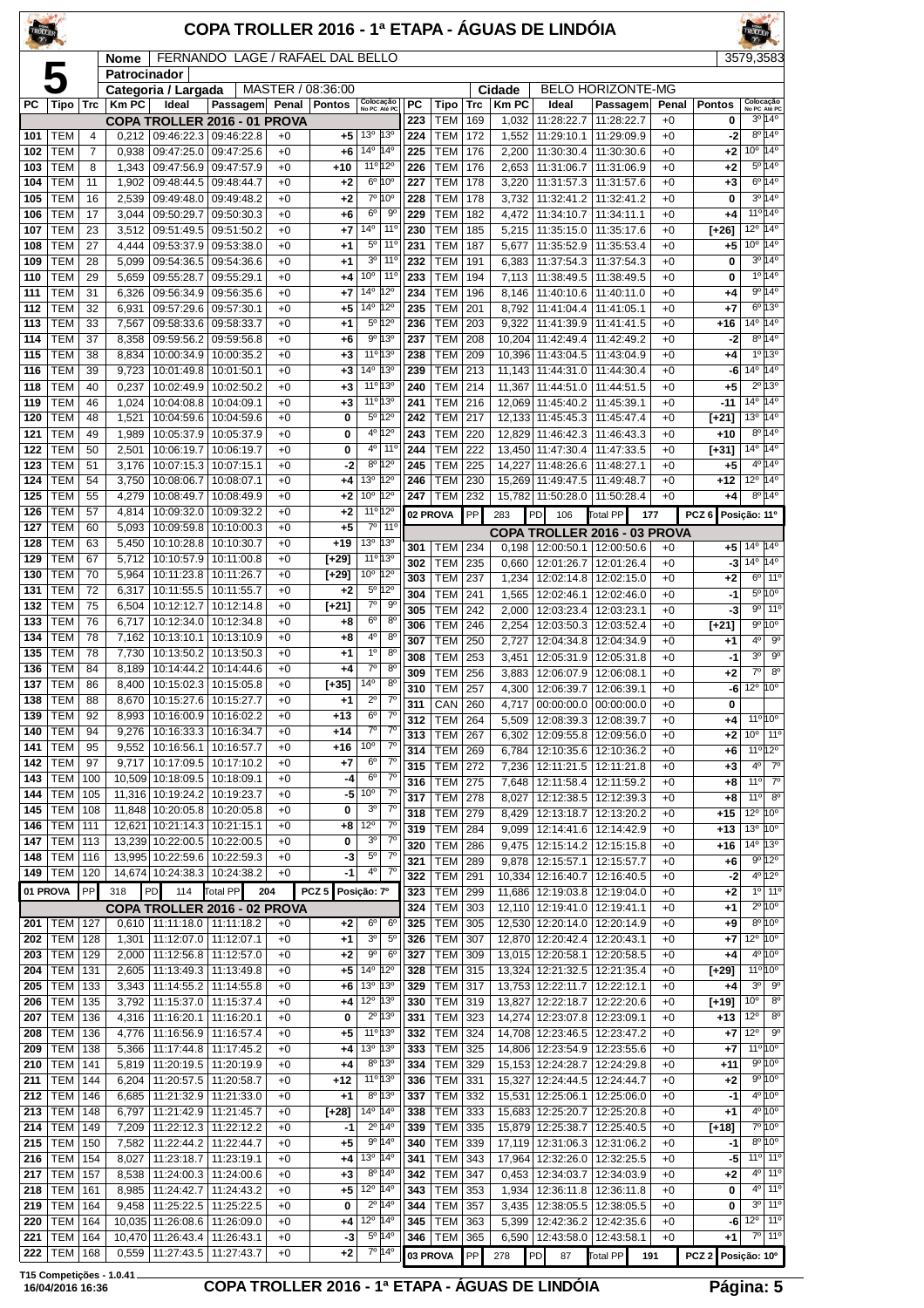| TROLLER    |                          |            |                |                                                              | COPA TROLLER 2016 - 1ª ETAPA - ÁGUAS DE LINDÓIA |              |                   |                                                                   |            |                              |            |                |                                           |                              |                 |                   |                                    |                                  |
|------------|--------------------------|------------|----------------|--------------------------------------------------------------|-------------------------------------------------|--------------|-------------------|-------------------------------------------------------------------|------------|------------------------------|------------|----------------|-------------------------------------------|------------------------------|-----------------|-------------------|------------------------------------|----------------------------------|
|            |                          |            | Nome           |                                                              | OTAVIO ENZ MARRECO / JHONATAN ARDIGO            |              |                   |                                                                   |            |                              |            |                |                                           |                              |                 |                   | 3597.3522                          |                                  |
|            |                          |            | Patrocinador   | Categoria / Largada                                          |                                                 |              | MASTER / 08:37:00 |                                                                   |            |                              |            | Cidade         |                                           | APUCARANA-PR                 |                 |                   |                                    |                                  |
| РC         | Tipo                     | Trc        | <b>Km PC</b>   | Ideal                                                        | Passagem                                        | Penal        | <b>Pontos</b>     | Colocação<br>No PC Até PC                                         | PC         | Tipo                         | Trc        | Km PC          | Ideal                                     | Passagem                     | Penal           | <b>Pontos</b>     | Colocação<br>No PC Até PC          |                                  |
| 101        | TEM                      | 4          | 0.212          | 09:47:22.3 09:47:22.9                                        | COPA TROLLER 2016 - 01 PROVA                    | $+0$         | +6                | 14º  14º                                                          | 223<br>224 | TEM<br>TEM                   | 169<br>172 | 1,552          | 1.032 11:29:22.7<br>11:30:10.1            | 11:29:23.0<br>11:30:10.2     | $+0$<br>$+0$    | $+3$<br>$+1$      | 11 <sup>°</sup><br>4 <sup>0</sup>  | $2^{\circ}$<br>$2^{\circ}$       |
| 102        | TEM                      | 7          | 0,938          | 09:48:25.0                                                   | 09:48:25.5                                      | $+0$         | +5                | 11º 13º                                                           | 225        | TEM                          | 176        | 2,200          | 11:31:30.4                                | 11:31:30.4                   | $+0$            | 0                 | $2^{\circ}$                        | $2^{\circ}$                      |
| 103        | TEM                      | 8          | 1,343          | 09:48:56.9 09:48:57.1                                        |                                                 | $+0$         | +2                | $4^{\circ}$<br>$7^\circ$                                          | 226        | TEM                          | 176        |                | 2.653 11:32:06.7                          | 11:32:06.5                   | $+0$            | -2                | 8 <sup>o</sup>                     | $2^{\circ}$                      |
| 104        | TEM<br>TEM               | 11<br>16   | 1,902          | 09:49:44.5                                                   | 09:49:44.4                                      | $+0$<br>$+0$ | -1                | $1^{\circ}$<br>$4^{\circ}$<br>4°<br>$5^{\circ}$                   | 227<br>228 | TEM<br>TEM                   | 178        | 3,220          | 11:32:57.3                                | 11:32:57.5                   | $+0$            | $+2$              | 30<br>13 <sup>0</sup>              | $2^{\circ}$<br>$2^{\circ}$       |
| 105<br>106 | <b>TEM</b>               | 17         | 2,539<br>3,044 | 09:50:48.0<br>09:51:29.7                                     | 09:50:48.1<br>09:51:30.6                        | $+0$         | +1<br>+9          | 11°<br>$5^{\circ}$                                                | 229        | TEM                          | 178<br>182 | 3,732          | 11:33:41.2<br>4,472 11:35:10.7            | 11:33:40.9<br>11:35:10.6     | $+0$<br>$+0$    | -3<br>$-1$        | $6^{\circ}$                        | $1^{\circ}$                      |
| 107        | TEM                      | 23         | 3,512          | 09:52:49.5                                                   | 09:52:49.7                                      | $+0$         | $+2$              | $7^\circ$<br>$5^{\circ}$                                          | 230        | <b>TEM</b>                   | 185        |                | 5.215 11:36:15.0                          | 11:36:16.3                   | $+0$            | $[+13]$           | $2^{\circ}$                        | 1 <sup>0</sup>                   |
| 108        | TEM                      | 27         | 4,444          | 09:54:37.9 09:54:37.9                                        |                                                 | $+0$         | 0                 | 4°<br>4°                                                          | 231        | <b>TEM</b>                   | 187        | 5,677          | 11:36:52.9                                | 11:36:52.5                   | $+0$            | -4                | 6 <sup>o</sup>                     | $2^{\circ}$                      |
| 109<br>110 | TEM<br>TEM               | 28<br>29   | 5,099<br>5,659 | 09:55:36.5<br>09:56:28.7                                     | 09:55:36.5<br>09:56:28.5                        | $+0$<br>$+0$ | 0<br>-2           | $2^{\circ}$<br>$4^{\circ}$<br>$4^{\circ}$<br>30                   | 232<br>233 | TEM<br>TEM                   | 191<br>194 | 6,383          | 11:38:54.3<br>7,113   11:39:49.5          | 11:38:54.3<br>11:39:49.7     | $+0$<br>$+0$    | 0<br>$+2$         | 1 <sup>0</sup><br>$7^\circ$        | 1 <sup>o</sup><br>$1^{\circ}$    |
| 111        | TEM                      | 31         | 6,326          | 09:57:34.9                                                   | 09:57:35.3                                      | $+0$         | +4                | 11 <sup>0</sup><br>5 <sup>o</sup>                                 | 234        | TEM                          | 196        |                | 8,146   11:41:10.6                        | 11:41:10.9                   | $+0$            | $+3$              | 8 <sup>o</sup>                     | 1 <sup>0</sup>                   |
| 112        | TEM                      | 32         | 6,931          | 09:58:29.6                                                   | 09:58:29.6                                      | $+0$         | 0                 | $1^{\circ}$<br>4°                                                 | 235        | TEM                          | 201        | 8,792          | 11:42:04.4                                | 11:42:05.0                   | $+0$            | $+6$              | $2^{\circ}$                        | 1 <sup>0</sup>                   |
| 113        | TEM                      | 33         | 7,567          | 09:59:33.6                                                   | 09:59:33.2                                      | $+0$         | -4                | 10°<br>4°<br>4 <sup>0</sup><br>11°                                | 236        | TEM                          | 203        | 9,322          | 11:42:39.9                                | 11:42:40.3                   | $+0$            | +4                | 3 <sup>o</sup><br>1 <sup>0</sup>   | 1 <sup>o</sup><br>1 <sup>0</sup> |
| 114<br>115 | <b>TEM</b><br><b>TEM</b> | 37<br>38   | 8,358<br>8,834 | 10:00:56.2<br>10:01:34.9                                     | 10:00:56.9<br>10:01:35.0                        | $+0$<br>$+0$ | +7<br>+1          | $4^{\circ}$<br>$2^{\circ}$                                        | 237<br>238 | TEM<br><b>TEM</b>            | 208<br>209 |                | 10,204 11:43:49.4<br>10,396 11:44:04.5    | 11:43:49.4<br>11:44:05.5     | $+0$<br>$+0$    | 0<br>+10          | $5^{\circ}$                        | 1 <sup>0</sup>                   |
| 116        | <b>TEM</b>               | 39         | 9,723          | 10:02:49.8                                                   | 10:02:49.7                                      | $+0$         | $-1$              | 4°<br>4°                                                          | 239        | TEM                          | 213        |                | 11,143 11:45:31.0                         | 11:45:30.9                   | $+0$            | -1                | $9^{\circ}$                        | 1 <sup>o</sup>                   |
| 118        | TEM                      | 40         | 0,237          | 10:03:49.9                                                   | 10:03:50.1                                      | $+0$         | +2                | $4^{\circ}$<br>90                                                 | 240        | <b>TEM</b>                   | 214        |                | 11,367 11:45:51.0                         | 11:45:51.7                   | $+0$            | +7                | 4 <sup>0</sup>                     | 1 <sup>0</sup>                   |
| 119<br>120 | TEM<br><b>TEM</b>        | 46<br>48   | 1,024<br>1,521 | 10:05:08.8<br>10:05:59.6   10:05:59.8                        | 10:05:08.8                                      | $+0$<br>$+0$ | 0<br>+2           | $1^{\circ}$<br>4 <sup>0</sup><br>12°<br>4°                        | 241<br>242 | TEM<br>TEM                   | 216<br>217 |                | 12,069 11:46:40.2<br>12,133 11:46:45.3    | 11:46:39.5<br>11:46:46.4     | $+0$<br>$+0$    | -7<br>[+11]       | 13 <sup>0</sup><br>$5^{\circ}$     | $1^{\circ}$<br>$1^{\circ}$       |
| 121        | <b>TEM</b>               | 49         | 1,989          | 10:06:37.9                                                   | 10:06:37.9                                      | $+0$         | 0                 | 1 <sup>0</sup><br>4 <sup>0</sup>                                  | 243        | <b>TEM</b>                   | 220        |                | 12,829 11:47:42.3                         | 11:47:42.9                   | $+0$            | +6                | $5^{\circ}$                        | 1 <sup>0</sup>                   |
| 122        | <b>TEM</b>               | 50         | 2,501          | 10:07:19.7                                                   | 10:07:19.6                                      | $+0$         | $-1$              | 10 <sup>o</sup><br>4°                                             | 244        | TEM                          | 222        |                | 13.450 11:48:30.4                         | 11:48:33.0                   | $+0$            | [+26]             | 12°                                | 1 <sup>0</sup>                   |
| 123        | TEM<br><b>TEM</b>        | 51         | 3,176          | 10:08:15.3   10:08:15.1                                      |                                                 | $+0$         | -2                | 10 <sup>o</sup><br>$4^{\circ}$<br>12°<br>4 <sup>0</sup>           | 245        | TEM<br><b>TEM</b>            | 225<br>230 |                | 14,227 11:49:26.6                         | 11:49:27.8                   | $+0$            | $[+12]$           | 10 <sup>o</sup><br>4 <sup>0</sup>  | $2^{\circ}$<br>$2^{\circ}$       |
| 124<br>125 | TEM                      | 54<br>55   | 3,750<br>4,279 | 10:09:06.7<br>10:09:49.7                                     | 10:09:06.4<br>10:09:49.4                        | $+0$<br>$+0$ | -3<br>-3          | 13 <sup>o</sup><br>$5^{\circ}$                                    | 246<br>247 | тем                          | 232        |                | 15,269 11:50:47.5<br>15,782 11:51:28.0    | 11:50:47.8<br>11:51:27.7     | $+0$<br>$+0$    | $+3$<br>-3        | 6 <sup>o</sup>                     | $2^{\circ}$                      |
| 126        | <b>TEM</b>               | 57         | 4,814          | 10:10:32.0   10:10:31.3                                      |                                                 | $+0$         | -7                | 14 <sup>°</sup><br>6 <sup>o</sup>                                 |            | 02 PROVA                     | PP         | 181            | PD<br>62                                  | <b>Total PP</b>              | 119             | PCZ <sub>7</sub>  | Posição: 2º                        |                                  |
| 127        | <b>TEM</b>               | 60         | 5,093          | 10:10:59.8                                                   | 10:10:59.5                                      | $+0$         | -3                | 6 <sup>o</sup><br>$4^{\circ}$                                     |            |                              |            |                |                                           | COPA TROLLER 2016 - 03 PROVA |                 |                   |                                    |                                  |
| 128<br>129 | TEM<br>TEM               | 63<br>67   | 5,450<br>5,712 | 10:11:28.8<br>10:11:57.9   10:11:59.0                        | 10:11:29.2                                      | $+0$<br>$+0$ | +4<br>$+11$       | $2^{\circ}$<br>4°<br>$\overline{2^0}$<br>3 <sup>o</sup>           | 301        | TEM                          | 234        |                | $0,198$   12:01:50.1                      | 12:01:50.3                   | $+0$            | $+2$              | $7^\circ$                          | $7^\circ$                        |
| 130        | <b>TEM</b>               | 70         | 5,964          | 10:12:23.8                                                   | 10:12:29.4                                      | $+0$         | $[+56]$           | 12°<br>$8^{\circ}$                                                | 302<br>303 | TEM<br><b>TEM</b>            | 235<br>237 | 0,660<br>1,234 | 12:02:26.7<br>12:03:14.8                  | 12:02:26.7<br>12:03:14.7     | $+0$<br>$+0$    | 0<br>-1           | 3 <sup>o</sup><br>3 <sup>o</sup>   | 1 <sup>o</sup><br>3 <sup>0</sup> |
| 131        | <b>TEM</b>               | 72         | 6,317          | 10:12:55.5   10:12:57.1                                      |                                                 | $+0$         | [+16]             | 12 <sup>o</sup> 10 <sup>o</sup>                                   | 304        | TEM                          | 241        | 1,565          | 12:03:46.1                                | 12:03:46.2                   | $+0$            | $+1$              | $2^{\circ}$                        | 1 <sup>°</sup>                   |
| 132        | TEM                      | 75         | 6,504          | 10:13:12.7                                                   | 10:13:13.9                                      | $+0$         | $[+12]$           | $7^\circ$<br>$2^{\circ}$                                          | 305        | <b>TEM</b>                   | 242        | 2,000          | 12:04:23.4                                | 12:04:23.2                   | $+0$            | -2                | 5 <sup>o</sup>                     | 1 <sup>o</sup>                   |
| 133<br>134 | <b>TEM</b><br>TEM        | 76<br>78   | 6,717<br>7,162 | 10:13:34.0   10:13:34.0<br>10:14:10.1                        | 10:14:10.8                                      | $+0$<br>$+0$ | 0<br>+7           | 1°<br>$7^\circ$<br>3 <sup>0</sup><br>$7^\circ$                    | 306        | <b>TEM</b>                   | 246        | 2,254          | 12:04:50.3                                | 12:04:51.2                   | $+0$            | +9                | $2^{\circ}$                        | 1 <sup>0</sup>                   |
| 135        | <b>TEM</b>               | 78         | 7,730          | 10:14:50.2                                                   | 10:14:50.5                                      | $+0$         | +3                | $2^{\circ}$<br>$7^\circ$                                          | 307<br>308 | TEM<br>TEM                   | 250<br>253 | 2,727<br>3,451 | 12:05:34.8<br>12:06:31.9                  | 12:05:35.0<br>12:06:32.0     | $+0$<br>$^{+0}$ | $+2$<br>+1        | $7^\circ$<br>6 <sup>o</sup>        | 1 <sup>0</sup><br>1 <sup>0</sup> |
| 136        | TEM                      | 84         | 8,189          | 10:15:44.2                                                   | 10:15:43.8                                      | $+0$         | -4                | $8^{\circ}$<br>$7^\circ$                                          | 309        | <b>TEM</b>                   | 256        | 3,883          | 12:07:07.9                                | 12:07:08.3                   | $+0$            | +4                | 10 <sup>o</sup>                    | $2^{\circ}$                      |
| 137        | <b>TEM</b>               | 86         | 8,400          | 10:16:02.3   10:16:02.8                                      |                                                 | $+0$         | +5                | $1^{\circ}$<br>6 <sup>o</sup><br>$5^{\circ}$<br>6 <sup>o</sup>    | 310        | <b>TEM</b>                   | 257        |                | 4,300   12:07:39.7                        | 12:07:40.0                   | $+0$            | $+3$              | 10 <sup>o</sup>                    | $2^{\circ}$                      |
| 138<br>139 | <b>TEM</b><br>TEM        | 88<br>92   | 8,670<br>8,993 | 10:16:27.6   10:16:28.0<br>10:17:00.9   10:17:02.3           |                                                 | $+0$<br>$+0$ | $+4$<br>$[+14]$   | $7^\circ$<br>$5^{\circ}$                                          | 311        | CAN                          | 260        |                |                                           | 4,717 00:00:00.0 00:00:00.0  | $+0$            | 0                 | $5^{\circ}$                        | $2^{\circ}$                      |
| 140        | TEM                      | 94         | 9,276          | 10:17:33.3                                                   | 10:17:34.2                                      | $+0$         | +9                | 3 <sup>o</sup><br>4 <sup>0</sup>                                  | 312<br>313 | <b>TEM</b><br><b>TEM</b>     | 264<br>267 | 6,302          | 5,509   12:09:39.3<br>12:10:55.8          | 12:09:39.5<br>12:10:55.8     | $^{+0}$<br>$+0$ | +2<br>0           | 1 <sup>0</sup>                     | $2^{\circ}$                      |
| 141        | <b>TEM</b>               | 95         | 9,552          | 10:17:56.1                                                   | 10:17:56.1                                      | $+0$         | 0                 | $1^{\circ}$<br>4 <sup>0</sup>                                     | 314        | <b>TEM</b>                   | 269        |                | 6,784   12:11:35.6                        | 12:11:35.7                   | $+0$            | +1                | $2^{\circ}$                        | $1^{\circ}$                      |
| 142<br>143 | <b>TEM</b><br>TEM        | 97<br>100  | 9,717          | 10,509 10:19:09.5 10:19:09.3                                 | 10:18:09.5   10:18:09.3                         | $+0$<br>$+0$ | $-2$<br>-2        | $3^{\rm o}$<br>4 <sup>0</sup><br>3 <sup>o</sup><br>4 <sup>0</sup> | 315        | TEM                          | 272        | 7,236          | 12:12:21.5                                | 12:12:21.7                   | +0              | $+2$              | 3 <sup>o</sup>                     | 1 <sup>0</sup>                   |
| 144        | TEM                      | 105        | 11,316         | 10:20:24.2                                                   | 10:20:24.6                                      | $+0$         | +4                | 4°<br>$8^{\circ}$                                                 | 316<br>317 | <b>TEM 275</b><br><b>TEM</b> | 278        |                | 7,648 12:12:58.4<br>8,027 12:13:38.5      | 12:12:58.6<br>12:13:38.2     | $+0$<br>+0      | $+2$<br>-3        | $\overline{2^0}$<br>6 <sup>o</sup> | $1^{\circ}$<br>1 <sup>°</sup>    |
| 145        | TEM                      | 108        |                | 11,848 10:21:05.8 10:21:06.7                                 |                                                 | $+0$         | +9                | 11°<br>4 <sup>0</sup>                                             | 318        | TEM                          | 279        |                | 8,429 12:14:18.7                          | 12:14:18.6                   | +0              | $-1$              | 1 <sup>0</sup>                     | 1 <sup>°</sup>                   |
| 146        | <b>TEM</b>               | 111        | 12,621         | 10:22:14.3                                                   | 10:22:13.7                                      | $+0$         | -6                | $10^{\circ}$<br>4°<br>$5^{\circ}$<br>$4^{\circ}$                  | 319        | <b>TEM</b>                   | 284        |                | 9,099   12:15:41.6                        | 12:15:42.0                   | +0              | +4                | 6 <sup>o</sup>                     | $1^{\circ}$                      |
| 147<br>148 | <b>TEM</b><br><b>TEM</b> | 113<br>116 |                | 13,239 10:23:00.5 10:23:00.4<br>13,995 10:23:59.6 10:23:59.8 |                                                 | $+0$<br>$+0$ | $-1$<br>$+2$      | 3 <sup>o</sup><br>4 <sup>0</sup>                                  | 320        | TEM                          | 286        |                | 9,475 12:16:14.2                          | 12:16:15.1                   | +0              | $+9$              | $7^\circ$<br>3 <sup>o</sup>        | 1 <sup>0</sup><br>1 <sup>0</sup> |
| 149        | <b>TEM</b>               | 120        |                | 14,674 10:25:38.3 10:25:38.0                                 |                                                 | $+0$         | $-3$              | 11°<br>$4^{\circ}$                                                | 321<br>322 | TEM<br>TEM                   | 289<br>291 |                | 9,878   12:16:57.1<br>10,334 12:17:40.7   | 12:16:57.1<br>12:17:40.8     | $+0$<br>+0      | 0<br>+1           | $2^{\circ}$                        | $1^{\circ}$                      |
| 01 PROVA   |                          | PP         | 242            | PD<br>98                                                     | <b>Total PP</b>                                 | 144          | PCZ <sub>7</sub>  | Posição: 3º                                                       | 323        | TEM                          | 299        |                | 11,686 12:20:03.8                         | 12:20:04.8                   | +0              | $[+10]$           | 10 <sup>o</sup>                    | 1 <sup>°</sup>                   |
|            |                          |            |                |                                                              | COPA TROLLER 2016 - 02 PROVA                    |              |                   |                                                                   | 324        | <b>TEM</b>                   | 303        |                | 12,110 12:20:41.0                         | 12:20:41.6                   | $+0$            | +6                | 4 <sup>0</sup><br>6 <sup>o</sup>   | 1 <sup>0</sup><br>$1^{\circ}$    |
| 201<br>202 | TEM<br><b>TEM</b>        | 127<br>128 | 0,610<br>1,301 | 11:12:18.0   11:12:18.0<br>11:13:07.0   11:13:07.1           |                                                 | $+0$<br>$+0$ | 0<br>+1           | $2^{\circ}$<br>$2^{\circ}$<br>$7^\circ$<br>$2^{\circ}$            | 325<br>326 | <b>TEM</b><br>TEM            | 305<br>307 |                | 12,530 12:21:14.0<br>12,870 12:21:42.4    | 12:21:14.7<br>12:21:42.2     | +0<br>+0        | +7<br>-2          | 8 <sup>o</sup>                     | 1 <sup>°</sup>                   |
| 203        | <b>TEM</b>               | 129        | 2,000          | 11:13:56.8   11:13:56.6                                      |                                                 | $+0$         | $-2$              | 8 <sup>o</sup><br>4 <sup>0</sup>                                  | 327        | <b>TEM</b>                   | 309        |                | 13,015 12:21:58.1                         | 12:21:58.3                   | $+0$            | $+2$              | $2^{\circ}$                        | $1^{\circ}$                      |
| 204        | TEM                      | 131        | 2,605          | 11:14:49.3   11:14:49.5                                      |                                                 | $+0$         | +2                | 90<br>$4^{\circ}$                                                 | 328        | <b>TEM</b>                   | 315        |                | 13,324 12:22:32.5                         | 12:22:33.2                   | +0              | +7                | 1 <sup>0</sup>                     | $1^{\circ}$                      |
| 205<br>206 | <b>TEM</b><br><b>TEM</b> | 133<br>135 | 3,343<br>3,792 | 11:15:55.2   11:15:55.5<br>11:16:37.0   11:16:37.0           |                                                 | $+0$<br>$+0$ | $+3$<br>0         | 11 <sup>o</sup><br>$7^\circ$<br>3 <sup>o</sup><br>3 <sup>o</sup>  | 329<br>330 | <b>TEM</b><br><b>TEM</b>     | 317<br>319 |                | 13,753 12:23:11.7<br>13,827 12:23:18.7    | 12:23:12.4<br>12:23:19.8     | +0<br>$+0$      | +7<br>[+11]       | 8 <sup>o</sup><br>3 <sup>o</sup>   | 1 <sup>0</sup><br>1 <sup>0</sup> |
| 207        | TEM                      | 136        | 4,316          | 11:17:20.1                                                   | 11:17:20.0                                      | $+0$         | $-1$              | $5^{\circ}$<br>$2^{\circ}$                                        | 331        | <b>TEM</b>                   | 323        |                | 14,274 12:24:07.8                         | 12:24:08.9                   | +0              | [+11]             | $9^{\circ}$                        | $1^{\circ}$                      |
| 208        | TEM                      | 136        | 4,776          | 11:17:56.9   11:17:57.2                                      |                                                 | $+0$         | $+3$              | $6^{\circ}$<br>4 <sup>0</sup>                                     | 332        | <b>TEM</b>                   | 324        |                | 14,708 12:24:46.5                         | 12:24:46.2                   | +0              | -3                | $8^{\circ}$                        | 1 <sup>°</sup>                   |
| 209        | TEM                      | 138        | 5,366          | 11:18:44.8                                                   | 11:18:44.8                                      | $+0$         | 0                 | $1^{\circ}$<br>$2^{\circ}$<br>$5^{\circ}$<br>3 <sup>o</sup>       | 333        | TEM                          | 325        |                | 14,806 12:24:54.9                         | 12:24:54.2                   | $+0$            | -7                | 10 <sup>o</sup><br>$7^\circ$       | 1 <sup>°</sup><br>$1^{\circ}$    |
| 210<br>211 | TEM<br><b>TEM</b>        | 141<br>144 | 5,819<br>6,204 | 11:21:19.5<br>11:21:57.5   11:21:58.1                        | 11:21:19.7                                      | $+0$<br>$+0$ | +2<br>+6          | $2^{\circ}$<br>3 <sup>o</sup>                                     | 334<br>336 | TEM<br><b>TEM</b>            | 329<br>331 |                | 15, 153 12: 25: 28.7<br>15,327 12:25:44.5 | 12:25:29.6<br>12:25:44.5     | +0<br>$+0$      | +9<br>0           | 4 <sup>0</sup>                     | $1^{\circ}$                      |
| 212        | TEM                      | 146        | 6,685          | 11:22:32.9                                                   | 11:22:32.8                                      | $+0$         | $-1$              | $2^{\circ}$<br>$6^{\circ}$                                        | 337        | TEM                          | 332        |                | 15,531 12:26:06.1                         | 12:26:06.4                   | +0              | $+3$              | 90                                 | $1^{\circ}$                      |
| 213        | <b>TEM</b>               | 148        | 6,797          | 11:22:42.9                                                   | 11:22:43.5                                      | $+0$         | +6                | $2^{\circ}$<br>$2^{\circ}$                                        | 338        | TEM                          | 333        |                | 15,683 12:26:20.7                         | 12:26:20.7                   | $+0$            | 0                 | 1 <sup>0</sup>                     | $1^{\circ}$                      |
| 214<br>215 | <b>TEM</b><br><b>TEM</b> | 149<br>150 | 7,209<br>7,582 | 11:23:12.3   11:23:12.3<br>11:23:44.2   11:23:44.3           |                                                 | $+0$<br>$+0$ | 0<br>+1           | 1 <sup>0</sup><br>$1^{\circ}$<br>4°<br>$1^{\circ}$                | 339<br>340 | TEM<br><b>TEM</b>            | 335<br>339 |                | 15,879 12:26:38.7<br>17,119 12:32:06.3    | 12:26:39.9<br>12:32:06.4     | $+0$<br>+0      | $[+12]$<br>$+1$   | 3 <sup>o</sup><br>4 <sup>0</sup>   | 1 <sup>0</sup><br>1 <sup>0</sup> |
| 216        | <b>TEM</b>               | 154        | 8,027          | 11:24:18.7                                                   | 11:24:18.4                                      | $+0$         | -3                | 10°<br>$1^{\circ}$                                                | 341        | TEM                          | 343        |                | 17,964 12:33:26.0                         | 12:33:25.9                   | +0              | -1                | $2^{\circ}$                        | $1^{\circ}$                      |
| 217        | TEM                      | 157        | 8,538          | 11:25:00.3   11:25:00.2                                      |                                                 | $+0$         | -1                | $4^{\circ}$<br>$1^{\circ}$                                        | 342        | TEM                          | 347        |                | 0,453   12:35:03.7                        | 12:35:03.8                   | +0              | +1                | $2^{\circ}$                        | 1 <sup>°</sup>                   |
| 218<br>219 | TEM<br>TEM               | 161<br>164 | 8,985<br>9,458 | 11:25:42.7   11:25:42.9<br>11:26:22.5   11:26:22.1           |                                                 | $+0$<br>$+0$ | +2<br>-4          | $2^{\circ}$<br>$5^{\circ}$<br>11°<br>$1^{\circ}$                  | 343<br>344 | TEM<br><b>TEM</b>            | 353<br>357 |                | 1,934   12:37:11.8<br>3,435   12:39:05.5  | 12:37:11.6<br>12:39:05.0     | $+0$<br>$+0$    | -2<br>-5          | 8 <sup>o</sup><br>9°               | 1 <sup>°</sup><br>1 <sup>°</sup> |
| 220        | TEM                      | 164        |                | 10,035 11:27:08.6 11:27:08.3                                 |                                                 | $+0$         | $-3$              | $10^{\circ}$<br>$2^{\circ}$                                       | 345        | TEM                          | 363        |                | 5,399   12:43:36.2                        | 12:43:36.7                   | $+0$            | +5                | 10 <sup>o</sup>                    | $1^{\circ}$                      |
| 221        | TEM                      | 164        | 10,470         | 11:27:43.4                                                   | 11:27:42.6                                      | $+0$         | -8                | $12^{\circ}$<br>$2^{\circ}$                                       | 346        | TEM                          | 365        |                | 6,590 12:44:58.0                          | 12:44:58.0                   | $+0$            | 0                 | $6^{\circ}$                        | $1^{\circ}$                      |
| 222        | <b>TEM</b>               | 168        | 0,559          | 11:28:43.5   11:28:43.7                                      |                                                 | $+0$         | $+2$              | 10 <sup>o</sup><br>$2^{\circ}$                                    |            | 03 PROVA                     | PP         | 162            | PD<br>44                                  | Total PP                     | 118             | PCZ 6 Posicão: 2º |                                    |                                  |

#### **T15 Competições - 1.0.41 16/04/2016 16:36 COPA TROLLER 2016 - 1ª ETAPA - ÁGUAS DE LINDÓIA Página: 6**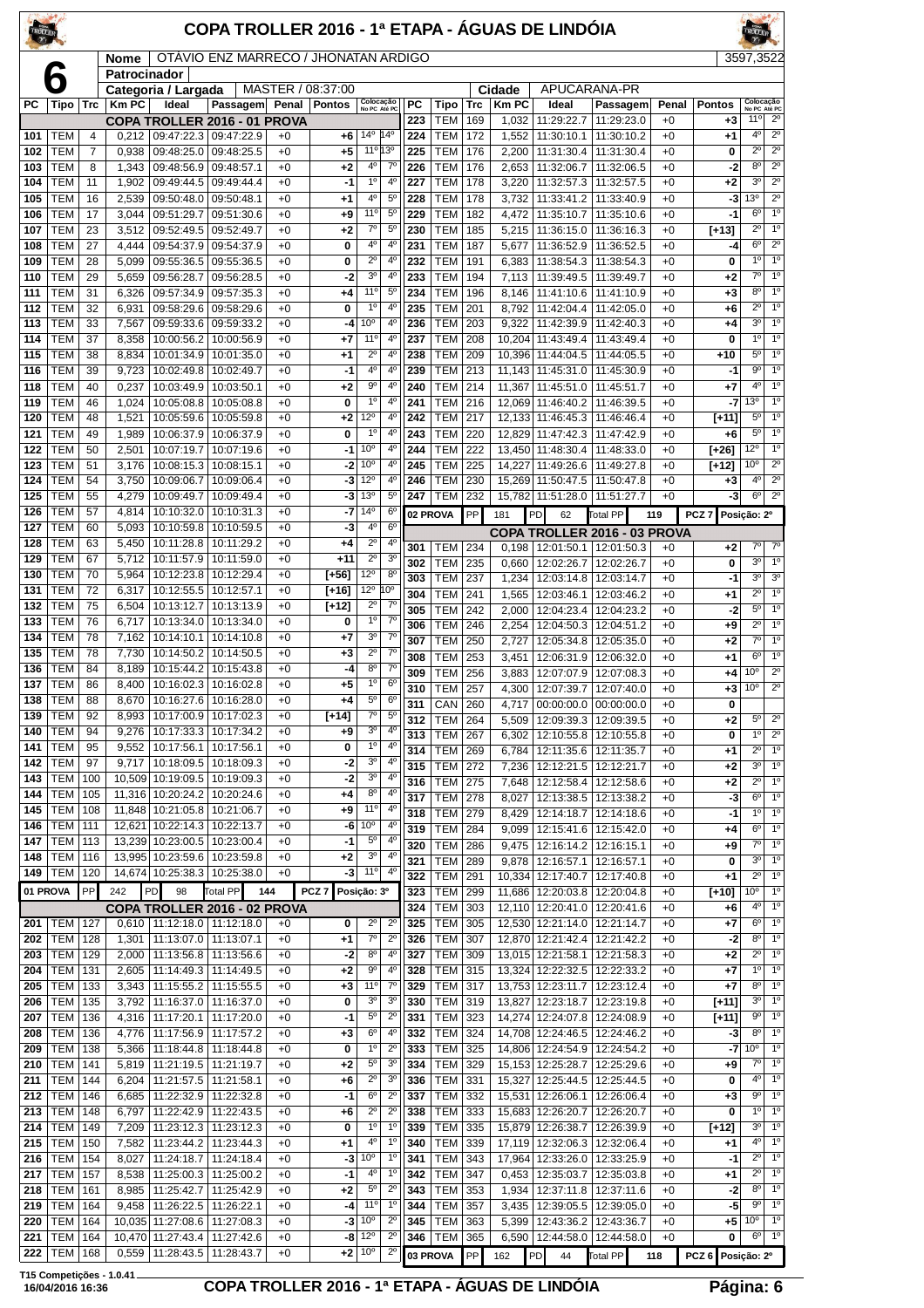| TRULLER           |                              |                     |                 |                                   | COPA TROLLER 2016 - 1ª ETAPA - ÁGUAS DE LINDÓIA              |              |                   |                                 |                                             |            |                              |            |                      |                                            |                                               |              |                   |                               |                                    |
|-------------------|------------------------------|---------------------|-----------------|-----------------------------------|--------------------------------------------------------------|--------------|-------------------|---------------------------------|---------------------------------------------|------------|------------------------------|------------|----------------------|--------------------------------------------|-----------------------------------------------|--------------|-------------------|-------------------------------|------------------------------------|
|                   |                              |                     | <b>Nome</b>     |                                   | EDUARDO MOSER / FERNANDO HOSTINS                             |              |                   |                                 |                                             |            |                              |            |                      |                                            |                                               |              |                   | 3681,3658                     |                                    |
|                   |                              |                     | Patrocinador    | Categoria / Largada               |                                                              |              | MASTER / 08:38:00 |                                 |                                             |            |                              |            | Cidade               | GASPAR-SC                                  |                                               |              |                   |                               |                                    |
| РC                | Tipo                         | Trc                 | <b>Km PC</b>    | Ideal                             | Passagem Penal                                               |              | <b>Pontos</b>     | Colocação<br>No PC Até PC       |                                             | РC         | Tipo                         | Trc        | <b>Km PC</b>         | Ideal                                      | Passagem                                      | Penal        | <b>Pontos</b>     | Colocação<br>No PC Até PC     |                                    |
|                   |                              |                     |                 |                                   | COPA TROLLER 2016 - 01 PROVA                                 |              |                   |                                 |                                             | 223        | TEM                          | 169        | 1,032                | 11:30:22.7                                 | 11:30:22.8                                    | +0           | $+1$              | $5^{\circ}$                   | $9^{\circ}$                        |
| 101               | <b>TEM</b>                   | 4                   | 0,212           |                                   | 09:48:22.3 09:48:22.6                                        | $+0$         | $+3$              | $6^{\circ}$<br>$10^{\circ}$     | 6 <sup>o</sup><br>10°                       | 224        | TEM<br><b>TEM</b>            | 172        | 1,552                | 11:31:10.1                                 | 11:31:10.5                                    | $+0$         | $+4$              | 11°<br>14°                    | 8 <sup>0</sup><br>13°              |
| 102<br>103        | <b>TEM</b><br>TEM            | $\overline{7}$<br>8 | 0,938<br>1,343  | 09:49:25.0<br>09:49:56.9          | 09:49:25.4<br>09:49:57.6                                     | $+0$<br>$+0$ | $^{+4}$<br>$+7$   | 80                              | 9º                                          | 225<br>226 | TEM                          | 176<br>176 | 2,200<br>2,653       | 11:32:30.4<br>11:33:06.7                   | 11:32:31.0<br>11:33:07.3                      | $+0$<br>+0   | +6<br>+6          | 13 <sup>o</sup>               | 13°                                |
| 104               | <b>TEM</b>                   | 11                  | 1,902           | 09:50:44.5                        | 09:50:44.7                                                   | $+0$         | $+2$              | $5^{\circ}$                     | $6^{\circ}$                                 | 227        | TEM                          | 178        | 3,220                | 11:33:57.3                                 | 11:33:57.6                                    | $+0$         | $+3$              |                               | $7^{\circ}12^{\circ}$              |
| 105               | <b>TEM</b>                   | 16                  | 2,539           | 09:51:48.0                        | 09:51:47.9                                                   | $+0$         | $-1$              | $2^{\circ}$                     | $6^{\circ}$                                 | 228        | <b>TEM</b>                   | 178        | 3,732                | 11:34:41.2                                 | 11:34:41.0                                    | $+0$         | -2                | $11^{\circ}$                  | 13°                                |
| 106               | TEM                          | 17                  | 3,044           | 09:52:29.7                        | 09:52:30.7                                                   | $+0$         | $+10$             | $12^{\circ}$                    | $7^\circ$                                   | 229        | <b>TEM</b>                   | 182        | 4,472                | 11:36:10.7                                 | 11:36:10.5                                    | $+0$         | -2                | 8 <sup>o</sup>                | $12^{\circ}$                       |
| 107<br>108        | <b>TEM</b><br>TEM            | 23<br>27            | 3,512<br>4,444  | 09:53:49.5<br>09:55:37.9          | 09:53:49.1<br>09:55:37.9                                     | $+0$<br>$+0$ | -4<br>0           | 10 <sup>o</sup><br>$2^{\circ}$  | $6^{\circ}$<br>$7^\circ$                    | 230<br>231 | <b>TEM</b><br>TEM            | 185<br>187 | 5,215<br>5,677       | 11:37:15.0<br>11:37:52.9                   | 11:37:16.9<br>11:37:53.3                      | $+0$<br>$+0$ | $[+19]$<br>+4     | 10 <sup>o</sup><br>$7^\circ$  | $12^{\circ}$<br>11 <sup>°</sup>    |
| 109               | TEM                          | 28                  | 5,099           | 09:56:36.5                        | 09:56:36.1                                                   | $+0$         | -4                | 13 <sup>o</sup>                 | $8^{\circ}$                                 | 232        | TEM                          | 191        | 6,383                | 11:39:54.3                                 | 11:39:54.6                                    | $+0$         | $+3$              | 10 <sup>o</sup>               | 11 <sup>o</sup>                    |
| 110               | <b>TEM</b>                   | 29                  | 5,659           | 09:57:28.7                        | 09:57:28.3                                                   | $+0$         | -4                | 11°                             | 90                                          | 233        | <b>TEM</b>                   | 194        | 7,113                | 11:40:49.5                                 | 11:40:49.7                                    | $+0$         | $+2$              | $9^{\circ}$                   | 11 <sup>o</sup>                    |
| 111               | <b>TEM</b>                   | 31                  | 6,326           | 09:58:34.9                        | 09:58:34.9                                                   | $+0$         | 0                 | $2^{\circ}$                     | $7^\circ$                                   | 234        | <b>TEM</b>                   | 196        | 8,146                | 11:42:10.6                                 | 11:42:11.0                                    | $+0$         | $+4$              | $11^{\circ}$                  | 11°                                |
| 112               | <b>TEM</b>                   | 32                  | 6,931           | 09:59:29.6                        | 09:59:29.2                                                   | $+0$         | -4                | $12^{\circ}$<br>14 <sup>o</sup> | $9^{\circ}$<br>11°                          | 235        | TEM<br><b>TEM</b>            | 201        | 8,792                | 11:43:04.4                                 | 11:43:06.8                                    | $+0$<br>$+0$ | [+24]             | 13 <sup>o</sup>               | $14^{\circ}$<br>11°13°             |
| 113<br>114        | <b>TEM</b><br><b>TEM</b>     | 33<br>37            | 7,567<br>8,358  | 10:00:33.6<br>10:01:56.2          | 10:00:32.4<br>10:01:56.7                                     | $+0$<br>$+0$ | -12<br>$+5$       | $5^{\circ}$                     | 10 <sup>o</sup>                             | 236<br>237 | <b>TEM</b>                   | 203<br>208 | 9,322<br>10,204      | 11:43:39.9<br>11:44:49.4                   | 11:43:40.9<br>11:44:49.6                      | $+0$         | +10<br>$+2$       | 6 <sup>o</sup>                | 13°                                |
| 115               | <b>TEM</b>                   | 38                  | 8,834           | 10:02:34.9                        | 10:02:35.4                                                   | $+0$         | $+5$              | 14º 12º                         |                                             | 238        | TEM                          | 209        |                      | 10.396 11:45:04.5                          | 11:45:05.2                                    | $+0$         | $+7$              |                               | 3º 14º                             |
| 116               | TEM                          | 39                  | 9,723           | 10:03:49.8                        | 10:03:49.8                                                   | $+0$         | 0                 | $2^{\circ}$                     | 11°                                         | 239        | <b>TEM</b>                   | 213        |                      | 11,143 11:46:31.0                          | 11:46:31.1                                    | $+0$         | $+1$              |                               | 7º 13º                             |
| 118               | <b>TEM</b>                   | 40                  | 0,237           | 10:04:49.9                        | 10:04:50.1                                                   | $+0$         | $+2$              | 10 <sup>o</sup>                 | 11°                                         | 240        | TEM                          | 214        | 11,367               | 11:46:51.0                                 | 11:46:51.8                                    | $+0$         | +8                | 6 <sup>o</sup>                | $14^{\circ}$                       |
| 119<br>120        | <b>TEM</b><br>TEM            | 46<br>48            | 1,024<br>1,521  | 10:06:08.8<br>10:06:59.6          | 10:06:09.0<br>10:06:59.9                                     | $+0$<br>$+0$ | $+2$<br>$+3$      | $7^\circ$<br>$14^{\circ}$       | 11°<br>11°                                  | 241<br>242 | <b>TEM</b><br>TEM            | 216<br>217 | 12,069               | 11:47:40.2<br>12.133 11:47:45.3            | 11:47:40.2<br>11:47:46.2                      | $+0$<br>$+0$ | 0                 | 40                            | $2^{\circ}$ 13°<br>12°             |
| 121               | <b>TEM</b>                   | 49                  | 1,989           |                                   | 10:07:37.9   10:07:38.1                                      | $+0$         | $+2$              | 11°                             | 11°                                         | 243        | TEM                          | 220        |                      | 12.829 11:48:42.3                          | 11:48:42.9                                    | $+0$         | $^{+9}$<br>+6     | 4°                            | 11 <sup>o</sup>                    |
| 122               | <b>TEM</b>                   | 50                  | 2,501           | 10:08:19.7                        | 10:08:19.6                                                   | $+0$         | $-1$              | 8º 12º                          |                                             | 244        | <b>TEM</b>                   | 222        |                      | 13,450 11:49:30.4                          | 11:49:32.2                                    | $+0$         | [+18]             | 30                            | $7^\circ$                          |
| 123               | <b>TEM</b>                   | 51                  | 3,176           | 10:09:15.3                        | 10:09:15.2                                                   | $+0$         | $-1$              | 5°                              | 11°                                         | 245        | TEM                          | 225        | 14,227               | 11:50:26.6                                 | 11:50:27.1                                    | $+0$         | $+5$              | 3°                            | $7^\circ$                          |
| 124               | <b>TEM</b>                   | 54                  | 3,750           |                                   | 10:10:06.7   10:10:06.7                                      | $+0$         | 0                 | 4º                              | $11^{\circ}$                                | 246        | <b>TEM</b>                   | 230        |                      | 15,269 11:51:47.5                          | 11:51:47.9                                    | $+0$         | $+4$              | 5 <sup>o</sup>                | $7^\circ$                          |
| 125               | <b>TEM</b>                   | 55                  | 4,279           | 10:10:49.7                        | 10:10:49.6                                                   | $+0$         | $-1$              | 5º 10°<br>12°                   | 10 <sup>o</sup>                             | 247        | <b>TEM</b>                   | 232        |                      | 15,782 11:52:28.0                          | 11:52:28.4                                    | $+0$         | +4                | $7^\circ$                     | $7^\circ$                          |
| 126<br>127        | TEM<br><b>TEM</b>            | 57<br>60            | 4,814<br>5,093  | 10:11:32.0<br>10:11:59.8          | 10:11:31.7<br>10:12:01.2                                     | $+0$<br>$+0$ | -3<br>$+14$       | $14^{\circ}$ 12 <sup>°</sup>    |                                             | 02 PROVA   |                              | PP         | 235                  | PD<br>73                                   | <b>Total PP</b>                               | 162          | PCZ <sub>3</sub>  | Posição: 7º                   |                                    |
| 128               | <b>TEM</b>                   | 63                  | 5,450           | 10:12:28.8                        | 10:12:30.0                                                   | $+0$         | $+12$             | $10^{\circ}$                    | $12^{\circ}$                                | 301        | TEM                          | 234        | $\overline{0}$ , 198 | 12:02:50.1                                 | COPA TROLLER 2016 - 03 PROVA<br>12:02:50.5    | $+0$         | $+4$              | 13 <sup>o</sup>               | 13 <sup>o</sup>                    |
| 129               | TEM                          | 67                  | 5,712           | 10:12:57.9                        | 10:12:59.6                                                   | $+0$         | $+17$             | $7^\circ$                       | $11^{\circ}$                                | 302        | <b>TEM</b>                   | 235        | 0,660                | 12:03:26.7                                 | 12:03:26.7                                    | $+0$         | 0                 |                               | $2^{\circ}$ 10°                    |
| 130               | <b>TEM</b>                   | 70                  | 5,964           | 10:13:23.8                        | 10:13:25.9                                                   | $+0$         | [+21]             | $8^{\circ}$                     | $9^{\circ}$                                 | 303        | TEM                          | 237        |                      | 1,234   12:04:14.8                         | 12:04:14.2                                    | $+0$         | -6                | 12°                           | 12°                                |
| 131               | <b>TEM</b>                   | 72                  | 6,317           | 10:13:55.5                        | 10:13:55.4                                                   | $+0$         | $-1$              | 40<br>11°                       | $8^{\circ}$<br>11 <sup>o</sup>              | 304        | <b>TEM</b>                   | 241        | 1,565                | 12:04:46.1                                 | 12:04:46.2                                    | $+0$         | $+1$              | 30                            | $9^{\circ}$                        |
| 132<br>133        | TEM<br><b>TEM</b>            | 75<br>76            | 6,504<br>6,717  | 10:14:12.7<br>10:14:34.0          | 10:14:22.6<br>10:14:42.1                                     | $+0$<br>$+0$ | [+99]<br>[+81]    | 11°                             | $11^{\circ}$                                | 305        | <b>TEM</b>                   | 242        | 2,000                | 12:05:23.4                                 | 12:05:23.1                                    | $+0$         | -3                | 8 <sup>o</sup>                | 10 <sup>o</sup><br>8 <sup>o</sup>  |
| 134               | <b>TEM</b>                   | 78                  | 7,162           | 10:15:10.1                        | 10:15:14.9                                                   | $+0$         | $+48$             | 11°                             | 11°                                         | 306<br>307 | <b>TEM</b><br><b>TEM</b>     | 246<br>250 | 2,254<br>2,727       | 12:05:50.3<br>12:06:34.8                   | 12:05:52.1<br>12:06:34.9                      | $+0$<br>$+0$ | $[+18]$<br>+1     | 6 <sup>o</sup><br>3°          | 6 <sup>o</sup>                     |
| 135               | <b>TEM</b>                   | 78                  | 7,730           | 10:15:50.2                        | 10:15:51.3                                                   | $+0$         | $+11$             | $9^{\circ}$                     | $11^{\circ}$                                | 308        | TEM                          | 253        | 3,451                | 12:07:31.9                                 | 12:07:31.8                                    | $+0$         | -1                | $7^\circ$                     | 4°                                 |
| 136               | TEM                          | 84                  | 8,189           | 10:16:44.2                        | 10:16:45.1                                                   | $+0$         | $^{+9}$           | $12^{\circ}$                    | $11^{\circ}$                                | 309        | <b>TEM</b>                   | 256        | 3.883                | 12:08:07.9                                 | 12:08:08.0                                    | $+0$         | +1                | 30                            | $5^{\rm o}$                        |
| 137               | <b>TEM</b>                   | 86                  | 8,400           |                                   | 10:17:02.3 10:17:04.3                                        | $+0$         | [+20]             | 6°                              | 11°<br>$8^{\circ}10^{\circ}$                | 310        | <b>TEM</b>                   | 257        | 4,300                | 12:08:39.7                                 | 12:08:40.1                                    | $+0$         | $+4$              | $11^{\circ}$                  | 4 <sup>0</sup>                     |
| 139               | 138 $TEM$<br><b>TEM</b>      | 88<br>92            | 8,993           |                                   | 8,670   10:17:27.6   10:17:28.2<br>10:18:00.9   10:18:04.7   | $+0$<br>$+0$ | $+6$<br>$+38$     | 12 <sup>o</sup> 10 <sup>o</sup> |                                             | 311        | <b>CAN 260</b>               |            |                      |                                            | 4,717 00:00:00.0 00:00:00.0                   | +0           | 0                 | $14^{\circ}$                  | 11°                                |
| 140               | TEM                          | 94                  | 9,276           |                                   | 10:18:33.3 10:18:37.9                                        | $+0$         | +46               | $12^{\circ}$ 10 <sup>°</sup>    |                                             | 312<br>313 | TEM<br>TEM                   | 264<br>267 | 6,302                | 12:11:55.8                                 | 5,509   12:10:39.3   12:10:40.3<br>12:11:55.8 | +0<br>+0     | +10<br>0          | 4°                            | $8^{\circ}$                        |
| 141               | <b>TEM</b>                   | 95                  | 9,552           |                                   | 10:18:56.1   10:19:00.7                                      | $+0$         | $+46$             | 12 <sup>o</sup> 10 <sup>o</sup> |                                             | 314        | <b>TEM 269</b>               |            |                      | 6,784   12:12:35.6                         | 12:12:35.9                                    | $+0$         | $+3$              | 3 <sup>o</sup>                | $7^\circ$                          |
| 142               | <b>TEM</b>                   | 97                  | 9,717           |                                   | 10:19:09.5   10:19:13.0                                      | $+0$         | $+35$             | $12^{\circ}$                    | $11^{\circ}$<br>$2^{\circ}$ 11 <sup>°</sup> | 315        | <b>TEM</b>                   | 272        | 7,236                | 12:13:21.5                                 | 12:13:23.0                                    | +0           | $[+15]$           |                               | $11^{\circ} 10^{\circ}$            |
| 143<br>144        | <b>TEM</b><br><b>TEM</b>     | 100<br>105          |                 |                                   | 10,509 10:20:09.5 10:20:09.3<br>11,316 10:21:24.2 10:21:23.7 | $+0$<br>$+0$ | -2<br>-5          | 9º                              | $11^{\circ}$                                | 316        | TEM                          | 275        |                      |                                            | 7,648   12:13:58.4   12:13:59.6               | $+0$         | $+12$             | $14^{\circ}$                  | 11 <sup>°</sup>                    |
| 145               | TEM                          | 108                 |                 |                                   | 11,848 10:22:05.8 10:22:06.0                                 | $+0$         | +2                | 7º                              | 11°                                         | 317<br>318 | TEM<br>TEM                   | 278<br>279 | 8,027<br>8,429       | 12:14:38.5                                 | 12:14:38.4<br>12:15:18.7   12:15:19.5         | +0<br>$+0$   | -1<br>$+8$        | $7^\circ$                     | $4^{\circ}10^{\circ}$<br>$9^\circ$ |
| 146               | <b>TEM 111</b>               |                     |                 |                                   | 12,621 10:23:14.3 10:23:13.7                                 | $+0$         | -6                |                                 | $\overline{8^0}$   11 <sup>o</sup>          | 319        | TEM                          | 284        | 9,099                |                                            | 12:16:41.6   12:16:42.6                       | +0           | +10               | 10 <sup>o</sup>               | 9 <sup>o</sup>                     |
| 147               | TEM                          | 113                 |                 |                                   | 13,239 10:24:00.5 10:24:00.2                                 | $+0$         | -3                |                                 | $7°$ 11°                                    | 320        | <b>TEM</b>                   | 286        | 9,475                | 12:17:14.2                                 | 12:17:15.5                                    | +0           | +13               | $12^{\circ}$                  | 10 <sup>o</sup>                    |
| 148               | <b>TEM</b><br><b>TEM 120</b> | 116                 |                 |                                   | 13,995 10:24:59.6 10:24:59.8                                 | $+0$<br>$+0$ | $+2$<br>$-1$      | $2^{\circ}$                     | $11^{\circ}$<br>$7°$ 11°                    | 321        | <b>TEM</b>                   | 289        | 9,878                | 12:17:57.1                                 | 12:17:58.0                                    | $+0$         | $+9$              | $12^{\circ}$                  | 11°                                |
| 149  <br>01 PROVA |                              | PP                  | 605             | <b>PD</b><br>221                  | 14,674 10:26:38.3 10:26:38.2<br>Total PP<br>384              |              | PCZ <sub>4</sub>  | Posição: 11º                    |                                             | 322        | <b>TEM 291</b>               |            |                      |                                            | 10,334 12:18:40.7 12:18:41.1                  | $+0$         | +4                | $5^{\circ}$                   | 7° 10°<br>$9^{\circ}$              |
|                   |                              |                     |                 |                                   | COPA TROLLER 2016 - 02 PROVA                                 |              |                   |                                 |                                             | 323<br>324 | <b>TEM</b><br>TEM            | 299<br>303 |                      | 11,686   12:21:03.8<br>12,110   12:21:41.0 | 12:21:04.2<br>12:21:41.1                      | +0<br>$+0$   | +4<br>$+1$        | $1^{\circ}$                   | $9^{\circ}$                        |
| 201               | <b>TEM 127</b>               |                     |                 | $0,610$   11:13:18.0   11:13:18.1 |                                                              | $+0$         | $+1$              | $4^{\circ}$                     | $4^{\circ}$                                 | 325        | <b>TEM 305</b>               |            |                      |                                            | 12,530 12:22:14.0 12:22:15.0                  | $+0$         | +10               | 11°                           | $9^{\circ}$                        |
| 202               | TEM                          | 128                 | 1,301           |                                   | 11:14:07.0   11:14:06.7                                      | $+0$         | $-3$              | $14^{\circ}$                    | 7°                                          | 326        | <b>TEM</b>                   | 307        |                      | 12,870 12:22:42.4                          | 12:22:43.1                                    | $+0$         | +7                | 13 <sup>o</sup>               | $9^{\circ}$                        |
| 203               | <b>TEM 129</b>               |                     | 2,000           |                                   | 11:14:56.8   11:14:57.1                                      | $+0$         | $+3$              | 12 <sup>°</sup> 12 <sup>°</sup> |                                             | 327        | <b>TEM 309</b>               |            |                      | 13,015 12:22:58.1                          | 12:22:58.2                                    | +0           | $+1$              | 1 <sup>0</sup>                | $9^{\circ}$<br>$7^\circ$           |
| 204<br>205        | <b>TEM 131</b><br>TEM        | 133                 | 2,605<br>3,343  | 11:16:55.2                        | 11:15:49.3   11:15:49.4<br>11:16:55.2                        | $+0$<br>$+0$ | $+1$<br>0         | $7^\circ$<br>30                 | $7^\circ$<br>$5^{\circ}$                    | 328<br>329 | <b>TEM 315</b><br><b>TEM</b> | 317        |                      | 13,753 12:24:11.7                          | 13,324 12:23:32.5 12:23:33.4<br>12:24:12.2    | $+0$<br>+0   | +9<br>+5          | $2^{\circ}$<br>$5^{\circ}$    | $7^\circ$                          |
| 206               | <b>TEM 135</b>               |                     |                 |                                   | 3,792   11:17:37.0   11:17:36.8                              | $+0$         | $-2$              | $9^{\circ}$                     | $7^{\circ}$                                 | 330        | <b>TEM 319</b>               |            |                      |                                            | 13,827 12:24:18.7 12:24:20.1                  | $+0$         | +14               | $5^{\rm o}$                   | $6^{\circ}$                        |
| 207               | TEM                          | 136                 | 4,316           |                                   | 11:18:20.1   11:18:19.6                                      | $+0$         | -5                | $14^{\circ}$                    | 90                                          | 331        | <b>TEM</b>                   | 323        |                      | 14,274 12:25:07.8                          | 12:25:07.8                                    | $+0$         | 0                 | $2^{\circ}$                   | $5^{\circ}$                        |
| 208               | TEM                          | 136                 | 4,776           | 11:18:56.9                        | 11:18:56.7                                                   | $+0$         | -2                | 30                              | $8^{\circ}$                                 | 332        | TEM                          | 324        |                      | 14,708 12:25:46.5                          | 12:25:46.5                                    | +0           | 0                 | 3°                            | $5^{\circ}$                        |
| 209               | <b>TEM 138</b>               |                     | 5,366           |                                   | 11:19:44.8   11:19:44.8                                      | $+0$         | 0                 | 4 <sup>0</sup>                  | $7^\circ$                                   | 333        | <b>TEM 325</b>               |            |                      | 14,806 12:25:54.9                          | 12:25:55.1                                    | $+0$         | +2                | $5^{\circ}$<br>1 <sup>0</sup> | $5^\circ$<br>$5^{\circ}$           |
| 210<br>211        | TEM<br>TEM                   | 141<br>144          | 5,819<br>6,204  | 11:22:19.5<br>11:22:57.5          | 11:22:20.0<br>11:22:58.2                                     | $+0$<br>$+0$ | $+5$<br>$+7$      | 12°<br>$5^{\circ}$              | $8^{\circ}$<br>6°                           | 334<br>336 | <b>TEM</b><br>TEM            | 329<br>331 |                      | 15,153 12:26:28.7<br>15,327 12:26:44.5     | 12:26:28.8<br>12:26:43.7                      | +0<br>+0     | +1<br>-8          | $14^{\circ}$                  | $5^{\circ}$                        |
| 212               | <b>TEM 146</b>               |                     | 6,685           |                                   | 11:23:32.9   11:23:33.3                                      | $+0$         | $+4$              | 13°                             | $8^{\circ}$                                 | 337        | <b>TEM 332</b>               |            |                      | 15,531   12:27:06.1                        | 12:27:07.1                                    | $+0$         | +10               | 13 <sup>°</sup>               | $5^{\circ}$                        |
| 213               | TEM                          | 148                 | 6,797           |                                   | 11:23:42.9   11:23:44.1                                      | $+0$         | $[+12]$           | 10 <sup>o</sup>                 | 90                                          | 338        | <b>TEM</b>                   | 333        |                      | 15,683 12:27:20.7                          | 12:27:22.2                                    | $+0$         | [+15]             | $14^{o}$                      | $6^{\circ}$                        |
| 214               | <b>TEM</b>                   | 149                 | 7,209           | 11:24:12.3                        | 11:24:12.9                                                   | $+0$         | +6                | 10 <sup>o</sup>                 | $9^{\circ}$                                 | 339        | <b>TEM</b>                   | 335        |                      | 15,879 12:27:38.7                          | 12:27:42.0                                    | +0           | [+33]             | 14 <sup>°</sup>               | $7^\circ$                          |
| 215               | <b>TEM 150</b>               |                     | 7,582           |                                   | 11:24:44.2   11:24:45.1                                      | $+0$         | $+9$              | $13^{\circ}$ $ 10^{\circ} $     |                                             | 340        | <b>TEM 339</b>               |            |                      | 17,119 12:33:06.3                          | 12:33:06.4                                    | +0           | +1                | $7^\circ$                     | $7^\circ$<br>$7^\circ$             |
| 216<br>217        | <b>TEM</b><br>TEM            | 154<br>157          | 8,027<br>8,538  | 11:25:18.7                        | 11:25:19.5<br>11:26:00.3   11:26:00.5                        | $+0$<br>$+0$ | $+8$<br>$+2$      | 14° 12°<br>7º 12º               |                                             | 341<br>342 | <b>TEM</b><br>TEM            | 343<br>347 |                      | 17,964 12:34:26.0<br>0,453   12:36:03.7    | 12:34:25.7<br>12:36:04.0                      | $+0$<br>$+0$ | -3<br>$+3$        | $7^\circ$<br>8 <sup>o</sup>   | $7^\circ$                          |
| 218               | TEM                          | 161                 | 8,985           |                                   | 11:26:42.7   11:26:43.1                                      | $+0$         | $+4$              |                                 | 9º   11º                                    | 343        | TEM                          | 353        |                      | 1,934   12:38:11.8                         | 12:38:11.4                                    | +0           |                   | $-4$ 12 <sup>o</sup>          | $7^\circ$                          |
| 219               | TEM                          | 164                 | 9,458           |                                   | 11:27:22.5   11:27:22.4                                      | $+0$         | -1                | 4º 10º                          |                                             | 344        | TEM                          | 357        | 3,435                | 12:40:05.5                                 | 12:40:04.9                                    | $+0$         | -6                | 10 <sup>o</sup>               | $7^\circ$                          |
| 220               | <b>TEM</b>                   | 164                 |                 |                                   | 10,035 11:28:08.6 11:28:08.8                                 | $+0$         | $+2$              |                                 | $\overline{70}$   11 <sup>o</sup>           | 345        | TEM                          | 363        |                      |                                            | 5,399   12:44:36.2   12:44:36.7               | $+0$         | +5                | $11^{\circ}$                  | $7^\circ$                          |
| 221<br>222        | TEM<br><b>TEM</b>            | 164<br>168          | 10,470<br>0,559 | 11:28:43.4<br>11:29:43.5          | 11:28:43.1<br>11:29:43.6                                     | +0<br>$+0$   | -3<br>+1          | 4º                              | 6º 10º<br>$9^{\circ}$                       | 346        | TEM                          | 365        |                      | 6,590   12:45:58.0                         | 12:45:58.0                                    | $+0$         | 0                 | 3 <sup>o</sup>                | $7^\circ$                          |
|                   |                              |                     |                 |                                   |                                                              |              |                   |                                 |                                             | 03 PROVA   |                              | PP         | 266                  | PD<br>81                                   | Total PP                                      | 185          | PCZ 5 Posição: 9º |                               |                                    |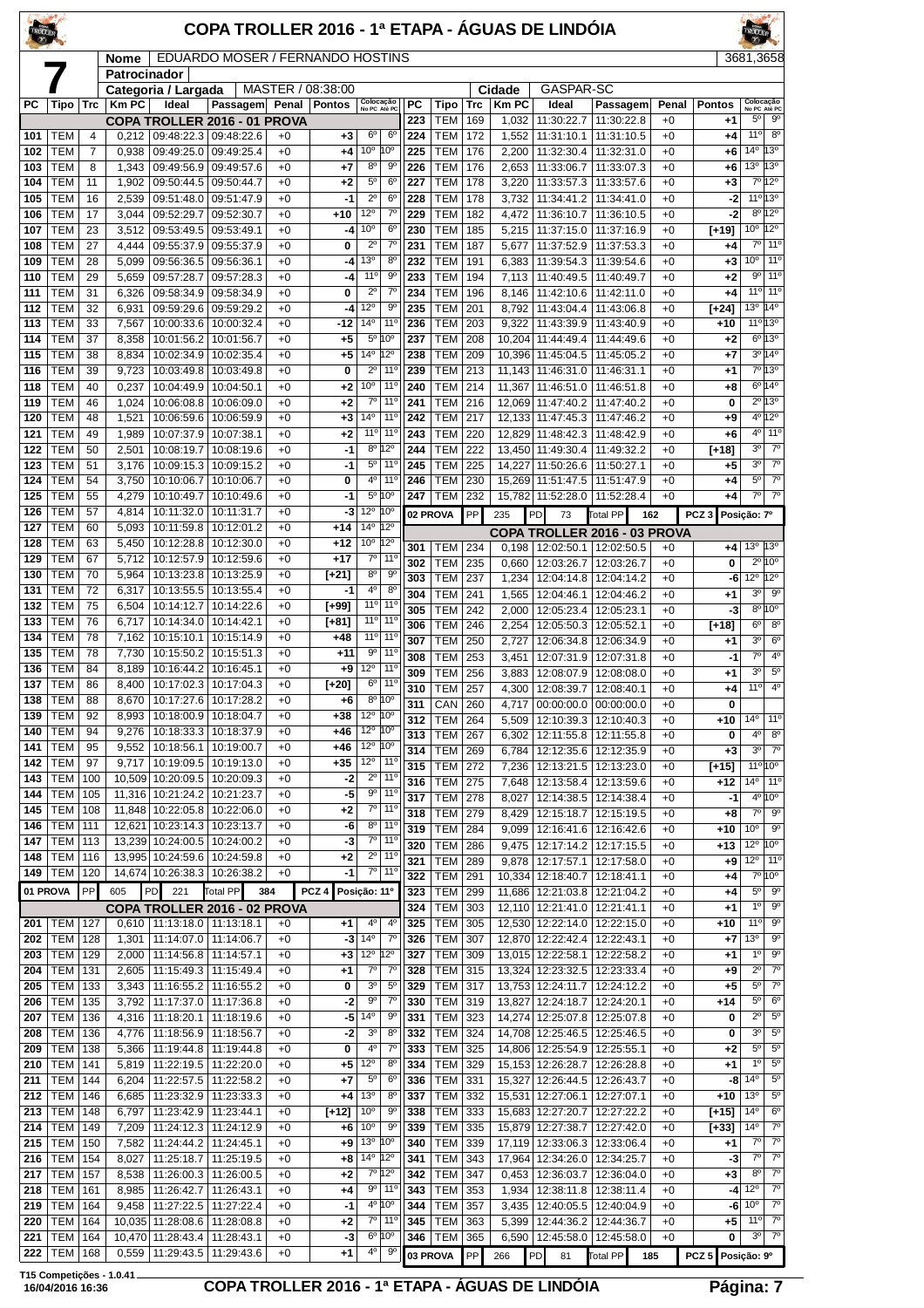| TROLLER    |                          |            |                |                |                                                              | COPA TROLLER 2016 - 1ª ETAPA - ÁGUAS DE LINDÓIA  |              |                   |                                  |                                 |            |                          |            |                  |                                                       |                                 |              |                    | <b>FROLLER</b>                     |                                          |
|------------|--------------------------|------------|----------------|----------------|--------------------------------------------------------------|--------------------------------------------------|--------------|-------------------|----------------------------------|---------------------------------|------------|--------------------------|------------|------------------|-------------------------------------------------------|---------------------------------|--------------|--------------------|------------------------------------|------------------------------------------|
|            |                          |            |                | Nome           |                                                              | WANDER EDUARDO DE ALMEIDA FILHO / MATHEUS MAZZEY |              |                   |                                  |                                 |            |                          |            |                  |                                                       |                                 |              |                    | 3599.3566                          |                                          |
|            | Q                        |            |                | Patrocinador   | Categoria / Largada                                          |                                                  |              | MASTER / 08:39:00 |                                  |                                 |            |                          |            | Cidade           | <b>NOVA LIMA-MG</b>                                   |                                 |              |                    |                                    |                                          |
| РC         | Tipo                     | Trc        |                | <b>Km PC</b>   | Ideal                                                        | Passagem Penal                                   |              | <b>Pontos</b>     | Colocação<br>No PC Até PC        |                                 | <b>PC</b>  | Tipo                     | <b>Trc</b> | <b>Km PC</b>     | Ideal                                                 | Passagem                        | Penal        | <b>Pontos</b>      | Colocação<br>No PC Até PC          |                                          |
| 101        | <b>TEM</b>               |            | 4              | 0,212          | 09:49:22.3 09:49:22.7                                        | COPA TROLLER 2016 - 01 PROVA                     | $+0$         | $+4$              | 8 <sup>o</sup>                   | 8 <sup>o</sup>                  | 223<br>224 | <b>TEM</b><br><b>TEM</b> | 169<br>172 | 1,032<br>1,552   | 11:31:22.7<br>11:32:10.1                              | 11:31:22.8<br>11:32:10.4        | $+0$<br>$+0$ | +1<br>$+3$         | $6^{\circ}$<br>$9^{\circ}$         | $4^{\circ}$<br>4 <sup>0</sup>            |
| 102        | <b>TEM</b>               |            | $\overline{7}$ | 0,938          | 09:50:25.0 09:50:25.3                                        |                                                  | $+0$         | $+3$              | $\overline{7^{\circ}}$           | $7^{\circ}$                     | 225        | <b>TEM</b>               | 176        | 2,200            | 11:33:30.4                                            | 11:33:30.6                      | $+0$         | $+2$               | $9^{\circ}$                        | $4^{\circ}$                              |
| 103        | <b>TEM</b>               |            | 8              | 1,343          | 09:50:56.9 09:50:58.3                                        |                                                  | $+0$         | $+14$             | 12 <sup>o</sup> 13 <sup>o</sup>  |                                 | 226        | <b>TEM</b>               | 176        | 2,653            | 11:34:06.7                                            | 11:34:07.5                      | $+0$         | +8                 | $14^{\circ}$                       | $5^{\circ}$                              |
| 104        | <b>TEM</b>               | 11         |                | 1,902          | 09:51:44.5                                                   | 09:51:45.0                                       | $+0$         | $+5$              |                                  | $9^{\circ}$ 12°                 | 227        | <b>TEM</b>               | 178        | 3,220            | 11:34:57.3                                            | 11:34:57.8                      | $+0$         | +5                 | 13 <sup>o</sup>                    | $6^{\circ}$<br>4 <sup>0</sup>            |
| 105<br>106 | <b>TEM</b><br><b>TEM</b> | 16<br>17   |                | 2,539<br>3,044 | 09:52:48.0<br>09:53:29.7                                     | 09:52:48.0<br>09:53:30.6                         | $+0$<br>$+0$ | 0<br>$^{+9}$      | 10 <sup>o</sup>                  | 10 110<br>$12^{\circ}$          | 228<br>229 | <b>TEM</b><br><b>TEM</b> | 178<br>182 | 3,732<br>4,472   | 11:35:41.2<br>11:37:10.7                              | 11:35:41.2<br>11:37:10.8        | $+0$<br>$+0$ | 0<br>$+1$          | 1 <sup>0</sup><br>4 <sup>0</sup>   | $5^{\circ}$                              |
| 107        | <b>TEM</b>               | 23         |                | 3,512          | 09:54:49.5                                                   | 09:54:50.0                                       | $+0$         | $+5$              | 12°                              | 12°                             | 230        | <b>TEM</b>               | 185        | 5,215            | 11:38:15.0                                            | 11:38:16.5                      | $+0$         | $+15$              | $5^{\circ}$                        | $5^{\circ}$                              |
| 108        | <b>TEM</b>               | 27         |                | 4.444          | 09:56:37.9                                                   | 09:56:38.0                                       | $+0$         | $+1$              |                                  | 11º 12º                         | 231        | <b>TEM</b>               | 187        | 5,677            | 11:38:52.9                                            | 11:38:53.5                      | $+0$         | +6                 | 11°                                | $5^{\circ}$                              |
| 109        | <b>TEM</b>               | 28         |                | 5.099          | 09:57:36.5                                                   | 09:57:36.4                                       | $+0$         | -1                |                                  | $5^{\circ}12^{\circ}$           | 232        | <b>TEM</b>               | 191        | 6,383            | 11:40:54.3                                            | 11:40:54.2                      | $+0$         | -1                 | $5^{\circ}$                        | $5^{\circ}$                              |
| 110        | <b>TEM</b>               | 29         |                | 5,659          | 09:58:28.7                                                   | 09:58:29.3                                       | $+0$         | +6                | $12^{\circ}$<br>10 <sup>o</sup>  | 12°<br>$11^{\circ}$             | 233        | <b>TEM</b>               | 194        | 7,113            | 11:41:49.5                                            | 11:41:49.6                      | $+0$         | $+1$               | $\overline{2^0}$<br>3 <sup>0</sup> | $\overline{5^0}$<br>3 <sup>o</sup>       |
| 111<br>112 | <b>TEM</b><br><b>TEM</b> | 31<br>32   |                | 6,326<br>6,931 | 09:59:34.9<br>10:00:29.6                                     | 09:59:35.2<br>10:00:29.9                         | $+0$<br>$+0$ | $+3$<br>$+3$      | 10 <sup>o</sup>                  | $11^{\circ}$                    | 234<br>235 | <b>TEM</b><br><b>TEM</b> | 196<br>201 | 8,146<br>8,792   | 11:43:10.6<br>11:44:04.4                              | 11:43:10.7<br>11:44:05.3        | $+0$<br>$+0$ | +1<br>$+9$         | $9^{\circ}$                        | $\overline{3^0}$                         |
| 113        | <b>TEM</b>               | 33         |                | 7,567          |                                                              | 10:01:33.6   10:01:33.6                          | $+0$         | 0                 |                                  | 1°10°                           | 236        | <b>TEM</b>               | 203        | 9,322            | 11:44:39.9                                            | 11:44:40.8                      | $+0$         | $+9$               | 10 <sup>o</sup>                    | 3 <sup>o</sup>                           |
| 114        | <b>TEM</b>               | 37         |                | 8.358          | 10:02:56.2                                                   | 10:02:57.0                                       | $+0$         | $+8$              | 12°                              | $12^{\circ}$                    | 237        | <b>TEM</b>               | 208        | 10,204           | 11:45:49.4                                            | 11:45:49.8                      | $+0$         | +4                 | 10 <sup>o</sup>                    | 4 <sup>0</sup>                           |
| 115        | <b>TEM</b>               | 38         |                | 8,834          | 10:03:34.9                                                   | 10:03:35.2                                       | $+0$         | $+3$              | $7^\circ$                        | 11°                             | 238        | <b>TEM</b>               | 209        | 10,396           | 11:46:04.5                                            | 11:46:06.1                      | $+0$         | $+16$              | $11^{\circ}$                       | 4 <sup>0</sup>                           |
| 116        | <b>TEM</b><br><b>TEM</b> | 39         |                | 9,723          | 10:04:49.8                                                   | 10:04:50.1                                       | $+0$         | $+3$              | 13º 12º                          |                                 | 239        | <b>TEM</b>               | 213        |                  | 11,143 11:47:31.0 11:47:31.1                          |                                 | $+0$         | $+1$               | 8 <sup>o</sup><br>12°              | 4 <sup>0</sup><br>4 <sup>°</sup>         |
| 118<br>119 | <b>TEM</b>               | 40<br>46   |                | 0.237<br>1,024 | 10:05:49.9<br>10:07:08.8                                     | 10:05:50.0<br>10:07:09.3                         | $+0$<br>$+0$ | $+1$<br>$+5$      | 14 <sup>°</sup>                  | 7º 12º<br>12°                   | 240<br>241 | <b>TEM</b><br><b>TEM</b> | 214<br>216 | 11,367<br>12,069 | 11:47:51.0<br>11:48:40.2                              | 11:47:52.0<br>11:48:39.8        | $+0$<br>$+0$ | $+10$<br>-4        | $11^{\circ}$                       | $5^{\circ}$                              |
| 120        | <b>TEM</b>               | 48         |                | 1,521          | 10:07:59.6   10:07:59.8                                      |                                                  | $+0$         | $+2$              | 13 <sup>o</sup>                  | 13°                             | 242        | <b>TEM</b>               | 217        |                  | 12,133 11:48:45.3 11:48:47.5                          |                                 | $+0$         | $[+22]$            | 14 <sup>o</sup>                    | $6^{\circ}$                              |
| 121        | <b>TEM</b>               | 49         |                | 1,989          | 10:08:37.9                                                   | 10:08:38.5                                       | $+0$         | +6                | $14^{\circ}$                     | 13°                             | 243        | <b>TEM</b>               | 220        | 12,829           | 11:49:42.3                                            | 11:49:43.9                      | $+0$         | $[+16]$            | 13 <sup>o</sup>                    | 8 <sup>0</sup>                           |
| 122        | <b>TEM</b>               | 50         |                | 2,501          | 10:09:19.7                                                   | 10:09:20.2                                       | $+0$         | $+5$              | $14^{o}$                         | 13°                             | 244        | <b>TEM</b>               | 222        | 13,450           | 11:50:30.4                                            | 11:50:33.0                      | $+0$         | [+26]              |                                    | $11^{\circ}10^{\circ}$                   |
| 123<br>124 | <b>TEM</b><br><b>TEM</b> | 51<br>54   |                | 3,176<br>3,750 | 10:10:15.3<br>10:11:06.7                                     | 10:10:15.2<br>10:11:06.6                         | $+0$<br>$+0$ | $-1$<br>$-1$      |                                  | $3^0$ 13 <sup>0</sup><br>7º 13º | 245<br>246 | <b>TEM</b><br><b>TEM</b> | 225<br>230 | 14,227           | 11:51:26.6<br>15,269 11:52:47.5                       | 11:51:27.8<br>11:52:48.4        | $+0$<br>$+0$ | $+12$<br>+9        | $9^{\circ}$                        | 11º 10°<br>90                            |
| 125        | <b>TEM</b>               | 55         |                | 4,279          | 10:11:49.7                                                   | 10:11:49.8                                       | $+0$         | $+1$              |                                  | $6^{\circ}$ 13°                 | 247        | <b>TEM</b>               | 232        |                  |                                                       | 15,782 11:53:28.0 11:53:29.2    | $+0$         | $+12$              | $14^{\circ}$ 10 <sup>°</sup>       |                                          |
| 126        | <b>TEM</b>               | 57         |                | 4,814          | 10:12:32.0                                                   | 10:12:32.0                                       | $+0$         | 0                 |                                  | 10 130                          |            | 02 PROVA                 | PP         | 259              | PD<br>82                                              | Total PP<br>177                 |              | PCZ4               | Posição: 9º                        |                                          |
| 127        | <b>TEM</b>               | 60         |                | 5,093          | 10:12:59.8                                                   | 10:13:00.4                                       | $+0$         | $+6$              |                                  | 8º 13º                          |            |                          |            |                  |                                                       | COPA TROLLER 2016 - 03 PROVA    |              |                    |                                    |                                          |
| 128        | <b>TEM</b>               | 63         |                | 5,450          | 10:13:28.8                                                   | 10:13:29.6                                       | $+0$         | $+8$              |                                  | $8^{\circ}$ 11 <sup>°</sup>     | 301        | <b>TEM</b>               | 234        |                  |                                                       | 0,198   12:03:50.1   12:03:50.4 | $+0$         | $+3$               |                                    | $110$ 11 <sup>o</sup>                    |
| 129<br>130 | <b>TEM</b><br><b>TEM</b> | 67<br>70   |                | 5,712<br>5,964 | 10:13:57.9<br>10:14:23.8                                     | 10:13:58.9<br>10:14:25.8                         | $+0$<br>$+0$ | $+10$<br>[+20]    | 7º                               | $10^{100}$<br>$7^\circ$         | 302        | <b>TEM</b>               | 235        | 0,660            | 12:04:26.7                                            | 12:04:26.7                      | $+0$         | 0                  | $1^{\circ}$                        | $4^{\circ}$                              |
| 131        | <b>TEM</b>               | 72         |                | 6,317          | 10:14:55.5                                                   | 10:14:55.5                                       | $+0$         | 0                 | $1^{\circ}$                      | $7^{\circ}$                     | 303<br>304 | <b>TEM</b><br><b>TEM</b> | 237<br>241 | 1,234<br>1,565   | 12:05:14.8<br>12:05:46.1                              | 12:05:14.2<br>12:05:46.2        | $+0$<br>$+0$ | -6<br>+1           | $6^{\circ}$                        | $11^{\circ} 10^{\circ}$<br>$8^{\circ}$   |
| 132        | <b>TEM</b>               | 75         |                | 6,504          | 10:15:12.7                                                   | 10:15:17.3                                       | $+0$         | [+46]             | $9^{\circ}$                      | 8 <sup>o</sup>                  | 305        | <b>TEM</b>               | 242        | 2,000            | 12:06:23.4                                            | 12:06:23.1                      | $+0$         | -3                 | $11^{\circ}$                       | $7^\circ$                                |
| 133        | <b>TEM</b>               | 76         |                | 6,717          | 10:15:34.0                                                   | 10:15:39.4                                       | $+0$         | $[+54]$           | $9^{\circ}$                      | $9^{\circ}$                     | 306        | <b>TEM</b>               | 246        | 2,254            | 12:06:50.3                                            | 12:06:52.0                      | $+0$         | $[+17]$            | 40                                 | $5^{\circ}$                              |
| 134        | <b>TEM</b>               | 78         |                | 7,162          | 10:16:10.1                                                   | 10:16:11.9                                       | $+0$         | $+18$             | $9^{\circ}$                      | $9^{\circ}$                     | 307        | <b>TEM</b>               | 250        | 2,727            |                                                       | 12:07:34.8   12:07:36.2         | $+0$         | $[+14]$            | $14^{\circ}$                       | $14^{\circ}$                             |
| 135<br>136 | <b>TEM</b><br><b>TEM</b> | 84         | 78             | 7,730<br>8,189 | 10:16:50.2<br>10:17:44.2   10:17:45.1                        | 10:16:51.6                                       | $+0$<br>$+0$ | $+14$<br>$^{+9}$  | 12°<br>13 <sup>o</sup>           | 90<br>$9^{\circ}$               | 308        | <b>TEM</b>               | 253        | 3,451            | 12:08:31.9                                            | 12:08:31.8                      | $+0$         | -1                 |                                    | 4º 13º                                   |
| 137        | <b>TEM</b>               | 86         |                | 8.400          | 10:18:02.3                                                   | 10:18:04.8                                       | $+0$         | $[t+25]$          | 10 <sup>o</sup>                  | $9^{\circ}$                     | 309<br>310 | <b>TEM</b><br><b>TEM</b> | 256<br>257 | 3,883            | 12:09:07.9<br>4.300 12:09:39.7 12:09:39.7             | 12:09:08.4                      | $+0$<br>$+0$ | +5<br>0            | $14^{\circ}$                       | $14^{\circ}$<br>$3^{\circ}14^{\circ}$    |
| 138        | <b>TEM</b>               | 88         |                |                | 8,670   10:18:27.6   10:18:28.0                              |                                                  | $+0$         | +4                | 6 <sup>o</sup>                   | 8 <sup>o</sup>                  |            | 311 CAN 260              |            |                  |                                                       | 4,717 00:00:00.0 00:00:00.0     | $+0$         | 0                  |                                    |                                          |
| 139        | TEM                      | 92         |                |                | 8,993   10:19:00.9   10:19:02.3                              |                                                  | $+0$         | +14               | $8^{\rm o}$                      | $8^{\circ}$                     | 312        | <b>TEM 264</b>           |            | 5,509            |                                                       | 12:11:39.3   12:11:39.6         | $+0$         | +3                 |                                    | 9º 13º                                   |
| 140        | <b>TEM</b>               | 94         |                | 9,276          | $10:19:33.3$ 10:19:34.5                                      |                                                  | $+0$         | +12               | 6 <sup>o</sup><br>3 <sup>0</sup> | 8 <sup>o</sup><br>$8^{\circ}$   | 313        | TEM                      | 267        | 6,302            |                                                       | 12:12:55.8   12:12:55.9         | $+0$         | $+1$               |                                    | 7º 13º                                   |
| 141<br>142 | <b>TEM</b><br><b>TEM</b> | 95<br>97   |                | 9,552          | 10:19:56.1 <br>9,717   10:20:09.5   10:20:10.1               | 10:19:56.5                                       | $+0$<br>$+0$ | $+4$<br>+6        | $5^{\circ}$                      | $8^{\circ}$                     | 314        | <b>TEM</b>               | 269        | 6,784            | 12:13:35.6                                            | 12:13:36.0                      | $+0$         | +4                 | $8^{\circ}$                        | 7º 13º<br>$9^{\circ}$                    |
| 143        | <b>TEM</b>               | 100        |                |                | 10,509 10:21:09.5 10:21:10.4                                 |                                                  | $+0$         | $+9$              | 11°                              | $8^{\circ}$                     | 315<br>316 | TEM<br><b>TEM</b>        | 272<br>275 | 7,236<br>7,648   | 12:14:21.5<br>12:14:58.4                              | 12:14:22.1<br>12:14:59.2        | $+0$<br>$+0$ | +6<br>+8           | 10 <sup>o</sup>                    | $9^{\circ}$                              |
| 144        | <b>TEM</b>               | 105        |                |                | 11,316 10:22:24.2 10:22:24.5                                 |                                                  | $+0$         | $+3$              | 6 <sup>o</sup>                   | $8^{\circ}$                     | 317        | <b>TEM</b>               | 278        | 8,027            | 12:15:38.5                                            | 12:15:39.6                      | $+0$         | +11                | 13 <sup>o</sup>                    | 11°                                      |
| 145        | <b>TEM</b>               | 108        |                |                | 11,848   10:23:05.8   10:23:06.0                             |                                                  | $+0$         | $+2$              | $5^{\circ}$                      | $8^{\circ}$                     | 318        | TEM                      | 279        | 8,429            | 12:16:18.7                                            | 12:16:20.2                      | $+0$         | $[+15]$            | $13°$ 11°                          |                                          |
| 146<br>147 | <b>TEM</b><br><b>TEM</b> | 111        |                |                | 12,621 10:24:14.3 10:24:14.0                                 | 13,239 10:25:00.5 10:25:01.9                     | $+0$<br>$+0$ | -3<br>$+14$       | $7^\circ$<br>13 <sup>o</sup>     | $8^{\circ}$<br>$8^{\circ}$      | 319        | TEM                      | 284        | 9,099            | 12:17:41.6                                            | 12:17:42.5                      | $+0$         | $+9$               |                                    | 9°12°                                    |
| 148        | <b>TEM</b>               | 113<br>116 |                |                | 13,995 10:25:59.6 10:26:00.0                                 |                                                  | $+0$         | +4                | $6^{\circ}$                      | $8^{\circ}$                     | 320        | <b>TEM</b>               | 286        | 9,475            | 12:18:14.2                                            | 12:18:15.4                      | $+0$         | $+12$              |                                    | $11^{\circ}12^{\circ}$                   |
|            | 149   TEM                | 120        |                |                | 14,674 10:27:38.3 10:27:38.0                                 |                                                  | $+0$         |                   | $-3$ 10 $^{\circ}$               | $8^{\circ}$                     | 321<br>322 | <b>TEM</b><br>TEM        | 289<br>291 | 9.878<br>10,334  | 12:18:57.1<br>12:19:40.7                              | 12:18:58.0<br>12:19:41.4        | $+0$<br>$+0$ | $+9$<br>+7         | $10^{\circ}$ 13°                   | $11^{\circ}$ 13°                         |
|            | 01 PROVA                 | PP         |                | 378            | PD<br>145                                                    | <b>Total PP</b>                                  | 233          | PCZ <sub>4</sub>  | Posição: 9º                      |                                 | 323        | <b>TEM</b>               | 299        |                  |                                                       | 11,686 12:22:03.8 12:22:04.9    | $+0$         | +11                |                                    | $11^{\circ}$ 13°                         |
|            |                          |            |                |                |                                                              | COPA TROLLER 2016 - 02 PROVA                     |              |                   |                                  |                                 | 324        | TEM                      | 303        |                  | 12,110   12:22:41.0                                   | 12:22:41.7                      | $+0$         | $+7$               |                                    | $6^{\circ}$ 13°                          |
| 201        | TEM                      | 127        |                |                | $0,610$   11:14:18.0   11:14:18.0                            |                                                  | $+0$         | 0                 | $1^{\circ}$                      | $1^{\circ}$                     | 325        | <b>TEM</b>               | 305        | 12,530           | 12:23:14.0                                            | 12:23:14.5                      | $+0$         | +5                 |                                    | $5^{\circ}$ 13°                          |
| 202<br>203 | <b>TEM</b><br><b>TEM</b> | 128<br>129 |                | 2,000          | 1,301   11:15:07.0   11:15:07.3<br>  11:15:56.8   11:15:57.1 |                                                  | $+0$<br>$+0$ | $+3$<br>$+3$      | 11°                              | $11^{\circ}$ 6°<br>$8^{\circ}$  | 326<br>327 | <b>TEM</b><br>TEM        | 307<br>309 |                  | 12,870 12:23:42.4<br>13,015 12:23:58.1                | 12:23:42.3<br>12:23:57.5        | $+0$<br>$+0$ | $-1$<br>-6         |                                    | $6^{\circ}13^{\circ}$<br>$9^{\circ}$ 13° |
| 204        | <b>TEM</b>               | 131        |                | 2,605          | 11:16:49.3                                                   | 11:16:49.2                                       | $+0$         | $-1$              | 4º                               | $5^{\circ}$                     | 328        | TEM                      | 315        |                  | 13,324 12:24:32.5                                     | 12:24:35.9                      | $+0$         | $[+34]$            | 13º 12º                            |                                          |
| 205        | <b>TEM</b>               | 133        |                | 3,343          | 11:17:55.2   11:17:55.1                                      |                                                  | $+0$         | -1                | $4^{\circ}$                      | 6 <sup>o</sup>                  | 329        | TEM                      | 317        |                  | 13,753 12:25:11.7                                     | 12:25:12.4                      | $+0$         | +7                 |                                    | 9°12°                                    |
| 206        | TEM                      | 135        |                | 3,792          | 11:18:37.0   11:18:36.9                                      |                                                  | $+0$         | $-1$              | $7^\circ$                        | 6 <sup>o</sup>                  | 330        | <b>TEM</b>               | 319        | 13,827           | 12:25:18.7                                            | 12:25:20.0                      | $+0$         | $+13$              |                                    | 4º 12º                                   |
| 207        | <b>TEM</b>               | 136        |                | 4,316          | 11:19:20.1   11:19:20.2                                      |                                                  | $+0$         | $+1$              | $6^{\circ}$                      | 4 <sup>0</sup>                  | 331        | TEM                      | 323        |                  | 14,274 12:26:07.8                                     | 12:26:08.8                      | $+0$         | $+10$              |                                    | $\overline{7^{\circ}}$ 11°               |
| 208<br>209 | <b>TEM</b><br><b>TEM</b> | 136<br>138 |                | 4,776<br>5,366 | 11:19:56.9 11:19:57.2<br>  11:20:44.8   11:20:45.1           |                                                  | $+0$<br>$+0$ | $+3$<br>$+3$      | 8 <sup>o</sup><br>12°            | $5^{\circ}$<br>$5^{\circ}$      | 332<br>333 | <b>TEM</b><br><b>TEM</b> | 324<br>325 |                  | 14,708 12:26:46.5<br>14,806 12:26:54.9                | 12:26:47.3<br>12:26:55.5        | $+0$<br>$+0$ | +8<br>+6           | $13^{\circ}$   11°                 | $7°$ 11°                                 |
| 210        | TEM                      | 141        |                | 5,819          | 11:23:19.5   11:23:19.7                                      |                                                  | $+0$         | $+2$              | 6 <sup>o</sup>                   | $5^{\circ}$                     | 334        | TEM                      | 329        |                  | 15,153 12:27:28.7                                     | 12:27:29.7                      | $+0$         | $+10$              |                                    | $8^{\circ}$ 11 <sup>°</sup>              |
| 211        | <b>TEM</b>               | 144        |                | 6,204          | 11:23:57.5   11:23:58.1                                      |                                                  | $+0$         | +6                | 3 <sup>o</sup>                   | 4°                              | 336        | <b>TEM</b>               | 331        | 15,327           | 12:27:44.5                                            | 12:27:44.6                      | $+0$         | +1                 |                                    | $8^{\circ}$ 11 <sup>°</sup>              |
| 212        | <b>TEM</b>               | 146        |                | 6,685          | 11:24:32.9                                                   | 11:24:32.9                                       | $+0$         | 0                 | 4º                               | $4^{\circ}$                     | 337        | <b>TEM</b>               | 332        |                  | 15,531 12:28:06.1                                     | 12:28:06.2                      | $+0$         | $+1$               |                                    | 3º 11º                                   |
| 213        | <b>TEM</b>               | 148        |                | 6,797          | 11:24:42.9   11:24:44.7                                      |                                                  | $+0$         | $[+18]$           | 13 <sup>o</sup>                  | $6^{\circ}$                     | 338        | TEM                      | 333        |                  | 15,683 12:28:20.7                                     | 12:28:20.5                      | $+0$         | -2                 |                                    | 5º 11º                                   |
| 214<br>215 | <b>TEM</b><br><b>TEM</b> | 149<br>150 |                | 7,209<br>7,582 | 11:25:12.3   11:25:12.6<br>  11:25:44.2   11:25:44.6         |                                                  | $+0$<br>$+0$ | $+3$<br>$+4$      | $5^{\rm o}$<br>$7^\circ$         | $7^{\circ}$<br>$7^\circ$        | 339<br>340 | <b>TEM</b><br><b>TEM</b> | 335<br>339 |                  | 15,879 12:28:38.7<br>17,119   12:34:06.3   12:34:06.3 | 12:28:39.7                      | $+0$<br>$+0$ | +10<br>0           |                                    | 2º 11º<br>2º 11º                         |
| 216        | <b>TEM</b>               | 154        |                | 8,027          | 11:26:18.7   11:26:19.0                                      |                                                  | $+0$         | $+3$              | $8^{\circ}$                      | $7^\circ$                       | 341        | <b>TEM</b>               | 343        |                  |                                                       | 17,964 12:35:26.0 12:35:26.2    | $+0$         | $+2$               |                                    | $5^{\circ}10^{\circ}$                    |
| 217        | <b>TEM</b>               | 157        |                | 8,538          | 11:27:00.3   11:27:00.7                                      |                                                  | $+0$         | $+4$              | 11°                              | 7°                              | 342        | <b>TEM</b>               | 347        | 0,453            | 12:37:03.7                                            | 12:37:03.7                      | $+0$         | 0                  |                                    | $10^{10}$                                |
| 218        | <b>TEM</b>               | 161        |                | 8,985          | 11:27:42.7   11:27:42.9                                      |                                                  | $+0$         | $+2$              | 4 <sup>0</sup>                   | $6^{\circ}$                     | 343        | TEM                      | 353        | 1,934            | 12:39:11.8                                            | 12:39:11.8                      | $+0$         | 0                  |                                    | $3^{\circ}10^{\circ}$                    |
| 219<br>220 | <b>TEM</b><br><b>TEM</b> | 164<br>164 |                | 9,458          | 11:28:22.5   11:28:22.3<br>10,035 11:29:08.6 11:29:08.6      |                                                  | $+0$<br>$+0$ | -2<br>0           | $6^{\circ}$<br>$2^{\circ}$       | $5^{\circ}$<br>$5^{\circ}$      | 344<br>345 | TEM<br><b>TEM</b>        | 357<br>363 | 3,435<br>5,399   | 12:41:05.5<br>12:45:36.2                              | 12:41:05.5<br>12:45:35.9        | $+0$<br>$+0$ | 0<br>-3            |                                    | $2^0$ $9^0$<br>$8^{\circ} 10^{\circ}$    |
| 221        | <b>TEM</b>               | 164        |                |                | 10,470 11:29:43.4 11:29:43.0                                 |                                                  | $+0$         | -4                | $8^{\circ}$                      | $6^{\circ}$                     | 346        | <b>TEM 365</b>           |            |                  |                                                       | 6,590   12:46:58.0   12:46:58.0 | $+0$         | 0                  |                                    | 4 <sup>o</sup> 10 <sup>o</sup>           |
| 222        | <b>TEM</b>               | 168        |                |                | 0,559 11:30:43.5 11:30:43.6                                  |                                                  | $+0$         | $+1$              | $6^{\circ}$                      | $5^{\circ}$                     |            | 03 PROVA                 | PP         | 272              | PD<br>80                                              | Total PP<br>192                 |              | PCZ 7 Posição: 11º |                                    |                                          |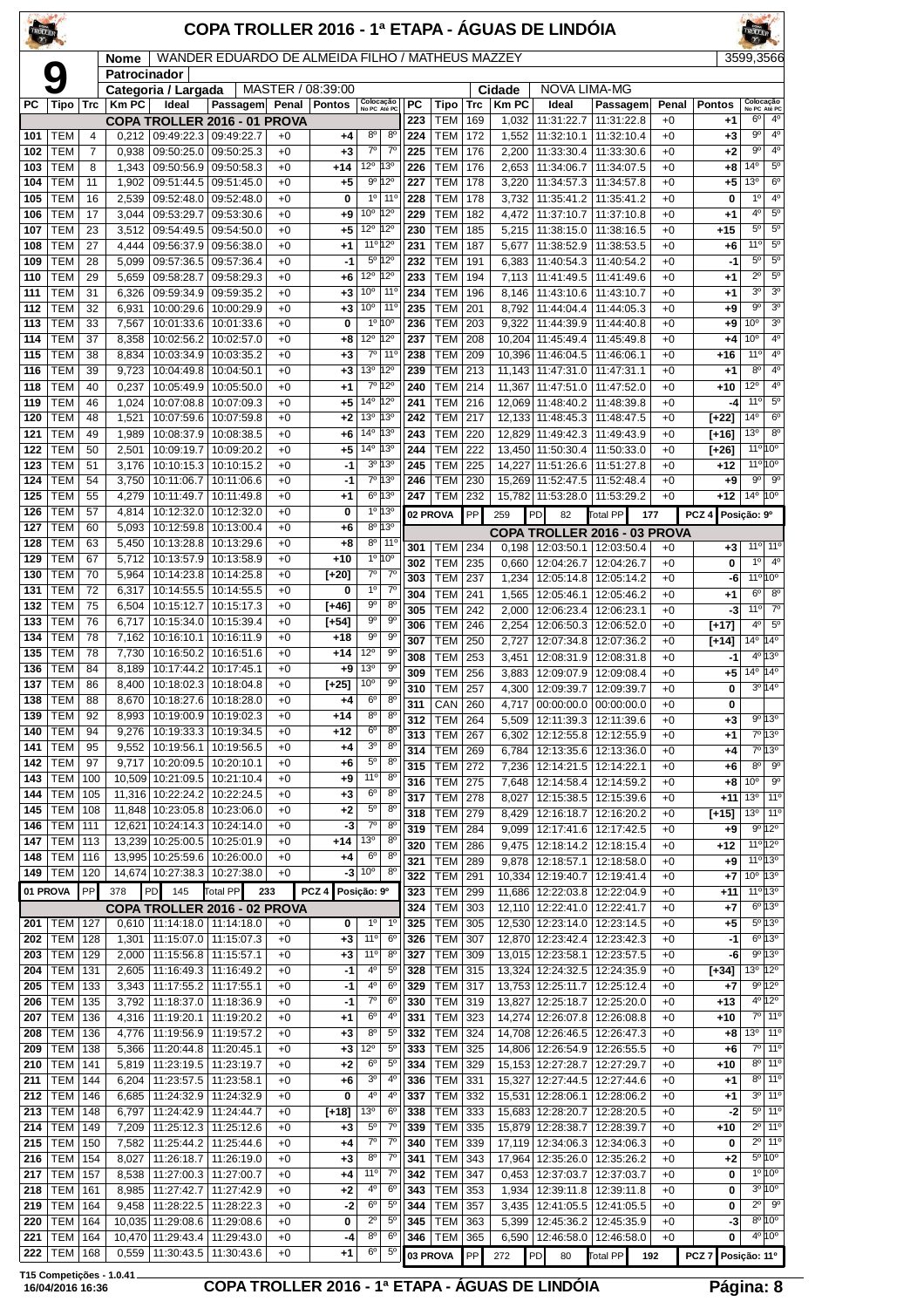| TROLLEY    |                          |            |                      |                                                | COPA TROLLER 2016 - 1ª ETAPA - ÁGUAS DE LINDÓIA |                 |                      |                                  |                                  |            |                          |            |                       |                                 |                                            |                 |                      | <b>TROLLEI</b>                           |                                       |
|------------|--------------------------|------------|----------------------|------------------------------------------------|-------------------------------------------------|-----------------|----------------------|----------------------------------|----------------------------------|------------|--------------------------|------------|-----------------------|---------------------------------|--------------------------------------------|-----------------|----------------------|------------------------------------------|---------------------------------------|
|            |                          |            | Nome<br>Patrocinador |                                                | ANDERSON SILVEIRA SOARES / CRISTIANO SERPA      |                 |                      |                                  |                                  |            |                          |            |                       |                                 |                                            |                 |                      | 3575,3560                                |                                       |
|            |                          |            |                      | Categoria / Largada                            |                                                 |                 | MASTER / 08:40:00    |                                  |                                  |            |                          |            | Cidade                |                                 | <b>JUIZ DE FORA-MG</b>                     |                 |                      |                                          |                                       |
| РC         | Tipo                     | Trc        | <b>Km PC</b>         | Ideal                                          | Passagem<br>COPA TROLLER 2016 - 01 PROVA        | Penal           | <b>Pontos</b>        | Colocação<br>No PC Até PC        |                                  | РC<br>223  | Tipo<br><b>TEM</b>       | Trc<br>169 | <b>Km PC</b><br>1,032 | Ideal<br>11:32:22.7             | Passagem<br>00:00:00.0                     | Penal<br>$+0$   | Pontos<br>*6.000     | Colocação<br>No PC Até PC<br>$0^{\circ}$ | $0^{\circ}$                           |
| 101        | TEM                      | 4          | 0.212                | 09:50:22.3                                     | 09:50:22.3                                      | $+0$            | 0                    | 1 <sup>0</sup>                   | 1 <sup>0</sup>                   | 224        | <b>TEM</b>               | 172        | 1,552                 | 11:33:10.1                      | 00:00:00.0                                 | $+0$            | *6.000               | 0°                                       | $0^{\rm o}$                           |
| 102        | TEM                      | 7          | 0,938                | 09:51:25.0                                     | 09:51:24.9                                      | $+0$            | -1                   | $2^{\circ}$<br>$7^\circ$         | $1^{\circ}$<br>4 <sup>0</sup>    | 225        | TEM                      | 176        | 2,200                 | 11:34:30.4                      | 00:00:00.0                                 | $+0$            | *6.000               | 0°<br>$0^{\circ}$                        | 0°<br>$\overline{0^{\circ}}$          |
| 103<br>104 | TEM<br>TEM               | 8<br>11    | 1,343<br>1,902       | 09:52:44.5                                     | 09:51:56.9 09:51:57.5<br>09:52:47.5             | $+0$<br>$+0$    | $+6$<br>$[+30]$      | 14°                              | $14^{\circ}$                     | 226<br>227 | <b>TEM</b><br>TEM        | 176<br>178 | 2,653<br>3,220        | 11:35:06.7<br>11:35:57.3        | 00:00:00.0<br>00:00:00.0                   | $+0$<br>$+0$    | *6.000<br>*6.000     | 0°                                       | $0^{\circ}$                           |
| 105        | TEM                      | 16         | 2,539                | 09:53:48.0                                     | 09:53:48.2                                      | $+0$            | $+2$                 |                                  | 8º 14º                           | 228        | <b>TEM</b>               | 178        | 3,732                 | 11:36:41.2                      | 00:00:00.0                                 | $+0$            | *6.000               | 0°                                       | $0^{\rm o}$                           |
| 106        | TEM                      | 17         | 3,044                | 09:54:29.7                                     | 09:54:30.5                                      | $+0$            | $+8$                 |                                  | 9°13°                            | 229        | <b>TEM</b>               | 182        | 4,472                 | 11:38:10.7                      | 00:00:00.0                                 | $+0$            | *6.000               | $\overline{0^{\circ}}$                   | $\overline{0^{\circ}}$                |
| 107<br>108 | <b>TEM</b><br>TEM        | 23<br>27   | 3,512<br>4,444       | 09:55:49.5<br>09:57:37.9                       | 09:55:49.8<br>09:57:37.8                        | $+0$<br>$+0$    | $+3$<br>-1           | $6^{\circ}$                      | 9º 13º<br>13 <sup>o</sup>        | 230<br>231 | <b>TEM</b><br><b>TEM</b> | 185<br>187 | 5,215<br>5,677        | 11:39:15.0<br>11:39:52.9        | 00:00:00.0<br>00:00:00.0                   | $+0$<br>$+0$    | *6.000<br>*6.000     | $0^{\circ}$<br>0 <sup>o</sup>            | $0^{\circ}$<br>$0^{\circ}$            |
| 109        | TEM                      | 28         | 5,099                | 09:58:36.5                                     | 09:58:36.2                                      | $+0$            | -3                   | 11º 13º                          |                                  | 232        | TEM                      | 191        | 6,383                 | 11:41:54.3                      | 00:00:00.0                                 | $+0$            | *6.000               | 0°                                       | $0^{\circ}$                           |
| 110        | TEM                      | 29         | 5,659                | 09:59:28.7                                     | 09:59:29.0                                      | $+0$            | $+3$                 |                                  | 9º 13º                           | 233        | <b>TEM</b>               | 194        | 7,113                 | 11:42:49.5                      | 00:00:00.0                                 | $+0$            | *6.000               | $0^{\circ}$                              | $0^{\circ}$                           |
| 111        | TEM                      | 31         | 6,326                | 10:00:34.9                                     | 10:00:35.0                                      | $+0$            | $+1$                 |                                  | 4º 13º<br>$6^{\circ}$ 13°        | 234        | <b>TEM</b>               | 196        | 8,146                 | 11:44:10.6                      | 00:00:00.0                                 | $+0$            | *6.000               | $0^{\circ}$<br>0°                        | $0^{\rm o}$<br>0°                     |
| 112<br>113 | TEM<br>TEM               | 32<br>33   | 6,931<br>7,567       | 10:01:29.6<br>10:02:33.6                       | 10:01:29.5<br>10:02:33.6                        | $+0$<br>$+0$    | -1<br>0              |                                  | 2º 13º                           | 235<br>236 | <b>TEM</b><br><b>TEM</b> | 201<br>203 | 8,792<br>9,322        | 11:45:04.4<br>11:45:39.9        | 00:00:00.0<br>00:00:00.0                   | $+0$<br>$+0$    | $*6.000$<br>*6.000   | 0°                                       | $0^{\circ}$                           |
| 114        | TEM                      | 37         | 8,358                | 10:03:56.2                                     | 10:03:56.4                                      | $+0$            | $+2$                 | $1^{\circ}$                      | 11 <sup>0</sup>                  | 237        | <b>TEM</b>               | 208        | 10,204                | 11:46:49.4                      | 00:00:00.0                                 | $+0$            | *6.000               | 0°                                       | $0^{\circ}$                           |
| 115        | <b>TEM</b>               | 38         | 8,834                | 10:04:34.9                                     | 10:04:35.1                                      | $+0$            | $+2$                 |                                  | 5º 10º                           | 238        | <b>TEM</b>               | 209        | 10,396                | 11:47:04.5                      | 00:00:00.0                                 | $+0$            | *6.000               | 0°                                       | $0^{\rm o}$                           |
| 116<br>118 | TEM<br>TEM               | 39<br>40   | 9,723<br>0,237       | 10:05:49.8<br>10:06:49.9                       | 10:05:49.8<br>10:06:49.9                        | $+0$<br>$+0$    | 0<br>0               |                                  | 1° 10°<br>4º 10º                 | 239<br>240 | <b>TEM</b><br><b>TEM</b> | 213<br>214 | 11.143<br>11,367      | 11:48:31.0<br>11:48:51.0        | 00:00:00.0<br>00:00:00.0                   | $+0$<br>$+0$    | *6.000<br>*6.000     | $0^{\circ}$<br>$0^{\circ}$               | $0^{\circ}$<br>$0^{\circ}$            |
| 119        | TEM                      | 46         | 1,024                | 10:08:08.8                                     | 10:08:08.8                                      | $+0$            | 0                    | 3 <sup>o</sup>                   | 9 <sup>o</sup>                   | 241        | <b>TEM</b>               | 216        | 12,069                | 11:49:40.2                      | 00:00:00.0                                 | $+0$            | *6.000               | $0^{\circ}$                              | $0^{\circ}$                           |
| 120        | TEM                      | 48         | 1,521                | 10:08:59.6                                     | 10:08:59.5                                      | $+0$            | -1                   | $9^{\circ}$                      | $9^{\circ}$                      | 242        | <b>TEM</b>               | 217        |                       | 12,133 11:49:45.3               | 00:00:00.0                                 | $+0$            | *6.000               | $\overline{0^{\circ}}$                   | $0^{\circ}$                           |
| 121        | <b>TEM</b>               | 49         | 1,989                | 10:09:37.9                                     | 10:09:37.9                                      | $+0$            | 0                    | 3 <sup>o</sup><br>1 <sup>0</sup> | $9^{\circ}$<br>$9^{\circ}$       | 243        | <b>TEM</b>               | 220        | 12,829                | 11:50:42.3                      | 00:00:00.0                                 | $+0$            | *6.000               | 0°<br>0°                                 | $0^{\circ}$<br>$0^{\circ}$            |
| 122<br>123 | TEM<br>TEM               | 50<br>51   | 2,501<br>3,176       | 10:10:19.7<br>10:11:15.3                       | 10:10:19.7<br>10:11:15.0                        | $+0$<br>$+0$    | 0<br>-3              | 11 <sup>0</sup>                  | 8 <sup>o</sup>                   | 244<br>245 | <b>TEM</b><br><b>TEM</b> | 222<br>225 | 13,450<br>14,227      | 11:51:30.4<br>11:52:26.6        | 00:00:00.0<br>00:00:00.0                   | $+0$<br>$+0$    | *6.000<br>*6.000     | $0^{\circ}$                              | $0^{\circ}$                           |
| 124        | TEM                      | 54         | 3,750                | 10:12:06.7                                     | 10:12:06.9                                      | $+0$            | $+2$                 | $9^{\circ}$                      | 8 <sup>o</sup>                   | 246        | <b>TEM</b>               | 230        |                       | 15,269 11:53:47.5               | 00:00:00.0                                 | $+0$            | *6.000               | 0°                                       | $0^{\circ}$                           |
| 125        | TEM                      | 55         | 4,279                | 10:12:49.7                                     | 10:12:49.7                                      | $+0$            | 0                    | $2^{\circ}$                      | 8 <sup>0</sup>                   | 247        | TEM                      | 232        | 15,782                | 11:54:28.0                      | 00:00:00.0                                 | $+0$            | *6.000               | $0^{\circ}$                              | $0^{\circ}$                           |
| 126<br>127 | TEM<br>TEM               | 57<br>60   | 4,814<br>5,093       | 10:13:32.0<br>10:13:59.8                       | 10:13:31.9<br>10:14:00.5                        | $+0$<br>$+0$    | -1<br>$+7$           | $9^{\circ}$<br>11 <sup>0</sup>   | 8 <sup>c</sup><br>8 <sup>0</sup> |            | 02 PROVA                 | PP         | 282.000               | PD<br>0                         | Total PP                                   | 282.000         | PCZ <sub>0</sub>     | Posição: 15º                             |                                       |
| 128        | TEM                      | 63         | 5,450                | 10:14:28.8                                     | 10:14:30.7                                      | $+0$            | $+19$                | 12°                              | 10°                              | 301        | TEM                      | 234        | 0,198                 | 12:04:50.1                      | COPA TROLLER 2016 - 03 PROVA<br>00:00:00.0 | $+0$            | *6.000               | $0^{\circ}$                              | $0^{\circ}$                           |
| 129        | TEM                      | 67         | 5,712                |                                                | 10:14:57.9   10:15:01.2                         | $+0$            | $[+33]$              | $12^{\circ}$                     | $12^{\circ}$                     | 302        | <b>TEM</b>               | 235        | 0,660                 | 12:05:26.7                      | 00:00:00.0                                 | $+0$            | *6.000               | $\overline{0^{\circ}}$                   | $0^{\circ}$                           |
| 130        | TEM                      | 70         | 5,964                | 10:15:23.8                                     | 10:15:26.0                                      | $+0$            | [+22]                | 90<br>$2^{\circ}$                | 10°<br>$9^{\circ}$               | 303        | <b>TEM</b>               | 237        | 1,234                 | 12:06:14.8                      | 00:00:00.0                                 | $+0$            | *6.000               | 0°                                       | $0^{\circ}$                           |
| 131<br>132 | TEM<br><b>TEM</b>        | 72<br>75   | 6,317<br>6,504       | 10:15:55.5<br>10:16:12.7                       | 10:15:55.5<br>10:16:14.0                        | $+0$<br>$+0$    | 0<br>$+13$           | 3 <sup>o</sup>                   | 6 <sup>o</sup>                   | 304        | <b>TEM</b>               | 241        | 1,565                 | 12:06:46.1                      | 00:00:00.0                                 | $+0$            | *6.000               | 0°<br>$0^{\circ}$                        | $0^{\circ}$<br>$0^{\circ}$            |
| 133        | TEM                      | 76         | 6,717                | 10:16:34.0                                     | 10:16:34.1                                      | $+0$            | +1                   | 3 <sup>o</sup>                   | 6 <sup>c</sup>                   | 305<br>306 | <b>TEM</b><br><b>TEM</b> | 242<br>246 | 2,000<br>2,254        | 12:07:23.4<br>12:07:50.3        | 00:00:00.0<br>00:00:00.0                   | $+0$<br>$+0$    | $*6.000$<br>*6.000   | 0 <sup>o</sup>                           | $0^{\circ}$                           |
| 134        | TEM                      | 78         | 7,162                | 10:17:10.1                                     | 10:17:10.8                                      | $+0$            | +7                   | $2^{\circ}$                      | $6^{\circ}$                      | 307        | <b>TEM</b>               | 250        | 2,727                 | 12:08:34.8                      | 00:00:00.0                                 | $+0$            | *6.000               | 0°                                       | $0^{\circ}$                           |
| 135<br>136 | TEM<br>TEM               | 78<br>84   | 7,730<br>8,189       | 10:17:50.2<br>10:18:44.2                       | 10:17:50.5<br>10:18:44.3                        | $+0$<br>$+0$    | $^{+3}$<br>$+1$      | 4°<br>30                         | 6 <sup>o</sup><br>6 <sup>o</sup> | 308        | <b>TEM</b>               | 253        | 3,451                 | 12:09:31.9                      | 00:00:00.0                                 | $+0$            | *6.000               | 0°                                       | $0^{\rm o}$                           |
| 137        | TEM                      | 86         | 8,400                | 10:19:02.3                                     | 10:19:04.3                                      | $+0$            | $[+20]$              | $5^{\circ}$                      | $7^\circ$                        | 309<br>310 | <b>TEM</b><br><b>TEM</b> | 256<br>257 | 3,883<br>4,300        | 12:10:07.9<br>12:10:39.7        | 00:00:00.0<br>00:00:00.0                   | $+0$<br>$+0$    | *6.000<br>*6.000     | $0^{\circ}$<br>0 <sup>o</sup>            | $0^{\circ}$<br>$0^{\circ}$            |
| 138        | <b>TEM</b>               | 88         | 8,670                |                                                | 10:19:27.6 00:00:00.0                           | $+0$            | $*6.000$             | $0^{\circ}$                      | $0^{\circ}$                      | 311        | CAN                      | 260        |                       |                                 | 4,717 00:00:00.0 00:00:00.0                | $+0$            | 0                    |                                          |                                       |
| 139        | TEM<br>TEM               | 92         | 8,993                |                                                | 10:20:00.9 00:00:00.0                           | $+0$            | *6.000<br>$*6.000$   | 0°<br>$0^{\circ}$                | $0^{\circ}$<br>$0^{\circ}$       | 312        | TEM                      | 264        | 5,509                 | 12:12:39.3                      | 00:00:00.0                                 | $^{+0}$         | $*6.000$             | 0°                                       | 0°                                    |
| 140<br>141 | TEM                      | 94<br>95   | 9,276<br>9,552       | 10:20:33.3<br>10:20:56.1                       | 00:00:00.0<br>00:00:00.0                        | $+0$<br>$+0$    | $*6.000$             | $0^{\rm o}$                      | $0^{\circ}$                      | 313<br>314 | <b>TEM</b><br>TEM        | 267<br>269 | 6,302<br>6,784        | 12:13:55.8<br>12:14:35.6        | 00:00:00.0<br>00:00:00.0                   | $+0$<br>$+0$    | $*6.000$<br>*6.000   | 0°<br>0°                                 | $0^{\circ}$<br>$0^{\circ}$            |
| 142        | <b>TEM</b>               | 97         | 9,717                |                                                | 10:21:09.5 00:00:00.0                           | $+0$            | $*6.000$             | $0^{\circ}$                      | $0^{\rm o}$                      | 315        | TEM                      | 272        | 7,236                 | 12:15:21.5                      | 00:00:00.0                                 | $+0$            | *6.000               | 0°                                       | $0^{\circ}$                           |
| 143        | TEM                      | 100        | 10.509               | 10:22:09.5                                     | 00:00:00.0                                      | $+0$            | $*6.000$             | 0°                               | 0°                               | 316        | TEM                      | 275        | 7,648                 |                                 | 12:15:58.4 00:00:00.0                      | $+0$            | $*6.000$             | $\overline{0^{\circ}1}$                  | $\overline{0^{\circ}}$                |
| 144<br>145 | TEM<br><b>TEM</b>        | 105<br>108 | 11,316               | 10:23:24.2<br>11,848   10:24:05.8   00:00:00.0 | 00:00:00.0                                      | $+0$<br>$+0$    | *6.000<br>*6.000     | $0^{\circ}$<br>$0^{\circ}$       | $0^{\circ}$<br>$0^{\circ}$       | 317        | <b>TEM</b>               | 278        | 8,027                 | 12:16:38.5                      | 00:00:00.0                                 | $+0$            | $*6.000$             | $\overline{0^{\circ}}$<br>0°             | $0^{\circ}$<br>$0^{\circ}$            |
| 146        | TEM                      | 111        | 12,621               | 10:25:14.3                                     | 00:00:00.0                                      | $+0$            | $*6.000$             | $0^{\circ}$                      | $0^{\circ}$                      | 318<br>319 | <b>TEM</b><br><b>TEM</b> | 279<br>284 | 8,429<br>9,099        | 12:17:18.7<br>12:18:41.6        | 00:00:00.0<br>00:00:00.0                   | $+0$<br>$+0$    | *6.000<br>$*6.000$   | 0 <sup>o</sup>                           | $0^{\circ}$                           |
| 147        | TEM                      | 113        | 13,239               | 10:26:00.5                                     | 00:00:00.0                                      | $^{+0}$         | $*6.000$             | $0^{\circ}$                      | $0^{\circ}$                      | 320        | <b>TEM</b>               | 286        | 9,475                 | 12:19:14.2                      | 00:00:00.0                                 | $+0$            | $*6.000$             | 0°                                       | 0°                                    |
| 148<br>149 | <b>TEM</b><br><b>TEM</b> | 116<br>120 |                      | 13,995 10:26:59.6                              | 00:00:00.0                                      | $+0$<br>$+0$    | $*6.000$<br>$*6.000$ | $0^{\circ}$<br>$0^{\circ}$       | $0^{\circ}$<br>$0^{\circ}$       | 321        | <b>TEM</b>               | 289        | 9,878                 | 12:19:57.1                      | 00:00:00.0                                 | $+0$            | $*6.000$             | 0 <sup>o</sup>                           | $0^{\circ}$                           |
| 01 PROVA   |                          | PP         | 72.196               | 14,674 10:28:38.3<br>105<br><b>PD</b>          | 00:00:00.0<br>Total PP                          | 72.091          | PCZ 9 Posição: 14º   |                                  |                                  | 322<br>323 | <b>TEM</b><br><b>TEM</b> | 291<br>299 | 10,334<br>11,686      | 12:20:40.7<br>12:23:03.8        | 00:00:00.0<br>00:00:00.0                   | $^{+0}$<br>$+0$ | $*6.000$<br>$*6.000$ | 0°<br>0°                                 | $0^{\circ}$<br>$0^{\rm o}$            |
|            |                          |            |                      |                                                | COPA TROLLER 2016 - 02 PROVA                    |                 |                      |                                  |                                  | 324        | TEM                      | 303        | 12,110                | 12:23:41.0                      | 00:00:00.0                                 | $+0$            | $*6.000$             | 0 <sup>o</sup>                           | $0^{\circ}$                           |
| 201        | <b>TEM</b>               | 127        | 0,610                | 11:15:18.0                                     | 00:00:00.0                                      | +0              | $*6.000$             | $0^{\circ}$                      | 0 <sup>o</sup>                   | 325        | <b>TEM</b>               | 305        | 12,530                | 12:24:14.0                      | 00:00:00.0                                 | $+0$            | $*6.000$             | 0°                                       | $0^{\circ}$                           |
| 202<br>203 | <b>TEM</b><br><b>TEM</b> | 128<br>129 | 1,301<br>2,000       | 11:16:07.0<br>11:16:56.8                       | 00:00:00.0<br>00:00:00.0                        | $+0$<br>$+0$    | $*6.000$<br>$*6.000$ | 0°<br>$0^{\circ}$                | $0^{\circ}$<br>$0^{\circ}$       | 326<br>327 | TEM<br>TEM               | 307<br>309 | 12,870                | 12:24:42.4<br>13,015 12:24:58.1 | 00:00:00.0<br>00:00:00.0                   | $+0$<br>$+0$    | $*6.000$<br>$*6.000$ | 0°<br>0 <sup>0</sup>                     | 0°<br>$\overline{0^{\circ}}$          |
| 204        | TEM                      | 131        | 2,605                | 11:17:49.3                                     | 00:00:00.0                                      | $+0$            | $*6.000$             | $0^{\circ}$                      | 0 <sup>o</sup>                   | 328        | <b>TEM</b>               | 315        | 13,324                | 12:25:32.5                      | 00:00:00.0                                 | $+0$            | $*6.000$             | 0 <sup>o</sup>                           | $0^{\circ}$                           |
| 205        | <b>TEM</b>               | 133        | 3,343                | 11:18:55.2                                     | 00:00:00.0                                      | $+0$            | $*6.000$             | $0^{\circ}$                      | $0^{\circ}$                      | 329        | TEM                      | 317        |                       | 13,753 12:26:11.7               | 00:00:00.0                                 | +0              | $*6.000$             | $0^{\circ}$                              | $0^{\circ}$                           |
| 206        | TEM                      | 135        | 3,792                | 11:19:37.0                                     | 00:00:00.0                                      | $^{+0}$         | $*6.000$             | $0^{\circ}$                      | 0°                               | 330        | <b>TEM</b>               | 319        | 13,827                | 12:26:18.7                      | 00:00:00.0                                 | +0              | $*6.000$             | 0°                                       | $0^{\circ}$                           |
| 207<br>208 | <b>TEM</b><br><b>TEM</b> | 136<br>136 | 4,316<br>4,776       | 11:20:20.1<br>11:20:56.9                       | 00:00:00.0<br>00:00:00.0                        | $+0$<br>$+0$    | $*6.000$<br>$*6.000$ | 0°<br>0 <sup>o</sup>             | $0^{\circ}$<br>$0^{\circ}$       | 331<br>332 | <b>TEM</b><br>TEM        | 323<br>324 | 14,274                | 12:27:07.8<br>14,708 12:27:46.5 | 00:00:00.0<br>00:00:00.0                   | $+0$<br>$+0$    | *6.000<br>$*6.000$   | 0°<br>$0^{\circ}$                        | $0^{\circ}$<br>$\overline{0^{\circ}}$ |
| 209        | TEM                      | 138        | 5,366                | 11:21:44.8                                     | 00:00:00.0                                      | $+0$            | $*6.000$             | 0°                               | $0^{\circ}$                      | 333        | <b>TEM</b>               | 325        | 14,806                | 12:27:54.9                      | 00:00:00.0                                 | +0              | $*6.000$             | 0°                                       | $0^{\circ}$                           |
| 210        | TEM                      | 141        | 5,819                | 11:24:19.5                                     | 00:00:00.0                                      | $+0$            | $*6.000$             | $0^{\circ}$                      | $0^{\circ}$                      | 334        | <b>TEM</b>               | 329        | 15,153                | 12:28:28.7                      | 00:00:00.0                                 | $+0$            | $*6.000$             | 0°                                       | 0 <sup>o</sup>                        |
| 211<br>212 | <b>TEM</b><br>TEM        | 144<br>146 | 6,204<br>6,685       | 11:24:57.5<br>11:25:32.9                       | 00:00:00.0<br>00:00:00.0                        | $+0$<br>$+0$    | $*6.000$<br>$*6.000$ | 0 <sup>o</sup><br>$0^{\circ}$    | $0^{\circ}$<br>$0^{\circ}$       | 336<br>337 | <b>TEM</b><br><b>TEM</b> | 331<br>332 | 15,327<br>15,531      | 12:28:44.5<br>12:29:06.1        | 00:00:00.0<br>00:00:00.0                   | $+0$<br>+0      | $*6.000$<br>$*6.000$ | $0^{\circ}$<br>0°                        | $0^{\circ}$<br>$0^{\rm o}$            |
| 213        | <b>TEM</b>               | 148        | 6,797                | 11:25:42.9                                     | 00:00:00.0                                      | $+0$            | *6.000               | $0^{\circ}$                      | $0^{\circ}$                      | 338        | <b>TEM</b>               | 333        | 15,683                | 12:29:20.7                      | 00:00:00.0                                 | +0              | *6.000               | 0°                                       | 0°                                    |
| 214        | <b>TEM</b>               | 149        | 7,209                | 11:26:12.3                                     | 00:00:00.0                                      | $+0$            | $*6.000$             | $0^{\circ}$                      | $0^{\circ}$                      | 339        | TEM                      | 335        |                       | 15,879 12:29:38.7               | 00:00:00.0                                 | $+0$            | $*6.000$             | $0^{\circ}$                              | $0^{\circ}$                           |
| 215        | <b>TEM</b>               | 150        | 7,582                | 11:26:44.2                                     | 00:00:00.0                                      | $+0$            | $*6.000$             | 0°                               | $0^{\circ}$                      | 340        | <b>TEM</b>               | 339        | 17,119                | 12:35:06.3                      | 00:00:00.0                                 | $+0$            | *6.000               | 0°                                       | $0^{\circ}$                           |
| 216<br>217 | <b>TEM</b><br><b>TEM</b> | 154<br>157 | 8,027<br>8,538       | 11:27:18.7<br>11:28:00.3                       | 00:00:00.0<br>00:00:00.0                        | $^{+0}$<br>$+0$ | $*6.000$<br>$*6.000$ | 0 <sup>o</sup><br>$0^{\circ}$    | $0^{\circ}$<br>$0^{\circ}$       | 341<br>342 | <b>TEM</b><br>TEM        | 343<br>347 | 17,964<br>0,453       | 12:36:26.0<br>12:38:03.7        | 00:00:00.0<br>00:00:00.0                   | $+0$<br>$+0$    | $*6.000$<br>$*6.000$ | 0°<br>$0^{\circ}$                        | $0^{\circ}$<br>$0^{\circ}$            |
| 218        | <b>TEM</b>               | 161        | 8,985                | 11:28:42.7                                     | 00:00:00.0                                      | $+0$            | $*6.000$             | 0°                               | $0^{\circ}$                      | 343        | <b>TEM</b>               | 353        | 1,934                 | 12:40:11.8                      | 00:00:00.0                                 | $+0$            | *6.000               | 0°                                       | $0^{\circ}$                           |
| 219        | TEM                      | 164        | 9,458                | 11:29:22.5                                     | 00:00:00.0                                      | $+0$            | $*6.000$             | $0^{\circ}$                      | $0^{\circ}$                      | 344        | TEM                      | 357        | 3,435                 | 12:42:05.5                      | 00:00:00.0                                 | $+0$            | $*6.000$             | 0 <sup>o</sup>                           | $0^{\circ}$                           |
| 220<br>221 | <b>TEM</b><br>TEM        | 164<br>164 |                      | 10,035 11:30:08.6<br>10,470 11:30:43.4         | 00:00:00.0<br>00:00:00.0                        | $+0$<br>$+0$    | $*6.000$<br>$*6.000$ | 0°<br>0°                         | 0°<br>0°                         | 345<br>346 | <b>TEM</b><br><b>TEM</b> | 363<br>365 | 5,399<br>6,590        | 12:46:36.2<br>12:47:58.0        | 00:00:00.0<br>00:00:00.0                   | $^{+0}$<br>$+0$ | $*6.000$<br>$*6.000$ | 0° <br>0°                                | $0^{\circ}$<br>$0^{\circ}$            |
| 222        | <b>TEM</b>               | 168        |                      | 0,559 11:31:43.5 00:00:00.0                    |                                                 | $+0$            | $*6.000$             | $0^{\circ}$                      | $0^{\circ}$                      | 03 PROVA   |                          |            | PP 264.000 PD         | $\mathsf{O}\xspace$             | Total PP 264.000                           |                 | PCZ 0 Posição: 15°   |                                          |                                       |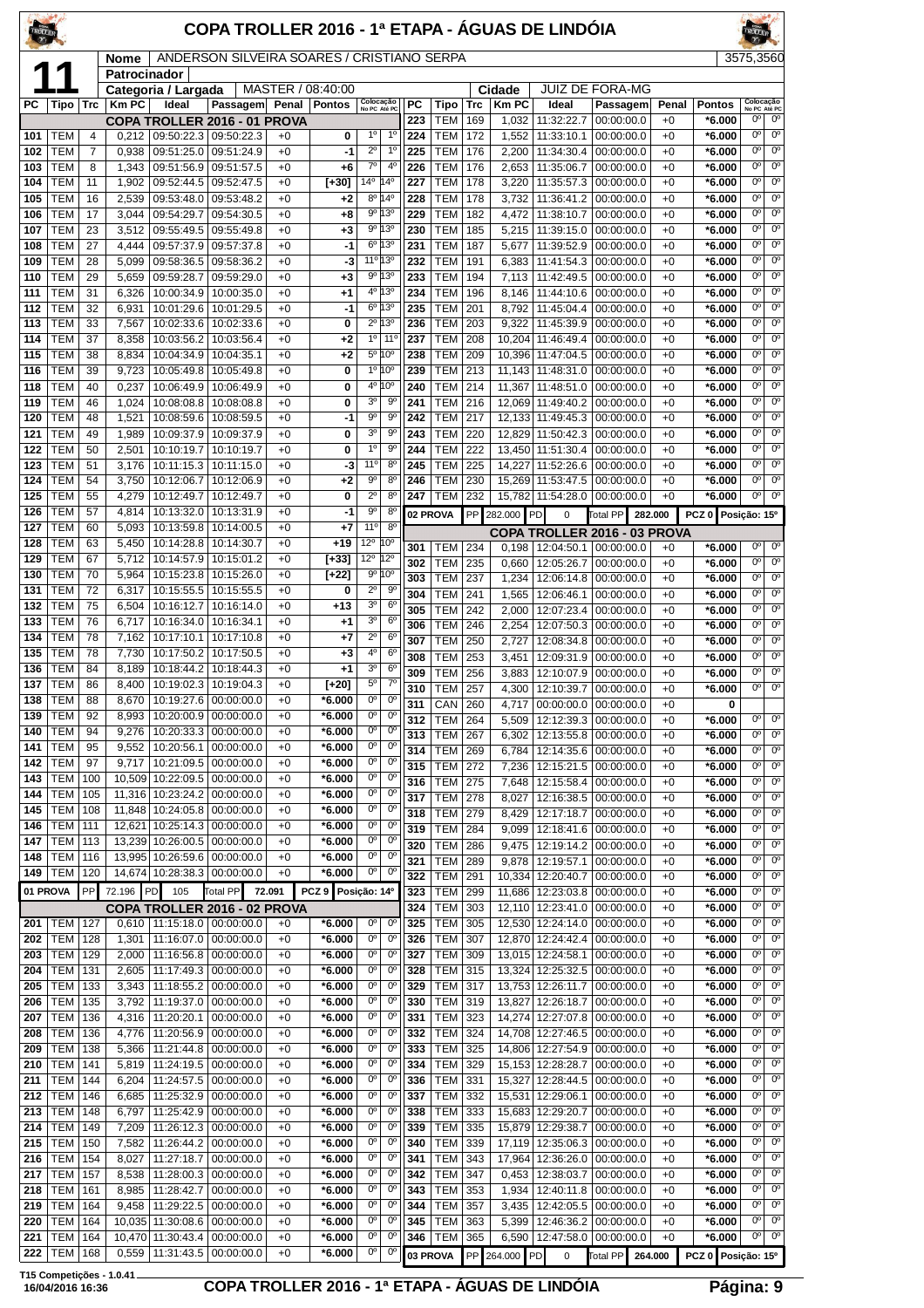| WALDIR HUDSON BARBOSA / MARIA EVELI GIANI BARBOSA<br>3505,3517<br>Nome<br>12<br>Patrocinador<br>MASTER / 08:41:00<br><b>BRAGANCA PAULISTA-SP</b><br>Categoria / Largada<br>Cidade<br>Colocação<br>No PC Até PC<br>Colocação<br>No PC Até PC<br><b>KmPC</b><br>РC<br>Tipo<br><b>Trc</b><br>Ideal<br>Passagem Penal<br><b>Pontos</b><br><b>PC</b><br>Tipo<br><b>Km PC</b><br>Ideal<br>Passagem<br>Trc<br>Penal<br><b>Pontos</b><br>$2^{\circ}$<br>3 <sup>o</sup><br>223<br><b>TEM</b><br>169<br>1,032<br>11:33:22.7<br>11:33:22.7<br>$+0$<br>0<br>COPA TROLLER 2016 - 01 PROVA<br>3 <sup>0</sup><br>11°<br>$11^{\circ}$<br>224<br>172<br>11:34:10.3<br>$7^\circ$<br>TEM<br>0.212<br>09:51:22.3 09:51:22.7<br>TEM<br>1,552<br>11:34:10.1<br>$+0$<br>$+2$<br>101<br>4<br>+0<br>+4<br>3 <sup>o</sup><br>TEM<br>$8^{\circ}$<br>$8^{\circ}$<br>225<br><b>TEM</b><br>176<br>2,200<br>11:35:30.4<br>8 <sup>o</sup><br>102<br>7<br>0,938<br>09:52:25.0<br>09:52:25.3<br>+0<br>$+3$<br>11:35:30.6<br>$+0$<br>$+2$<br>$\overline{3^0}$<br>$14^{\circ}$ 14 $^{\circ}$<br>10 <sup>o</sup><br>176<br>TEM<br>8<br>226<br><b>TEM</b><br>2,653<br>103<br>1,343<br>09:52:56.9<br>09:52:59.1<br>$+0$<br>+22<br>11:36:06.7<br>11:36:07.1<br>$+0$<br>$+4$<br>3 <sup>o</sup><br>TEM<br>1,902<br>09:53:44.5<br>09:53:44.9<br>8º 13º<br>227<br>TEM<br>178<br>3,220<br>11:36:57.3<br>1 <sup>0</sup><br>104<br>11<br>$+0$<br>11:36:57.4<br>$+0$<br>+4<br>$+1$<br>3 <sup>0</sup><br>TEM<br>12º  13º<br>228<br><b>TEM</b><br>178<br>11:37:41.2<br>11:37:41.2<br>$5^{\circ}$<br>105<br>16<br>2,539<br>09:54:48.0<br>09:54:48.4<br>$+0$<br>+4<br>3,732<br>$+0$<br>0<br>$5^{\circ}$<br>3 <sup>o</sup><br>14 <sup>o</sup> 14 <sup>o</sup><br>TEM<br>17<br>3,044<br>09:55:29.7<br>229<br><b>TEM</b><br>182<br>4,472<br>11:39:10.7<br>106<br>09:55:31.5<br>$+0$<br>+18<br>11:39:10.8<br>$+0$<br>$+1$<br>3 <sup>o</sup><br>$4^{\circ}$ 14 <sup>°</sup><br>13 <sup>o</sup><br><b>TEM</b><br><b>TEM</b><br>3,512<br>230<br>185<br>11:40:15.0<br>107<br>23<br>09:56:49.5<br>09:56:49.6<br>$+0$<br>+1<br>5,215<br>11:40:17.8<br>$+0$<br>[+28]<br>6 <sup>o</sup><br>7º 14º<br>14°<br>TEM<br>27<br><b>TEM</b><br>108<br>4,444<br>09:58:37.9<br>09:58:38.0<br>231<br>187<br>5,677<br>11:40:52.9<br>11:40:54.3<br>$+0$<br>$+14$<br>$+0$<br>+1<br>$6^{\circ}$<br>TEM<br>5,099<br>6º 14º<br>232<br>TEM<br>191<br>6,383<br>11:42:54.3<br>6 <sup>o</sup><br>109<br>28<br>09:59:36.5<br>09:59:36.7<br>$+0$<br>$+2$<br>11:42:54.1<br>$+0$<br>-2<br>$6^{\circ}$<br>TEM<br>10:00:28.7<br>14º  14º<br>233<br><b>TEM</b><br>194<br>11:43:49.5<br>4 <sup>0</sup><br>110<br>29<br>5,659<br>10:00:29.5<br>$+0$<br>+8<br>7,113<br>11:43:49.6<br>$+0$<br>+1<br>$5^{\circ}$<br>7º 14º<br>1 <sup>0</sup><br>TEM<br>234<br>TEM<br>196<br>0<br>111<br>31<br>6,326<br>10:01:34.9<br>10:01:35.2<br>$+0$<br>$+3$<br>8,146<br>11:45:10.6<br>11:45:10.6<br>$+0$<br>9 <sup>o</sup><br>9º 14º<br>14°<br>112<br>TEM<br>6,931<br>10:02:29.6<br>235<br>TEM<br>201<br>32<br>10:02:29.8<br>$+0$<br>+2<br>8,792<br>11:46:04.4<br>11:46:07.0<br>$+0$<br>$[+26]$<br>9 <sup>o</sup><br>13 <sup>o</sup><br>113<br>TEM<br>33<br>7,567<br>10:03:33.6<br>4º 14º<br>236<br>TEM<br>203<br>9,322<br>11:46:39.9<br>10:03:33.7<br>$+0$<br>+1<br>11:46:41.0<br>$+0$<br>+11<br>$9^{\circ}$<br>$14^{\circ}$ 14 <sup>°</sup><br>4 <sup>0</sup><br>TEM<br>237<br><b>TEM</b><br>208<br>114<br>37<br>8,358<br>10:04:56.2<br>10:04:57.1<br>$+0$<br>+9<br>10.204 11:47:49.4<br>11:47:49.5<br>$+0$<br>$+1$<br>10 <sup>o</sup><br><b>TEM</b><br>12º 14º<br>13 <sup>o</sup><br>115<br>10:05:34.9<br>238<br><b>TEM</b><br>209<br>38<br>8,834<br>10:05:35.3<br>$+0$<br>$+4$<br>10,396 11:48:04.5<br>11:48:06.2<br>$+0$<br>$[+17]$<br>11 <sup>°</sup><br>8º 14º<br>$11^{\circ}$<br>TEM<br>39<br>9,723<br>10:06:49.8<br>$+2$<br>239<br><b>TEM</b><br>213<br>11,143<br>11:49:31.0<br>116<br>10:06:50.0<br>$+0$<br>11:49:31.2<br>$+0$<br>$+2$<br>$14^{\circ}$<br>11 <sup>0</sup><br>118<br>TEM<br>0,237<br>10:07:49.9<br>10:07:49.9<br>$2^{\circ}$ 14°<br>240<br><b>TEM</b><br>214<br>11:49:51.0<br>11:49:52.2<br>40<br>$+0$<br>0<br>11,367<br>$+0$<br>$+12$<br>11 <sup>o</sup><br>6º 14º<br>6 <sup>o</sup><br>TEM<br>10:09:08.8<br>241<br><b>TEM</b><br>119<br>46<br>1,024<br>10:09:08.9<br>$+0$<br>+1<br>216<br>12,069 11:50:40.2<br>11:50:40.0<br>$+0$<br>-2<br>11°14°<br>$6^{\circ}$<br>11 <sup>°</sup><br>120<br>TEM<br>48<br>1,521<br>242<br><b>TEM</b><br>217<br>12,133 11:50:45.3<br>$+13$<br>10:09:59.6<br>10:09:59.7<br>$+0$<br>$+1$<br>11:50:46.6<br>$+0$<br>14 <sup>°</sup><br>12°<br>121<br><b>TEM</b><br>1,989<br>10:10:37.9<br>13°<br>$14^{\circ}$<br><b>TEM</b><br>220<br>12,829 11:51:42.3<br>11:51:44.0<br>49<br>10:10:38.2<br>$+3$<br>243<br>$+0$<br>$+17$<br>$+0$<br>$5^{\circ}12^{\circ}$<br>13º 14º<br>122<br>TEM<br>244<br><b>TEM</b><br>222<br>13,450 11:52:30.4<br>50<br>2,501<br>10:11:19.7<br>10:11:19.9<br>+0<br>+2<br>11:52:32.5<br>$+0$<br>$[+21]$<br>13º 14º<br>8 <sup>o</sup><br>11 <sup>o</sup><br>TEM<br>245<br><b>TEM</b><br>225<br>123<br>51<br>3,176<br>10:12:15.3   10:12:15.7<br>$+0$<br>+4<br>14,227 11:53:26.6<br>11:53:27.5<br>$+0$<br>$+9$<br>11°<br>124<br>TEM<br>3,750<br>10:13:06.7<br>10º 14º<br><b>TEM</b><br>230<br>15,269 11:54:47.5<br>$11^{\circ}$<br>54<br>10:13:06.9<br>$+0$<br>+2<br>246<br>11:54:48.6<br>$+0$<br>+11<br>3 <sup>o</sup><br>$9^{\circ}$<br>125<br>TEM<br>9º 14º<br>247<br>232<br>55<br>4,279<br>10:13:49.7<br>10:13:49.9<br>$+0$<br>+2<br>TEM<br>15,782 11:55:28.0<br>11:55:28.1<br>$+0$<br>$+1$<br>$5^{\circ}$ 14°<br>TEM<br>126<br>57<br>4,814<br>10:14:32.0   10:14:32.1<br>$+0$<br>$+1$<br>02 PROVA<br>PP<br>256<br>PD<br><b>Total PP</b><br>164<br><b>PCZ 12</b><br>Posição: 8º<br>92<br>TEM<br>13°<br>$14^{\circ}$<br>127<br>60<br>5,093<br>10:14:59.8<br>10:15:00.9<br>$+0$<br>$+11$<br>COPA TROLLER 2016 - 03 PROVA<br>9° 14°<br>TEM<br>10:15:28.8<br>128<br>63<br>5,450<br>10:15:29.9<br>$+11$<br>+0<br>10 <sup>o</sup><br>10 <sup>o</sup><br>301<br>TEM<br>234<br>0,198<br>12:05:50.1   12:05:50.4<br>$+0$<br>$+3$<br>$15^{\circ}$ 14 <sup>°</sup><br><b>TEM</b><br>129<br>5,712<br>10:15:57.9<br>$+130$<br>67<br>10:16:10.9<br>$+0$<br>$5^{\circ}$<br>$5^{\circ}$<br>302<br><b>TEM</b><br>235<br>$\bf{0}$<br>0,660<br>12:06:26.7<br>12:06:26.7<br>$+0$<br>TEM<br>10:16:23.8<br>13º 14º<br>130<br>70<br>5,964<br>10:16:36.7<br>$+0$<br>$+129$<br>$6^{\circ}$<br><b>TEM</b><br>237<br>1,234<br>$7^\circ$<br>303<br>12:07:14.8<br>12:07:14.5<br>$+0$<br>-3<br>13º 13º<br>TEM<br>72<br>$+111$<br>131<br>6,317<br>10:16:55.5<br>10:17:06.6<br>$+0$<br>$6^{\circ}$<br>10°<br>304<br><b>TEM</b><br>241<br>12:07:46.1<br>1,565<br>12:07:46.4<br>$+0$<br>$+3$<br>14º  13º<br>132<br>TEM<br>75<br>10:17:12.7<br>$[+198]$<br>6,504<br>10:17:32.5<br>$+0$<br>3 <sup>o</sup><br>1 <sup>0</sup><br><b>TEM</b><br>242<br>12:08:23.4<br>12:08:23.4<br>305<br>2,000<br>$+0$<br>0<br>TEM<br>76<br>6,717<br>14º 13º<br>133<br>10:17:34.0<br>10:17:54.2<br>$+0$<br>$[+202]$<br>13 <sup>o</sup><br>$14^{\circ}$<br><b>TEM</b><br>306<br>246<br>2,254<br>12:08:50.3<br>12:08:53.0<br>$+0$<br>$+27$<br>14 <sup>o</sup> 13 <sup>o</sup><br>TEM<br>134<br>78<br>7,162<br>10:18:10.1<br>10:18:26.6<br>$+0$<br>$+165$<br>11 <sup>0</sup><br><b>TEM</b><br>250<br>12:09:34.8<br>8 <sup>o</sup><br>307<br>2,727<br>12:09:35.0<br>$+0$<br>$+2$<br>135<br>TEM<br>78<br>7,730<br>13 <sup>o</sup> 13 <sup>o</sup><br>10:18:50.2<br>10:19:04.8<br>$+0$<br>$+146$<br>11°<br><b>TEM</b><br>253<br>11°<br>308<br>3,451<br>12:10:31.9<br>12:10:32.2<br>$+0$<br>$+3$<br>TEM<br>$2^0$ 13 <sup>0</sup><br>136<br>84<br>8,189<br>10:19:44.2<br>10:19:44.3<br>+0<br>+1<br>$5^{\circ}$<br>$10^{\circ}$<br><b>TEM</b><br>256<br>309<br>3,883<br>12:11:07.9<br>12:11:08.1<br>$+0$<br>$+2$<br>13º 13º<br>TEM<br>$+27$<br>137<br>86<br>8,400<br>10:20:02.3   10:20:05.0<br>$+0$<br>$7^\circ$<br>$9^{\circ}$<br>310<br><b>TEM</b><br>257<br>12:11:39.7<br>$+0$<br>$+2$<br>4,300<br>12:11:39.9<br>7º 12º<br><b>TEM</b><br>88<br>8,670<br>10:20:27.6   10:20:28.2<br>$+6$<br>138<br>$+0$<br>CAN<br>311<br>260<br>4,717 00:00:00.0 00:00:00.0<br>$+0$<br>0<br>11º 12º<br>10:21:00.9   10:21:04.1<br>TEM<br>92<br>$+32$<br>139<br>8,993<br>+0<br>$7^\circ$<br>$9^{\circ}$<br>TEM<br>312<br>264<br>5,509<br>12:13:39.3   12:13:39.6<br>$+0$<br>$+3$<br><b>TEM</b><br>10:21:33.3<br>11º 12º<br>140<br>94<br>9,276<br>10:21:36.3<br>$[+30]$<br>$+0$<br>$2^{\circ}$<br>$7^\circ$<br>313<br>TEM<br>267<br>$\bf{0}$<br>6.302<br>12:14:55.8<br>12:14:55.8<br>$+0$<br><b>TEM</b><br>10:21:56.1<br>11 <sup>o</sup> 12 <sup>o</sup><br>141<br>95<br>9,552<br>10:21:59.0<br>$[+29]$<br>$+0$<br>10 <sup>o</sup><br>$8^{\circ}$<br><b>TEM</b><br>314<br>269<br>6,784<br>12:15:35.6 12:15:36.1<br>$+5$<br>+0<br>11º 12º<br><b>TEM</b><br>142<br>97<br>9,717<br>10:22:09.5   10:22:12.7<br>$+32$<br>$+0$<br>12°<br>315<br><b>TEM</b><br>272<br>$+20$<br>13 <sup>°</sup><br>7,236<br>12:16:21.5<br>12:16:23.5<br>$+0$<br>7º 12º<br>TEM<br>10,509 10:23:09.5<br>143<br>100<br>10:23:09.9<br>+4<br>$+0$<br>$12^{\circ}$<br>13 <sup>o</sup><br><b>TEM</b><br>275<br>316<br>7,648<br>12:16:58.4   12:16:59.3<br>$+0$<br>$+9$<br><b>TEM</b><br>11,316 10:24:24.2<br>$+15$<br>13º  12º<br>144<br>105<br>10:24:25.7<br>$+0$<br>13 <sup>o</sup><br>317<br>TEM<br>278<br>$14^{\circ}$<br>8,027<br>12:17:38.5<br>12:17:39.6<br>$+11$<br>+0<br>$1°$ 12°<br><b>TEM</b><br>108<br>145<br>11,848   10:25:05.8   10:25:05.8<br>0<br>$+0$<br>318<br>TEM<br>279<br>$14^{\circ}$<br>$14^{\circ}$<br>8,429<br>12:18:18.7<br>12:18:20.8<br>$+21$<br>+0<br>$1^{\circ}$ 12°<br><b>TEM</b><br>12,621 10:26:14.3<br>146<br>111<br>10:26:14.2<br>$+0$<br>-1<br>$2^{\circ}$ 14 $^{\circ}$<br>319<br>TEM<br>284<br>12:19:41.6 12:19:41.6<br>0<br>9,099<br>$+0$<br>$9^{\circ}$ 12°<br>TEM<br>113<br>13,239<br>10:27:00.5<br>147<br>10:27:01.2<br>$+0$<br>+7<br>$8^{\circ}14^{\circ}$<br>320<br><b>TEM</b><br>286<br>12:20:14.2<br>9.475<br>12:20:15.1<br>$+9$<br>+0<br>9° 12°<br><b>TEM</b><br>116<br>148<br>13,995 10:27:59.6 10:28:00.2<br>$+0$<br>+6<br>$14^{\circ}$<br>$14^{\circ}$<br><b>TEM</b><br>289<br>321<br>9,878   12:20:57.1<br>12:21:00.1<br>[+30]<br>$+0$<br>$5^{\circ}$ 12 <sup>°</sup><br><b>TEM</b><br>149<br>120<br>14,674 10:29:38.3<br>10:29:38.4<br>$+0$<br>+1<br>$14^{\circ}$<br>322<br>TEM<br>291<br>10,334 12:21:40.7<br>12:21:43.5<br>$14^{\circ}$<br>$+0$<br>$+28$<br>01 PROVA<br>PP<br>PCZ <sub>2</sub><br>1.398<br>PD.<br>459<br>939<br>Total PP<br>Posição: 12º<br>323<br><b>TEM</b><br>299<br>12:24:03.8<br>$14^{\circ}$<br>$14^{\circ}$<br>11,686<br>12:24:05.2<br>$+0$<br>$+14$<br>13 <sup>o</sup><br>$14^{\circ}$<br>324<br>TEM<br>303<br>12,110 12:24:41.0<br>12:24:42.3<br>$+13$<br>COPA TROLLER 2016 - 02 PROVA<br>$+0$<br>14 <sup>o</sup><br>$7^\circ$<br>$7^\circ$<br>$10^{\circ}$<br><b>TEM</b><br>305<br>201   TEM<br>127<br>$0,610$   11:16:18.0   11:16:18.2<br>325<br>12,530 12:25:14.0<br>12:25:14.9<br>$+9$<br>$+0$<br>$+2$<br>+0<br>$1^{\circ}$<br>3 <sup>o</sup><br>9º 14º<br><b>TEM</b><br>128<br>11:17:07.0<br>11:17:07.0<br>0<br>326<br><b>TEM</b><br>307<br>12,870 12:25:42.4<br>12:25:43.0<br>202<br>1,301<br>$+0$<br>$+0$<br>$+6$<br>$1^{\circ}$<br>$13^{\circ}$ 14 <sup>°</sup><br><b>TEM</b><br>$1^{\circ}$<br>327<br>TEM<br>203<br>129<br>2,000   11:17:56.8   11:17:56.8<br>$+0$<br>0<br>309<br>13,015 12:25:58.1<br>12:25:58.9<br>$+0$<br>$+8$<br>3 <sup>o</sup><br>$10^{\circ}$ 14 <sup>°</sup><br><b>TEM</b><br>$1^{\circ}$<br>328<br>TEM<br>204<br>131<br>2,605<br>11:18:49.3<br>11:18:49.4<br>$+0$<br>315<br>13,324 12:26:32.5<br>12:26:35.2<br>$+0$<br>$+27$<br>+1<br>$7^\circ$<br>$4^{\circ}$ 14 <sup>°</sup><br>$2^{\circ}$<br><b>TEM</b><br>133<br>329<br><b>TEM</b><br>205<br>3,343<br>11:19:55.2<br>11:19:55.4<br>$+2$<br>317<br>13,753 12:27:11.7<br>12:27:12.2<br>$+5$<br>$+0$<br>+0<br><b>TEM</b><br>11:20:37.0<br>-3<br>$11^{\circ}$<br>$4^{\circ}$<br>330<br>TEM<br>319<br>13,827 12:27:18.7<br>13º 14º<br>206<br>135<br>3,792<br>11:20:36.7<br>$+0$<br>12:27:21.5<br>$+0$<br>$[+28]$<br><b>TEM</b><br>13 <sup>o</sup><br>$7^\circ$<br><b>TEM</b><br>11º 14º<br>207<br>136<br>4,316<br>11:21:20.1<br>11:21:20.5<br>$+0$<br>+4<br>331<br>323<br>14,274 12:28:07.8<br>12:28:09.0<br>$+0$<br>+12<br>1 <sup>0</sup><br>$2^{\circ}$<br>$2^{\circ}14^{\circ}$<br><b>TEM</b><br>136<br>332<br>TEM<br>324<br>14,708 12:28:46.5<br>208<br>4,776   11:21:56.9<br>11:21:56.9<br>$+0$<br>0<br>12:28:46.5<br>0<br>$^{+0}$<br>$13^{\circ}$ 14 $^{\circ}$<br>TEM<br>11:22:44.8<br>11:22:44.8<br>3 <sup>o</sup><br>3 <sup>o</sup><br>TEM<br>325<br>14,806 12:28:54.9<br>209<br>138<br>5,366<br>0<br>333<br>12:28:55.9<br>$+10$<br>$+0$<br>$^{+0}$<br>$4^{\circ}$<br>$2^{\circ}$<br>4º 14º<br><b>TEM</b><br>11:25:19.5<br>0<br>334<br><b>TEM</b><br>329<br>15,153 12:29:28.7<br>210<br>141<br>5,819<br>11:25:19.5<br>$+0$<br>12:29:29.4<br>$+0$<br>$+7$<br>$11^{\circ}$ 14°<br>13 <sup>o</sup><br>$5^{\circ}$<br><b>TEM</b><br>144<br>336<br>TEM<br>331<br>6,204<br>11:25:57.5<br>11:25:58.9<br>$+0$<br>+14<br>15,327 12:29:44.5<br>12:29:44.7<br>$+0$<br>$+2$<br>211<br>14 <sup>o</sup> 14 <sup>o</sup><br><b>TEM</b><br>$-1$<br>90<br>$5^{\circ}$<br>337<br>TEM<br>212<br>146<br>6,685<br>11:26:32.9<br>11:26:32.8<br>332<br>15,531 12:30:06.1<br>12:30:08.4<br>$+23$<br>$+0$<br>+0<br>$12^{\circ}$<br>12°<br>$14^{\circ}$<br><b>TEM</b><br>11:26:42.9<br>$5^{\circ}$<br>338<br>TEM<br>333<br>15,683 12:30:20.7<br>213<br>148<br>6,797<br>11:26:44.3<br>+14<br>12:30:21.2<br>$+5$<br>$+0$<br>$^{+0}$<br>9° 14°<br><b>TEM</b><br>11:27:12.3<br>$6^{\circ}$<br>$5^{\circ}$<br>339<br>TEM<br>335<br>15,879 12:30:38.7<br>$+19$<br>214<br>149<br>7,209<br>11:27:12.6<br>$+0$<br>$+3$<br>12:30:40.6<br>$+0$<br>$1^{\circ}$<br>$14^{\circ}$ 14 <sup>°</sup><br><b>TEM</b><br>0<br>4°<br><b>TEM</b><br>$+3.593$<br>215<br>150<br>7,582<br>11:27:44.2<br>11:27:44.2<br>$+0$<br>340<br>339<br>17,119 12:36:06.3<br>12:42:05.6<br>$^{+0}$<br>$1^{\circ}$<br>$4^{\circ}$<br>$14^{\circ}$<br>$14^{\circ}$<br><b>TEM</b><br>154<br>11:28:18.7<br>0<br>341<br>TEM<br>216<br>8,027<br>11:28:18.7<br>$+0$<br>343<br>17,964 12:37:26.0<br>12:43:26.5<br>$[+3.605]$<br>$^{+0}$<br>10°<br>$14^{\circ}$<br><b>TEM</b><br>157<br>11:29:00.3<br>$4^{\circ}$<br>342<br>TEM<br>347<br>$14^{\circ}$<br>217<br>8,538<br>11:29:00.7<br>0,453<br>12:39:03.7<br>12:45:03.6<br>$+3.599$<br>$+0$<br>+4<br>$^{+0}$<br><b>TEM</b><br>$7^\circ$<br>$4^{\circ}$<br>343<br><b>TEM</b><br>$14^{\circ}$ $14^{\circ}$<br>218<br>161<br>8,985<br>11:29:42.7<br>11:29:43.0<br>$+0$<br>$+3$<br>353<br>1,934<br>12:41:11.8<br>12:47:12.0<br>$+0$<br>$+3.602$<br>1 <sup>0</sup><br>$4^{\circ}$<br>$14^{\circ}$<br>$14^{\circ}$<br>219<br>TEM<br>164<br>$9,458$   11:30:22.5<br>11:30:22.5<br>0<br>344<br>TEM<br>357<br>3,435   12:43:05.5  <br>12:50:38.3<br>$[+4.528]$<br>$+0$<br>$+0$<br>$11^{\circ}$<br>$14^{\circ}$ $14^{\circ}$<br><b>TEM</b><br>$4^{\circ}$<br>345<br><b>TEM</b><br>220<br>164<br>10,035 11:31:08.6<br>11:31:09.0<br>363<br>5,399<br>12:47:36.2<br>12:58:20.3<br>$+6.000$<br>$+0$<br>+4<br>$^{+0}$<br><b>TEM</b><br>10,470 11:31:43.4<br>-3<br>$4^{\circ}$<br>365<br>$+6.000$ 14 <sup>o</sup> 14 <sup>o</sup><br>221<br>164<br>11:31:43.1<br>$+0$<br>30<br>346<br>TEM<br>6,590<br>12:48:58.0<br>13:00:39.3<br>$+0$<br>TEM<br>$1^{\circ}$<br>3 <sup>o</sup><br>222<br>168<br>$0,559$   11:32:43.5<br>11:32:43.5<br>$+0$<br>0<br>03 PROVA<br>PP<br>31.296 PD 8.191<br>Total PP<br>PCZ 5 Posição: 14º<br>23.105 | TROLIER |  |  | COPA TROLLER 2016 - 1ª ETAPA - ÁGUAS DE LINDÓIA |  |  |  |  |  |  |  |
|-------------------------------------------------------------------------------------------------------------------------------------------------------------------------------------------------------------------------------------------------------------------------------------------------------------------------------------------------------------------------------------------------------------------------------------------------------------------------------------------------------------------------------------------------------------------------------------------------------------------------------------------------------------------------------------------------------------------------------------------------------------------------------------------------------------------------------------------------------------------------------------------------------------------------------------------------------------------------------------------------------------------------------------------------------------------------------------------------------------------------------------------------------------------------------------------------------------------------------------------------------------------------------------------------------------------------------------------------------------------------------------------------------------------------------------------------------------------------------------------------------------------------------------------------------------------------------------------------------------------------------------------------------------------------------------------------------------------------------------------------------------------------------------------------------------------------------------------------------------------------------------------------------------------------------------------------------------------------------------------------------------------------------------------------------------------------------------------------------------------------------------------------------------------------------------------------------------------------------------------------------------------------------------------------------------------------------------------------------------------------------------------------------------------------------------------------------------------------------------------------------------------------------------------------------------------------------------------------------------------------------------------------------------------------------------------------------------------------------------------------------------------------------------------------------------------------------------------------------------------------------------------------------------------------------------------------------------------------------------------------------------------------------------------------------------------------------------------------------------------------------------------------------------------------------------------------------------------------------------------------------------------------------------------------------------------------------------------------------------------------------------------------------------------------------------------------------------------------------------------------------------------------------------------------------------------------------------------------------------------------------------------------------------------------------------------------------------------------------------------------------------------------------------------------------------------------------------------------------------------------------------------------------------------------------------------------------------------------------------------------------------------------------------------------------------------------------------------------------------------------------------------------------------------------------------------------------------------------------------------------------------------------------------------------------------------------------------------------------------------------------------------------------------------------------------------------------------------------------------------------------------------------------------------------------------------------------------------------------------------------------------------------------------------------------------------------------------------------------------------------------------------------------------------------------------------------------------------------------------------------------------------------------------------------------------------------------------------------------------------------------------------------------------------------------------------------------------------------------------------------------------------------------------------------------------------------------------------------------------------------------------------------------------------------------------------------------------------------------------------------------------------------------------------------------------------------------------------------------------------------------------------------------------------------------------------------------------------------------------------------------------------------------------------------------------------------------------------------------------------------------------------------------------------------------------------------------------------------------------------------------------------------------------------------------------------------------------------------------------------------------------------------------------------------------------------------------------------------------------------------------------------------------------------------------------------------------------------------------------------------------------------------------------------------------------------------------------------------------------------------------------------------------------------------------------------------------------------------------------------------------------------------------------------------------------------------------------------------------------------------------------------------------------------------------------------------------------------------------------------------------------------------------------------------------------------------------------------------------------------------------------------------------------------------------------------------------------------------------------------------------------------------------------------------------------------------------------------------------------------------------------------------------------------------------------------------------------------------------------------------------------------------------------------------------------------------------------------------------------------------------------------------------------------------------------------------------------------------------------------------------------------------------------------------------------------------------------------------------------------------------------------------------------------------------------------------------------------------------------------------------------------------------------------------------------------------------------------------------------------------------------------------------------------------------------------------------------------------------------------------------------------------------------------------------------------------------------------------------------------------------------------------------------------------------------------------------------------------------------------------------------------------------------------------------------------------------------------------------------------------------------------------------------------------------------------------------------------------------------------------------------------------------------------------------------------------------------------------------------------------------------------------------------------------------------------------------------------------------------------------------------------------------------------------------------------------------------------------------------------------------------------------------------------------------------------------------------------------------------------------------------------------------------------------------------------------------------------------------------------------------------------------------------------------------------------------------------------------------------------------------------------------------------------------------------------------------------------------------------------------------------------------------------------------------------------------------------------------------------------------------------------------------------------------------------------------------------------------------------------------------------------------------------------------------------------------------------------------------------------------------------------------------------------------------------------------------------------------------------------------------------------------------------------------------------------------------------------------------------------------------------------------------------------------------------------------------------------------------------------------------------------------------------------------------------------------------------------------------------------------------------------------------------------------------------------------------------------------------------------------------------------------------------------------------------------------------------------------------------------------------------------------------------------------------------------------------------------------------------------------------------------------------------------------------------------------------------------------------------------------------------------------------------------------------------------------------------------------------------------------------------------------------------------------------------------------------------------------------------------------------------------------------------------------------------------------------------------------------------------------------------------------------------------------------------------------------------------------------------------------------------------------------------------------------------------------------------------------------------------------------------------------------------------------------------------------------------------------------------------------------------------------------------------------------------------------------------------------------------------------------------------------------------------------------------------------------------------------------------------------------------------------------------------------------------------------------------------------------------------------------------------------------------------------------------------------------------------------------------------------------------------------------------------------------------------------------------------------------------------------------------------------------------------------------------------------------------------------------------------------------------------------------------------------------------------------------------------------------------------------------------------------------------------------------------------------------------------------------------------------------------------------------------------------------------------------------------------------------------------------------------------------------------------------------------------------------------------------------------------------------------------------------------------------------------------------------------------------------------------------------------------------------------------------------------------------------------------------------------------------------------------------------------------------------------------------------------------------------------------------------------------------------------------------------------------------------------------------------------------------------------------------------------------------------------------------------------------------------------------------------------------------------------------------------------------------------------------------------------------------------------------------------------------------------------------------------------------------------------------------------------------------------------------------------------------------------------------------------------------------------------------------------------------------------------------------------------------------------------------------------------------------------------------------------------------------------------------------------------------------------------------------------------------------------------------------------------------------------------------------------------------------------------------------------------------------------------------------------------------------------------------------------------------------------------------------------------------------------------------------------------------------------------------------------------------------------------------------------------------------------------------------------------------------------------------------------------------------------------------------------------------------------------------------------------------------------------------------------------------------------------------------------------------------------------------------------------------------------------------------------------------------------------------------------------------------------------------------------------------------------------------------------------------------------------------------------------------------------------------------------------------------------------------------------------------------------------------------------------------------------------------------------------------------------------------------------------------------------------------------------------------------------------------------------------------------------------------------------------------------------------------------------------------------------------------------------------------------------------------------|---------|--|--|-------------------------------------------------|--|--|--|--|--|--|--|
|                                                                                                                                                                                                                                                                                                                                                                                                                                                                                                                                                                                                                                                                                                                                                                                                                                                                                                                                                                                                                                                                                                                                                                                                                                                                                                                                                                                                                                                                                                                                                                                                                                                                                                                                                                                                                                                                                                                                                                                                                                                                                                                                                                                                                                                                                                                                                                                                                                                                                                                                                                                                                                                                                                                                                                                                                                                                                                                                                                                                                                                                                                                                                                                                                                                                                                                                                                                                                                                                                                                                                                                                                                                                                                                                                                                                                                                                                                                                                                                                                                                                                                                                                                                                                                                                                                                                                                                                                                                                                                                                                                                                                                                                                                                                                                                                                                                                                                                                                                                                                                                                                                                                                                                                                                                                                                                                                                                                                                                                                                                                                                                                                                                                                                                                                                                                                                                                                                                                                                                                                                                                                                                                                                                                                                                                                                                                                                                                                                                                                                                                                                                                                                                                                                                                                                                                                                                                                                                                                                                                                                                                                                                                                                                                                                                                                                                                                                                                                                                                                                                                                                                                                                                                                                                                                                                                                                                                                                                                                                                                                                                                                                                                                                                                                                                                                                                                                                                                                                                                                                                                                                                                                                                                                                                                                                                                                                                                                                                                                                                                                                                                                                                                                                                                                                                                                                                                                                                                                                                                                                                                                                                                                                                                                                                                                                                                                                                                                                                                                                                                                                                                                                                                                                                                                                                                                                                                                                                                                                                                                                                                                                                                                                                                                                                                                                                                                                                                                                                                                                                                                                                                                                                                                                                                                                                                                                                                                                                                                                                                                                                                                                                                                                                                                                                                                                                                                                                                                                                                                                                                                                                                                                                                                                                                                                                                                                                                                                                                                                                                                                                                                                                                                                                                                                                                                                                                                                                                                                                                                                                                                                                                                                                                                                                                                                                                                                                                                                                                                                                                                                                                                                                                                                                                                                                                                                                                                                                                                                                                                                                                                                                                                                                                                                                                                                                                                                                                                                                                                                                                                                                                                                                                                                                                                                                                                                                                                                                                                                                                                                                                                                                                                                                                                                                                                                                                                                                                                                                                                                                                                                                                                                                                                         |         |  |  |                                                 |  |  |  |  |  |  |  |
|                                                                                                                                                                                                                                                                                                                                                                                                                                                                                                                                                                                                                                                                                                                                                                                                                                                                                                                                                                                                                                                                                                                                                                                                                                                                                                                                                                                                                                                                                                                                                                                                                                                                                                                                                                                                                                                                                                                                                                                                                                                                                                                                                                                                                                                                                                                                                                                                                                                                                                                                                                                                                                                                                                                                                                                                                                                                                                                                                                                                                                                                                                                                                                                                                                                                                                                                                                                                                                                                                                                                                                                                                                                                                                                                                                                                                                                                                                                                                                                                                                                                                                                                                                                                                                                                                                                                                                                                                                                                                                                                                                                                                                                                                                                                                                                                                                                                                                                                                                                                                                                                                                                                                                                                                                                                                                                                                                                                                                                                                                                                                                                                                                                                                                                                                                                                                                                                                                                                                                                                                                                                                                                                                                                                                                                                                                                                                                                                                                                                                                                                                                                                                                                                                                                                                                                                                                                                                                                                                                                                                                                                                                                                                                                                                                                                                                                                                                                                                                                                                                                                                                                                                                                                                                                                                                                                                                                                                                                                                                                                                                                                                                                                                                                                                                                                                                                                                                                                                                                                                                                                                                                                                                                                                                                                                                                                                                                                                                                                                                                                                                                                                                                                                                                                                                                                                                                                                                                                                                                                                                                                                                                                                                                                                                                                                                                                                                                                                                                                                                                                                                                                                                                                                                                                                                                                                                                                                                                                                                                                                                                                                                                                                                                                                                                                                                                                                                                                                                                                                                                                                                                                                                                                                                                                                                                                                                                                                                                                                                                                                                                                                                                                                                                                                                                                                                                                                                                                                                                                                                                                                                                                                                                                                                                                                                                                                                                                                                                                                                                                                                                                                                                                                                                                                                                                                                                                                                                                                                                                                                                                                                                                                                                                                                                                                                                                                                                                                                                                                                                                                                                                                                                                                                                                                                                                                                                                                                                                                                                                                                                                                                                                                                                                                                                                                                                                                                                                                                                                                                                                                                                                                                                                                                                                                                                                                                                                                                                                                                                                                                                                                                                                                                                                                                                                                                                                                                                                                                                                                                                                                                                                                                                                                         |         |  |  |                                                 |  |  |  |  |  |  |  |
|                                                                                                                                                                                                                                                                                                                                                                                                                                                                                                                                                                                                                                                                                                                                                                                                                                                                                                                                                                                                                                                                                                                                                                                                                                                                                                                                                                                                                                                                                                                                                                                                                                                                                                                                                                                                                                                                                                                                                                                                                                                                                                                                                                                                                                                                                                                                                                                                                                                                                                                                                                                                                                                                                                                                                                                                                                                                                                                                                                                                                                                                                                                                                                                                                                                                                                                                                                                                                                                                                                                                                                                                                                                                                                                                                                                                                                                                                                                                                                                                                                                                                                                                                                                                                                                                                                                                                                                                                                                                                                                                                                                                                                                                                                                                                                                                                                                                                                                                                                                                                                                                                                                                                                                                                                                                                                                                                                                                                                                                                                                                                                                                                                                                                                                                                                                                                                                                                                                                                                                                                                                                                                                                                                                                                                                                                                                                                                                                                                                                                                                                                                                                                                                                                                                                                                                                                                                                                                                                                                                                                                                                                                                                                                                                                                                                                                                                                                                                                                                                                                                                                                                                                                                                                                                                                                                                                                                                                                                                                                                                                                                                                                                                                                                                                                                                                                                                                                                                                                                                                                                                                                                                                                                                                                                                                                                                                                                                                                                                                                                                                                                                                                                                                                                                                                                                                                                                                                                                                                                                                                                                                                                                                                                                                                                                                                                                                                                                                                                                                                                                                                                                                                                                                                                                                                                                                                                                                                                                                                                                                                                                                                                                                                                                                                                                                                                                                                                                                                                                                                                                                                                                                                                                                                                                                                                                                                                                                                                                                                                                                                                                                                                                                                                                                                                                                                                                                                                                                                                                                                                                                                                                                                                                                                                                                                                                                                                                                                                                                                                                                                                                                                                                                                                                                                                                                                                                                                                                                                                                                                                                                                                                                                                                                                                                                                                                                                                                                                                                                                                                                                                                                                                                                                                                                                                                                                                                                                                                                                                                                                                                                                                                                                                                                                                                                                                                                                                                                                                                                                                                                                                                                                                                                                                                                                                                                                                                                                                                                                                                                                                                                                                                                                                                                                                                                                                                                                                                                                                                                                                                                                                                                                                                                         |         |  |  |                                                 |  |  |  |  |  |  |  |
|                                                                                                                                                                                                                                                                                                                                                                                                                                                                                                                                                                                                                                                                                                                                                                                                                                                                                                                                                                                                                                                                                                                                                                                                                                                                                                                                                                                                                                                                                                                                                                                                                                                                                                                                                                                                                                                                                                                                                                                                                                                                                                                                                                                                                                                                                                                                                                                                                                                                                                                                                                                                                                                                                                                                                                                                                                                                                                                                                                                                                                                                                                                                                                                                                                                                                                                                                                                                                                                                                                                                                                                                                                                                                                                                                                                                                                                                                                                                                                                                                                                                                                                                                                                                                                                                                                                                                                                                                                                                                                                                                                                                                                                                                                                                                                                                                                                                                                                                                                                                                                                                                                                                                                                                                                                                                                                                                                                                                                                                                                                                                                                                                                                                                                                                                                                                                                                                                                                                                                                                                                                                                                                                                                                                                                                                                                                                                                                                                                                                                                                                                                                                                                                                                                                                                                                                                                                                                                                                                                                                                                                                                                                                                                                                                                                                                                                                                                                                                                                                                                                                                                                                                                                                                                                                                                                                                                                                                                                                                                                                                                                                                                                                                                                                                                                                                                                                                                                                                                                                                                                                                                                                                                                                                                                                                                                                                                                                                                                                                                                                                                                                                                                                                                                                                                                                                                                                                                                                                                                                                                                                                                                                                                                                                                                                                                                                                                                                                                                                                                                                                                                                                                                                                                                                                                                                                                                                                                                                                                                                                                                                                                                                                                                                                                                                                                                                                                                                                                                                                                                                                                                                                                                                                                                                                                                                                                                                                                                                                                                                                                                                                                                                                                                                                                                                                                                                                                                                                                                                                                                                                                                                                                                                                                                                                                                                                                                                                                                                                                                                                                                                                                                                                                                                                                                                                                                                                                                                                                                                                                                                                                                                                                                                                                                                                                                                                                                                                                                                                                                                                                                                                                                                                                                                                                                                                                                                                                                                                                                                                                                                                                                                                                                                                                                                                                                                                                                                                                                                                                                                                                                                                                                                                                                                                                                                                                                                                                                                                                                                                                                                                                                                                                                                                                                                                                                                                                                                                                                                                                                                                                                                                                                                                         |         |  |  |                                                 |  |  |  |  |  |  |  |
|                                                                                                                                                                                                                                                                                                                                                                                                                                                                                                                                                                                                                                                                                                                                                                                                                                                                                                                                                                                                                                                                                                                                                                                                                                                                                                                                                                                                                                                                                                                                                                                                                                                                                                                                                                                                                                                                                                                                                                                                                                                                                                                                                                                                                                                                                                                                                                                                                                                                                                                                                                                                                                                                                                                                                                                                                                                                                                                                                                                                                                                                                                                                                                                                                                                                                                                                                                                                                                                                                                                                                                                                                                                                                                                                                                                                                                                                                                                                                                                                                                                                                                                                                                                                                                                                                                                                                                                                                                                                                                                                                                                                                                                                                                                                                                                                                                                                                                                                                                                                                                                                                                                                                                                                                                                                                                                                                                                                                                                                                                                                                                                                                                                                                                                                                                                                                                                                                                                                                                                                                                                                                                                                                                                                                                                                                                                                                                                                                                                                                                                                                                                                                                                                                                                                                                                                                                                                                                                                                                                                                                                                                                                                                                                                                                                                                                                                                                                                                                                                                                                                                                                                                                                                                                                                                                                                                                                                                                                                                                                                                                                                                                                                                                                                                                                                                                                                                                                                                                                                                                                                                                                                                                                                                                                                                                                                                                                                                                                                                                                                                                                                                                                                                                                                                                                                                                                                                                                                                                                                                                                                                                                                                                                                                                                                                                                                                                                                                                                                                                                                                                                                                                                                                                                                                                                                                                                                                                                                                                                                                                                                                                                                                                                                                                                                                                                                                                                                                                                                                                                                                                                                                                                                                                                                                                                                                                                                                                                                                                                                                                                                                                                                                                                                                                                                                                                                                                                                                                                                                                                                                                                                                                                                                                                                                                                                                                                                                                                                                                                                                                                                                                                                                                                                                                                                                                                                                                                                                                                                                                                                                                                                                                                                                                                                                                                                                                                                                                                                                                                                                                                                                                                                                                                                                                                                                                                                                                                                                                                                                                                                                                                                                                                                                                                                                                                                                                                                                                                                                                                                                                                                                                                                                                                                                                                                                                                                                                                                                                                                                                                                                                                                                                                                                                                                                                                                                                                                                                                                                                                                                                                                                                                                                         |         |  |  |                                                 |  |  |  |  |  |  |  |
|                                                                                                                                                                                                                                                                                                                                                                                                                                                                                                                                                                                                                                                                                                                                                                                                                                                                                                                                                                                                                                                                                                                                                                                                                                                                                                                                                                                                                                                                                                                                                                                                                                                                                                                                                                                                                                                                                                                                                                                                                                                                                                                                                                                                                                                                                                                                                                                                                                                                                                                                                                                                                                                                                                                                                                                                                                                                                                                                                                                                                                                                                                                                                                                                                                                                                                                                                                                                                                                                                                                                                                                                                                                                                                                                                                                                                                                                                                                                                                                                                                                                                                                                                                                                                                                                                                                                                                                                                                                                                                                                                                                                                                                                                                                                                                                                                                                                                                                                                                                                                                                                                                                                                                                                                                                                                                                                                                                                                                                                                                                                                                                                                                                                                                                                                                                                                                                                                                                                                                                                                                                                                                                                                                                                                                                                                                                                                                                                                                                                                                                                                                                                                                                                                                                                                                                                                                                                                                                                                                                                                                                                                                                                                                                                                                                                                                                                                                                                                                                                                                                                                                                                                                                                                                                                                                                                                                                                                                                                                                                                                                                                                                                                                                                                                                                                                                                                                                                                                                                                                                                                                                                                                                                                                                                                                                                                                                                                                                                                                                                                                                                                                                                                                                                                                                                                                                                                                                                                                                                                                                                                                                                                                                                                                                                                                                                                                                                                                                                                                                                                                                                                                                                                                                                                                                                                                                                                                                                                                                                                                                                                                                                                                                                                                                                                                                                                                                                                                                                                                                                                                                                                                                                                                                                                                                                                                                                                                                                                                                                                                                                                                                                                                                                                                                                                                                                                                                                                                                                                                                                                                                                                                                                                                                                                                                                                                                                                                                                                                                                                                                                                                                                                                                                                                                                                                                                                                                                                                                                                                                                                                                                                                                                                                                                                                                                                                                                                                                                                                                                                                                                                                                                                                                                                                                                                                                                                                                                                                                                                                                                                                                                                                                                                                                                                                                                                                                                                                                                                                                                                                                                                                                                                                                                                                                                                                                                                                                                                                                                                                                                                                                                                                                                                                                                                                                                                                                                                                                                                                                                                                                                                                                                                                         |         |  |  |                                                 |  |  |  |  |  |  |  |
|                                                                                                                                                                                                                                                                                                                                                                                                                                                                                                                                                                                                                                                                                                                                                                                                                                                                                                                                                                                                                                                                                                                                                                                                                                                                                                                                                                                                                                                                                                                                                                                                                                                                                                                                                                                                                                                                                                                                                                                                                                                                                                                                                                                                                                                                                                                                                                                                                                                                                                                                                                                                                                                                                                                                                                                                                                                                                                                                                                                                                                                                                                                                                                                                                                                                                                                                                                                                                                                                                                                                                                                                                                                                                                                                                                                                                                                                                                                                                                                                                                                                                                                                                                                                                                                                                                                                                                                                                                                                                                                                                                                                                                                                                                                                                                                                                                                                                                                                                                                                                                                                                                                                                                                                                                                                                                                                                                                                                                                                                                                                                                                                                                                                                                                                                                                                                                                                                                                                                                                                                                                                                                                                                                                                                                                                                                                                                                                                                                                                                                                                                                                                                                                                                                                                                                                                                                                                                                                                                                                                                                                                                                                                                                                                                                                                                                                                                                                                                                                                                                                                                                                                                                                                                                                                                                                                                                                                                                                                                                                                                                                                                                                                                                                                                                                                                                                                                                                                                                                                                                                                                                                                                                                                                                                                                                                                                                                                                                                                                                                                                                                                                                                                                                                                                                                                                                                                                                                                                                                                                                                                                                                                                                                                                                                                                                                                                                                                                                                                                                                                                                                                                                                                                                                                                                                                                                                                                                                                                                                                                                                                                                                                                                                                                                                                                                                                                                                                                                                                                                                                                                                                                                                                                                                                                                                                                                                                                                                                                                                                                                                                                                                                                                                                                                                                                                                                                                                                                                                                                                                                                                                                                                                                                                                                                                                                                                                                                                                                                                                                                                                                                                                                                                                                                                                                                                                                                                                                                                                                                                                                                                                                                                                                                                                                                                                                                                                                                                                                                                                                                                                                                                                                                                                                                                                                                                                                                                                                                                                                                                                                                                                                                                                                                                                                                                                                                                                                                                                                                                                                                                                                                                                                                                                                                                                                                                                                                                                                                                                                                                                                                                                                                                                                                                                                                                                                                                                                                                                                                                                                                                                                                                                                                         |         |  |  |                                                 |  |  |  |  |  |  |  |
|                                                                                                                                                                                                                                                                                                                                                                                                                                                                                                                                                                                                                                                                                                                                                                                                                                                                                                                                                                                                                                                                                                                                                                                                                                                                                                                                                                                                                                                                                                                                                                                                                                                                                                                                                                                                                                                                                                                                                                                                                                                                                                                                                                                                                                                                                                                                                                                                                                                                                                                                                                                                                                                                                                                                                                                                                                                                                                                                                                                                                                                                                                                                                                                                                                                                                                                                                                                                                                                                                                                                                                                                                                                                                                                                                                                                                                                                                                                                                                                                                                                                                                                                                                                                                                                                                                                                                                                                                                                                                                                                                                                                                                                                                                                                                                                                                                                                                                                                                                                                                                                                                                                                                                                                                                                                                                                                                                                                                                                                                                                                                                                                                                                                                                                                                                                                                                                                                                                                                                                                                                                                                                                                                                                                                                                                                                                                                                                                                                                                                                                                                                                                                                                                                                                                                                                                                                                                                                                                                                                                                                                                                                                                                                                                                                                                                                                                                                                                                                                                                                                                                                                                                                                                                                                                                                                                                                                                                                                                                                                                                                                                                                                                                                                                                                                                                                                                                                                                                                                                                                                                                                                                                                                                                                                                                                                                                                                                                                                                                                                                                                                                                                                                                                                                                                                                                                                                                                                                                                                                                                                                                                                                                                                                                                                                                                                                                                                                                                                                                                                                                                                                                                                                                                                                                                                                                                                                                                                                                                                                                                                                                                                                                                                                                                                                                                                                                                                                                                                                                                                                                                                                                                                                                                                                                                                                                                                                                                                                                                                                                                                                                                                                                                                                                                                                                                                                                                                                                                                                                                                                                                                                                                                                                                                                                                                                                                                                                                                                                                                                                                                                                                                                                                                                                                                                                                                                                                                                                                                                                                                                                                                                                                                                                                                                                                                                                                                                                                                                                                                                                                                                                                                                                                                                                                                                                                                                                                                                                                                                                                                                                                                                                                                                                                                                                                                                                                                                                                                                                                                                                                                                                                                                                                                                                                                                                                                                                                                                                                                                                                                                                                                                                                                                                                                                                                                                                                                                                                                                                                                                                                                                                                                                                         |         |  |  |                                                 |  |  |  |  |  |  |  |
|                                                                                                                                                                                                                                                                                                                                                                                                                                                                                                                                                                                                                                                                                                                                                                                                                                                                                                                                                                                                                                                                                                                                                                                                                                                                                                                                                                                                                                                                                                                                                                                                                                                                                                                                                                                                                                                                                                                                                                                                                                                                                                                                                                                                                                                                                                                                                                                                                                                                                                                                                                                                                                                                                                                                                                                                                                                                                                                                                                                                                                                                                                                                                                                                                                                                                                                                                                                                                                                                                                                                                                                                                                                                                                                                                                                                                                                                                                                                                                                                                                                                                                                                                                                                                                                                                                                                                                                                                                                                                                                                                                                                                                                                                                                                                                                                                                                                                                                                                                                                                                                                                                                                                                                                                                                                                                                                                                                                                                                                                                                                                                                                                                                                                                                                                                                                                                                                                                                                                                                                                                                                                                                                                                                                                                                                                                                                                                                                                                                                                                                                                                                                                                                                                                                                                                                                                                                                                                                                                                                                                                                                                                                                                                                                                                                                                                                                                                                                                                                                                                                                                                                                                                                                                                                                                                                                                                                                                                                                                                                                                                                                                                                                                                                                                                                                                                                                                                                                                                                                                                                                                                                                                                                                                                                                                                                                                                                                                                                                                                                                                                                                                                                                                                                                                                                                                                                                                                                                                                                                                                                                                                                                                                                                                                                                                                                                                                                                                                                                                                                                                                                                                                                                                                                                                                                                                                                                                                                                                                                                                                                                                                                                                                                                                                                                                                                                                                                                                                                                                                                                                                                                                                                                                                                                                                                                                                                                                                                                                                                                                                                                                                                                                                                                                                                                                                                                                                                                                                                                                                                                                                                                                                                                                                                                                                                                                                                                                                                                                                                                                                                                                                                                                                                                                                                                                                                                                                                                                                                                                                                                                                                                                                                                                                                                                                                                                                                                                                                                                                                                                                                                                                                                                                                                                                                                                                                                                                                                                                                                                                                                                                                                                                                                                                                                                                                                                                                                                                                                                                                                                                                                                                                                                                                                                                                                                                                                                                                                                                                                                                                                                                                                                                                                                                                                                                                                                                                                                                                                                                                                                                                                                                                                                         |         |  |  |                                                 |  |  |  |  |  |  |  |
|                                                                                                                                                                                                                                                                                                                                                                                                                                                                                                                                                                                                                                                                                                                                                                                                                                                                                                                                                                                                                                                                                                                                                                                                                                                                                                                                                                                                                                                                                                                                                                                                                                                                                                                                                                                                                                                                                                                                                                                                                                                                                                                                                                                                                                                                                                                                                                                                                                                                                                                                                                                                                                                                                                                                                                                                                                                                                                                                                                                                                                                                                                                                                                                                                                                                                                                                                                                                                                                                                                                                                                                                                                                                                                                                                                                                                                                                                                                                                                                                                                                                                                                                                                                                                                                                                                                                                                                                                                                                                                                                                                                                                                                                                                                                                                                                                                                                                                                                                                                                                                                                                                                                                                                                                                                                                                                                                                                                                                                                                                                                                                                                                                                                                                                                                                                                                                                                                                                                                                                                                                                                                                                                                                                                                                                                                                                                                                                                                                                                                                                                                                                                                                                                                                                                                                                                                                                                                                                                                                                                                                                                                                                                                                                                                                                                                                                                                                                                                                                                                                                                                                                                                                                                                                                                                                                                                                                                                                                                                                                                                                                                                                                                                                                                                                                                                                                                                                                                                                                                                                                                                                                                                                                                                                                                                                                                                                                                                                                                                                                                                                                                                                                                                                                                                                                                                                                                                                                                                                                                                                                                                                                                                                                                                                                                                                                                                                                                                                                                                                                                                                                                                                                                                                                                                                                                                                                                                                                                                                                                                                                                                                                                                                                                                                                                                                                                                                                                                                                                                                                                                                                                                                                                                                                                                                                                                                                                                                                                                                                                                                                                                                                                                                                                                                                                                                                                                                                                                                                                                                                                                                                                                                                                                                                                                                                                                                                                                                                                                                                                                                                                                                                                                                                                                                                                                                                                                                                                                                                                                                                                                                                                                                                                                                                                                                                                                                                                                                                                                                                                                                                                                                                                                                                                                                                                                                                                                                                                                                                                                                                                                                                                                                                                                                                                                                                                                                                                                                                                                                                                                                                                                                                                                                                                                                                                                                                                                                                                                                                                                                                                                                                                                                                                                                                                                                                                                                                                                                                                                                                                                                                                                                                                                         |         |  |  |                                                 |  |  |  |  |  |  |  |
|                                                                                                                                                                                                                                                                                                                                                                                                                                                                                                                                                                                                                                                                                                                                                                                                                                                                                                                                                                                                                                                                                                                                                                                                                                                                                                                                                                                                                                                                                                                                                                                                                                                                                                                                                                                                                                                                                                                                                                                                                                                                                                                                                                                                                                                                                                                                                                                                                                                                                                                                                                                                                                                                                                                                                                                                                                                                                                                                                                                                                                                                                                                                                                                                                                                                                                                                                                                                                                                                                                                                                                                                                                                                                                                                                                                                                                                                                                                                                                                                                                                                                                                                                                                                                                                                                                                                                                                                                                                                                                                                                                                                                                                                                                                                                                                                                                                                                                                                                                                                                                                                                                                                                                                                                                                                                                                                                                                                                                                                                                                                                                                                                                                                                                                                                                                                                                                                                                                                                                                                                                                                                                                                                                                                                                                                                                                                                                                                                                                                                                                                                                                                                                                                                                                                                                                                                                                                                                                                                                                                                                                                                                                                                                                                                                                                                                                                                                                                                                                                                                                                                                                                                                                                                                                                                                                                                                                                                                                                                                                                                                                                                                                                                                                                                                                                                                                                                                                                                                                                                                                                                                                                                                                                                                                                                                                                                                                                                                                                                                                                                                                                                                                                                                                                                                                                                                                                                                                                                                                                                                                                                                                                                                                                                                                                                                                                                                                                                                                                                                                                                                                                                                                                                                                                                                                                                                                                                                                                                                                                                                                                                                                                                                                                                                                                                                                                                                                                                                                                                                                                                                                                                                                                                                                                                                                                                                                                                                                                                                                                                                                                                                                                                                                                                                                                                                                                                                                                                                                                                                                                                                                                                                                                                                                                                                                                                                                                                                                                                                                                                                                                                                                                                                                                                                                                                                                                                                                                                                                                                                                                                                                                                                                                                                                                                                                                                                                                                                                                                                                                                                                                                                                                                                                                                                                                                                                                                                                                                                                                                                                                                                                                                                                                                                                                                                                                                                                                                                                                                                                                                                                                                                                                                                                                                                                                                                                                                                                                                                                                                                                                                                                                                                                                                                                                                                                                                                                                                                                                                                                                                                                                                                                                                         |         |  |  |                                                 |  |  |  |  |  |  |  |
|                                                                                                                                                                                                                                                                                                                                                                                                                                                                                                                                                                                                                                                                                                                                                                                                                                                                                                                                                                                                                                                                                                                                                                                                                                                                                                                                                                                                                                                                                                                                                                                                                                                                                                                                                                                                                                                                                                                                                                                                                                                                                                                                                                                                                                                                                                                                                                                                                                                                                                                                                                                                                                                                                                                                                                                                                                                                                                                                                                                                                                                                                                                                                                                                                                                                                                                                                                                                                                                                                                                                                                                                                                                                                                                                                                                                                                                                                                                                                                                                                                                                                                                                                                                                                                                                                                                                                                                                                                                                                                                                                                                                                                                                                                                                                                                                                                                                                                                                                                                                                                                                                                                                                                                                                                                                                                                                                                                                                                                                                                                                                                                                                                                                                                                                                                                                                                                                                                                                                                                                                                                                                                                                                                                                                                                                                                                                                                                                                                                                                                                                                                                                                                                                                                                                                                                                                                                                                                                                                                                                                                                                                                                                                                                                                                                                                                                                                                                                                                                                                                                                                                                                                                                                                                                                                                                                                                                                                                                                                                                                                                                                                                                                                                                                                                                                                                                                                                                                                                                                                                                                                                                                                                                                                                                                                                                                                                                                                                                                                                                                                                                                                                                                                                                                                                                                                                                                                                                                                                                                                                                                                                                                                                                                                                                                                                                                                                                                                                                                                                                                                                                                                                                                                                                                                                                                                                                                                                                                                                                                                                                                                                                                                                                                                                                                                                                                                                                                                                                                                                                                                                                                                                                                                                                                                                                                                                                                                                                                                                                                                                                                                                                                                                                                                                                                                                                                                                                                                                                                                                                                                                                                                                                                                                                                                                                                                                                                                                                                                                                                                                                                                                                                                                                                                                                                                                                                                                                                                                                                                                                                                                                                                                                                                                                                                                                                                                                                                                                                                                                                                                                                                                                                                                                                                                                                                                                                                                                                                                                                                                                                                                                                                                                                                                                                                                                                                                                                                                                                                                                                                                                                                                                                                                                                                                                                                                                                                                                                                                                                                                                                                                                                                                                                                                                                                                                                                                                                                                                                                                                                                                                                                                                                                         |         |  |  |                                                 |  |  |  |  |  |  |  |
|                                                                                                                                                                                                                                                                                                                                                                                                                                                                                                                                                                                                                                                                                                                                                                                                                                                                                                                                                                                                                                                                                                                                                                                                                                                                                                                                                                                                                                                                                                                                                                                                                                                                                                                                                                                                                                                                                                                                                                                                                                                                                                                                                                                                                                                                                                                                                                                                                                                                                                                                                                                                                                                                                                                                                                                                                                                                                                                                                                                                                                                                                                                                                                                                                                                                                                                                                                                                                                                                                                                                                                                                                                                                                                                                                                                                                                                                                                                                                                                                                                                                                                                                                                                                                                                                                                                                                                                                                                                                                                                                                                                                                                                                                                                                                                                                                                                                                                                                                                                                                                                                                                                                                                                                                                                                                                                                                                                                                                                                                                                                                                                                                                                                                                                                                                                                                                                                                                                                                                                                                                                                                                                                                                                                                                                                                                                                                                                                                                                                                                                                                                                                                                                                                                                                                                                                                                                                                                                                                                                                                                                                                                                                                                                                                                                                                                                                                                                                                                                                                                                                                                                                                                                                                                                                                                                                                                                                                                                                                                                                                                                                                                                                                                                                                                                                                                                                                                                                                                                                                                                                                                                                                                                                                                                                                                                                                                                                                                                                                                                                                                                                                                                                                                                                                                                                                                                                                                                                                                                                                                                                                                                                                                                                                                                                                                                                                                                                                                                                                                                                                                                                                                                                                                                                                                                                                                                                                                                                                                                                                                                                                                                                                                                                                                                                                                                                                                                                                                                                                                                                                                                                                                                                                                                                                                                                                                                                                                                                                                                                                                                                                                                                                                                                                                                                                                                                                                                                                                                                                                                                                                                                                                                                                                                                                                                                                                                                                                                                                                                                                                                                                                                                                                                                                                                                                                                                                                                                                                                                                                                                                                                                                                                                                                                                                                                                                                                                                                                                                                                                                                                                                                                                                                                                                                                                                                                                                                                                                                                                                                                                                                                                                                                                                                                                                                                                                                                                                                                                                                                                                                                                                                                                                                                                                                                                                                                                                                                                                                                                                                                                                                                                                                                                                                                                                                                                                                                                                                                                                                                                                                                                                                                                                         |         |  |  |                                                 |  |  |  |  |  |  |  |
|                                                                                                                                                                                                                                                                                                                                                                                                                                                                                                                                                                                                                                                                                                                                                                                                                                                                                                                                                                                                                                                                                                                                                                                                                                                                                                                                                                                                                                                                                                                                                                                                                                                                                                                                                                                                                                                                                                                                                                                                                                                                                                                                                                                                                                                                                                                                                                                                                                                                                                                                                                                                                                                                                                                                                                                                                                                                                                                                                                                                                                                                                                                                                                                                                                                                                                                                                                                                                                                                                                                                                                                                                                                                                                                                                                                                                                                                                                                                                                                                                                                                                                                                                                                                                                                                                                                                                                                                                                                                                                                                                                                                                                                                                                                                                                                                                                                                                                                                                                                                                                                                                                                                                                                                                                                                                                                                                                                                                                                                                                                                                                                                                                                                                                                                                                                                                                                                                                                                                                                                                                                                                                                                                                                                                                                                                                                                                                                                                                                                                                                                                                                                                                                                                                                                                                                                                                                                                                                                                                                                                                                                                                                                                                                                                                                                                                                                                                                                                                                                                                                                                                                                                                                                                                                                                                                                                                                                                                                                                                                                                                                                                                                                                                                                                                                                                                                                                                                                                                                                                                                                                                                                                                                                                                                                                                                                                                                                                                                                                                                                                                                                                                                                                                                                                                                                                                                                                                                                                                                                                                                                                                                                                                                                                                                                                                                                                                                                                                                                                                                                                                                                                                                                                                                                                                                                                                                                                                                                                                                                                                                                                                                                                                                                                                                                                                                                                                                                                                                                                                                                                                                                                                                                                                                                                                                                                                                                                                                                                                                                                                                                                                                                                                                                                                                                                                                                                                                                                                                                                                                                                                                                                                                                                                                                                                                                                                                                                                                                                                                                                                                                                                                                                                                                                                                                                                                                                                                                                                                                                                                                                                                                                                                                                                                                                                                                                                                                                                                                                                                                                                                                                                                                                                                                                                                                                                                                                                                                                                                                                                                                                                                                                                                                                                                                                                                                                                                                                                                                                                                                                                                                                                                                                                                                                                                                                                                                                                                                                                                                                                                                                                                                                                                                                                                                                                                                                                                                                                                                                                                                                                                                                                                                                         |         |  |  |                                                 |  |  |  |  |  |  |  |
|                                                                                                                                                                                                                                                                                                                                                                                                                                                                                                                                                                                                                                                                                                                                                                                                                                                                                                                                                                                                                                                                                                                                                                                                                                                                                                                                                                                                                                                                                                                                                                                                                                                                                                                                                                                                                                                                                                                                                                                                                                                                                                                                                                                                                                                                                                                                                                                                                                                                                                                                                                                                                                                                                                                                                                                                                                                                                                                                                                                                                                                                                                                                                                                                                                                                                                                                                                                                                                                                                                                                                                                                                                                                                                                                                                                                                                                                                                                                                                                                                                                                                                                                                                                                                                                                                                                                                                                                                                                                                                                                                                                                                                                                                                                                                                                                                                                                                                                                                                                                                                                                                                                                                                                                                                                                                                                                                                                                                                                                                                                                                                                                                                                                                                                                                                                                                                                                                                                                                                                                                                                                                                                                                                                                                                                                                                                                                                                                                                                                                                                                                                                                                                                                                                                                                                                                                                                                                                                                                                                                                                                                                                                                                                                                                                                                                                                                                                                                                                                                                                                                                                                                                                                                                                                                                                                                                                                                                                                                                                                                                                                                                                                                                                                                                                                                                                                                                                                                                                                                                                                                                                                                                                                                                                                                                                                                                                                                                                                                                                                                                                                                                                                                                                                                                                                                                                                                                                                                                                                                                                                                                                                                                                                                                                                                                                                                                                                                                                                                                                                                                                                                                                                                                                                                                                                                                                                                                                                                                                                                                                                                                                                                                                                                                                                                                                                                                                                                                                                                                                                                                                                                                                                                                                                                                                                                                                                                                                                                                                                                                                                                                                                                                                                                                                                                                                                                                                                                                                                                                                                                                                                                                                                                                                                                                                                                                                                                                                                                                                                                                                                                                                                                                                                                                                                                                                                                                                                                                                                                                                                                                                                                                                                                                                                                                                                                                                                                                                                                                                                                                                                                                                                                                                                                                                                                                                                                                                                                                                                                                                                                                                                                                                                                                                                                                                                                                                                                                                                                                                                                                                                                                                                                                                                                                                                                                                                                                                                                                                                                                                                                                                                                                                                                                                                                                                                                                                                                                                                                                                                                                                                                                                                                                         |         |  |  |                                                 |  |  |  |  |  |  |  |
|                                                                                                                                                                                                                                                                                                                                                                                                                                                                                                                                                                                                                                                                                                                                                                                                                                                                                                                                                                                                                                                                                                                                                                                                                                                                                                                                                                                                                                                                                                                                                                                                                                                                                                                                                                                                                                                                                                                                                                                                                                                                                                                                                                                                                                                                                                                                                                                                                                                                                                                                                                                                                                                                                                                                                                                                                                                                                                                                                                                                                                                                                                                                                                                                                                                                                                                                                                                                                                                                                                                                                                                                                                                                                                                                                                                                                                                                                                                                                                                                                                                                                                                                                                                                                                                                                                                                                                                                                                                                                                                                                                                                                                                                                                                                                                                                                                                                                                                                                                                                                                                                                                                                                                                                                                                                                                                                                                                                                                                                                                                                                                                                                                                                                                                                                                                                                                                                                                                                                                                                                                                                                                                                                                                                                                                                                                                                                                                                                                                                                                                                                                                                                                                                                                                                                                                                                                                                                                                                                                                                                                                                                                                                                                                                                                                                                                                                                                                                                                                                                                                                                                                                                                                                                                                                                                                                                                                                                                                                                                                                                                                                                                                                                                                                                                                                                                                                                                                                                                                                                                                                                                                                                                                                                                                                                                                                                                                                                                                                                                                                                                                                                                                                                                                                                                                                                                                                                                                                                                                                                                                                                                                                                                                                                                                                                                                                                                                                                                                                                                                                                                                                                                                                                                                                                                                                                                                                                                                                                                                                                                                                                                                                                                                                                                                                                                                                                                                                                                                                                                                                                                                                                                                                                                                                                                                                                                                                                                                                                                                                                                                                                                                                                                                                                                                                                                                                                                                                                                                                                                                                                                                                                                                                                                                                                                                                                                                                                                                                                                                                                                                                                                                                                                                                                                                                                                                                                                                                                                                                                                                                                                                                                                                                                                                                                                                                                                                                                                                                                                                                                                                                                                                                                                                                                                                                                                                                                                                                                                                                                                                                                                                                                                                                                                                                                                                                                                                                                                                                                                                                                                                                                                                                                                                                                                                                                                                                                                                                                                                                                                                                                                                                                                                                                                                                                                                                                                                                                                                                                                                                                                                                                                                                                         |         |  |  |                                                 |  |  |  |  |  |  |  |
|                                                                                                                                                                                                                                                                                                                                                                                                                                                                                                                                                                                                                                                                                                                                                                                                                                                                                                                                                                                                                                                                                                                                                                                                                                                                                                                                                                                                                                                                                                                                                                                                                                                                                                                                                                                                                                                                                                                                                                                                                                                                                                                                                                                                                                                                                                                                                                                                                                                                                                                                                                                                                                                                                                                                                                                                                                                                                                                                                                                                                                                                                                                                                                                                                                                                                                                                                                                                                                                                                                                                                                                                                                                                                                                                                                                                                                                                                                                                                                                                                                                                                                                                                                                                                                                                                                                                                                                                                                                                                                                                                                                                                                                                                                                                                                                                                                                                                                                                                                                                                                                                                                                                                                                                                                                                                                                                                                                                                                                                                                                                                                                                                                                                                                                                                                                                                                                                                                                                                                                                                                                                                                                                                                                                                                                                                                                                                                                                                                                                                                                                                                                                                                                                                                                                                                                                                                                                                                                                                                                                                                                                                                                                                                                                                                                                                                                                                                                                                                                                                                                                                                                                                                                                                                                                                                                                                                                                                                                                                                                                                                                                                                                                                                                                                                                                                                                                                                                                                                                                                                                                                                                                                                                                                                                                                                                                                                                                                                                                                                                                                                                                                                                                                                                                                                                                                                                                                                                                                                                                                                                                                                                                                                                                                                                                                                                                                                                                                                                                                                                                                                                                                                                                                                                                                                                                                                                                                                                                                                                                                                                                                                                                                                                                                                                                                                                                                                                                                                                                                                                                                                                                                                                                                                                                                                                                                                                                                                                                                                                                                                                                                                                                                                                                                                                                                                                                                                                                                                                                                                                                                                                                                                                                                                                                                                                                                                                                                                                                                                                                                                                                                                                                                                                                                                                                                                                                                                                                                                                                                                                                                                                                                                                                                                                                                                                                                                                                                                                                                                                                                                                                                                                                                                                                                                                                                                                                                                                                                                                                                                                                                                                                                                                                                                                                                                                                                                                                                                                                                                                                                                                                                                                                                                                                                                                                                                                                                                                                                                                                                                                                                                                                                                                                                                                                                                                                                                                                                                                                                                                                                                                                                                                                                         |         |  |  |                                                 |  |  |  |  |  |  |  |
|                                                                                                                                                                                                                                                                                                                                                                                                                                                                                                                                                                                                                                                                                                                                                                                                                                                                                                                                                                                                                                                                                                                                                                                                                                                                                                                                                                                                                                                                                                                                                                                                                                                                                                                                                                                                                                                                                                                                                                                                                                                                                                                                                                                                                                                                                                                                                                                                                                                                                                                                                                                                                                                                                                                                                                                                                                                                                                                                                                                                                                                                                                                                                                                                                                                                                                                                                                                                                                                                                                                                                                                                                                                                                                                                                                                                                                                                                                                                                                                                                                                                                                                                                                                                                                                                                                                                                                                                                                                                                                                                                                                                                                                                                                                                                                                                                                                                                                                                                                                                                                                                                                                                                                                                                                                                                                                                                                                                                                                                                                                                                                                                                                                                                                                                                                                                                                                                                                                                                                                                                                                                                                                                                                                                                                                                                                                                                                                                                                                                                                                                                                                                                                                                                                                                                                                                                                                                                                                                                                                                                                                                                                                                                                                                                                                                                                                                                                                                                                                                                                                                                                                                                                                                                                                                                                                                                                                                                                                                                                                                                                                                                                                                                                                                                                                                                                                                                                                                                                                                                                                                                                                                                                                                                                                                                                                                                                                                                                                                                                                                                                                                                                                                                                                                                                                                                                                                                                                                                                                                                                                                                                                                                                                                                                                                                                                                                                                                                                                                                                                                                                                                                                                                                                                                                                                                                                                                                                                                                                                                                                                                                                                                                                                                                                                                                                                                                                                                                                                                                                                                                                                                                                                                                                                                                                                                                                                                                                                                                                                                                                                                                                                                                                                                                                                                                                                                                                                                                                                                                                                                                                                                                                                                                                                                                                                                                                                                                                                                                                                                                                                                                                                                                                                                                                                                                                                                                                                                                                                                                                                                                                                                                                                                                                                                                                                                                                                                                                                                                                                                                                                                                                                                                                                                                                                                                                                                                                                                                                                                                                                                                                                                                                                                                                                                                                                                                                                                                                                                                                                                                                                                                                                                                                                                                                                                                                                                                                                                                                                                                                                                                                                                                                                                                                                                                                                                                                                                                                                                                                                                                                                                                                                                                         |         |  |  |                                                 |  |  |  |  |  |  |  |
|                                                                                                                                                                                                                                                                                                                                                                                                                                                                                                                                                                                                                                                                                                                                                                                                                                                                                                                                                                                                                                                                                                                                                                                                                                                                                                                                                                                                                                                                                                                                                                                                                                                                                                                                                                                                                                                                                                                                                                                                                                                                                                                                                                                                                                                                                                                                                                                                                                                                                                                                                                                                                                                                                                                                                                                                                                                                                                                                                                                                                                                                                                                                                                                                                                                                                                                                                                                                                                                                                                                                                                                                                                                                                                                                                                                                                                                                                                                                                                                                                                                                                                                                                                                                                                                                                                                                                                                                                                                                                                                                                                                                                                                                                                                                                                                                                                                                                                                                                                                                                                                                                                                                                                                                                                                                                                                                                                                                                                                                                                                                                                                                                                                                                                                                                                                                                                                                                                                                                                                                                                                                                                                                                                                                                                                                                                                                                                                                                                                                                                                                                                                                                                                                                                                                                                                                                                                                                                                                                                                                                                                                                                                                                                                                                                                                                                                                                                                                                                                                                                                                                                                                                                                                                                                                                                                                                                                                                                                                                                                                                                                                                                                                                                                                                                                                                                                                                                                                                                                                                                                                                                                                                                                                                                                                                                                                                                                                                                                                                                                                                                                                                                                                                                                                                                                                                                                                                                                                                                                                                                                                                                                                                                                                                                                                                                                                                                                                                                                                                                                                                                                                                                                                                                                                                                                                                                                                                                                                                                                                                                                                                                                                                                                                                                                                                                                                                                                                                                                                                                                                                                                                                                                                                                                                                                                                                                                                                                                                                                                                                                                                                                                                                                                                                                                                                                                                                                                                                                                                                                                                                                                                                                                                                                                                                                                                                                                                                                                                                                                                                                                                                                                                                                                                                                                                                                                                                                                                                                                                                                                                                                                                                                                                                                                                                                                                                                                                                                                                                                                                                                                                                                                                                                                                                                                                                                                                                                                                                                                                                                                                                                                                                                                                                                                                                                                                                                                                                                                                                                                                                                                                                                                                                                                                                                                                                                                                                                                                                                                                                                                                                                                                                                                                                                                                                                                                                                                                                                                                                                                                                                                                                                                                                         |         |  |  |                                                 |  |  |  |  |  |  |  |
|                                                                                                                                                                                                                                                                                                                                                                                                                                                                                                                                                                                                                                                                                                                                                                                                                                                                                                                                                                                                                                                                                                                                                                                                                                                                                                                                                                                                                                                                                                                                                                                                                                                                                                                                                                                                                                                                                                                                                                                                                                                                                                                                                                                                                                                                                                                                                                                                                                                                                                                                                                                                                                                                                                                                                                                                                                                                                                                                                                                                                                                                                                                                                                                                                                                                                                                                                                                                                                                                                                                                                                                                                                                                                                                                                                                                                                                                                                                                                                                                                                                                                                                                                                                                                                                                                                                                                                                                                                                                                                                                                                                                                                                                                                                                                                                                                                                                                                                                                                                                                                                                                                                                                                                                                                                                                                                                                                                                                                                                                                                                                                                                                                                                                                                                                                                                                                                                                                                                                                                                                                                                                                                                                                                                                                                                                                                                                                                                                                                                                                                                                                                                                                                                                                                                                                                                                                                                                                                                                                                                                                                                                                                                                                                                                                                                                                                                                                                                                                                                                                                                                                                                                                                                                                                                                                                                                                                                                                                                                                                                                                                                                                                                                                                                                                                                                                                                                                                                                                                                                                                                                                                                                                                                                                                                                                                                                                                                                                                                                                                                                                                                                                                                                                                                                                                                                                                                                                                                                                                                                                                                                                                                                                                                                                                                                                                                                                                                                                                                                                                                                                                                                                                                                                                                                                                                                                                                                                                                                                                                                                                                                                                                                                                                                                                                                                                                                                                                                                                                                                                                                                                                                                                                                                                                                                                                                                                                                                                                                                                                                                                                                                                                                                                                                                                                                                                                                                                                                                                                                                                                                                                                                                                                                                                                                                                                                                                                                                                                                                                                                                                                                                                                                                                                                                                                                                                                                                                                                                                                                                                                                                                                                                                                                                                                                                                                                                                                                                                                                                                                                                                                                                                                                                                                                                                                                                                                                                                                                                                                                                                                                                                                                                                                                                                                                                                                                                                                                                                                                                                                                                                                                                                                                                                                                                                                                                                                                                                                                                                                                                                                                                                                                                                                                                                                                                                                                                                                                                                                                                                                                                                                                                                                                         |         |  |  |                                                 |  |  |  |  |  |  |  |
|                                                                                                                                                                                                                                                                                                                                                                                                                                                                                                                                                                                                                                                                                                                                                                                                                                                                                                                                                                                                                                                                                                                                                                                                                                                                                                                                                                                                                                                                                                                                                                                                                                                                                                                                                                                                                                                                                                                                                                                                                                                                                                                                                                                                                                                                                                                                                                                                                                                                                                                                                                                                                                                                                                                                                                                                                                                                                                                                                                                                                                                                                                                                                                                                                                                                                                                                                                                                                                                                                                                                                                                                                                                                                                                                                                                                                                                                                                                                                                                                                                                                                                                                                                                                                                                                                                                                                                                                                                                                                                                                                                                                                                                                                                                                                                                                                                                                                                                                                                                                                                                                                                                                                                                                                                                                                                                                                                                                                                                                                                                                                                                                                                                                                                                                                                                                                                                                                                                                                                                                                                                                                                                                                                                                                                                                                                                                                                                                                                                                                                                                                                                                                                                                                                                                                                                                                                                                                                                                                                                                                                                                                                                                                                                                                                                                                                                                                                                                                                                                                                                                                                                                                                                                                                                                                                                                                                                                                                                                                                                                                                                                                                                                                                                                                                                                                                                                                                                                                                                                                                                                                                                                                                                                                                                                                                                                                                                                                                                                                                                                                                                                                                                                                                                                                                                                                                                                                                                                                                                                                                                                                                                                                                                                                                                                                                                                                                                                                                                                                                                                                                                                                                                                                                                                                                                                                                                                                                                                                                                                                                                                                                                                                                                                                                                                                                                                                                                                                                                                                                                                                                                                                                                                                                                                                                                                                                                                                                                                                                                                                                                                                                                                                                                                                                                                                                                                                                                                                                                                                                                                                                                                                                                                                                                                                                                                                                                                                                                                                                                                                                                                                                                                                                                                                                                                                                                                                                                                                                                                                                                                                                                                                                                                                                                                                                                                                                                                                                                                                                                                                                                                                                                                                                                                                                                                                                                                                                                                                                                                                                                                                                                                                                                                                                                                                                                                                                                                                                                                                                                                                                                                                                                                                                                                                                                                                                                                                                                                                                                                                                                                                                                                                                                                                                                                                                                                                                                                                                                                                                                                                                                                                                                                                         |         |  |  |                                                 |  |  |  |  |  |  |  |
|                                                                                                                                                                                                                                                                                                                                                                                                                                                                                                                                                                                                                                                                                                                                                                                                                                                                                                                                                                                                                                                                                                                                                                                                                                                                                                                                                                                                                                                                                                                                                                                                                                                                                                                                                                                                                                                                                                                                                                                                                                                                                                                                                                                                                                                                                                                                                                                                                                                                                                                                                                                                                                                                                                                                                                                                                                                                                                                                                                                                                                                                                                                                                                                                                                                                                                                                                                                                                                                                                                                                                                                                                                                                                                                                                                                                                                                                                                                                                                                                                                                                                                                                                                                                                                                                                                                                                                                                                                                                                                                                                                                                                                                                                                                                                                                                                                                                                                                                                                                                                                                                                                                                                                                                                                                                                                                                                                                                                                                                                                                                                                                                                                                                                                                                                                                                                                                                                                                                                                                                                                                                                                                                                                                                                                                                                                                                                                                                                                                                                                                                                                                                                                                                                                                                                                                                                                                                                                                                                                                                                                                                                                                                                                                                                                                                                                                                                                                                                                                                                                                                                                                                                                                                                                                                                                                                                                                                                                                                                                                                                                                                                                                                                                                                                                                                                                                                                                                                                                                                                                                                                                                                                                                                                                                                                                                                                                                                                                                                                                                                                                                                                                                                                                                                                                                                                                                                                                                                                                                                                                                                                                                                                                                                                                                                                                                                                                                                                                                                                                                                                                                                                                                                                                                                                                                                                                                                                                                                                                                                                                                                                                                                                                                                                                                                                                                                                                                                                                                                                                                                                                                                                                                                                                                                                                                                                                                                                                                                                                                                                                                                                                                                                                                                                                                                                                                                                                                                                                                                                                                                                                                                                                                                                                                                                                                                                                                                                                                                                                                                                                                                                                                                                                                                                                                                                                                                                                                                                                                                                                                                                                                                                                                                                                                                                                                                                                                                                                                                                                                                                                                                                                                                                                                                                                                                                                                                                                                                                                                                                                                                                                                                                                                                                                                                                                                                                                                                                                                                                                                                                                                                                                                                                                                                                                                                                                                                                                                                                                                                                                                                                                                                                                                                                                                                                                                                                                                                                                                                                                                                                                                                                                                                                         |         |  |  |                                                 |  |  |  |  |  |  |  |
|                                                                                                                                                                                                                                                                                                                                                                                                                                                                                                                                                                                                                                                                                                                                                                                                                                                                                                                                                                                                                                                                                                                                                                                                                                                                                                                                                                                                                                                                                                                                                                                                                                                                                                                                                                                                                                                                                                                                                                                                                                                                                                                                                                                                                                                                                                                                                                                                                                                                                                                                                                                                                                                                                                                                                                                                                                                                                                                                                                                                                                                                                                                                                                                                                                                                                                                                                                                                                                                                                                                                                                                                                                                                                                                                                                                                                                                                                                                                                                                                                                                                                                                                                                                                                                                                                                                                                                                                                                                                                                                                                                                                                                                                                                                                                                                                                                                                                                                                                                                                                                                                                                                                                                                                                                                                                                                                                                                                                                                                                                                                                                                                                                                                                                                                                                                                                                                                                                                                                                                                                                                                                                                                                                                                                                                                                                                                                                                                                                                                                                                                                                                                                                                                                                                                                                                                                                                                                                                                                                                                                                                                                                                                                                                                                                                                                                                                                                                                                                                                                                                                                                                                                                                                                                                                                                                                                                                                                                                                                                                                                                                                                                                                                                                                                                                                                                                                                                                                                                                                                                                                                                                                                                                                                                                                                                                                                                                                                                                                                                                                                                                                                                                                                                                                                                                                                                                                                                                                                                                                                                                                                                                                                                                                                                                                                                                                                                                                                                                                                                                                                                                                                                                                                                                                                                                                                                                                                                                                                                                                                                                                                                                                                                                                                                                                                                                                                                                                                                                                                                                                                                                                                                                                                                                                                                                                                                                                                                                                                                                                                                                                                                                                                                                                                                                                                                                                                                                                                                                                                                                                                                                                                                                                                                                                                                                                                                                                                                                                                                                                                                                                                                                                                                                                                                                                                                                                                                                                                                                                                                                                                                                                                                                                                                                                                                                                                                                                                                                                                                                                                                                                                                                                                                                                                                                                                                                                                                                                                                                                                                                                                                                                                                                                                                                                                                                                                                                                                                                                                                                                                                                                                                                                                                                                                                                                                                                                                                                                                                                                                                                                                                                                                                                                                                                                                                                                                                                                                                                                                                                                                                                                                                                                                         |         |  |  |                                                 |  |  |  |  |  |  |  |
|                                                                                                                                                                                                                                                                                                                                                                                                                                                                                                                                                                                                                                                                                                                                                                                                                                                                                                                                                                                                                                                                                                                                                                                                                                                                                                                                                                                                                                                                                                                                                                                                                                                                                                                                                                                                                                                                                                                                                                                                                                                                                                                                                                                                                                                                                                                                                                                                                                                                                                                                                                                                                                                                                                                                                                                                                                                                                                                                                                                                                                                                                                                                                                                                                                                                                                                                                                                                                                                                                                                                                                                                                                                                                                                                                                                                                                                                                                                                                                                                                                                                                                                                                                                                                                                                                                                                                                                                                                                                                                                                                                                                                                                                                                                                                                                                                                                                                                                                                                                                                                                                                                                                                                                                                                                                                                                                                                                                                                                                                                                                                                                                                                                                                                                                                                                                                                                                                                                                                                                                                                                                                                                                                                                                                                                                                                                                                                                                                                                                                                                                                                                                                                                                                                                                                                                                                                                                                                                                                                                                                                                                                                                                                                                                                                                                                                                                                                                                                                                                                                                                                                                                                                                                                                                                                                                                                                                                                                                                                                                                                                                                                                                                                                                                                                                                                                                                                                                                                                                                                                                                                                                                                                                                                                                                                                                                                                                                                                                                                                                                                                                                                                                                                                                                                                                                                                                                                                                                                                                                                                                                                                                                                                                                                                                                                                                                                                                                                                                                                                                                                                                                                                                                                                                                                                                                                                                                                                                                                                                                                                                                                                                                                                                                                                                                                                                                                                                                                                                                                                                                                                                                                                                                                                                                                                                                                                                                                                                                                                                                                                                                                                                                                                                                                                                                                                                                                                                                                                                                                                                                                                                                                                                                                                                                                                                                                                                                                                                                                                                                                                                                                                                                                                                                                                                                                                                                                                                                                                                                                                                                                                                                                                                                                                                                                                                                                                                                                                                                                                                                                                                                                                                                                                                                                                                                                                                                                                                                                                                                                                                                                                                                                                                                                                                                                                                                                                                                                                                                                                                                                                                                                                                                                                                                                                                                                                                                                                                                                                                                                                                                                                                                                                                                                                                                                                                                                                                                                                                                                                                                                                                                                                                                                         |         |  |  |                                                 |  |  |  |  |  |  |  |
|                                                                                                                                                                                                                                                                                                                                                                                                                                                                                                                                                                                                                                                                                                                                                                                                                                                                                                                                                                                                                                                                                                                                                                                                                                                                                                                                                                                                                                                                                                                                                                                                                                                                                                                                                                                                                                                                                                                                                                                                                                                                                                                                                                                                                                                                                                                                                                                                                                                                                                                                                                                                                                                                                                                                                                                                                                                                                                                                                                                                                                                                                                                                                                                                                                                                                                                                                                                                                                                                                                                                                                                                                                                                                                                                                                                                                                                                                                                                                                                                                                                                                                                                                                                                                                                                                                                                                                                                                                                                                                                                                                                                                                                                                                                                                                                                                                                                                                                                                                                                                                                                                                                                                                                                                                                                                                                                                                                                                                                                                                                                                                                                                                                                                                                                                                                                                                                                                                                                                                                                                                                                                                                                                                                                                                                                                                                                                                                                                                                                                                                                                                                                                                                                                                                                                                                                                                                                                                                                                                                                                                                                                                                                                                                                                                                                                                                                                                                                                                                                                                                                                                                                                                                                                                                                                                                                                                                                                                                                                                                                                                                                                                                                                                                                                                                                                                                                                                                                                                                                                                                                                                                                                                                                                                                                                                                                                                                                                                                                                                                                                                                                                                                                                                                                                                                                                                                                                                                                                                                                                                                                                                                                                                                                                                                                                                                                                                                                                                                                                                                                                                                                                                                                                                                                                                                                                                                                                                                                                                                                                                                                                                                                                                                                                                                                                                                                                                                                                                                                                                                                                                                                                                                                                                                                                                                                                                                                                                                                                                                                                                                                                                                                                                                                                                                                                                                                                                                                                                                                                                                                                                                                                                                                                                                                                                                                                                                                                                                                                                                                                                                                                                                                                                                                                                                                                                                                                                                                                                                                                                                                                                                                                                                                                                                                                                                                                                                                                                                                                                                                                                                                                                                                                                                                                                                                                                                                                                                                                                                                                                                                                                                                                                                                                                                                                                                                                                                                                                                                                                                                                                                                                                                                                                                                                                                                                                                                                                                                                                                                                                                                                                                                                                                                                                                                                                                                                                                                                                                                                                                                                                                                                                                                                         |         |  |  |                                                 |  |  |  |  |  |  |  |
|                                                                                                                                                                                                                                                                                                                                                                                                                                                                                                                                                                                                                                                                                                                                                                                                                                                                                                                                                                                                                                                                                                                                                                                                                                                                                                                                                                                                                                                                                                                                                                                                                                                                                                                                                                                                                                                                                                                                                                                                                                                                                                                                                                                                                                                                                                                                                                                                                                                                                                                                                                                                                                                                                                                                                                                                                                                                                                                                                                                                                                                                                                                                                                                                                                                                                                                                                                                                                                                                                                                                                                                                                                                                                                                                                                                                                                                                                                                                                                                                                                                                                                                                                                                                                                                                                                                                                                                                                                                                                                                                                                                                                                                                                                                                                                                                                                                                                                                                                                                                                                                                                                                                                                                                                                                                                                                                                                                                                                                                                                                                                                                                                                                                                                                                                                                                                                                                                                                                                                                                                                                                                                                                                                                                                                                                                                                                                                                                                                                                                                                                                                                                                                                                                                                                                                                                                                                                                                                                                                                                                                                                                                                                                                                                                                                                                                                                                                                                                                                                                                                                                                                                                                                                                                                                                                                                                                                                                                                                                                                                                                                                                                                                                                                                                                                                                                                                                                                                                                                                                                                                                                                                                                                                                                                                                                                                                                                                                                                                                                                                                                                                                                                                                                                                                                                                                                                                                                                                                                                                                                                                                                                                                                                                                                                                                                                                                                                                                                                                                                                                                                                                                                                                                                                                                                                                                                                                                                                                                                                                                                                                                                                                                                                                                                                                                                                                                                                                                                                                                                                                                                                                                                                                                                                                                                                                                                                                                                                                                                                                                                                                                                                                                                                                                                                                                                                                                                                                                                                                                                                                                                                                                                                                                                                                                                                                                                                                                                                                                                                                                                                                                                                                                                                                                                                                                                                                                                                                                                                                                                                                                                                                                                                                                                                                                                                                                                                                                                                                                                                                                                                                                                                                                                                                                                                                                                                                                                                                                                                                                                                                                                                                                                                                                                                                                                                                                                                                                                                                                                                                                                                                                                                                                                                                                                                                                                                                                                                                                                                                                                                                                                                                                                                                                                                                                                                                                                                                                                                                                                                                                                                                                                                                                         |         |  |  |                                                 |  |  |  |  |  |  |  |
|                                                                                                                                                                                                                                                                                                                                                                                                                                                                                                                                                                                                                                                                                                                                                                                                                                                                                                                                                                                                                                                                                                                                                                                                                                                                                                                                                                                                                                                                                                                                                                                                                                                                                                                                                                                                                                                                                                                                                                                                                                                                                                                                                                                                                                                                                                                                                                                                                                                                                                                                                                                                                                                                                                                                                                                                                                                                                                                                                                                                                                                                                                                                                                                                                                                                                                                                                                                                                                                                                                                                                                                                                                                                                                                                                                                                                                                                                                                                                                                                                                                                                                                                                                                                                                                                                                                                                                                                                                                                                                                                                                                                                                                                                                                                                                                                                                                                                                                                                                                                                                                                                                                                                                                                                                                                                                                                                                                                                                                                                                                                                                                                                                                                                                                                                                                                                                                                                                                                                                                                                                                                                                                                                                                                                                                                                                                                                                                                                                                                                                                                                                                                                                                                                                                                                                                                                                                                                                                                                                                                                                                                                                                                                                                                                                                                                                                                                                                                                                                                                                                                                                                                                                                                                                                                                                                                                                                                                                                                                                                                                                                                                                                                                                                                                                                                                                                                                                                                                                                                                                                                                                                                                                                                                                                                                                                                                                                                                                                                                                                                                                                                                                                                                                                                                                                                                                                                                                                                                                                                                                                                                                                                                                                                                                                                                                                                                                                                                                                                                                                                                                                                                                                                                                                                                                                                                                                                                                                                                                                                                                                                                                                                                                                                                                                                                                                                                                                                                                                                                                                                                                                                                                                                                                                                                                                                                                                                                                                                                                                                                                                                                                                                                                                                                                                                                                                                                                                                                                                                                                                                                                                                                                                                                                                                                                                                                                                                                                                                                                                                                                                                                                                                                                                                                                                                                                                                                                                                                                                                                                                                                                                                                                                                                                                                                                                                                                                                                                                                                                                                                                                                                                                                                                                                                                                                                                                                                                                                                                                                                                                                                                                                                                                                                                                                                                                                                                                                                                                                                                                                                                                                                                                                                                                                                                                                                                                                                                                                                                                                                                                                                                                                                                                                                                                                                                                                                                                                                                                                                                                                                                                                                                                                                         |         |  |  |                                                 |  |  |  |  |  |  |  |
|                                                                                                                                                                                                                                                                                                                                                                                                                                                                                                                                                                                                                                                                                                                                                                                                                                                                                                                                                                                                                                                                                                                                                                                                                                                                                                                                                                                                                                                                                                                                                                                                                                                                                                                                                                                                                                                                                                                                                                                                                                                                                                                                                                                                                                                                                                                                                                                                                                                                                                                                                                                                                                                                                                                                                                                                                                                                                                                                                                                                                                                                                                                                                                                                                                                                                                                                                                                                                                                                                                                                                                                                                                                                                                                                                                                                                                                                                                                                                                                                                                                                                                                                                                                                                                                                                                                                                                                                                                                                                                                                                                                                                                                                                                                                                                                                                                                                                                                                                                                                                                                                                                                                                                                                                                                                                                                                                                                                                                                                                                                                                                                                                                                                                                                                                                                                                                                                                                                                                                                                                                                                                                                                                                                                                                                                                                                                                                                                                                                                                                                                                                                                                                                                                                                                                                                                                                                                                                                                                                                                                                                                                                                                                                                                                                                                                                                                                                                                                                                                                                                                                                                                                                                                                                                                                                                                                                                                                                                                                                                                                                                                                                                                                                                                                                                                                                                                                                                                                                                                                                                                                                                                                                                                                                                                                                                                                                                                                                                                                                                                                                                                                                                                                                                                                                                                                                                                                                                                                                                                                                                                                                                                                                                                                                                                                                                                                                                                                                                                                                                                                                                                                                                                                                                                                                                                                                                                                                                                                                                                                                                                                                                                                                                                                                                                                                                                                                                                                                                                                                                                                                                                                                                                                                                                                                                                                                                                                                                                                                                                                                                                                                                                                                                                                                                                                                                                                                                                                                                                                                                                                                                                                                                                                                                                                                                                                                                                                                                                                                                                                                                                                                                                                                                                                                                                                                                                                                                                                                                                                                                                                                                                                                                                                                                                                                                                                                                                                                                                                                                                                                                                                                                                                                                                                                                                                                                                                                                                                                                                                                                                                                                                                                                                                                                                                                                                                                                                                                                                                                                                                                                                                                                                                                                                                                                                                                                                                                                                                                                                                                                                                                                                                                                                                                                                                                                                                                                                                                                                                                                                                                                                                                                                                         |         |  |  |                                                 |  |  |  |  |  |  |  |
|                                                                                                                                                                                                                                                                                                                                                                                                                                                                                                                                                                                                                                                                                                                                                                                                                                                                                                                                                                                                                                                                                                                                                                                                                                                                                                                                                                                                                                                                                                                                                                                                                                                                                                                                                                                                                                                                                                                                                                                                                                                                                                                                                                                                                                                                                                                                                                                                                                                                                                                                                                                                                                                                                                                                                                                                                                                                                                                                                                                                                                                                                                                                                                                                                                                                                                                                                                                                                                                                                                                                                                                                                                                                                                                                                                                                                                                                                                                                                                                                                                                                                                                                                                                                                                                                                                                                                                                                                                                                                                                                                                                                                                                                                                                                                                                                                                                                                                                                                                                                                                                                                                                                                                                                                                                                                                                                                                                                                                                                                                                                                                                                                                                                                                                                                                                                                                                                                                                                                                                                                                                                                                                                                                                                                                                                                                                                                                                                                                                                                                                                                                                                                                                                                                                                                                                                                                                                                                                                                                                                                                                                                                                                                                                                                                                                                                                                                                                                                                                                                                                                                                                                                                                                                                                                                                                                                                                                                                                                                                                                                                                                                                                                                                                                                                                                                                                                                                                                                                                                                                                                                                                                                                                                                                                                                                                                                                                                                                                                                                                                                                                                                                                                                                                                                                                                                                                                                                                                                                                                                                                                                                                                                                                                                                                                                                                                                                                                                                                                                                                                                                                                                                                                                                                                                                                                                                                                                                                                                                                                                                                                                                                                                                                                                                                                                                                                                                                                                                                                                                                                                                                                                                                                                                                                                                                                                                                                                                                                                                                                                                                                                                                                                                                                                                                                                                                                                                                                                                                                                                                                                                                                                                                                                                                                                                                                                                                                                                                                                                                                                                                                                                                                                                                                                                                                                                                                                                                                                                                                                                                                                                                                                                                                                                                                                                                                                                                                                                                                                                                                                                                                                                                                                                                                                                                                                                                                                                                                                                                                                                                                                                                                                                                                                                                                                                                                                                                                                                                                                                                                                                                                                                                                                                                                                                                                                                                                                                                                                                                                                                                                                                                                                                                                                                                                                                                                                                                                                                                                                                                                                                                                                                                                                         |         |  |  |                                                 |  |  |  |  |  |  |  |
|                                                                                                                                                                                                                                                                                                                                                                                                                                                                                                                                                                                                                                                                                                                                                                                                                                                                                                                                                                                                                                                                                                                                                                                                                                                                                                                                                                                                                                                                                                                                                                                                                                                                                                                                                                                                                                                                                                                                                                                                                                                                                                                                                                                                                                                                                                                                                                                                                                                                                                                                                                                                                                                                                                                                                                                                                                                                                                                                                                                                                                                                                                                                                                                                                                                                                                                                                                                                                                                                                                                                                                                                                                                                                                                                                                                                                                                                                                                                                                                                                                                                                                                                                                                                                                                                                                                                                                                                                                                                                                                                                                                                                                                                                                                                                                                                                                                                                                                                                                                                                                                                                                                                                                                                                                                                                                                                                                                                                                                                                                                                                                                                                                                                                                                                                                                                                                                                                                                                                                                                                                                                                                                                                                                                                                                                                                                                                                                                                                                                                                                                                                                                                                                                                                                                                                                                                                                                                                                                                                                                                                                                                                                                                                                                                                                                                                                                                                                                                                                                                                                                                                                                                                                                                                                                                                                                                                                                                                                                                                                                                                                                                                                                                                                                                                                                                                                                                                                                                                                                                                                                                                                                                                                                                                                                                                                                                                                                                                                                                                                                                                                                                                                                                                                                                                                                                                                                                                                                                                                                                                                                                                                                                                                                                                                                                                                                                                                                                                                                                                                                                                                                                                                                                                                                                                                                                                                                                                                                                                                                                                                                                                                                                                                                                                                                                                                                                                                                                                                                                                                                                                                                                                                                                                                                                                                                                                                                                                                                                                                                                                                                                                                                                                                                                                                                                                                                                                                                                                                                                                                                                                                                                                                                                                                                                                                                                                                                                                                                                                                                                                                                                                                                                                                                                                                                                                                                                                                                                                                                                                                                                                                                                                                                                                                                                                                                                                                                                                                                                                                                                                                                                                                                                                                                                                                                                                                                                                                                                                                                                                                                                                                                                                                                                                                                                                                                                                                                                                                                                                                                                                                                                                                                                                                                                                                                                                                                                                                                                                                                                                                                                                                                                                                                                                                                                                                                                                                                                                                                                                                                                                                                                                                                                         |         |  |  |                                                 |  |  |  |  |  |  |  |
|                                                                                                                                                                                                                                                                                                                                                                                                                                                                                                                                                                                                                                                                                                                                                                                                                                                                                                                                                                                                                                                                                                                                                                                                                                                                                                                                                                                                                                                                                                                                                                                                                                                                                                                                                                                                                                                                                                                                                                                                                                                                                                                                                                                                                                                                                                                                                                                                                                                                                                                                                                                                                                                                                                                                                                                                                                                                                                                                                                                                                                                                                                                                                                                                                                                                                                                                                                                                                                                                                                                                                                                                                                                                                                                                                                                                                                                                                                                                                                                                                                                                                                                                                                                                                                                                                                                                                                                                                                                                                                                                                                                                                                                                                                                                                                                                                                                                                                                                                                                                                                                                                                                                                                                                                                                                                                                                                                                                                                                                                                                                                                                                                                                                                                                                                                                                                                                                                                                                                                                                                                                                                                                                                                                                                                                                                                                                                                                                                                                                                                                                                                                                                                                                                                                                                                                                                                                                                                                                                                                                                                                                                                                                                                                                                                                                                                                                                                                                                                                                                                                                                                                                                                                                                                                                                                                                                                                                                                                                                                                                                                                                                                                                                                                                                                                                                                                                                                                                                                                                                                                                                                                                                                                                                                                                                                                                                                                                                                                                                                                                                                                                                                                                                                                                                                                                                                                                                                                                                                                                                                                                                                                                                                                                                                                                                                                                                                                                                                                                                                                                                                                                                                                                                                                                                                                                                                                                                                                                                                                                                                                                                                                                                                                                                                                                                                                                                                                                                                                                                                                                                                                                                                                                                                                                                                                                                                                                                                                                                                                                                                                                                                                                                                                                                                                                                                                                                                                                                                                                                                                                                                                                                                                                                                                                                                                                                                                                                                                                                                                                                                                                                                                                                                                                                                                                                                                                                                                                                                                                                                                                                                                                                                                                                                                                                                                                                                                                                                                                                                                                                                                                                                                                                                                                                                                                                                                                                                                                                                                                                                                                                                                                                                                                                                                                                                                                                                                                                                                                                                                                                                                                                                                                                                                                                                                                                                                                                                                                                                                                                                                                                                                                                                                                                                                                                                                                                                                                                                                                                                                                                                                                                                                                                         |         |  |  |                                                 |  |  |  |  |  |  |  |
|                                                                                                                                                                                                                                                                                                                                                                                                                                                                                                                                                                                                                                                                                                                                                                                                                                                                                                                                                                                                                                                                                                                                                                                                                                                                                                                                                                                                                                                                                                                                                                                                                                                                                                                                                                                                                                                                                                                                                                                                                                                                                                                                                                                                                                                                                                                                                                                                                                                                                                                                                                                                                                                                                                                                                                                                                                                                                                                                                                                                                                                                                                                                                                                                                                                                                                                                                                                                                                                                                                                                                                                                                                                                                                                                                                                                                                                                                                                                                                                                                                                                                                                                                                                                                                                                                                                                                                                                                                                                                                                                                                                                                                                                                                                                                                                                                                                                                                                                                                                                                                                                                                                                                                                                                                                                                                                                                                                                                                                                                                                                                                                                                                                                                                                                                                                                                                                                                                                                                                                                                                                                                                                                                                                                                                                                                                                                                                                                                                                                                                                                                                                                                                                                                                                                                                                                                                                                                                                                                                                                                                                                                                                                                                                                                                                                                                                                                                                                                                                                                                                                                                                                                                                                                                                                                                                                                                                                                                                                                                                                                                                                                                                                                                                                                                                                                                                                                                                                                                                                                                                                                                                                                                                                                                                                                                                                                                                                                                                                                                                                                                                                                                                                                                                                                                                                                                                                                                                                                                                                                                                                                                                                                                                                                                                                                                                                                                                                                                                                                                                                                                                                                                                                                                                                                                                                                                                                                                                                                                                                                                                                                                                                                                                                                                                                                                                                                                                                                                                                                                                                                                                                                                                                                                                                                                                                                                                                                                                                                                                                                                                                                                                                                                                                                                                                                                                                                                                                                                                                                                                                                                                                                                                                                                                                                                                                                                                                                                                                                                                                                                                                                                                                                                                                                                                                                                                                                                                                                                                                                                                                                                                                                                                                                                                                                                                                                                                                                                                                                                                                                                                                                                                                                                                                                                                                                                                                                                                                                                                                                                                                                                                                                                                                                                                                                                                                                                                                                                                                                                                                                                                                                                                                                                                                                                                                                                                                                                                                                                                                                                                                                                                                                                                                                                                                                                                                                                                                                                                                                                                                                                                                                                                                                         |         |  |  |                                                 |  |  |  |  |  |  |  |
|                                                                                                                                                                                                                                                                                                                                                                                                                                                                                                                                                                                                                                                                                                                                                                                                                                                                                                                                                                                                                                                                                                                                                                                                                                                                                                                                                                                                                                                                                                                                                                                                                                                                                                                                                                                                                                                                                                                                                                                                                                                                                                                                                                                                                                                                                                                                                                                                                                                                                                                                                                                                                                                                                                                                                                                                                                                                                                                                                                                                                                                                                                                                                                                                                                                                                                                                                                                                                                                                                                                                                                                                                                                                                                                                                                                                                                                                                                                                                                                                                                                                                                                                                                                                                                                                                                                                                                                                                                                                                                                                                                                                                                                                                                                                                                                                                                                                                                                                                                                                                                                                                                                                                                                                                                                                                                                                                                                                                                                                                                                                                                                                                                                                                                                                                                                                                                                                                                                                                                                                                                                                                                                                                                                                                                                                                                                                                                                                                                                                                                                                                                                                                                                                                                                                                                                                                                                                                                                                                                                                                                                                                                                                                                                                                                                                                                                                                                                                                                                                                                                                                                                                                                                                                                                                                                                                                                                                                                                                                                                                                                                                                                                                                                                                                                                                                                                                                                                                                                                                                                                                                                                                                                                                                                                                                                                                                                                                                                                                                                                                                                                                                                                                                                                                                                                                                                                                                                                                                                                                                                                                                                                                                                                                                                                                                                                                                                                                                                                                                                                                                                                                                                                                                                                                                                                                                                                                                                                                                                                                                                                                                                                                                                                                                                                                                                                                                                                                                                                                                                                                                                                                                                                                                                                                                                                                                                                                                                                                                                                                                                                                                                                                                                                                                                                                                                                                                                                                                                                                                                                                                                                                                                                                                                                                                                                                                                                                                                                                                                                                                                                                                                                                                                                                                                                                                                                                                                                                                                                                                                                                                                                                                                                                                                                                                                                                                                                                                                                                                                                                                                                                                                                                                                                                                                                                                                                                                                                                                                                                                                                                                                                                                                                                                                                                                                                                                                                                                                                                                                                                                                                                                                                                                                                                                                                                                                                                                                                                                                                                                                                                                                                                                                                                                                                                                                                                                                                                                                                                                                                                                                                                                                                                                         |         |  |  |                                                 |  |  |  |  |  |  |  |
|                                                                                                                                                                                                                                                                                                                                                                                                                                                                                                                                                                                                                                                                                                                                                                                                                                                                                                                                                                                                                                                                                                                                                                                                                                                                                                                                                                                                                                                                                                                                                                                                                                                                                                                                                                                                                                                                                                                                                                                                                                                                                                                                                                                                                                                                                                                                                                                                                                                                                                                                                                                                                                                                                                                                                                                                                                                                                                                                                                                                                                                                                                                                                                                                                                                                                                                                                                                                                                                                                                                                                                                                                                                                                                                                                                                                                                                                                                                                                                                                                                                                                                                                                                                                                                                                                                                                                                                                                                                                                                                                                                                                                                                                                                                                                                                                                                                                                                                                                                                                                                                                                                                                                                                                                                                                                                                                                                                                                                                                                                                                                                                                                                                                                                                                                                                                                                                                                                                                                                                                                                                                                                                                                                                                                                                                                                                                                                                                                                                                                                                                                                                                                                                                                                                                                                                                                                                                                                                                                                                                                                                                                                                                                                                                                                                                                                                                                                                                                                                                                                                                                                                                                                                                                                                                                                                                                                                                                                                                                                                                                                                                                                                                                                                                                                                                                                                                                                                                                                                                                                                                                                                                                                                                                                                                                                                                                                                                                                                                                                                                                                                                                                                                                                                                                                                                                                                                                                                                                                                                                                                                                                                                                                                                                                                                                                                                                                                                                                                                                                                                                                                                                                                                                                                                                                                                                                                                                                                                                                                                                                                                                                                                                                                                                                                                                                                                                                                                                                                                                                                                                                                                                                                                                                                                                                                                                                                                                                                                                                                                                                                                                                                                                                                                                                                                                                                                                                                                                                                                                                                                                                                                                                                                                                                                                                                                                                                                                                                                                                                                                                                                                                                                                                                                                                                                                                                                                                                                                                                                                                                                                                                                                                                                                                                                                                                                                                                                                                                                                                                                                                                                                                                                                                                                                                                                                                                                                                                                                                                                                                                                                                                                                                                                                                                                                                                                                                                                                                                                                                                                                                                                                                                                                                                                                                                                                                                                                                                                                                                                                                                                                                                                                                                                                                                                                                                                                                                                                                                                                                                                                                                                                                                                                         |         |  |  |                                                 |  |  |  |  |  |  |  |
|                                                                                                                                                                                                                                                                                                                                                                                                                                                                                                                                                                                                                                                                                                                                                                                                                                                                                                                                                                                                                                                                                                                                                                                                                                                                                                                                                                                                                                                                                                                                                                                                                                                                                                                                                                                                                                                                                                                                                                                                                                                                                                                                                                                                                                                                                                                                                                                                                                                                                                                                                                                                                                                                                                                                                                                                                                                                                                                                                                                                                                                                                                                                                                                                                                                                                                                                                                                                                                                                                                                                                                                                                                                                                                                                                                                                                                                                                                                                                                                                                                                                                                                                                                                                                                                                                                                                                                                                                                                                                                                                                                                                                                                                                                                                                                                                                                                                                                                                                                                                                                                                                                                                                                                                                                                                                                                                                                                                                                                                                                                                                                                                                                                                                                                                                                                                                                                                                                                                                                                                                                                                                                                                                                                                                                                                                                                                                                                                                                                                                                                                                                                                                                                                                                                                                                                                                                                                                                                                                                                                                                                                                                                                                                                                                                                                                                                                                                                                                                                                                                                                                                                                                                                                                                                                                                                                                                                                                                                                                                                                                                                                                                                                                                                                                                                                                                                                                                                                                                                                                                                                                                                                                                                                                                                                                                                                                                                                                                                                                                                                                                                                                                                                                                                                                                                                                                                                                                                                                                                                                                                                                                                                                                                                                                                                                                                                                                                                                                                                                                                                                                                                                                                                                                                                                                                                                                                                                                                                                                                                                                                                                                                                                                                                                                                                                                                                                                                                                                                                                                                                                                                                                                                                                                                                                                                                                                                                                                                                                                                                                                                                                                                                                                                                                                                                                                                                                                                                                                                                                                                                                                                                                                                                                                                                                                                                                                                                                                                                                                                                                                                                                                                                                                                                                                                                                                                                                                                                                                                                                                                                                                                                                                                                                                                                                                                                                                                                                                                                                                                                                                                                                                                                                                                                                                                                                                                                                                                                                                                                                                                                                                                                                                                                                                                                                                                                                                                                                                                                                                                                                                                                                                                                                                                                                                                                                                                                                                                                                                                                                                                                                                                                                                                                                                                                                                                                                                                                                                                                                                                                                                                                                                                                                         |         |  |  |                                                 |  |  |  |  |  |  |  |
|                                                                                                                                                                                                                                                                                                                                                                                                                                                                                                                                                                                                                                                                                                                                                                                                                                                                                                                                                                                                                                                                                                                                                                                                                                                                                                                                                                                                                                                                                                                                                                                                                                                                                                                                                                                                                                                                                                                                                                                                                                                                                                                                                                                                                                                                                                                                                                                                                                                                                                                                                                                                                                                                                                                                                                                                                                                                                                                                                                                                                                                                                                                                                                                                                                                                                                                                                                                                                                                                                                                                                                                                                                                                                                                                                                                                                                                                                                                                                                                                                                                                                                                                                                                                                                                                                                                                                                                                                                                                                                                                                                                                                                                                                                                                                                                                                                                                                                                                                                                                                                                                                                                                                                                                                                                                                                                                                                                                                                                                                                                                                                                                                                                                                                                                                                                                                                                                                                                                                                                                                                                                                                                                                                                                                                                                                                                                                                                                                                                                                                                                                                                                                                                                                                                                                                                                                                                                                                                                                                                                                                                                                                                                                                                                                                                                                                                                                                                                                                                                                                                                                                                                                                                                                                                                                                                                                                                                                                                                                                                                                                                                                                                                                                                                                                                                                                                                                                                                                                                                                                                                                                                                                                                                                                                                                                                                                                                                                                                                                                                                                                                                                                                                                                                                                                                                                                                                                                                                                                                                                                                                                                                                                                                                                                                                                                                                                                                                                                                                                                                                                                                                                                                                                                                                                                                                                                                                                                                                                                                                                                                                                                                                                                                                                                                                                                                                                                                                                                                                                                                                                                                                                                                                                                                                                                                                                                                                                                                                                                                                                                                                                                                                                                                                                                                                                                                                                                                                                                                                                                                                                                                                                                                                                                                                                                                                                                                                                                                                                                                                                                                                                                                                                                                                                                                                                                                                                                                                                                                                                                                                                                                                                                                                                                                                                                                                                                                                                                                                                                                                                                                                                                                                                                                                                                                                                                                                                                                                                                                                                                                                                                                                                                                                                                                                                                                                                                                                                                                                                                                                                                                                                                                                                                                                                                                                                                                                                                                                                                                                                                                                                                                                                                                                                                                                                                                                                                                                                                                                                                                                                                                                                                                                                         |         |  |  |                                                 |  |  |  |  |  |  |  |
|                                                                                                                                                                                                                                                                                                                                                                                                                                                                                                                                                                                                                                                                                                                                                                                                                                                                                                                                                                                                                                                                                                                                                                                                                                                                                                                                                                                                                                                                                                                                                                                                                                                                                                                                                                                                                                                                                                                                                                                                                                                                                                                                                                                                                                                                                                                                                                                                                                                                                                                                                                                                                                                                                                                                                                                                                                                                                                                                                                                                                                                                                                                                                                                                                                                                                                                                                                                                                                                                                                                                                                                                                                                                                                                                                                                                                                                                                                                                                                                                                                                                                                                                                                                                                                                                                                                                                                                                                                                                                                                                                                                                                                                                                                                                                                                                                                                                                                                                                                                                                                                                                                                                                                                                                                                                                                                                                                                                                                                                                                                                                                                                                                                                                                                                                                                                                                                                                                                                                                                                                                                                                                                                                                                                                                                                                                                                                                                                                                                                                                                                                                                                                                                                                                                                                                                                                                                                                                                                                                                                                                                                                                                                                                                                                                                                                                                                                                                                                                                                                                                                                                                                                                                                                                                                                                                                                                                                                                                                                                                                                                                                                                                                                                                                                                                                                                                                                                                                                                                                                                                                                                                                                                                                                                                                                                                                                                                                                                                                                                                                                                                                                                                                                                                                                                                                                                                                                                                                                                                                                                                                                                                                                                                                                                                                                                                                                                                                                                                                                                                                                                                                                                                                                                                                                                                                                                                                                                                                                                                                                                                                                                                                                                                                                                                                                                                                                                                                                                                                                                                                                                                                                                                                                                                                                                                                                                                                                                                                                                                                                                                                                                                                                                                                                                                                                                                                                                                                                                                                                                                                                                                                                                                                                                                                                                                                                                                                                                                                                                                                                                                                                                                                                                                                                                                                                                                                                                                                                                                                                                                                                                                                                                                                                                                                                                                                                                                                                                                                                                                                                                                                                                                                                                                                                                                                                                                                                                                                                                                                                                                                                                                                                                                                                                                                                                                                                                                                                                                                                                                                                                                                                                                                                                                                                                                                                                                                                                                                                                                                                                                                                                                                                                                                                                                                                                                                                                                                                                                                                                                                                                                                                                                                                         |         |  |  |                                                 |  |  |  |  |  |  |  |
|                                                                                                                                                                                                                                                                                                                                                                                                                                                                                                                                                                                                                                                                                                                                                                                                                                                                                                                                                                                                                                                                                                                                                                                                                                                                                                                                                                                                                                                                                                                                                                                                                                                                                                                                                                                                                                                                                                                                                                                                                                                                                                                                                                                                                                                                                                                                                                                                                                                                                                                                                                                                                                                                                                                                                                                                                                                                                                                                                                                                                                                                                                                                                                                                                                                                                                                                                                                                                                                                                                                                                                                                                                                                                                                                                                                                                                                                                                                                                                                                                                                                                                                                                                                                                                                                                                                                                                                                                                                                                                                                                                                                                                                                                                                                                                                                                                                                                                                                                                                                                                                                                                                                                                                                                                                                                                                                                                                                                                                                                                                                                                                                                                                                                                                                                                                                                                                                                                                                                                                                                                                                                                                                                                                                                                                                                                                                                                                                                                                                                                                                                                                                                                                                                                                                                                                                                                                                                                                                                                                                                                                                                                                                                                                                                                                                                                                                                                                                                                                                                                                                                                                                                                                                                                                                                                                                                                                                                                                                                                                                                                                                                                                                                                                                                                                                                                                                                                                                                                                                                                                                                                                                                                                                                                                                                                                                                                                                                                                                                                                                                                                                                                                                                                                                                                                                                                                                                                                                                                                                                                                                                                                                                                                                                                                                                                                                                                                                                                                                                                                                                                                                                                                                                                                                                                                                                                                                                                                                                                                                                                                                                                                                                                                                                                                                                                                                                                                                                                                                                                                                                                                                                                                                                                                                                                                                                                                                                                                                                                                                                                                                                                                                                                                                                                                                                                                                                                                                                                                                                                                                                                                                                                                                                                                                                                                                                                                                                                                                                                                                                                                                                                                                                                                                                                                                                                                                                                                                                                                                                                                                                                                                                                                                                                                                                                                                                                                                                                                                                                                                                                                                                                                                                                                                                                                                                                                                                                                                                                                                                                                                                                                                                                                                                                                                                                                                                                                                                                                                                                                                                                                                                                                                                                                                                                                                                                                                                                                                                                                                                                                                                                                                                                                                                                                                                                                                                                                                                                                                                                                                                                                                                                                                                         |         |  |  |                                                 |  |  |  |  |  |  |  |
|                                                                                                                                                                                                                                                                                                                                                                                                                                                                                                                                                                                                                                                                                                                                                                                                                                                                                                                                                                                                                                                                                                                                                                                                                                                                                                                                                                                                                                                                                                                                                                                                                                                                                                                                                                                                                                                                                                                                                                                                                                                                                                                                                                                                                                                                                                                                                                                                                                                                                                                                                                                                                                                                                                                                                                                                                                                                                                                                                                                                                                                                                                                                                                                                                                                                                                                                                                                                                                                                                                                                                                                                                                                                                                                                                                                                                                                                                                                                                                                                                                                                                                                                                                                                                                                                                                                                                                                                                                                                                                                                                                                                                                                                                                                                                                                                                                                                                                                                                                                                                                                                                                                                                                                                                                                                                                                                                                                                                                                                                                                                                                                                                                                                                                                                                                                                                                                                                                                                                                                                                                                                                                                                                                                                                                                                                                                                                                                                                                                                                                                                                                                                                                                                                                                                                                                                                                                                                                                                                                                                                                                                                                                                                                                                                                                                                                                                                                                                                                                                                                                                                                                                                                                                                                                                                                                                                                                                                                                                                                                                                                                                                                                                                                                                                                                                                                                                                                                                                                                                                                                                                                                                                                                                                                                                                                                                                                                                                                                                                                                                                                                                                                                                                                                                                                                                                                                                                                                                                                                                                                                                                                                                                                                                                                                                                                                                                                                                                                                                                                                                                                                                                                                                                                                                                                                                                                                                                                                                                                                                                                                                                                                                                                                                                                                                                                                                                                                                                                                                                                                                                                                                                                                                                                                                                                                                                                                                                                                                                                                                                                                                                                                                                                                                                                                                                                                                                                                                                                                                                                                                                                                                                                                                                                                                                                                                                                                                                                                                                                                                                                                                                                                                                                                                                                                                                                                                                                                                                                                                                                                                                                                                                                                                                                                                                                                                                                                                                                                                                                                                                                                                                                                                                                                                                                                                                                                                                                                                                                                                                                                                                                                                                                                                                                                                                                                                                                                                                                                                                                                                                                                                                                                                                                                                                                                                                                                                                                                                                                                                                                                                                                                                                                                                                                                                                                                                                                                                                                                                                                                                                                                                                                                                                         |         |  |  |                                                 |  |  |  |  |  |  |  |
|                                                                                                                                                                                                                                                                                                                                                                                                                                                                                                                                                                                                                                                                                                                                                                                                                                                                                                                                                                                                                                                                                                                                                                                                                                                                                                                                                                                                                                                                                                                                                                                                                                                                                                                                                                                                                                                                                                                                                                                                                                                                                                                                                                                                                                                                                                                                                                                                                                                                                                                                                                                                                                                                                                                                                                                                                                                                                                                                                                                                                                                                                                                                                                                                                                                                                                                                                                                                                                                                                                                                                                                                                                                                                                                                                                                                                                                                                                                                                                                                                                                                                                                                                                                                                                                                                                                                                                                                                                                                                                                                                                                                                                                                                                                                                                                                                                                                                                                                                                                                                                                                                                                                                                                                                                                                                                                                                                                                                                                                                                                                                                                                                                                                                                                                                                                                                                                                                                                                                                                                                                                                                                                                                                                                                                                                                                                                                                                                                                                                                                                                                                                                                                                                                                                                                                                                                                                                                                                                                                                                                                                                                                                                                                                                                                                                                                                                                                                                                                                                                                                                                                                                                                                                                                                                                                                                                                                                                                                                                                                                                                                                                                                                                                                                                                                                                                                                                                                                                                                                                                                                                                                                                                                                                                                                                                                                                                                                                                                                                                                                                                                                                                                                                                                                                                                                                                                                                                                                                                                                                                                                                                                                                                                                                                                                                                                                                                                                                                                                                                                                                                                                                                                                                                                                                                                                                                                                                                                                                                                                                                                                                                                                                                                                                                                                                                                                                                                                                                                                                                                                                                                                                                                                                                                                                                                                                                                                                                                                                                                                                                                                                                                                                                                                                                                                                                                                                                                                                                                                                                                                                                                                                                                                                                                                                                                                                                                                                                                                                                                                                                                                                                                                                                                                                                                                                                                                                                                                                                                                                                                                                                                                                                                                                                                                                                                                                                                                                                                                                                                                                                                                                                                                                                                                                                                                                                                                                                                                                                                                                                                                                                                                                                                                                                                                                                                                                                                                                                                                                                                                                                                                                                                                                                                                                                                                                                                                                                                                                                                                                                                                                                                                                                                                                                                                                                                                                                                                                                                                                                                                                                                                                                                                                         |         |  |  |                                                 |  |  |  |  |  |  |  |
|                                                                                                                                                                                                                                                                                                                                                                                                                                                                                                                                                                                                                                                                                                                                                                                                                                                                                                                                                                                                                                                                                                                                                                                                                                                                                                                                                                                                                                                                                                                                                                                                                                                                                                                                                                                                                                                                                                                                                                                                                                                                                                                                                                                                                                                                                                                                                                                                                                                                                                                                                                                                                                                                                                                                                                                                                                                                                                                                                                                                                                                                                                                                                                                                                                                                                                                                                                                                                                                                                                                                                                                                                                                                                                                                                                                                                                                                                                                                                                                                                                                                                                                                                                                                                                                                                                                                                                                                                                                                                                                                                                                                                                                                                                                                                                                                                                                                                                                                                                                                                                                                                                                                                                                                                                                                                                                                                                                                                                                                                                                                                                                                                                                                                                                                                                                                                                                                                                                                                                                                                                                                                                                                                                                                                                                                                                                                                                                                                                                                                                                                                                                                                                                                                                                                                                                                                                                                                                                                                                                                                                                                                                                                                                                                                                                                                                                                                                                                                                                                                                                                                                                                                                                                                                                                                                                                                                                                                                                                                                                                                                                                                                                                                                                                                                                                                                                                                                                                                                                                                                                                                                                                                                                                                                                                                                                                                                                                                                                                                                                                                                                                                                                                                                                                                                                                                                                                                                                                                                                                                                                                                                                                                                                                                                                                                                                                                                                                                                                                                                                                                                                                                                                                                                                                                                                                                                                                                                                                                                                                                                                                                                                                                                                                                                                                                                                                                                                                                                                                                                                                                                                                                                                                                                                                                                                                                                                                                                                                                                                                                                                                                                                                                                                                                                                                                                                                                                                                                                                                                                                                                                                                                                                                                                                                                                                                                                                                                                                                                                                                                                                                                                                                                                                                                                                                                                                                                                                                                                                                                                                                                                                                                                                                                                                                                                                                                                                                                                                                                                                                                                                                                                                                                                                                                                                                                                                                                                                                                                                                                                                                                                                                                                                                                                                                                                                                                                                                                                                                                                                                                                                                                                                                                                                                                                                                                                                                                                                                                                                                                                                                                                                                                                                                                                                                                                                                                                                                                                                                                                                                                                                                                                                                                         |         |  |  |                                                 |  |  |  |  |  |  |  |
|                                                                                                                                                                                                                                                                                                                                                                                                                                                                                                                                                                                                                                                                                                                                                                                                                                                                                                                                                                                                                                                                                                                                                                                                                                                                                                                                                                                                                                                                                                                                                                                                                                                                                                                                                                                                                                                                                                                                                                                                                                                                                                                                                                                                                                                                                                                                                                                                                                                                                                                                                                                                                                                                                                                                                                                                                                                                                                                                                                                                                                                                                                                                                                                                                                                                                                                                                                                                                                                                                                                                                                                                                                                                                                                                                                                                                                                                                                                                                                                                                                                                                                                                                                                                                                                                                                                                                                                                                                                                                                                                                                                                                                                                                                                                                                                                                                                                                                                                                                                                                                                                                                                                                                                                                                                                                                                                                                                                                                                                                                                                                                                                                                                                                                                                                                                                                                                                                                                                                                                                                                                                                                                                                                                                                                                                                                                                                                                                                                                                                                                                                                                                                                                                                                                                                                                                                                                                                                                                                                                                                                                                                                                                                                                                                                                                                                                                                                                                                                                                                                                                                                                                                                                                                                                                                                                                                                                                                                                                                                                                                                                                                                                                                                                                                                                                                                                                                                                                                                                                                                                                                                                                                                                                                                                                                                                                                                                                                                                                                                                                                                                                                                                                                                                                                                                                                                                                                                                                                                                                                                                                                                                                                                                                                                                                                                                                                                                                                                                                                                                                                                                                                                                                                                                                                                                                                                                                                                                                                                                                                                                                                                                                                                                                                                                                                                                                                                                                                                                                                                                                                                                                                                                                                                                                                                                                                                                                                                                                                                                                                                                                                                                                                                                                                                                                                                                                                                                                                                                                                                                                                                                                                                                                                                                                                                                                                                                                                                                                                                                                                                                                                                                                                                                                                                                                                                                                                                                                                                                                                                                                                                                                                                                                                                                                                                                                                                                                                                                                                                                                                                                                                                                                                                                                                                                                                                                                                                                                                                                                                                                                                                                                                                                                                                                                                                                                                                                                                                                                                                                                                                                                                                                                                                                                                                                                                                                                                                                                                                                                                                                                                                                                                                                                                                                                                                                                                                                                                                                                                                                                                                                                                                                                                         |         |  |  |                                                 |  |  |  |  |  |  |  |
|                                                                                                                                                                                                                                                                                                                                                                                                                                                                                                                                                                                                                                                                                                                                                                                                                                                                                                                                                                                                                                                                                                                                                                                                                                                                                                                                                                                                                                                                                                                                                                                                                                                                                                                                                                                                                                                                                                                                                                                                                                                                                                                                                                                                                                                                                                                                                                                                                                                                                                                                                                                                                                                                                                                                                                                                                                                                                                                                                                                                                                                                                                                                                                                                                                                                                                                                                                                                                                                                                                                                                                                                                                                                                                                                                                                                                                                                                                                                                                                                                                                                                                                                                                                                                                                                                                                                                                                                                                                                                                                                                                                                                                                                                                                                                                                                                                                                                                                                                                                                                                                                                                                                                                                                                                                                                                                                                                                                                                                                                                                                                                                                                                                                                                                                                                                                                                                                                                                                                                                                                                                                                                                                                                                                                                                                                                                                                                                                                                                                                                                                                                                                                                                                                                                                                                                                                                                                                                                                                                                                                                                                                                                                                                                                                                                                                                                                                                                                                                                                                                                                                                                                                                                                                                                                                                                                                                                                                                                                                                                                                                                                                                                                                                                                                                                                                                                                                                                                                                                                                                                                                                                                                                                                                                                                                                                                                                                                                                                                                                                                                                                                                                                                                                                                                                                                                                                                                                                                                                                                                                                                                                                                                                                                                                                                                                                                                                                                                                                                                                                                                                                                                                                                                                                                                                                                                                                                                                                                                                                                                                                                                                                                                                                                                                                                                                                                                                                                                                                                                                                                                                                                                                                                                                                                                                                                                                                                                                                                                                                                                                                                                                                                                                                                                                                                                                                                                                                                                                                                                                                                                                                                                                                                                                                                                                                                                                                                                                                                                                                                                                                                                                                                                                                                                                                                                                                                                                                                                                                                                                                                                                                                                                                                                                                                                                                                                                                                                                                                                                                                                                                                                                                                                                                                                                                                                                                                                                                                                                                                                                                                                                                                                                                                                                                                                                                                                                                                                                                                                                                                                                                                                                                                                                                                                                                                                                                                                                                                                                                                                                                                                                                                                                                                                                                                                                                                                                                                                                                                                                                                                                                                                                                                                         |         |  |  |                                                 |  |  |  |  |  |  |  |
|                                                                                                                                                                                                                                                                                                                                                                                                                                                                                                                                                                                                                                                                                                                                                                                                                                                                                                                                                                                                                                                                                                                                                                                                                                                                                                                                                                                                                                                                                                                                                                                                                                                                                                                                                                                                                                                                                                                                                                                                                                                                                                                                                                                                                                                                                                                                                                                                                                                                                                                                                                                                                                                                                                                                                                                                                                                                                                                                                                                                                                                                                                                                                                                                                                                                                                                                                                                                                                                                                                                                                                                                                                                                                                                                                                                                                                                                                                                                                                                                                                                                                                                                                                                                                                                                                                                                                                                                                                                                                                                                                                                                                                                                                                                                                                                                                                                                                                                                                                                                                                                                                                                                                                                                                                                                                                                                                                                                                                                                                                                                                                                                                                                                                                                                                                                                                                                                                                                                                                                                                                                                                                                                                                                                                                                                                                                                                                                                                                                                                                                                                                                                                                                                                                                                                                                                                                                                                                                                                                                                                                                                                                                                                                                                                                                                                                                                                                                                                                                                                                                                                                                                                                                                                                                                                                                                                                                                                                                                                                                                                                                                                                                                                                                                                                                                                                                                                                                                                                                                                                                                                                                                                                                                                                                                                                                                                                                                                                                                                                                                                                                                                                                                                                                                                                                                                                                                                                                                                                                                                                                                                                                                                                                                                                                                                                                                                                                                                                                                                                                                                                                                                                                                                                                                                                                                                                                                                                                                                                                                                                                                                                                                                                                                                                                                                                                                                                                                                                                                                                                                                                                                                                                                                                                                                                                                                                                                                                                                                                                                                                                                                                                                                                                                                                                                                                                                                                                                                                                                                                                                                                                                                                                                                                                                                                                                                                                                                                                                                                                                                                                                                                                                                                                                                                                                                                                                                                                                                                                                                                                                                                                                                                                                                                                                                                                                                                                                                                                                                                                                                                                                                                                                                                                                                                                                                                                                                                                                                                                                                                                                                                                                                                                                                                                                                                                                                                                                                                                                                                                                                                                                                                                                                                                                                                                                                                                                                                                                                                                                                                                                                                                                                                                                                                                                                                                                                                                                                                                                                                                                                                                                                                                                                         |         |  |  |                                                 |  |  |  |  |  |  |  |
|                                                                                                                                                                                                                                                                                                                                                                                                                                                                                                                                                                                                                                                                                                                                                                                                                                                                                                                                                                                                                                                                                                                                                                                                                                                                                                                                                                                                                                                                                                                                                                                                                                                                                                                                                                                                                                                                                                                                                                                                                                                                                                                                                                                                                                                                                                                                                                                                                                                                                                                                                                                                                                                                                                                                                                                                                                                                                                                                                                                                                                                                                                                                                                                                                                                                                                                                                                                                                                                                                                                                                                                                                                                                                                                                                                                                                                                                                                                                                                                                                                                                                                                                                                                                                                                                                                                                                                                                                                                                                                                                                                                                                                                                                                                                                                                                                                                                                                                                                                                                                                                                                                                                                                                                                                                                                                                                                                                                                                                                                                                                                                                                                                                                                                                                                                                                                                                                                                                                                                                                                                                                                                                                                                                                                                                                                                                                                                                                                                                                                                                                                                                                                                                                                                                                                                                                                                                                                                                                                                                                                                                                                                                                                                                                                                                                                                                                                                                                                                                                                                                                                                                                                                                                                                                                                                                                                                                                                                                                                                                                                                                                                                                                                                                                                                                                                                                                                                                                                                                                                                                                                                                                                                                                                                                                                                                                                                                                                                                                                                                                                                                                                                                                                                                                                                                                                                                                                                                                                                                                                                                                                                                                                                                                                                                                                                                                                                                                                                                                                                                                                                                                                                                                                                                                                                                                                                                                                                                                                                                                                                                                                                                                                                                                                                                                                                                                                                                                                                                                                                                                                                                                                                                                                                                                                                                                                                                                                                                                                                                                                                                                                                                                                                                                                                                                                                                                                                                                                                                                                                                                                                                                                                                                                                                                                                                                                                                                                                                                                                                                                                                                                                                                                                                                                                                                                                                                                                                                                                                                                                                                                                                                                                                                                                                                                                                                                                                                                                                                                                                                                                                                                                                                                                                                                                                                                                                                                                                                                                                                                                                                                                                                                                                                                                                                                                                                                                                                                                                                                                                                                                                                                                                                                                                                                                                                                                                                                                                                                                                                                                                                                                                                                                                                                                                                                                                                                                                                                                                                                                                                                                                                                                                                                         |         |  |  |                                                 |  |  |  |  |  |  |  |
|                                                                                                                                                                                                                                                                                                                                                                                                                                                                                                                                                                                                                                                                                                                                                                                                                                                                                                                                                                                                                                                                                                                                                                                                                                                                                                                                                                                                                                                                                                                                                                                                                                                                                                                                                                                                                                                                                                                                                                                                                                                                                                                                                                                                                                                                                                                                                                                                                                                                                                                                                                                                                                                                                                                                                                                                                                                                                                                                                                                                                                                                                                                                                                                                                                                                                                                                                                                                                                                                                                                                                                                                                                                                                                                                                                                                                                                                                                                                                                                                                                                                                                                                                                                                                                                                                                                                                                                                                                                                                                                                                                                                                                                                                                                                                                                                                                                                                                                                                                                                                                                                                                                                                                                                                                                                                                                                                                                                                                                                                                                                                                                                                                                                                                                                                                                                                                                                                                                                                                                                                                                                                                                                                                                                                                                                                                                                                                                                                                                                                                                                                                                                                                                                                                                                                                                                                                                                                                                                                                                                                                                                                                                                                                                                                                                                                                                                                                                                                                                                                                                                                                                                                                                                                                                                                                                                                                                                                                                                                                                                                                                                                                                                                                                                                                                                                                                                                                                                                                                                                                                                                                                                                                                                                                                                                                                                                                                                                                                                                                                                                                                                                                                                                                                                                                                                                                                                                                                                                                                                                                                                                                                                                                                                                                                                                                                                                                                                                                                                                                                                                                                                                                                                                                                                                                                                                                                                                                                                                                                                                                                                                                                                                                                                                                                                                                                                                                                                                                                                                                                                                                                                                                                                                                                                                                                                                                                                                                                                                                                                                                                                                                                                                                                                                                                                                                                                                                                                                                                                                                                                                                                                                                                                                                                                                                                                                                                                                                                                                                                                                                                                                                                                                                                                                                                                                                                                                                                                                                                                                                                                                                                                                                                                                                                                                                                                                                                                                                                                                                                                                                                                                                                                                                                                                                                                                                                                                                                                                                                                                                                                                                                                                                                                                                                                                                                                                                                                                                                                                                                                                                                                                                                                                                                                                                                                                                                                                                                                                                                                                                                                                                                                                                                                                                                                                                                                                                                                                                                                                                                                                                                                                                                                                         |         |  |  |                                                 |  |  |  |  |  |  |  |
|                                                                                                                                                                                                                                                                                                                                                                                                                                                                                                                                                                                                                                                                                                                                                                                                                                                                                                                                                                                                                                                                                                                                                                                                                                                                                                                                                                                                                                                                                                                                                                                                                                                                                                                                                                                                                                                                                                                                                                                                                                                                                                                                                                                                                                                                                                                                                                                                                                                                                                                                                                                                                                                                                                                                                                                                                                                                                                                                                                                                                                                                                                                                                                                                                                                                                                                                                                                                                                                                                                                                                                                                                                                                                                                                                                                                                                                                                                                                                                                                                                                                                                                                                                                                                                                                                                                                                                                                                                                                                                                                                                                                                                                                                                                                                                                                                                                                                                                                                                                                                                                                                                                                                                                                                                                                                                                                                                                                                                                                                                                                                                                                                                                                                                                                                                                                                                                                                                                                                                                                                                                                                                                                                                                                                                                                                                                                                                                                                                                                                                                                                                                                                                                                                                                                                                                                                                                                                                                                                                                                                                                                                                                                                                                                                                                                                                                                                                                                                                                                                                                                                                                                                                                                                                                                                                                                                                                                                                                                                                                                                                                                                                                                                                                                                                                                                                                                                                                                                                                                                                                                                                                                                                                                                                                                                                                                                                                                                                                                                                                                                                                                                                                                                                                                                                                                                                                                                                                                                                                                                                                                                                                                                                                                                                                                                                                                                                                                                                                                                                                                                                                                                                                                                                                                                                                                                                                                                                                                                                                                                                                                                                                                                                                                                                                                                                                                                                                                                                                                                                                                                                                                                                                                                                                                                                                                                                                                                                                                                                                                                                                                                                                                                                                                                                                                                                                                                                                                                                                                                                                                                                                                                                                                                                                                                                                                                                                                                                                                                                                                                                                                                                                                                                                                                                                                                                                                                                                                                                                                                                                                                                                                                                                                                                                                                                                                                                                                                                                                                                                                                                                                                                                                                                                                                                                                                                                                                                                                                                                                                                                                                                                                                                                                                                                                                                                                                                                                                                                                                                                                                                                                                                                                                                                                                                                                                                                                                                                                                                                                                                                                                                                                                                                                                                                                                                                                                                                                                                                                                                                                                                                                                                                                                         |         |  |  |                                                 |  |  |  |  |  |  |  |
|                                                                                                                                                                                                                                                                                                                                                                                                                                                                                                                                                                                                                                                                                                                                                                                                                                                                                                                                                                                                                                                                                                                                                                                                                                                                                                                                                                                                                                                                                                                                                                                                                                                                                                                                                                                                                                                                                                                                                                                                                                                                                                                                                                                                                                                                                                                                                                                                                                                                                                                                                                                                                                                                                                                                                                                                                                                                                                                                                                                                                                                                                                                                                                                                                                                                                                                                                                                                                                                                                                                                                                                                                                                                                                                                                                                                                                                                                                                                                                                                                                                                                                                                                                                                                                                                                                                                                                                                                                                                                                                                                                                                                                                                                                                                                                                                                                                                                                                                                                                                                                                                                                                                                                                                                                                                                                                                                                                                                                                                                                                                                                                                                                                                                                                                                                                                                                                                                                                                                                                                                                                                                                                                                                                                                                                                                                                                                                                                                                                                                                                                                                                                                                                                                                                                                                                                                                                                                                                                                                                                                                                                                                                                                                                                                                                                                                                                                                                                                                                                                                                                                                                                                                                                                                                                                                                                                                                                                                                                                                                                                                                                                                                                                                                                                                                                                                                                                                                                                                                                                                                                                                                                                                                                                                                                                                                                                                                                                                                                                                                                                                                                                                                                                                                                                                                                                                                                                                                                                                                                                                                                                                                                                                                                                                                                                                                                                                                                                                                                                                                                                                                                                                                                                                                                                                                                                                                                                                                                                                                                                                                                                                                                                                                                                                                                                                                                                                                                                                                                                                                                                                                                                                                                                                                                                                                                                                                                                                                                                                                                                                                                                                                                                                                                                                                                                                                                                                                                                                                                                                                                                                                                                                                                                                                                                                                                                                                                                                                                                                                                                                                                                                                                                                                                                                                                                                                                                                                                                                                                                                                                                                                                                                                                                                                                                                                                                                                                                                                                                                                                                                                                                                                                                                                                                                                                                                                                                                                                                                                                                                                                                                                                                                                                                                                                                                                                                                                                                                                                                                                                                                                                                                                                                                                                                                                                                                                                                                                                                                                                                                                                                                                                                                                                                                                                                                                                                                                                                                                                                                                                                                                                                                                                                         |         |  |  |                                                 |  |  |  |  |  |  |  |
|                                                                                                                                                                                                                                                                                                                                                                                                                                                                                                                                                                                                                                                                                                                                                                                                                                                                                                                                                                                                                                                                                                                                                                                                                                                                                                                                                                                                                                                                                                                                                                                                                                                                                                                                                                                                                                                                                                                                                                                                                                                                                                                                                                                                                                                                                                                                                                                                                                                                                                                                                                                                                                                                                                                                                                                                                                                                                                                                                                                                                                                                                                                                                                                                                                                                                                                                                                                                                                                                                                                                                                                                                                                                                                                                                                                                                                                                                                                                                                                                                                                                                                                                                                                                                                                                                                                                                                                                                                                                                                                                                                                                                                                                                                                                                                                                                                                                                                                                                                                                                                                                                                                                                                                                                                                                                                                                                                                                                                                                                                                                                                                                                                                                                                                                                                                                                                                                                                                                                                                                                                                                                                                                                                                                                                                                                                                                                                                                                                                                                                                                                                                                                                                                                                                                                                                                                                                                                                                                                                                                                                                                                                                                                                                                                                                                                                                                                                                                                                                                                                                                                                                                                                                                                                                                                                                                                                                                                                                                                                                                                                                                                                                                                                                                                                                                                                                                                                                                                                                                                                                                                                                                                                                                                                                                                                                                                                                                                                                                                                                                                                                                                                                                                                                                                                                                                                                                                                                                                                                                                                                                                                                                                                                                                                                                                                                                                                                                                                                                                                                                                                                                                                                                                                                                                                                                                                                                                                                                                                                                                                                                                                                                                                                                                                                                                                                                                                                                                                                                                                                                                                                                                                                                                                                                                                                                                                                                                                                                                                                                                                                                                                                                                                                                                                                                                                                                                                                                                                                                                                                                                                                                                                                                                                                                                                                                                                                                                                                                                                                                                                                                                                                                                                                                                                                                                                                                                                                                                                                                                                                                                                                                                                                                                                                                                                                                                                                                                                                                                                                                                                                                                                                                                                                                                                                                                                                                                                                                                                                                                                                                                                                                                                                                                                                                                                                                                                                                                                                                                                                                                                                                                                                                                                                                                                                                                                                                                                                                                                                                                                                                                                                                                                                                                                                                                                                                                                                                                                                                                                                                                                                                                                                                                         |         |  |  |                                                 |  |  |  |  |  |  |  |
|                                                                                                                                                                                                                                                                                                                                                                                                                                                                                                                                                                                                                                                                                                                                                                                                                                                                                                                                                                                                                                                                                                                                                                                                                                                                                                                                                                                                                                                                                                                                                                                                                                                                                                                                                                                                                                                                                                                                                                                                                                                                                                                                                                                                                                                                                                                                                                                                                                                                                                                                                                                                                                                                                                                                                                                                                                                                                                                                                                                                                                                                                                                                                                                                                                                                                                                                                                                                                                                                                                                                                                                                                                                                                                                                                                                                                                                                                                                                                                                                                                                                                                                                                                                                                                                                                                                                                                                                                                                                                                                                                                                                                                                                                                                                                                                                                                                                                                                                                                                                                                                                                                                                                                                                                                                                                                                                                                                                                                                                                                                                                                                                                                                                                                                                                                                                                                                                                                                                                                                                                                                                                                                                                                                                                                                                                                                                                                                                                                                                                                                                                                                                                                                                                                                                                                                                                                                                                                                                                                                                                                                                                                                                                                                                                                                                                                                                                                                                                                                                                                                                                                                                                                                                                                                                                                                                                                                                                                                                                                                                                                                                                                                                                                                                                                                                                                                                                                                                                                                                                                                                                                                                                                                                                                                                                                                                                                                                                                                                                                                                                                                                                                                                                                                                                                                                                                                                                                                                                                                                                                                                                                                                                                                                                                                                                                                                                                                                                                                                                                                                                                                                                                                                                                                                                                                                                                                                                                                                                                                                                                                                                                                                                                                                                                                                                                                                                                                                                                                                                                                                                                                                                                                                                                                                                                                                                                                                                                                                                                                                                                                                                                                                                                                                                                                                                                                                                                                                                                                                                                                                                                                                                                                                                                                                                                                                                                                                                                                                                                                                                                                                                                                                                                                                                                                                                                                                                                                                                                                                                                                                                                                                                                                                                                                                                                                                                                                                                                                                                                                                                                                                                                                                                                                                                                                                                                                                                                                                                                                                                                                                                                                                                                                                                                                                                                                                                                                                                                                                                                                                                                                                                                                                                                                                                                                                                                                                                                                                                                                                                                                                                                                                                                                                                                                                                                                                                                                                                                                                                                                                                                                                                                                                                         |         |  |  |                                                 |  |  |  |  |  |  |  |
|                                                                                                                                                                                                                                                                                                                                                                                                                                                                                                                                                                                                                                                                                                                                                                                                                                                                                                                                                                                                                                                                                                                                                                                                                                                                                                                                                                                                                                                                                                                                                                                                                                                                                                                                                                                                                                                                                                                                                                                                                                                                                                                                                                                                                                                                                                                                                                                                                                                                                                                                                                                                                                                                                                                                                                                                                                                                                                                                                                                                                                                                                                                                                                                                                                                                                                                                                                                                                                                                                                                                                                                                                                                                                                                                                                                                                                                                                                                                                                                                                                                                                                                                                                                                                                                                                                                                                                                                                                                                                                                                                                                                                                                                                                                                                                                                                                                                                                                                                                                                                                                                                                                                                                                                                                                                                                                                                                                                                                                                                                                                                                                                                                                                                                                                                                                                                                                                                                                                                                                                                                                                                                                                                                                                                                                                                                                                                                                                                                                                                                                                                                                                                                                                                                                                                                                                                                                                                                                                                                                                                                                                                                                                                                                                                                                                                                                                                                                                                                                                                                                                                                                                                                                                                                                                                                                                                                                                                                                                                                                                                                                                                                                                                                                                                                                                                                                                                                                                                                                                                                                                                                                                                                                                                                                                                                                                                                                                                                                                                                                                                                                                                                                                                                                                                                                                                                                                                                                                                                                                                                                                                                                                                                                                                                                                                                                                                                                                                                                                                                                                                                                                                                                                                                                                                                                                                                                                                                                                                                                                                                                                                                                                                                                                                                                                                                                                                                                                                                                                                                                                                                                                                                                                                                                                                                                                                                                                                                                                                                                                                                                                                                                                                                                                                                                                                                                                                                                                                                                                                                                                                                                                                                                                                                                                                                                                                                                                                                                                                                                                                                                                                                                                                                                                                                                                                                                                                                                                                                                                                                                                                                                                                                                                                                                                                                                                                                                                                                                                                                                                                                                                                                                                                                                                                                                                                                                                                                                                                                                                                                                                                                                                                                                                                                                                                                                                                                                                                                                                                                                                                                                                                                                                                                                                                                                                                                                                                                                                                                                                                                                                                                                                                                                                                                                                                                                                                                                                                                                                                                                                                                                                                                                                                         |         |  |  |                                                 |  |  |  |  |  |  |  |
|                                                                                                                                                                                                                                                                                                                                                                                                                                                                                                                                                                                                                                                                                                                                                                                                                                                                                                                                                                                                                                                                                                                                                                                                                                                                                                                                                                                                                                                                                                                                                                                                                                                                                                                                                                                                                                                                                                                                                                                                                                                                                                                                                                                                                                                                                                                                                                                                                                                                                                                                                                                                                                                                                                                                                                                                                                                                                                                                                                                                                                                                                                                                                                                                                                                                                                                                                                                                                                                                                                                                                                                                                                                                                                                                                                                                                                                                                                                                                                                                                                                                                                                                                                                                                                                                                                                                                                                                                                                                                                                                                                                                                                                                                                                                                                                                                                                                                                                                                                                                                                                                                                                                                                                                                                                                                                                                                                                                                                                                                                                                                                                                                                                                                                                                                                                                                                                                                                                                                                                                                                                                                                                                                                                                                                                                                                                                                                                                                                                                                                                                                                                                                                                                                                                                                                                                                                                                                                                                                                                                                                                                                                                                                                                                                                                                                                                                                                                                                                                                                                                                                                                                                                                                                                                                                                                                                                                                                                                                                                                                                                                                                                                                                                                                                                                                                                                                                                                                                                                                                                                                                                                                                                                                                                                                                                                                                                                                                                                                                                                                                                                                                                                                                                                                                                                                                                                                                                                                                                                                                                                                                                                                                                                                                                                                                                                                                                                                                                                                                                                                                                                                                                                                                                                                                                                                                                                                                                                                                                                                                                                                                                                                                                                                                                                                                                                                                                                                                                                                                                                                                                                                                                                                                                                                                                                                                                                                                                                                                                                                                                                                                                                                                                                                                                                                                                                                                                                                                                                                                                                                                                                                                                                                                                                                                                                                                                                                                                                                                                                                                                                                                                                                                                                                                                                                                                                                                                                                                                                                                                                                                                                                                                                                                                                                                                                                                                                                                                                                                                                                                                                                                                                                                                                                                                                                                                                                                                                                                                                                                                                                                                                                                                                                                                                                                                                                                                                                                                                                                                                                                                                                                                                                                                                                                                                                                                                                                                                                                                                                                                                                                                                                                                                                                                                                                                                                                                                                                                                                                                                                                                                                                                                                                         |         |  |  |                                                 |  |  |  |  |  |  |  |
|                                                                                                                                                                                                                                                                                                                                                                                                                                                                                                                                                                                                                                                                                                                                                                                                                                                                                                                                                                                                                                                                                                                                                                                                                                                                                                                                                                                                                                                                                                                                                                                                                                                                                                                                                                                                                                                                                                                                                                                                                                                                                                                                                                                                                                                                                                                                                                                                                                                                                                                                                                                                                                                                                                                                                                                                                                                                                                                                                                                                                                                                                                                                                                                                                                                                                                                                                                                                                                                                                                                                                                                                                                                                                                                                                                                                                                                                                                                                                                                                                                                                                                                                                                                                                                                                                                                                                                                                                                                                                                                                                                                                                                                                                                                                                                                                                                                                                                                                                                                                                                                                                                                                                                                                                                                                                                                                                                                                                                                                                                                                                                                                                                                                                                                                                                                                                                                                                                                                                                                                                                                                                                                                                                                                                                                                                                                                                                                                                                                                                                                                                                                                                                                                                                                                                                                                                                                                                                                                                                                                                                                                                                                                                                                                                                                                                                                                                                                                                                                                                                                                                                                                                                                                                                                                                                                                                                                                                                                                                                                                                                                                                                                                                                                                                                                                                                                                                                                                                                                                                                                                                                                                                                                                                                                                                                                                                                                                                                                                                                                                                                                                                                                                                                                                                                                                                                                                                                                                                                                                                                                                                                                                                                                                                                                                                                                                                                                                                                                                                                                                                                                                                                                                                                                                                                                                                                                                                                                                                                                                                                                                                                                                                                                                                                                                                                                                                                                                                                                                                                                                                                                                                                                                                                                                                                                                                                                                                                                                                                                                                                                                                                                                                                                                                                                                                                                                                                                                                                                                                                                                                                                                                                                                                                                                                                                                                                                                                                                                                                                                                                                                                                                                                                                                                                                                                                                                                                                                                                                                                                                                                                                                                                                                                                                                                                                                                                                                                                                                                                                                                                                                                                                                                                                                                                                                                                                                                                                                                                                                                                                                                                                                                                                                                                                                                                                                                                                                                                                                                                                                                                                                                                                                                                                                                                                                                                                                                                                                                                                                                                                                                                                                                                                                                                                                                                                                                                                                                                                                                                                                                                                                                                                                                         |         |  |  |                                                 |  |  |  |  |  |  |  |
|                                                                                                                                                                                                                                                                                                                                                                                                                                                                                                                                                                                                                                                                                                                                                                                                                                                                                                                                                                                                                                                                                                                                                                                                                                                                                                                                                                                                                                                                                                                                                                                                                                                                                                                                                                                                                                                                                                                                                                                                                                                                                                                                                                                                                                                                                                                                                                                                                                                                                                                                                                                                                                                                                                                                                                                                                                                                                                                                                                                                                                                                                                                                                                                                                                                                                                                                                                                                                                                                                                                                                                                                                                                                                                                                                                                                                                                                                                                                                                                                                                                                                                                                                                                                                                                                                                                                                                                                                                                                                                                                                                                                                                                                                                                                                                                                                                                                                                                                                                                                                                                                                                                                                                                                                                                                                                                                                                                                                                                                                                                                                                                                                                                                                                                                                                                                                                                                                                                                                                                                                                                                                                                                                                                                                                                                                                                                                                                                                                                                                                                                                                                                                                                                                                                                                                                                                                                                                                                                                                                                                                                                                                                                                                                                                                                                                                                                                                                                                                                                                                                                                                                                                                                                                                                                                                                                                                                                                                                                                                                                                                                                                                                                                                                                                                                                                                                                                                                                                                                                                                                                                                                                                                                                                                                                                                                                                                                                                                                                                                                                                                                                                                                                                                                                                                                                                                                                                                                                                                                                                                                                                                                                                                                                                                                                                                                                                                                                                                                                                                                                                                                                                                                                                                                                                                                                                                                                                                                                                                                                                                                                                                                                                                                                                                                                                                                                                                                                                                                                                                                                                                                                                                                                                                                                                                                                                                                                                                                                                                                                                                                                                                                                                                                                                                                                                                                                                                                                                                                                                                                                                                                                                                                                                                                                                                                                                                                                                                                                                                                                                                                                                                                                                                                                                                                                                                                                                                                                                                                                                                                                                                                                                                                                                                                                                                                                                                                                                                                                                                                                                                                                                                                                                                                                                                                                                                                                                                                                                                                                                                                                                                                                                                                                                                                                                                                                                                                                                                                                                                                                                                                                                                                                                                                                                                                                                                                                                                                                                                                                                                                                                                                                                                                                                                                                                                                                                                                                                                                                                                                                                                                                                                                                                         |         |  |  |                                                 |  |  |  |  |  |  |  |
|                                                                                                                                                                                                                                                                                                                                                                                                                                                                                                                                                                                                                                                                                                                                                                                                                                                                                                                                                                                                                                                                                                                                                                                                                                                                                                                                                                                                                                                                                                                                                                                                                                                                                                                                                                                                                                                                                                                                                                                                                                                                                                                                                                                                                                                                                                                                                                                                                                                                                                                                                                                                                                                                                                                                                                                                                                                                                                                                                                                                                                                                                                                                                                                                                                                                                                                                                                                                                                                                                                                                                                                                                                                                                                                                                                                                                                                                                                                                                                                                                                                                                                                                                                                                                                                                                                                                                                                                                                                                                                                                                                                                                                                                                                                                                                                                                                                                                                                                                                                                                                                                                                                                                                                                                                                                                                                                                                                                                                                                                                                                                                                                                                                                                                                                                                                                                                                                                                                                                                                                                                                                                                                                                                                                                                                                                                                                                                                                                                                                                                                                                                                                                                                                                                                                                                                                                                                                                                                                                                                                                                                                                                                                                                                                                                                                                                                                                                                                                                                                                                                                                                                                                                                                                                                                                                                                                                                                                                                                                                                                                                                                                                                                                                                                                                                                                                                                                                                                                                                                                                                                                                                                                                                                                                                                                                                                                                                                                                                                                                                                                                                                                                                                                                                                                                                                                                                                                                                                                                                                                                                                                                                                                                                                                                                                                                                                                                                                                                                                                                                                                                                                                                                                                                                                                                                                                                                                                                                                                                                                                                                                                                                                                                                                                                                                                                                                                                                                                                                                                                                                                                                                                                                                                                                                                                                                                                                                                                                                                                                                                                                                                                                                                                                                                                                                                                                                                                                                                                                                                                                                                                                                                                                                                                                                                                                                                                                                                                                                                                                                                                                                                                                                                                                                                                                                                                                                                                                                                                                                                                                                                                                                                                                                                                                                                                                                                                                                                                                                                                                                                                                                                                                                                                                                                                                                                                                                                                                                                                                                                                                                                                                                                                                                                                                                                                                                                                                                                                                                                                                                                                                                                                                                                                                                                                                                                                                                                                                                                                                                                                                                                                                                                                                                                                                                                                                                                                                                                                                                                                                                                                                                                                                                                         |         |  |  |                                                 |  |  |  |  |  |  |  |
|                                                                                                                                                                                                                                                                                                                                                                                                                                                                                                                                                                                                                                                                                                                                                                                                                                                                                                                                                                                                                                                                                                                                                                                                                                                                                                                                                                                                                                                                                                                                                                                                                                                                                                                                                                                                                                                                                                                                                                                                                                                                                                                                                                                                                                                                                                                                                                                                                                                                                                                                                                                                                                                                                                                                                                                                                                                                                                                                                                                                                                                                                                                                                                                                                                                                                                                                                                                                                                                                                                                                                                                                                                                                                                                                                                                                                                                                                                                                                                                                                                                                                                                                                                                                                                                                                                                                                                                                                                                                                                                                                                                                                                                                                                                                                                                                                                                                                                                                                                                                                                                                                                                                                                                                                                                                                                                                                                                                                                                                                                                                                                                                                                                                                                                                                                                                                                                                                                                                                                                                                                                                                                                                                                                                                                                                                                                                                                                                                                                                                                                                                                                                                                                                                                                                                                                                                                                                                                                                                                                                                                                                                                                                                                                                                                                                                                                                                                                                                                                                                                                                                                                                                                                                                                                                                                                                                                                                                                                                                                                                                                                                                                                                                                                                                                                                                                                                                                                                                                                                                                                                                                                                                                                                                                                                                                                                                                                                                                                                                                                                                                                                                                                                                                                                                                                                                                                                                                                                                                                                                                                                                                                                                                                                                                                                                                                                                                                                                                                                                                                                                                                                                                                                                                                                                                                                                                                                                                                                                                                                                                                                                                                                                                                                                                                                                                                                                                                                                                                                                                                                                                                                                                                                                                                                                                                                                                                                                                                                                                                                                                                                                                                                                                                                                                                                                                                                                                                                                                                                                                                                                                                                                                                                                                                                                                                                                                                                                                                                                                                                                                                                                                                                                                                                                                                                                                                                                                                                                                                                                                                                                                                                                                                                                                                                                                                                                                                                                                                                                                                                                                                                                                                                                                                                                                                                                                                                                                                                                                                                                                                                                                                                                                                                                                                                                                                                                                                                                                                                                                                                                                                                                                                                                                                                                                                                                                                                                                                                                                                                                                                                                                                                                                                                                                                                                                                                                                                                                                                                                                                                                                                                                                                                                         |         |  |  |                                                 |  |  |  |  |  |  |  |
|                                                                                                                                                                                                                                                                                                                                                                                                                                                                                                                                                                                                                                                                                                                                                                                                                                                                                                                                                                                                                                                                                                                                                                                                                                                                                                                                                                                                                                                                                                                                                                                                                                                                                                                                                                                                                                                                                                                                                                                                                                                                                                                                                                                                                                                                                                                                                                                                                                                                                                                                                                                                                                                                                                                                                                                                                                                                                                                                                                                                                                                                                                                                                                                                                                                                                                                                                                                                                                                                                                                                                                                                                                                                                                                                                                                                                                                                                                                                                                                                                                                                                                                                                                                                                                                                                                                                                                                                                                                                                                                                                                                                                                                                                                                                                                                                                                                                                                                                                                                                                                                                                                                                                                                                                                                                                                                                                                                                                                                                                                                                                                                                                                                                                                                                                                                                                                                                                                                                                                                                                                                                                                                                                                                                                                                                                                                                                                                                                                                                                                                                                                                                                                                                                                                                                                                                                                                                                                                                                                                                                                                                                                                                                                                                                                                                                                                                                                                                                                                                                                                                                                                                                                                                                                                                                                                                                                                                                                                                                                                                                                                                                                                                                                                                                                                                                                                                                                                                                                                                                                                                                                                                                                                                                                                                                                                                                                                                                                                                                                                                                                                                                                                                                                                                                                                                                                                                                                                                                                                                                                                                                                                                                                                                                                                                                                                                                                                                                                                                                                                                                                                                                                                                                                                                                                                                                                                                                                                                                                                                                                                                                                                                                                                                                                                                                                                                                                                                                                                                                                                                                                                                                                                                                                                                                                                                                                                                                                                                                                                                                                                                                                                                                                                                                                                                                                                                                                                                                                                                                                                                                                                                                                                                                                                                                                                                                                                                                                                                                                                                                                                                                                                                                                                                                                                                                                                                                                                                                                                                                                                                                                                                                                                                                                                                                                                                                                                                                                                                                                                                                                                                                                                                                                                                                                                                                                                                                                                                                                                                                                                                                                                                                                                                                                                                                                                                                                                                                                                                                                                                                                                                                                                                                                                                                                                                                                                                                                                                                                                                                                                                                                                                                                                                                                                                                                                                                                                                                                                                                                                                                                                                                                                                                         |         |  |  |                                                 |  |  |  |  |  |  |  |
|                                                                                                                                                                                                                                                                                                                                                                                                                                                                                                                                                                                                                                                                                                                                                                                                                                                                                                                                                                                                                                                                                                                                                                                                                                                                                                                                                                                                                                                                                                                                                                                                                                                                                                                                                                                                                                                                                                                                                                                                                                                                                                                                                                                                                                                                                                                                                                                                                                                                                                                                                                                                                                                                                                                                                                                                                                                                                                                                                                                                                                                                                                                                                                                                                                                                                                                                                                                                                                                                                                                                                                                                                                                                                                                                                                                                                                                                                                                                                                                                                                                                                                                                                                                                                                                                                                                                                                                                                                                                                                                                                                                                                                                                                                                                                                                                                                                                                                                                                                                                                                                                                                                                                                                                                                                                                                                                                                                                                                                                                                                                                                                                                                                                                                                                                                                                                                                                                                                                                                                                                                                                                                                                                                                                                                                                                                                                                                                                                                                                                                                                                                                                                                                                                                                                                                                                                                                                                                                                                                                                                                                                                                                                                                                                                                                                                                                                                                                                                                                                                                                                                                                                                                                                                                                                                                                                                                                                                                                                                                                                                                                                                                                                                                                                                                                                                                                                                                                                                                                                                                                                                                                                                                                                                                                                                                                                                                                                                                                                                                                                                                                                                                                                                                                                                                                                                                                                                                                                                                                                                                                                                                                                                                                                                                                                                                                                                                                                                                                                                                                                                                                                                                                                                                                                                                                                                                                                                                                                                                                                                                                                                                                                                                                                                                                                                                                                                                                                                                                                                                                                                                                                                                                                                                                                                                                                                                                                                                                                                                                                                                                                                                                                                                                                                                                                                                                                                                                                                                                                                                                                                                                                                                                                                                                                                                                                                                                                                                                                                                                                                                                                                                                                                                                                                                                                                                                                                                                                                                                                                                                                                                                                                                                                                                                                                                                                                                                                                                                                                                                                                                                                                                                                                                                                                                                                                                                                                                                                                                                                                                                                                                                                                                                                                                                                                                                                                                                                                                                                                                                                                                                                                                                                                                                                                                                                                                                                                                                                                                                                                                                                                                                                                                                                                                                                                                                                                                                                                                                                                                                                                                                                                                                                                         |         |  |  |                                                 |  |  |  |  |  |  |  |
|                                                                                                                                                                                                                                                                                                                                                                                                                                                                                                                                                                                                                                                                                                                                                                                                                                                                                                                                                                                                                                                                                                                                                                                                                                                                                                                                                                                                                                                                                                                                                                                                                                                                                                                                                                                                                                                                                                                                                                                                                                                                                                                                                                                                                                                                                                                                                                                                                                                                                                                                                                                                                                                                                                                                                                                                                                                                                                                                                                                                                                                                                                                                                                                                                                                                                                                                                                                                                                                                                                                                                                                                                                                                                                                                                                                                                                                                                                                                                                                                                                                                                                                                                                                                                                                                                                                                                                                                                                                                                                                                                                                                                                                                                                                                                                                                                                                                                                                                                                                                                                                                                                                                                                                                                                                                                                                                                                                                                                                                                                                                                                                                                                                                                                                                                                                                                                                                                                                                                                                                                                                                                                                                                                                                                                                                                                                                                                                                                                                                                                                                                                                                                                                                                                                                                                                                                                                                                                                                                                                                                                                                                                                                                                                                                                                                                                                                                                                                                                                                                                                                                                                                                                                                                                                                                                                                                                                                                                                                                                                                                                                                                                                                                                                                                                                                                                                                                                                                                                                                                                                                                                                                                                                                                                                                                                                                                                                                                                                                                                                                                                                                                                                                                                                                                                                                                                                                                                                                                                                                                                                                                                                                                                                                                                                                                                                                                                                                                                                                                                                                                                                                                                                                                                                                                                                                                                                                                                                                                                                                                                                                                                                                                                                                                                                                                                                                                                                                                                                                                                                                                                                                                                                                                                                                                                                                                                                                                                                                                                                                                                                                                                                                                                                                                                                                                                                                                                                                                                                                                                                                                                                                                                                                                                                                                                                                                                                                                                                                                                                                                                                                                                                                                                                                                                                                                                                                                                                                                                                                                                                                                                                                                                                                                                                                                                                                                                                                                                                                                                                                                                                                                                                                                                                                                                                                                                                                                                                                                                                                                                                                                                                                                                                                                                                                                                                                                                                                                                                                                                                                                                                                                                                                                                                                                                                                                                                                                                                                                                                                                                                                                                                                                                                                                                                                                                                                                                                                                                                                                                                                                                                                                                                                                         |         |  |  |                                                 |  |  |  |  |  |  |  |
|                                                                                                                                                                                                                                                                                                                                                                                                                                                                                                                                                                                                                                                                                                                                                                                                                                                                                                                                                                                                                                                                                                                                                                                                                                                                                                                                                                                                                                                                                                                                                                                                                                                                                                                                                                                                                                                                                                                                                                                                                                                                                                                                                                                                                                                                                                                                                                                                                                                                                                                                                                                                                                                                                                                                                                                                                                                                                                                                                                                                                                                                                                                                                                                                                                                                                                                                                                                                                                                                                                                                                                                                                                                                                                                                                                                                                                                                                                                                                                                                                                                                                                                                                                                                                                                                                                                                                                                                                                                                                                                                                                                                                                                                                                                                                                                                                                                                                                                                                                                                                                                                                                                                                                                                                                                                                                                                                                                                                                                                                                                                                                                                                                                                                                                                                                                                                                                                                                                                                                                                                                                                                                                                                                                                                                                                                                                                                                                                                                                                                                                                                                                                                                                                                                                                                                                                                                                                                                                                                                                                                                                                                                                                                                                                                                                                                                                                                                                                                                                                                                                                                                                                                                                                                                                                                                                                                                                                                                                                                                                                                                                                                                                                                                                                                                                                                                                                                                                                                                                                                                                                                                                                                                                                                                                                                                                                                                                                                                                                                                                                                                                                                                                                                                                                                                                                                                                                                                                                                                                                                                                                                                                                                                                                                                                                                                                                                                                                                                                                                                                                                                                                                                                                                                                                                                                                                                                                                                                                                                                                                                                                                                                                                                                                                                                                                                                                                                                                                                                                                                                                                                                                                                                                                                                                                                                                                                                                                                                                                                                                                                                                                                                                                                                                                                                                                                                                                                                                                                                                                                                                                                                                                                                                                                                                                                                                                                                                                                                                                                                                                                                                                                                                                                                                                                                                                                                                                                                                                                                                                                                                                                                                                                                                                                                                                                                                                                                                                                                                                                                                                                                                                                                                                                                                                                                                                                                                                                                                                                                                                                                                                                                                                                                                                                                                                                                                                                                                                                                                                                                                                                                                                                                                                                                                                                                                                                                                                                                                                                                                                                                                                                                                                                                                                                                                                                                                                                                                                                                                                                                                                                                                                                                                                         |         |  |  |                                                 |  |  |  |  |  |  |  |
|                                                                                                                                                                                                                                                                                                                                                                                                                                                                                                                                                                                                                                                                                                                                                                                                                                                                                                                                                                                                                                                                                                                                                                                                                                                                                                                                                                                                                                                                                                                                                                                                                                                                                                                                                                                                                                                                                                                                                                                                                                                                                                                                                                                                                                                                                                                                                                                                                                                                                                                                                                                                                                                                                                                                                                                                                                                                                                                                                                                                                                                                                                                                                                                                                                                                                                                                                                                                                                                                                                                                                                                                                                                                                                                                                                                                                                                                                                                                                                                                                                                                                                                                                                                                                                                                                                                                                                                                                                                                                                                                                                                                                                                                                                                                                                                                                                                                                                                                                                                                                                                                                                                                                                                                                                                                                                                                                                                                                                                                                                                                                                                                                                                                                                                                                                                                                                                                                                                                                                                                                                                                                                                                                                                                                                                                                                                                                                                                                                                                                                                                                                                                                                                                                                                                                                                                                                                                                                                                                                                                                                                                                                                                                                                                                                                                                                                                                                                                                                                                                                                                                                                                                                                                                                                                                                                                                                                                                                                                                                                                                                                                                                                                                                                                                                                                                                                                                                                                                                                                                                                                                                                                                                                                                                                                                                                                                                                                                                                                                                                                                                                                                                                                                                                                                                                                                                                                                                                                                                                                                                                                                                                                                                                                                                                                                                                                                                                                                                                                                                                                                                                                                                                                                                                                                                                                                                                                                                                                                                                                                                                                                                                                                                                                                                                                                                                                                                                                                                                                                                                                                                                                                                                                                                                                                                                                                                                                                                                                                                                                                                                                                                                                                                                                                                                                                                                                                                                                                                                                                                                                                                                                                                                                                                                                                                                                                                                                                                                                                                                                                                                                                                                                                                                                                                                                                                                                                                                                                                                                                                                                                                                                                                                                                                                                                                                                                                                                                                                                                                                                                                                                                                                                                                                                                                                                                                                                                                                                                                                                                                                                                                                                                                                                                                                                                                                                                                                                                                                                                                                                                                                                                                                                                                                                                                                                                                                                                                                                                                                                                                                                                                                                                                                                                                                                                                                                                                                                                                                                                                                                                                                                                                                                                         |         |  |  |                                                 |  |  |  |  |  |  |  |
|                                                                                                                                                                                                                                                                                                                                                                                                                                                                                                                                                                                                                                                                                                                                                                                                                                                                                                                                                                                                                                                                                                                                                                                                                                                                                                                                                                                                                                                                                                                                                                                                                                                                                                                                                                                                                                                                                                                                                                                                                                                                                                                                                                                                                                                                                                                                                                                                                                                                                                                                                                                                                                                                                                                                                                                                                                                                                                                                                                                                                                                                                                                                                                                                                                                                                                                                                                                                                                                                                                                                                                                                                                                                                                                                                                                                                                                                                                                                                                                                                                                                                                                                                                                                                                                                                                                                                                                                                                                                                                                                                                                                                                                                                                                                                                                                                                                                                                                                                                                                                                                                                                                                                                                                                                                                                                                                                                                                                                                                                                                                                                                                                                                                                                                                                                                                                                                                                                                                                                                                                                                                                                                                                                                                                                                                                                                                                                                                                                                                                                                                                                                                                                                                                                                                                                                                                                                                                                                                                                                                                                                                                                                                                                                                                                                                                                                                                                                                                                                                                                                                                                                                                                                                                                                                                                                                                                                                                                                                                                                                                                                                                                                                                                                                                                                                                                                                                                                                                                                                                                                                                                                                                                                                                                                                                                                                                                                                                                                                                                                                                                                                                                                                                                                                                                                                                                                                                                                                                                                                                                                                                                                                                                                                                                                                                                                                                                                                                                                                                                                                                                                                                                                                                                                                                                                                                                                                                                                                                                                                                                                                                                                                                                                                                                                                                                                                                                                                                                                                                                                                                                                                                                                                                                                                                                                                                                                                                                                                                                                                                                                                                                                                                                                                                                                                                                                                                                                                                                                                                                                                                                                                                                                                                                                                                                                                                                                                                                                                                                                                                                                                                                                                                                                                                                                                                                                                                                                                                                                                                                                                                                                                                                                                                                                                                                                                                                                                                                                                                                                                                                                                                                                                                                                                                                                                                                                                                                                                                                                                                                                                                                                                                                                                                                                                                                                                                                                                                                                                                                                                                                                                                                                                                                                                                                                                                                                                                                                                                                                                                                                                                                                                                                                                                                                                                                                                                                                                                                                                                                                                                                                                                                                                                         |         |  |  |                                                 |  |  |  |  |  |  |  |

#### **T15 Competições - 1.0.41 16/04/2016 16:36 COPA TROLLER 2016 - 1ª ETAPA - ÁGUAS DE LINDÓIA Página: 10**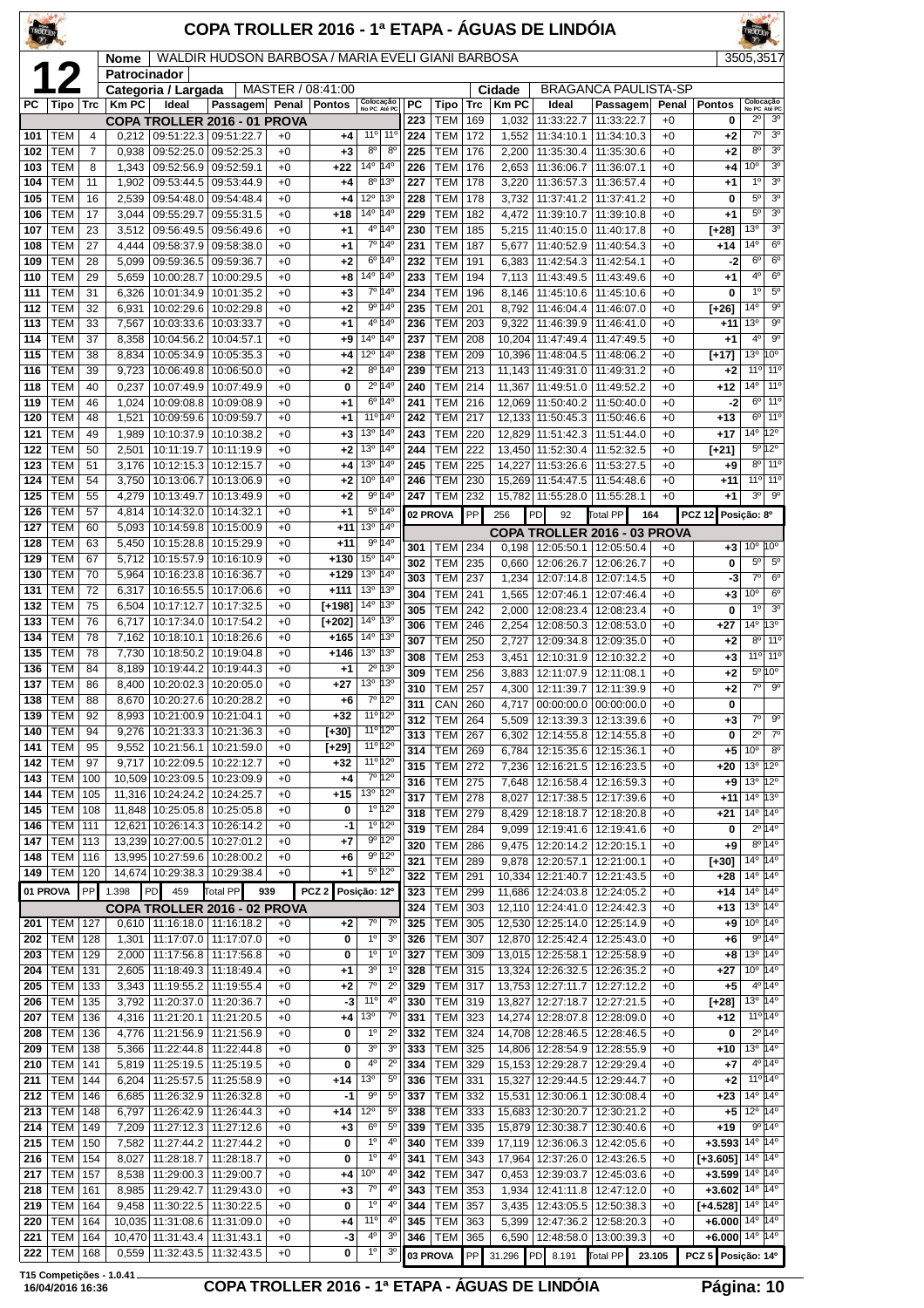| TROLLER    |                          |            |                      |                                            | COPA TROLLER 2016 - 1ª ETAPA - ÁGUAS DE LINDÓIA       |              |                   |                                                          |                                 |            |                              |            |                  |                                 |                                                         |               |                     |                                           |                                                      |
|------------|--------------------------|------------|----------------------|--------------------------------------------|-------------------------------------------------------|--------------|-------------------|----------------------------------------------------------|---------------------------------|------------|------------------------------|------------|------------------|---------------------------------|---------------------------------------------------------|---------------|---------------------|-------------------------------------------|------------------------------------------------------|
|            |                          |            | Nome<br>Patrocinador |                                            | HAMILTON DOS SANTOS MEDEIROS / MARCOS MAIA PANSTEIN   |              |                   |                                                          |                                 |            |                              |            |                  |                                 |                                                         |               |                     | 3650,3547                                 |                                                      |
|            | 1.                       |            |                      | Categoria / Largada                        |                                                       |              | MASTER / 08:42:00 |                                                          |                                 |            |                              |            | Cidade           | <b>CURITIBA-PR</b>              |                                                         |               |                     |                                           |                                                      |
| РC         | Tipo                     | Trc        | <b>KmPC</b>          | Ideal                                      | Passagem Penal                                        |              | <b>Pontos</b>     | Colocação<br>No PC Até PC                                |                                 | РC<br>223  | Tipo<br><b>TEM</b>           | Trc<br>169 | <b>Km PC</b>     | Ideal<br>11:34:22.7             | Passagem<br>11:34:22.2                                  | Penal<br>$+0$ | <b>Pontos</b><br>-5 | Colocação<br>No PC Até PC<br>12º 13º      |                                                      |
| 101        | TEM                      | 4          | 0.212                |                                            | COPA TROLLER 2016 - 01 PROVA<br>09:52:22.3 09:52:22.8 | $+0$         | +5                | 12°                                                      | 12°                             | 224        | TEM                          | 172        | 1,032<br>1,552   | 11:35:10.1                      | 11:35:10.2                                              | $+0$          | +1                  | 3 <sup>o</sup>                            | 11 <sup>°</sup>                                      |
| 102        | TEM                      | 7          | 0,938                | 09:53:25.0                                 | 09:53:25.0                                            | $+0$         | 0                 | $1^{\circ}$                                              | $5^{\circ}$                     | 225        | <b>TEM</b>                   | 176        | 2,200            | 11:36:30.4                      | 11:36:30.5                                              | $+0$          | +1                  | 4°                                        | 90                                                   |
| 103<br>104 | TEM<br>TEM               | 8<br>11    | 1,343<br>1,902       | 09:53:56.9<br>09:54:44.5                   | 09:53:57.2<br>09:54:45.6                              | $+0$<br>$+0$ | $^{+3}$<br>$+11$  | 6 <sup>o</sup><br>13 <sup>o</sup>                        | 6 <sup>o</sup><br>$7^\circ$     | 226<br>227 | <b>TEM</b><br>TEM            | 176<br>178 | 2,653<br>3,220   | 11:37:06.7<br>11:37:57.3        | 11:37:06.9<br>11:37:57.6                                | $+0$<br>$+0$  | +2<br>+3            | $7^\circ$<br>8 <sup>o</sup>               | 11°<br>$9^{\circ}$                                   |
| 105        | TEM                      | 16         | 2,539                | 09:55:48.0                                 | 09:55:47.9                                            | $+0$         | $-1$              | 6 <sup>o</sup>                                           | $7^\circ$                       | 228        | <b>TEM</b>                   | 178        | 3,732            | 11:38:41.2                      | 11:38:41.1                                              | $+0$          | -1                  | $9^{\circ}$                               | 10°                                                  |
| 106        | TEM                      | 17         | 3,044                | 09:56:29.7                                 | 09:56:30.0                                            | $+0$         | $+3$              | 4 <sup>0</sup>                                           | 4 <sup>0</sup>                  | 229        | <b>TEM</b>                   | 182        | 4,472            | 11:40:10.7                      | 11:40:10.8                                              | $+0$          | $+1$                | 3 <sup>o</sup>                            | $7^\circ$                                            |
| 107<br>108 | <b>TEM</b><br>TEM        | 23<br>27   | 3,512<br>4,444       | 09:57:49.5<br>09:59:37.9                   | 09:57:49.7<br> 09:59:37.7                             | $+0$<br>$+0$ | +2<br>$-2$        | $6^{\circ}$<br>$14^{o}$                                  | 4°<br>$5^{\circ}$               | 230<br>231 | <b>TEM</b><br><b>TEM</b>     | 185<br>187 | 5,215<br>5,677   | 11:41:15.0<br>11:41:52.9        | 11:41:16.8<br>11:41:53.0                                | $+0$<br>$+0$  | [+18]<br>+1         | 8 <sup>o</sup><br>3 <sup>o</sup>          | $8^{\circ}$<br>8 <sup>o</sup>                        |
| 109        | TEM                      | 28         | 5,099                | 10:00:36.5                                 | 10:00:36.1                                            | $+0$         | -4                | $14^{\circ}$                                             | $5^{\circ}$                     | 232        | TEM                          | 191        | 6,383            | 11:43:54.3                      | 11:43:54.5                                              | $+0$          | +2                  | $9^{\circ}$                               | $8^{\circ}$                                          |
| 110        | TEM                      | 29         | 5,659                | 10:01:28.7                                 | 10:01:28.7                                            | $+0$         | 0                 | $2^{\circ}$                                              | $5^{\circ}$                     | 233        | <b>TEM</b>                   | 194        | 7,113            | 11:44:49.5                      | 11:44:49.7                                              | $+0$          | $+2$                | 10°                                       | $8^{\circ}$                                          |
| 111<br>112 | TEM<br>TEM               | 31<br>32   | 6,326<br>6,931       | 10:02:34.9<br>10:03:29.6                   | 10:02:34.9                                            | $+0$<br>$+0$ | 0                 | 1 <sup>0</sup><br>13 <sup>o</sup>                        | $4^{\circ}$<br>$5^{\circ}$      | 234<br>235 | TEM<br>TEM                   | 196<br>201 | 8,146<br>8,792   | 11:46:10.6                      | 11:46:10.7                                              | $+0$<br>$+0$  | +1                  | $2^{\circ}$<br>$4^{\circ}$                | $7^\circ$<br>$6^{\circ}$                             |
| 113        | TEM                      | 33         | 7,567                | 10:04:33.6                                 | 10:03:29.2<br>10:04:32.7                              | $+0$         | -4<br>-9          | $13^{o}$                                                 | $8^{\circ}$                     | 236        | <b>TEM</b>                   | 203        | 9,322            | 11:47:04.4<br>11:47:39.9        | 11:47:05.0<br>11:47:40.7                                | $+0$          | +6<br>+8            | 8 <sup>o</sup>                            | $6^{\circ}$                                          |
| 114        | TEM                      | 37         | 8,358                | 10:05:56.2                                 | 10:05:56.7                                            | $+0$         | $+5$              | 4 <sup>0</sup>                                           | 6 <sup>o</sup>                  | 237        | <b>TEM</b>                   | 208        | 10,204           | 11:48:49.4                      | 11:48:50.4                                              | $+0$          | $+10$               | 14 <sup>°</sup>                           | 8 <sup>o</sup>                                       |
| 115        | <b>TEM</b>               | 38         | 8,834                | 10:06:34.9                                 | 10:06:35.3                                            | $+0$         | +4                | 13 <sup>o</sup><br>$11^{\circ}$                          | $8^{\circ}$<br>$7^\circ$        | 238        | <b>TEM</b>                   | 209        | 10,396           | 11:49:04.5                      | 11:49:06.2                                              | $+0$          | $[+17]$             | 12°<br>13 <sup>o</sup>                    | $7^\circ$<br>$7^\circ$                               |
| 116<br>118 | <b>TEM</b><br>TEM        | 39<br>40   | 9,723<br>0,237       | 10:07:49.8<br>10:08:49.9                   | 10:07:50.0<br>10:08:49.9                              | $+0$<br>$+0$ | $+2$<br>0         | 3 <sup>0</sup>                                           | $7^\circ$                       | 239<br>240 | <b>TEM</b><br><b>TEM</b>     | 213<br>214 | 11,143<br>11,367 | 11:50:31.0<br>11:50:51.0        | 11:50:31.3<br>11:50:52.0                                | $+0$<br>$+0$  | $+3$<br>$+10$       | 11 <sup>0</sup>                           | $\overline{9^{\circ}}$                               |
| 119        | TEM                      | 46         | 1,024                | 10:10:08.8                                 | 10:10:08.8                                            | $+0$         | 0                 | $2^{\circ}$                                              | $5^{\circ}$                     | 241        | <b>TEM</b>                   | 216        | 12,069           | 11:51:40.2                      | 11:51:40.6                                              | $+0$          | +4                  | 10 <sup>o</sup>                           | $10^{\circ}$                                         |
| 120        | TEM                      | 48         | 1,521                |                                            | 10:10:59.6   10:10:59.6                               | $+0$         | $\bf{0}$          | 1 <sup>0</sup>                                           | $5^{\circ}$                     | 242        | <b>TEM</b>                   | 217        |                  | 12,133 11:51:45.3               | 11:51:46.7                                              | $+0$          | $+14$               | $9^{\circ}$                               | $\overline{9^{\circ}}$                               |
| 121<br>122 | TEM<br>TEM               | 49<br>50   | 1,989<br>2,501       | 10:11:37.9<br>10:12:19.7                   | 10:11:37.8<br>10:12:19.8                              | $+0$<br>$+0$ | -1<br>$+1$        | 6 <sup>o</sup><br>$7^{\circ}$                            | 6 <sup>o</sup><br>$6^{\circ}$   | 243<br>244 | <b>TEM</b><br><b>TEM</b>     | 220<br>222 | 12,829<br>13,450 | 11:52:42.3<br>11:53:30.4        | 11:52:43.4<br>11:53:33.3                                | $+0$<br>$+0$  | $+11$<br>[+29]      | $9^{\circ}$<br>13 <sup>o</sup>            | 10°<br>11 <sup>o</sup>                               |
| 123        | TEM                      | 51         | 3,176                |                                            | 10:13:15.3   10:13:15.2                               | $+0$         | $-1$              | $7^\circ$                                                | $5^{\circ}$                     | 245        | <b>TEM</b>                   | 225        | 14,227           | 11:54:26.6                      | 11:54:28.6                                              | $+0$          | [+20]               | 14 <sup>°</sup>                           | $13^{\circ}$                                         |
| 124        | TEM                      | 54         | 3,750                | 10:14:06.7                                 | 10:14:06.7                                            | $+0$         | 0                 | $2^{\circ}$                                              | $5^{\circ}$                     | 246        | <b>TEM</b>                   | 230        | 15,269           | 11:55:47.5                      | 11:55:48.8                                              | $+0$          | $+13$               | 13 <sup>o</sup>                           | 13°                                                  |
| 125<br>126 | TEM<br>TEM               | 55<br>57   | 4,279<br>4,814       | 10:14:49.7                                 | 10:14:49.7                                            | $+0$         | 0                 | 3 <sup>0</sup><br>3 <sup>o</sup>                         | 4°<br>4 <sup>0</sup>            | 247        | <b>TEM</b>                   | 232        | 15,782           | 11:56:28.0                      | 11:56:29.0                                              | $+0$          | $+10$               | 12°                                       | 13°                                                  |
| 127        | TEM                      | 60         | 5,093                | 10:15:59.8                                 | 10:15:32.0   10:15:32.0<br>10:15:59.8                 | $+0$<br>$+0$ | 0<br>0            | 1 <sup>0</sup>                                           | 3 <sup>o</sup>                  |            | 02 PROVA                     | PP         | 275              | PD<br>84                        | <b>Total PP</b><br>191                                  |               | PCZ <sub>2</sub>    | Posição: 14º                              |                                                      |
| 128        | TEM                      | 63         | 5,450                | 10:16:28.8                                 | 10:16:28.8                                            | $+0$         | 0                 | $1^{\circ}$                                              | 3 <sup>o</sup>                  | 301        | TEM                          | 234        | 0,198            |                                 | COPA TROLLER 2016 - 03 PROVA<br>12:06:50.1   12:06:50.3 | $+0$          | +2                  | 4°                                        | $4^{\circ}$                                          |
| 129        | <b>TEM</b>               | 67         | 5,712                |                                            | 10:16:57.9   10:17:03.4                               | $+0$         | $+55$             | 13 <sup>o</sup>                                          | $\overline{9^{\circ}}$          | 302        | TEM                          | 235        | 0,660            | 12:07:26.7                      | 12:07:26.7                                              | $+0$          | 0                   | 4 <sup>0</sup>                            | $\overline{2^{\circ}}$                               |
| 130<br>131 | <b>TEM</b><br>TEM        | 70<br>72   | 5,964<br>6,317       | 10:17:23.8                                 | 10:17:27.7<br>10:17:55.5   10:17:56.3                 | $+0$<br>$+0$ | $+39$<br>$+8$     | $11^{\circ}$<br>11 <sup>°</sup>                          | $11^{\circ}$<br>11 <sup>0</sup> | 303        | <b>TEM</b>                   | 237        | 1,234            | 12:08:14.8                      | 12:08:14.8                                              | $+0$          | 0                   | 1 <sup>0</sup><br>13 <sup>o</sup>         | $1^{\circ}$<br>3 <sup>0</sup>                        |
| 132        | <b>TEM</b>               | 75         | 6,504                | 10:18:12.7                                 | 10:18:26.3                                            | $+0$         | $[+136]$          | $12^{\circ}$                                             | $12^{\circ}$                    | 304<br>305 | <b>TEM</b><br><b>TEM</b>     | 241<br>242 | 1,565<br>2,000   | 12:08:46.1<br>12:09:23.4        | 12:08:46.6<br>12:09:24.1                                | $+0$<br>$+0$  | +5<br>+7            | $14^{\circ}$                              | $12^{\circ}$                                         |
| 133        | TEM                      | 76         | 6,717                | 10:18:34.0                                 | 10:18:46.3                                            | $+0$         | $[+123]$          | $12^{\circ}$                                             | 12°                             | 306        | <b>TEM</b>                   | 246        | 2,254            | 12:09:50.3                      | 12:09:52.5                                              | $+0$          | $[+22]$             | 12°                                       | 12°                                                  |
| 134<br>135 | TEM<br>TEM               | 78<br>78   | 7,162<br>7,730       | 10:19:10.1<br>10:19:50.2                   | 10:19:17.2<br>10:19:51.3                              | $+0$<br>$+0$ | $+71$<br>$+11$    | $12^{\circ}$<br>10 <sup>o</sup>                          | $12^{\circ}$<br>$12^{\circ}$    | 307        | <b>TEM</b>                   | 250        | 2,727            | 12:10:34.8                      | 12:10:35.5                                              | $+0$          | +7                  | 12°                                       | 13°                                                  |
| 136        | TEM                      | 84         | 8,189                | 10:20:44.2                                 | 10:20:44.0                                            | $+0$         | -2                | 5º 12º                                                   |                                 | 308<br>309 | <b>TEM</b><br><b>TEM</b>     | 253<br>256 | 3,451<br>3,883   | 12:11:31.9<br>12:12:07.9        | 12:11:31.6<br>12:12:08.0                                | $+0$<br>$+0$  | -3<br>+1            | $13^{\circ}$ 14 $^{\circ}$<br>$2^{\circ}$ | 12°                                                  |
| 137        | TEM                      | 86         | 8,400                |                                            | 10:21:02.3   10:21:03.9                               | $+0$         | $[+16]$           | $2^{\circ}$ 12 $^{\circ}$                                |                                 | 310        | <b>TEM</b>                   | 257        | 4,300            | 12:12:39.7                      | 12:12:39.7                                              | $+0$          | 0                   |                                           | $2^0$ 13 <sup>0</sup>                                |
| 138<br>139 | <b>TEM</b><br>TEM        | 88<br>92   | 8,670<br>8,993       |                                            | 10:21:27.6   10:21:28.3<br>10:22:00.9   10:22:02.1    | $+0$<br>$+0$ | $+7$<br>+12       |                                                          | $9°$ 11°<br>$5^{\circ}$ 11°     | 311        | CAN 260                      |            |                  |                                 | 4,717 00:00:00.0 00:00:00.0                             | $+0$          | 0                   |                                           |                                                      |
| 140        | <b>TEM</b>               | 94         | 9,276                | 10:22:33.3                                 | 10:22:34.4                                            | $+0$         | $+11$             |                                                          | $5^{\circ}$ 11°                 | 312<br>313 | <b>TEM</b><br><b>TEM</b>     | 264<br>267 | 5,509<br>6,302   | 12:15:55.8                      | 12:14:39.3 12:14:39.7<br>12:15:55.7                     | $+0$<br>$+0$  | +4<br>-1            | 10 <sup>o</sup>                           | $12^{\circ}$<br>$6^{\circ}12^{\circ}$                |
| 141        | TEM                      | 95         | 9,552                | 10:22:56.1                                 | 10:22:57.4                                            | $+0$         | $[+13]$           |                                                          | $8^{\circ}$ 11°                 | 314        | <b>TEM</b>                   | 269        | 6,784            | 12:16:35.6                      | 12:16:36.4                                              | $+0$          | +8                  | $12^{\circ}$ 14 $^{\circ}$                |                                                      |
| 142<br>143 | <b>TEM</b><br>TEM        | 97<br>100  | 9,717<br>10,509      | 10:24:09.5                                 | 10:23:09.5   10:23:10.3<br>10:24:10.4                 | $+0$<br>$+0$ | +8<br>+9          | $8^{\circ}$ 10 <sup>°</sup><br>$10^{\circ}$ $10^{\circ}$ |                                 | 315        | TEM                          | 272        | 7,236            | 12:17:21.5                      | 12:17:23.5                                              | $+0$          | $[+20]$             | $12^{\circ}$                              | 14°                                                  |
| 144        | TEM                      | 105        | 11,316               | 10:25:24.2                                 | 10:25:24.0                                            | $+0$         | -2                | $2^{\circ}$ 10 $^{\circ}$                                |                                 | 316<br>317 | <b>TEM 275</b><br><b>TEM</b> | 278        | 7,648<br>8,027   | 12:18:38.5                      | 12:17:58.4   12:17:59.3<br>12:18:39.2                   | $+0$<br>$+0$  | +9<br>+7            | $12^{\circ}$ 14 $^{\circ}$                | 9°14°                                                |
| 145        | <b>TEM</b>               | 108        |                      | 11,848 10:26:05.8 10:26:06.6               |                                                       | $+0$         | +8                | 10 <sup>°</sup> 10 <sup>°</sup>                          |                                 | 318        | TEM                          | 279        | 8,429            | 12:19:18.7                      | 12:19:19.4                                              | $+0$          | +7                  |                                           | $5^{\circ}12^{\circ}$                                |
| 146        | TEM                      | 111        | 12,621               | 10:27:14.3                                 | 10:27:15.0                                            | $+0$         | +7                | $11^{\circ} 10^{\circ}$<br>4º 10°                        |                                 | 319        | <b>TEM</b>                   | 284        | 9,099            |                                 | 12:20:41.6 12:20:42.4                                   | $+0$          | +8                  |                                           | 7°13°                                                |
| 147<br>148 | TEM<br><b>TEM</b>        | 113<br>116 | 13,239               | 10:28:00.5<br>13,995 10:28:59.6 10:28:59.7 | 10:28:00.5                                            | $+0$<br>$+0$ | 0<br>+1           | 1° 10°                                                   |                                 | 320        | TEM                          | 286        | 9.475            | 12:21:14.2                      | 12:21:14.7                                              | $+0$          | +5                  |                                           | $5^{\circ}$ 11 <sup>°</sup><br>$6^{\circ}10^{\circ}$ |
| 149        | <b>TEM</b>               | 120        |                      | 14,674 10:30:38.3                          | 10:30:38.3                                            | $+0$         | 0                 | $2^{\circ}$ 10 $^{\circ}$                                |                                 | 321<br>322 | TEM<br>TEM                   | 289<br>291 | 9,878<br>10,334  | 12:21:57.1<br>12:22:40.7        | 12:21:56.8<br>12:22:41.5                                | $+0$<br>$+0$  | -3<br>+8            |                                           | 11 <sup>o</sup> 11 <sup>o</sup>                      |
|            | 01 PROVA                 | PP         | 597                  | PD<br>288                                  | Total PP                                              | 309          | <b>PCZ 13</b>     | Posição: 10°                                             |                                 | 323        | <b>TEM</b>                   | 299        | 11,686           | 12:25:03.8                      | 12:25:04.2                                              | $+0$          | +4                  |                                           | $6^{\circ}$ 12°                                      |
|            |                          |            |                      |                                            | COPA TROLLER 2016 - 02 PROVA                          |              |                   |                                                          |                                 | 324        | <b>TEM</b>                   | 303        |                  |                                 | 12,110   12:25:41.0   12:25:41.6                        | $+0$          | +6                  |                                           | $5°$ 11 <sup>o</sup>                                 |
| 201<br>202 | <b>TEM</b><br><b>TEM</b> | 127<br>128 | 0,610<br>1,301       | 11:18:07.0                                 | 11:17:18.0   11:17:17.5<br>11:18:06.9                 | +0<br>$+0$   | $-1$              | $-5$ 13 <sup>o</sup><br>$6^{\circ}$                      | 13 <sup>o</sup><br>$11^{\circ}$ | 325<br>326 | TEM<br><b>TEM</b>            | 305<br>307 | 12,530<br>12,870 | 12:26:14.0<br>12:26:42.4        | 12:26:15.1<br>12:26:43.1                                | $+0$<br>$+0$  | +11<br>+7           | $12^{\circ}$ 11 <sup>°</sup>              | $11°$ 11°                                            |
| 203        | <b>TEM</b>               | 129        | 2,000                |                                            | 11:18:56.8   11:18:57.1                               | $+0$         | $+3$              | 13 <sup>°</sup>                                          | 13°                             | 327        | <b>TEM</b>                   | 309        |                  | 13,015 12:26:58.1               | 12:26:58.7                                              | $+0$          | +6                  |                                           | $8^{\circ}12^{\circ}$                                |
| 204        | <b>TEM</b>               | 131        | 2,605                | 11:19:49.3                                 | 11:19:49.7                                            | $+0$         | +4                | 13 <sup>o</sup>                                          | $14^{\circ}$                    | 328        | <b>TEM</b>                   | 315        | 13,324           | 12:27:32.5                      | 12:27:35.1                                              | $+0$          | [+26]               |                                           | $9°$ 11°                                             |
| 205<br>206 | <b>TEM</b><br><b>TEM</b> | 133<br>135 | 3,343<br>3,792       | 11:20:55.2                                 | 11:20:55.5<br>11:21:37.0   11:21:37.1                 | $+0$<br>$+0$ | $+3$<br>$+1$      | 10 <sup>o</sup><br>$6^{\circ}$ 12°                       | $12^{\circ}$                    | 329<br>330 | <b>TEM</b><br><b>TEM 319</b> | 317        | 13,827           | 13,753 12:28:11.7<br>12:28:18.7 | 12:28:12.7<br>12:28:20.5                                | $+0$<br>$+0$  | $+10$<br>$[+18]$    | $12^{\circ}$                              | 11 <sup>o</sup><br>$9°$ 11°                          |
| 207        | <b>TEM</b>               | 136        | 4,316                | 11:22:20.1                                 | 11:22:20.2                                            | $+0$         | +1                | 4º 12º                                                   |                                 | 331        | <b>TEM</b>                   | 323        |                  | 14,274 12:29:07.8               | 12:29:08.9                                              | $+0$          | +11                 |                                           | $8^{\circ}$ 10 $^{\circ}$                            |
| 208        | <b>TEM</b>               | 136        | 4,776                | 11:22:56.9                                 | 11:22:57.3                                            | $+0$         | +4                |                                                          | $9°$ 11°                        | 332        | <b>TEM</b>                   | 324        |                  | 14,708 12:29:46.5 12:29:46.4    |                                                         | $+0$          | -1                  |                                           | $4^{\circ}10^{\circ}$                                |
| 209        | TEM<br><b>TEM</b>        | 138        | 5,366                | 11:23:44.8<br>11:26:19.5                   | 11:23:45.1                                            | $+0$<br>$+0$ | $^{+3}$           | 11 <sup>o</sup> 11 <sup>o</sup><br>10 <sup>o</sup>       | 12°                             | 333<br>334 | <b>TEM</b><br><b>TEM</b>     | 325<br>329 | 14,806           | 12:29:54.9                      | 12:29:54.9                                              | $+0$<br>$+0$  | 0                   | $2^{\circ}$<br>$10^{\circ}$               | $9^{\circ}$<br>$\overline{9^{\circ}}$                |
| 210<br>211 | <b>TEM</b>               | 141<br>144 | 5,819<br>6,204       | 11:26:57.5                                 | 11:26:19.9<br>11:26:58.1                              | $+0$         | $+4$<br>+6        | 4 <sup>o</sup>                                           | 9 <sup>o</sup>                  | 336        | <b>TEM</b>                   | 331        | 15,153           | 12:30:28.7                      | 12:30:29.8<br>15,327   12:30:44.5   12:30:44.6          | $+0$          | $+11$<br>$+1$       | $7^\circ$                                 | $\overline{9^{\circ}}$                               |
| 212        | <b>TEM</b>               | 146        | 6,685                | 11:27:32.9                                 | 11:27:32.9                                            | $+0$         | 0                 | $1^{\circ}$                                              | $9^{\circ}$                     | 337        | TEM                          | 332        | 15,531           |                                 | 12:31:06.1   12:31:06.1                                 | $+0$          | 0                   | $2^{\circ}$                               | $9^{\circ}$                                          |
| 213        | <b>TEM</b>               | 148        | 6,797                | 11:27:42.9                                 | 11:27:43.7                                            | $+0$         | $+8$              | $5^{\circ}$                                              | $7^{\circ}$                     | 338        | TEM                          | 333        | 15,683           | 12:31:20.7                      | 12:31:20.7                                              | $+0$          | 0                   | 3 <sup>o</sup><br>$5^{\rm o}$             | $8^{\circ}$<br>8 <sup>o</sup>                        |
| 214<br>215 | <b>TEM</b><br><b>TEM</b> | 149<br>150 | 7,209<br>7,582       | 11:28:12.3<br>11:28:44.2                   | 11:28:12.5<br>11:28:44.4                              | $+0$<br>$+0$ | $+2$<br>$+2$      | 3 <sup>o</sup><br>$5^{\circ}$                            | $6^{\circ}$<br>$5^{\circ}$      | 339<br>340 | TEM  <br><b>TEM</b>          | 335<br>339 | 15,879<br>17,119 | 12:31:38.7                      | 12:31:40.1<br>12:37:06.3 12:37:06.5                     | $+0$<br>$+0$  | $+14$<br>+2         | 10 <sup>o</sup>                           | $8^{\circ}$                                          |
| 216        | <b>TEM</b>               | 154        | 8,027                | 11:29:18.7                                 | 11:29:18.8                                            | $+0$         | $+1$              | $4^{\circ}$                                              | $5^{\circ}$                     | 341        | TEM                          | 343        | 17,964           |                                 | 12:38:26.0   12:38:25.9                                 | $+0$          | $-1$                | 4 <sup>0</sup>                            | 8 <sup>o</sup>                                       |
| 217        | <b>TEM</b>               | 157        | 8,538                | 11:30:00.3                                 | 11:30:00.8                                            | $+0$         | +5                | $12^{\circ}$                                             | $5^{\circ}$                     | 342        | TEM                          | 347        | 0,453            | 12:40:03.7                      | 12:40:04.1                                              | $+0$          | +4                  | 12°                                       | 8 <sup>o</sup>                                       |
| 218<br>219 | <b>TEM</b><br>TEM        | 161<br>164 | 8,985<br>9,458       | 11:30:42.7                                 | 11:30:42.7<br>11:31:22.5   11:31:21.8                 | $+0$<br>$+0$ | 0<br>-7           | $1^{\circ}$<br>$14^{o}$                                  | $5^{\circ}$<br>6 <sup>o</sup>   | 343<br>344 | TEM<br><b>TEM</b>            | 353<br>357 | 1,934<br>3,435   | 12:42:11.8                      | 12:42:11.6<br>12:44:05.5   12:44:04.9                   | $+0$<br>$+0$  | -2<br>-6            | $9^{\circ}$<br>11 <sup>o</sup>            | $8^{\circ}$<br>8 <sup>o</sup>                        |
| 220        | <b>TEM</b>               | 164        |                      | 10,035 11:32:08.6                          | 11:32:08.0                                            | $+0$         | -6                | 13 <sup>o</sup>                                          | $8^{\circ}$                     | 345        | TEM                          | 363        | 5,399            | 12:48:36.2                      | 12:48:36.2                                              | $+0$          | 0                   | $1^{\circ}$                               | $8^{\circ}$                                          |
| 221        | <b>TEM</b>               | 164        |                      | 10,470 11:32:43.4                          | 11:32:42.3                                            | $+0$         | -11               | $14^{\circ}$                                             | $8^{\circ}$                     | 346        | <b>TEM</b>                   | 365        | 6,590            | 12:49:58.0                      | 12:49:58.2                                              | $+0$          | +2                  | 10 <sup>o</sup>                           | $9^{\circ}$                                          |
| 222        | <b>TEM</b>               | 168        |                      | $0,559$   11:33:43.5   11:33:43.0          |                                                       | $+0$         |                   | $-5$ 14 <sup>o</sup>                                     | 10°                             |            | 03 PROVA                     | PP         | 270              | PD <br>86                       | Total PP<br>184                                         |               | PCZ7                | Posição: 8º                               |                                                      |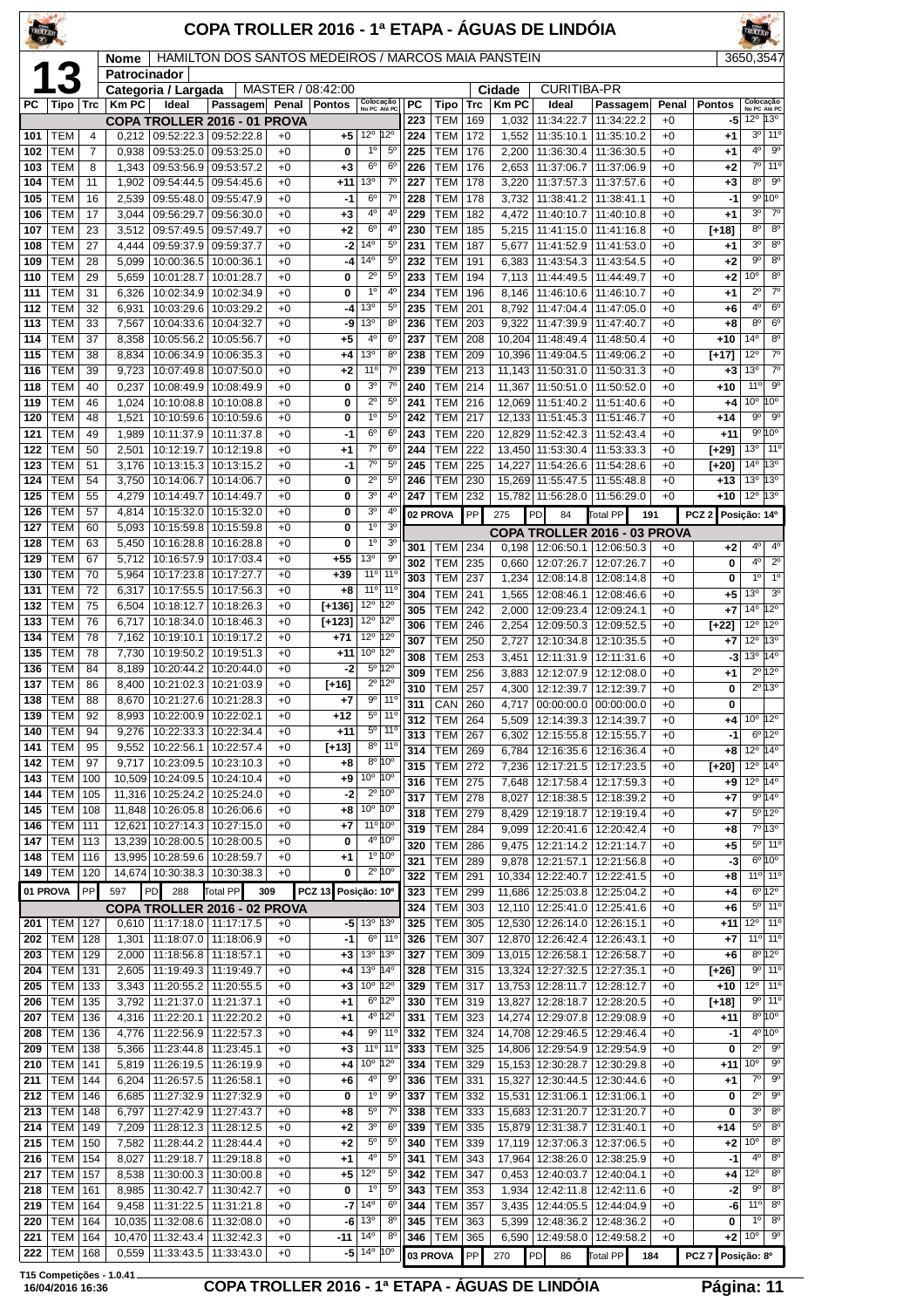| <b>TROLLEY</b> |                          |            |                 |                                                   |                                                                   |              |                   |                                   |                                              |            |                          | COPA TROLLER 2016 - 1ª ETAPA - ÁGUAS DE LINDÓIA |                |                                          |                                                  |                 |                    |                                   |                                       |
|----------------|--------------------------|------------|-----------------|---------------------------------------------------|-------------------------------------------------------------------|--------------|-------------------|-----------------------------------|----------------------------------------------|------------|--------------------------|-------------------------------------------------|----------------|------------------------------------------|--------------------------------------------------|-----------------|--------------------|-----------------------------------|---------------------------------------|
|                |                          |            | Nome            |                                                   | ANDRE PEREIRA DE QUEIROZ / RONALDO WILLIAN RODRIGUES DOS SANTOS   |              |                   |                                   |                                              |            |                          |                                                 |                |                                          |                                                  |                 |                    | 3648,3564                         |                                       |
|                |                          |            | Patrocinador    | Categoria / Largada                               |                                                                   |              | MASTER / 08:43:00 |                                   |                                              |            |                          |                                                 | Cidade         | <b>CURITIBA-PR</b>                       |                                                  |                 |                    |                                   |                                       |
| РC             | Tipo                     | Trc        | Km PC           | Ideal                                             | Passagem Penal Pontos                                             |              |                   | Colocação<br>No PC Até PC         |                                              | <b>PC</b>  | Tipo                     | Trc                                             | <b>Km PC</b>   | Ideal                                    | Passagem                                         | Penal           | <b>Pontos</b>      | Colocação                         |                                       |
| 101            | TEM                      | 4          |                 | $0,212$   09:53:22.3   09:53:22.7                 | COPA TROLLER 2016 - 01 PROVA                                      | $+0$         | +4                | $9^{\circ}$                       | $9^{\circ}$                                  | 223<br>224 | <b>TEM</b><br><b>TEM</b> | 169<br>172                                      | 1,032<br>1,552 | 11:35:22.7<br>11:36:10.1                 | 11:35:22.9<br>11:36:10.4                         | $+0$<br>$+0$    | $+2$<br>$+3$       | 9 <sup>o</sup><br>10 <sup>o</sup> | 11°<br>13°                            |
| 102            | TEM                      | 7          | 0,938           | 09:54:25.0                                        | 09:54:25.5                                                        | $+0$         | +5                | 12°                               | $12^{\circ}$                                 | 225        | <b>TEM</b>               | 176                                             | 2,200          | 11:37:30.4                               | 11:37:30.4                                       | $+0$            | 0                  | 1 <sup>0</sup>                    | $8^{\circ}$                           |
| 103            | TEM                      | 8          | 1,343           | 09:54:56.9                                        | 09:54:57.6                                                        | $+0$         | +7                |                                   | 9° 10°                                       | 226        | <b>TEM</b>               | 176                                             | 2,653          | 11:38:06.7                               | 11:38:06.8                                       | $+0$            | $+1$               | $2^{\circ}$                       | 8 <sup>o</sup>                        |
| 104<br>105     | TEM<br>TEM               | 11<br>16   | 1,902<br>2,539  | 09:55:44.5<br>09:56:48.0                          | 09:55:45.4<br>09:56:47.2                                          | $+0$<br>$+0$ | +9<br>-8          | $12^{\circ}$<br>14º 12º           | $11^{\circ}$                                 | 227<br>228 | <b>TEM</b><br><b>TEM</b> | 178<br>178                                      | 3,220<br>3,732 | 11:38:57.3<br>11:39:41.2                 | 11:38:57.7<br>11:39:41.2                         | $+0$<br>$+0$    | $+4$<br>0          | 11 <sup>o</sup><br>$2^{\circ}$    | 8 <sup>o</sup><br>8 <sup>o</sup>      |
| 106            | TEM                      | 17         | 3,044           | 09:57:29.7                                        | 09:57:29.6                                                        | $+0$         | $-1$              | $3^{\circ}$                       | $11^{\circ}$                                 | 229        | <b>TEM</b>               | 182                                             | 4,472          | 11:41:10.7                               | 11:41:11.2                                       | $+0$            | $+5$               | $14^{\circ}$                      | 10°                                   |
| 107            | TEM                      | 23         | 3.512           | 09:58:49.5                                        | 09:58:49.6                                                        | $+0$         | +1                | $13^{\circ}$                      | $3^{\circ} 10^{\circ}$<br>10 <sup>o</sup>    | 230        | <b>TEM</b>               | 185                                             | 5,215          | 11:42:15.0                               | 11:42:17.5                                       | $+0$            | [+25]              | 11 <sup>o</sup><br>13°            | 11 <sup>o</sup><br>12°                |
| 108<br>109     | <b>TEM</b><br>тем        | 27<br>28   | 4,444<br>5,099  | 10:00:37.9<br>10:01:36.5                          | 10:00:37.7<br>10:01:36.5                                          | $+0$<br>+0   | $-2$<br>0         | $1^{\circ}$                       | 90                                           | 231<br>232 | <b>TEM</b><br>TEM        | 187<br>191                                      | 5,677<br>6,383 | 11:42:52.9<br>11:44:54.3                 | 11:42:53.9<br>11:44:54.5                         | $+0$<br>$+0$    | $+10$<br>$+2$      |                                   | 7º 12º                                |
| 110            | TEM                      | 29         | 5,659           | 10:02:28.7                                        | 10:02:28.9                                                        | $+0$         | +2                | $6^{\circ}$                       | 8 <sup>o</sup>                               | 233        | TEM                      | 194                                             |                |                                          | 7,113   11:45:49.5   11:45:49.8                  | $+0$            | $+3$               | 13 <sup>o</sup>                   | $12^{\circ}$                          |
| 111<br>112     | TEM<br>TEM               | 31<br>32   | 6,326<br>6,931  | 10:03:34.9<br>10:04:29.6                          | 10:03:35.2<br>10:04:29.6                                          | $+0$<br>$+0$ | $+3$<br>0         | 8 <sup>o</sup><br>3 <sup>o</sup>  | 8 <sup>o</sup><br>8 <sup>o</sup>             | 234<br>235 | TEM<br><b>TEM</b>        | 196<br>201                                      | 8,146<br>8,792 | 11:47:10.6<br>11:48:04.4                 | 11:47:10.9<br>11:48:05.2                         | $+0$<br>$+0$    | $+3$<br>+8         |                                   | $6^{\circ}$ 12°<br>7º 10º             |
| 113            | TEM                      | 33         | 7,567           | 10:05:33.6                                        | 10:05:33.7                                                        | $+0$         | +1                | $7^\circ$                         | $5^{\circ}$                                  | 236        | <b>TEM</b>               | 203                                             | 9,322          | 11:48:39.9                               | 11:48:40.8                                       | $+0$            | $+9$               | $9^{\circ}$                       | 11 <sup>o</sup>                       |
| 114            | TEM                      | 37         | 8,358           | 10:06:56.2                                        | 10:06:56.7                                                        | $+0$         | +5                | $2^{\circ}$                       | $5^{\circ}$                                  | 237        | <b>TEM</b>               | 208                                             |                | 10,204 11:49:49.4                        | 11:49:49.8                                       | $+0$            | $+4$               | 13°                               | 12°                                   |
| 115<br>116     | TEM<br>TEM               | 38<br>39   | 8,834<br>9,723  | 10:07:34.9<br>10:08:49.8                          | 10:07:35.2<br>10:08:49.9                                          | $+0$<br>$+0$ | $+3$<br>+1        | $9^{\circ}$<br>3 <sup>o</sup>     | 5 <sup>o</sup><br>$5^{\circ}$                | 238<br>239 | <b>TEM</b><br><b>TEM</b> | 209<br>213                                      |                | 10,396 11:50:04.5<br>11,143 11:51:31.0   | 11:50:05.8<br>11:51:30.9                         | $+0$<br>$+0$    | $+13$<br>-1        |                                   | 9° 12°<br>$6^{\circ}12^{\circ}$       |
| 118            | TEM                      | 40         | 0,237           | 10:09:49.9                                        | 10:09:50.0                                                        | $+0$         | +1                | 8 <sup>o</sup>                    | $5^{\circ}$                                  | 240        | <b>TEM</b>               | 214                                             | 11,367         | 11:51:51.0                               | 11:51:51.9                                       | $+0$            | $+9$               |                                   | $8^{\circ}12^{\circ}$                 |
| 119            | TEM                      | 46         | 1,024           | 10:11:08.8                                        | 10:11:08.6                                                        | $+0$         | -2                | 8 <sup>o</sup>                    | 6 <sup>o</sup>                               | 241        | <b>TEM</b>               | 216                                             |                | 12,069 11:52:40.2                        | 11:52:40.4                                       | $+0$            | $+2$               |                                   | 7°12°                                 |
| 120<br>121     | TEM<br>TEM               | 48<br>49   | 1,521<br>1,989  | 10:11:59.6<br>10:12:37.9                          | 10:11:59.5<br>10:12:37.9                                          | $+0$<br>$+0$ | $-1$<br>0         | 8 <sup>o</sup><br>$2^{\circ}$     | $7^\circ$<br>$5^{\circ}$                     | 242<br>243 | TEM<br><b>TEM</b>        | 217<br>220                                      |                | 12.133 11:52:45.3<br>12,829 11:53:42.3   | 11:52:46.7<br>11:53:43.9                         | $+0$<br>$+0$    | $[+14]$<br>$[+16]$ | 12°                               | $8^{\circ}13^{\circ}$<br>13°          |
| 122            | TEM                      | 50         | 2,501           | 10:13:19.7                                        | 10:13:19.8                                                        | $+0$         | +1                | $5^{\circ}$                       | $5^{\circ}$                                  | 244        | <b>TEM</b>               | 222                                             |                |                                          | 13,450 11:54:30.4 11:54:32.9                     | $+0$            | [+25]              | $10^{\circ}$ 13°                  |                                       |
| 123            | TEM                      | 51         | 3,176           | 10:14:15.3                                        | 10:14:15.1                                                        | $+0$         | $-2$              | 9 <sup>o</sup><br>$11^{\circ}$    | $7^\circ$<br>$7^\circ$                       | 245        | <b>TEM</b>               | 225                                             | 14,227         | 11:55:26.6                               | 11:55:27.5                                       | $+0$            | $+9$               |                                   | 7º 12º<br>7º 12º                      |
| 124<br>125     | TEM<br>TEM               | 54<br>55   | 3,750<br>4,279  | 10:15:06.7<br>10:15:49.7                          | 10:15:07.0<br>10:15:50.0                                          | $+0$<br>$+0$ | $+3$<br>$+3$      | $12^{\circ}$                      | $7^\circ$                                    | 246<br>247 | <b>TEM</b><br><b>TEM</b> | 230<br>232                                      |                | 15,269 11:56:47.5                        | 11:56:48.1<br>15,782 11:57:28.0 11:57:28.7       | $+0$<br>$+0$    | +6<br>$+7$         | 10° 12°                           |                                       |
| 126            | TEM                      | 57         | 4,814           | 10:16:32.0                                        | 10:16:32.4                                                        | $+0$         | +4                | 13º                               | $7^\circ$                                    |            | 02 PROVA                 | PP                                              | 264            | PD<br>80                                 | <b>Total PP</b>                                  | 184             | PCZ <sub>4</sub>   | Posição: 13º                      |                                       |
| 127<br>128     | <b>TEM</b><br><b>TEM</b> | 60<br>63   | 5,093<br>5,450  | 10:17:28.8                                        | 10:16:59.8   10:17:00.1                                           | $+0$         | $+3$<br>$+14$     | $5^{\circ}$<br>11°                | 7 <sup>o</sup><br>$8^{\circ}$                |            |                          |                                                 |                |                                          | COPA TROLLER 2016 - 03 PROVA                     |                 |                    |                                   |                                       |
| 129            | TEM                      | 67         | 5,712           | 10:17:57.9                                        | 10:17:30.2<br>10:17:59.4                                          | $+0$<br>$+0$ | $+15$             | 6 <sup>o</sup>                    | $6^{\circ}$                                  | 301<br>302 | <b>TEM</b><br>TEM        | 234<br>235                                      | 0,660          | 12:08:26.7                               | 0,198   12:07:50.1   12:07:50.3<br>12:08:26.8    | $+0$<br>$+0$    | $+2$<br>$+1$       | 8 <sup>o</sup><br>$9^{\circ}$     | 8 <sup>0</sup><br>$8^{\circ}$         |
| 130            | TEM                      | 70         | 5,964           |                                                   | 10:18:23.8   10:18:24.9                                           | $+0$         | +11               | $4^{\rm o}$                       | $5^{\circ}$                                  | 303        | <b>TEM</b>               | 237                                             | 1,234          | 12:09:14.8                               | 12:09:14.6                                       | $+0$            | -2                 | 4 <sup>0</sup>                    | 4 <sup>0</sup>                        |
| 131<br>132     | <b>TEM</b><br>TEM        | 72<br>75   | 6,317<br>6,504  | 10:18:55.5<br>10:19:12.7                          | 10:18:55.8<br>10:19:22.6                                          | $+0$<br>$+0$ | $+3$<br>[+99]     | $8^{\circ}$<br>10°                | $5^{\circ}$<br>10 <sup>o</sup>               | 304        | <b>TEM</b>               | 241                                             | 1,565          | 12:09:46.1                               | 12:09:46.4                                       | $+0$            | $+3$               | $9^{\circ}$                       | 4 <sup>0</sup>                        |
| 133            | <b>TEM</b>               | 76         | 6,717           |                                                   | 10:19:34.0   10:19:41.2                                           | $+0$         | $[+72]$           | 10 <sup>°</sup> 10 <sup>°</sup>   |                                              | 305<br>306 | <b>TEM</b><br><b>TEM</b> | 242<br>246                                      | 2,000<br>2,254 | 12:10:23.4<br>12:10:50.3                 | 12:10:23.5<br>12:10:52.1                         | $+0$<br>$+0$    | $+1$<br>$[+18]$    | 3 <sup>o</sup><br>$7^\circ$       | $4^{\circ}$<br>4 <sup>0</sup>         |
| 134            | <b>TEM</b>               | 78         | 7,162           | 10:20:10.1                                        | 10:20:13.2                                                        | $+0$         | $+31$             | 10º 10º                           |                                              | 307        | <b>TEM</b>               | 250                                             | 2,727          | 12:11:34.8                               | 12:11:35.2                                       | $+0$            | +4                 | 10 <sup>o</sup>                   | 3 <sup>o</sup>                        |
| 135<br>136     | TEM<br>TEM               | 78<br>84   | 7,730<br>8,189  | 10:21:44.2                                        | 10:20:50.2   10:20:50.8<br>10:21:44.9                             | $+0$<br>$+0$ | +6<br>+7          |                                   | 7°10°<br>11º 10º                             | 308        | <b>TEM</b>               | 253                                             | 3,451          | 12:12:31.9                               | 12:12:31.8                                       | $+0$            | -1                 | $5^{\circ}$                       | 3 <sup>0</sup>                        |
| 137            | <b>TEM</b>               | 86         | 8,400           |                                                   | 10:22:02.3   10:22:04.8                                           | $+0$         | $[+25]$           |                                   | 9° 10°                                       | 309<br>310 | <b>TEM</b><br><b>TEM</b> | 256<br>257                                      | 3,883<br>4,300 |                                          | 12:13:07.9 12:13:08.1<br>12:13:39.7   12:13:39.9 | $+0$<br>$+0$    | $+2$<br>$+2$       | 6 <sup>o</sup><br>$6^{\circ}$     | 4 <sup>0</sup><br>3 <sup>o</sup>      |
| 138            | <b>TEM</b>               | 88         |                 | 8,670   10:22:27.6   10:22:27.6                   |                                                                   | $+0$         | $\bf{0}$          | 10                                | $9^{\circ}$                                  | 311        | CAN 260                  |                                                 |                |                                          | 4,717 00:00:00.0 00:00:00.0                      | $+0$            | 0                  |                                   |                                       |
| 139<br>140     | TEM<br><b>TEM</b>        | 92<br>94   | 8,993<br>9,276  | 10:23:33.3                                        | 10:23:00.9   10:23:02.1<br>10:23:35.4                             | +0<br>$+0$   | $+12$<br>$[+21]$  | 3 <sup>o</sup><br>$9^{\rm o}$     | 90<br>90                                     | 312        | TEM                      | 264                                             |                |                                          | 5,509   12:15:39.3   12:15:39.8                  | $+0$            | $+5$               | 12°<br>$9^{\circ}$                | $3o$<br>3 <sup>o</sup>                |
| 141            | <b>TEM</b>               | 95         | 9,552           | 10:23:56.1                                        | 10:23:57.1                                                        | $+0$         | $+10$             | $5^{\rm o}$                       | $9^{\circ}$                                  | 313<br>314 | <b>TEM</b><br>TEM        | 267<br>269                                      | 6,302<br>6,784 | 12:16:55.8<br>12:17:35.6                 | 12:16:56.0<br>12:17:36.4                         | $+0$<br>$^{+0}$ | $+2$<br>$+8$       | 14 <sup>o</sup>                   | $6^{\circ}$                           |
| 142            | TEM                      | 97         | 9,717           | 10:24:09.5                                        | 10:24:11.1                                                        | $+0$         | $+16$             | 10 <sup>o</sup>                   | $9^{\rm o}$<br>90                            | 315        | <b>TEM</b>               | 272                                             | 7,236          |                                          | 12:18:21.5   12:18:24.1                          | $+0$            | $[+26]$            | $14^{\circ}$ 13 <sup>°</sup>      |                                       |
| 143<br>144     | TEM<br><b>TEM</b>        | 100<br>105 |                 | 10,509 10:25:09.5<br>11,316 10:26:24.2            | 10:25:09.2<br>10:26:24.9                                          | $+0$<br>$+0$ | -3<br>+7          | $5^{\circ}$<br>$11^{\circ}$       | $9^{\circ}$                                  | 316<br>317 | <b>TEM</b><br>TEM        | 275<br>278                                      | 7,648<br>8,027 | 12:18:58.4<br>12:19:38.5                 | 12:18:59.1<br>12:19:39.3                         | $+0$<br>$+0$    | $+7$<br>$+8$       | 10 <sup>o</sup>                   | $8^{\circ}13^{\circ}$<br>$12^{\circ}$ |
| 145            | <b>TEM</b>               | 108        | 11,848          | 10:27:05.8                                        | 10:27:05.9                                                        | $+0$         | +1                | $4^{\circ}$                       | 9 <sup>o</sup>                               | 318        | TEM                      | 279                                             | 8,429          | 12:20:18.7                               | 12:20:19.8                                       | $+0$            | $+11$              |                                   | 11°13°                                |
| 146<br>147     | <b>TEM</b><br><b>TEM</b> | 111<br>113 |                 | 12,621 10:28:14.3 10:28:13.7<br>13,239 10:29:00.5 | 10:29:00.5                                                        | $+0$         | -6<br>0           | $9^{\rm o}$<br>$2^{\circ}$        | $9^{\circ}$<br>90                            | 319        | TEM                      | 284                                             | 9,099          | 12:21:41.6                               | 12:21:42.0                                       | $+0$            | $^{+4}$            | 3 <sup>o</sup>                    | 11 <sup>°</sup>                       |
| 148            | <b>TEM</b>               | 116        |                 | 13,995 10:29:59.6                                 | 10:30:00.1                                                        | $+0$<br>$+0$ | +5                | 8 <sup>o</sup>                    | 90                                           | 320<br>321 | <b>TEM</b><br><b>TEM</b> | 286<br>289                                      | 9,475<br>9,878 | 12:22:57.1                               | 12:22:14.2 12:22:14.3<br>12:22:57.2              | $+0$<br>$+0$    | $+1$<br>$+1$       | 1 <sup>o</sup><br>$5^{\circ}$     | 9 <sup>o</sup><br>$8^{\circ}$         |
| 149            | <b>TEM</b>               | 120        |                 |                                                   | 14,674 10:31:38.3 10:31:38.3                                      | $+0$         | 0                 | $1^{\circ}$                       | $9^{\circ}$                                  | 322        | <b>TEM</b>               | 291                                             | 10,334         | 12:23:40.7                               | 12:23:41.2                                       | $+0$            | $+5$               | 8 <sup>o</sup>                    | $8^{\rm o}$                           |
| 01 PROVA       |                          | PP         | 436             | PD<br>217                                         | <b>Total PP</b>                                                   | 219          | PCZ <sub>6</sub>  | Posição: 8º                       |                                              | 323        | <b>TEM</b>               | 299                                             |                |                                          | 11,686   12:26:03.8   12:26:04.9                 | $+0$            | $+11$              | $12^{\circ}$                      | 8 <sup>o</sup><br>8 <sup>o</sup>      |
| 201            | TEM                      | 127        |                 |                                                   | COPA TROLLER 2016 - 02 PROVA<br>$0,610$   11:18:18.0   11:18:18.3 | $+0$         | $+3$              | $9^{\circ}$                       | $9^{\circ}$                                  | 324<br>325 | <b>TEM</b><br><b>TEM</b> | 303<br>305                                      |                | 12,110   12:26:41.0<br>12,530 12:27:14.0 | 12:26:40.8<br>12:27:14.5                         | $+0$<br>$+0$    | -2<br>$+5$         | 3 <sup>o</sup><br>4 <sup>0</sup>  | 8 <sup>o</sup>                        |
| 202            | <b>TEM</b>               | 128        | 1,301           | 11:19:07.0                                        | 11:19:07.2                                                        | $+0$         | $+2$              | 10 <sup>o</sup>                   | 10 <sup>o</sup>                              | 326        | TEM                      | 307                                             |                | 12,870 12:27:42.4                        | 12:27:42.4                                       | $+0$            | 0                  | 3 <sup>o</sup>                    | $7^\circ$                             |
| 203<br>204     | <b>TEM</b><br><b>TEM</b> | 129<br>131 | 2,000<br>2,605  | 11:19:56.8                                        | 11:19:56.8<br>11:20:49.6                                          | $+0$<br>$+0$ | 0<br>$+3$         | $2^{\circ}$<br>10 <sup>o</sup>    | $5^{\circ}$<br>$9^{\circ}$                   | 327<br>328 | TEM<br><b>TEM</b>        | 309<br>315                                      |                | 13,015 12:27:58.1                        | 12:27:57.7<br>12:28:33.5                         | $+0$<br>$+0$    | -4<br>$+10$        | 6 <sup>o</sup><br>3 <sup>o</sup>  | $6^{\circ}$<br>$5^{\circ}$            |
| 205            | <b>TEM</b>               | 133        | 3,343           | 11:20:49.3<br>11:21:55.2                          | 11:21:55.3                                                        | +0           | +1                | 6 <sup>o</sup>                    | $8^{\circ}$                                  | 329        | <b>TEM</b>               | 317                                             |                | 13,324 12:28:32.5<br>13,753 12:29:11.7   | 12:29:12.4                                       | $^{+0}$         | $+7$               | 10 <sup>o</sup>                   | $5^{\circ}$                           |
| 206            | <b>TEM</b>               | 135        | 3,792           | 11:22:37.0                                        | 11:22:37.0                                                        | $+0$         | 0                 | $4^{\circ}$                       | $5^{\circ}$                                  | 330        | TEM                      | 319                                             | 13,827         | 12:29:18.7                               | 12:29:20.3                                       | $+0$            | $[+16]$            | $7^\circ$                         | $5^{\circ}$                           |
| 207<br>208     | <b>TEM</b><br><b>TEM</b> | 136<br>136 | 4,776           | 4,316   11:23:20.1<br>11:23:56.9                  | 11:23:20.3<br>11:23:57.5                                          | $+0$<br>$+0$ | $+2$<br>+6        | 8 <sup>o</sup><br>13 <sup>o</sup> | $5^{\circ}$<br>$10^{\circ}$                  | 331<br>332 | TEM<br><b>TEM</b>        | 323<br>324                                      |                | 14,708 12:30:46.5                        | 14,274 12:30:07.8 12:30:08.7<br>12:30:47.1       | $+0$<br>$+0$    | $+9$<br>+6         | 6 <sup>o</sup><br>10 <sup>o</sup> | 6 <sup>o</sup><br>$6^{\circ}$         |
| 209            | TEM                      | 138        | 5,366           | 11:24:44.8                                        | 11:24:45.1                                                        | $+0$         | $+3$              | $9^{\circ}$                       | 90                                           | 333        | TEM                      | 325                                             |                | 14,806 12:30:54.9                        | 12:30:55.7                                       | $+0$            | $+8$               | $12^{\circ}$                      | $6^{\circ}$                           |
| 210            | <b>TEM</b>               | 141        | 5,819           | 11:27:19.5                                        | 11:27:20.2                                                        | $+0$         | $+7$              | $14^{\circ}$                      | 11 <sup>°</sup>                              | 334        | TEM                      | 329                                             |                | 15,153 12:31:28.7                        | 12:31:29.4                                       | $+0$            | $+7$               | $5^{\circ}$                       | $6^{\circ}$                           |
| 211<br>212     | TEM<br><b>TEM</b>        | 144<br>146 | 6,204<br>6,685  | 11:27:57.5<br>11:28:32.9                          | 11:27:58.6<br>11:28:33.2                                          | $+0$<br>$+0$ | +11<br>$+3$       | $8^{\circ}$<br>12°                | 11 <sup>0</sup><br>11 <sup>0</sup>           | 336<br>337 | <b>TEM</b><br>TEM        | 331<br>332                                      | 15,327         | 12:31:44.5<br>15,531 12:32:06.1          | 12:31:44.5<br>12:32:06.1                         | $+0$<br>$+0$    | 0<br>$\bf{0}$      | $2^{\circ}$<br>1 <sup>0</sup>     | $6^{\circ}$<br>$6^{\circ}$            |
| 213            | <b>TEM</b>               | 148        | 6,797           | 11:28:42.9                                        | 11:28:44.2                                                        | $+0$         | $+13$             |                                   | 11º 12º                                      | 338        | TEM                      | 333                                             |                | 15,683 12:32:20.7                        | 12:32:20.7                                       | $+0$            | 0                  | $2^{\circ}$                       | $5^{\rm o}$                           |
| 214            | <b>TEM</b>               | 149        | 7,209           | 11:29:12.3                                        | 11:29:13.1                                                        | $+0$         | +8                | 13 <sup>o</sup> 12 <sup>o</sup>   |                                              | 339        | TEM                      | 335                                             |                | 15,879 12:32:38.7                        | 12:32:40.6                                       | $+0$            | $[+19]$            | 8 <sup>o</sup>                    | $5^{\circ}$                           |
| 215<br>216     | <b>TEM</b><br><b>TEM</b> | 150<br>154 | 7,582<br>8,027  | 11:29:44.2<br>11:30:18.7                          | 11:29:44.7<br>11:30:18.9                                          | $+0$<br>$+0$ | $+5$<br>+2        |                                   | 11º 13º<br>7º 13º                            | 340<br>341 | <b>TEM</b><br><b>TEM</b> | 339<br>343                                      | 17,964         | 17,119 12:38:06.3<br>12:39:26.0          | 12:38:07.1<br>12:39:26.0                         | $+0$<br>$+0$    | $+8$<br>0          | 13 <sup>o</sup><br>$1^{\circ}$    | $5^{\circ}$<br>$\overline{5^0}$       |
| 217            | TEM                      | 157        | 8,538           | 11:31:00.3                                        | 11:31:00.9                                                        | $+0$         | +6                | 13º  13º                          |                                              | 342        | <b>TEM</b>               | 347                                             | 0,453          | 12:41:03.7                               | 12:41:04.0                                       | $+0$            | $+3$               | $7^\circ$                         | $5^{\circ}$                           |
| 218            | <b>TEM</b>               | 161        |                 | 8,985   11:31:42.7                                | 11:31:42.9                                                        | $+0$         | $+2$              |                                   | $6^{\circ}$ 13°                              | 343        | <b>TEM</b>               | 353                                             |                |                                          | 1,934   12:43:11.8   12:43:11.8                  | $+0$            | $\bf{0}$           | $\overline{2^0}$                  | $5^\circ$                             |
| 219<br>220     | <b>TEM</b><br><b>TEM</b> | 164<br>164 | 9,458<br>10,035 | 11:32:22.5<br>11:33:08.6                          | 11:32:22.6<br>11:33:08.8                                          | $+0$<br>$+0$ | +1<br>$+2$        |                                   | $3^{\circ}$ 12 $^{\circ}$<br>$8^{\circ}$ 12° | 344<br>345 | TEM<br>TEM               | 357<br>363                                      | 3,435<br>5,399 | 12:45:05.5<br>12:49:36.2                 | 12:45:05.5<br>12:49:36.4                         | $+0$<br>$+0$    | 0<br>$+2$          | 10<br>$7^\circ$                   | $5^\circ$<br>$5^{\circ}$              |
| 221            | <b>TEM</b>               | 164        |                 | 10,470 11:33:43.4                                 | 11:33:43.2                                                        | $+0$         | $-2$              |                                   | $\frac{1}{2}$ <sup>o</sup> 12 <sup>o</sup>   | 346        | TEM                      | 365                                             |                |                                          | 6,590   12:50:58.0   12:50:58.0                  | $+0$            | 0                  | $2^{\circ}$                       | $5^{\circ}$                           |
| 222            | <b>TEM</b>               | 168        |                 | $0,559$   11:34:43.5                              | 11:34:43.6                                                        | $+0$         | +1                |                                   | $5^{\circ}$ 11°                              |            | 03 PROVA                 | PP                                              | 231            | PD<br>79                                 | <b>Total PP</b>                                  | 152             | PCZ 8 Posição: 5°  |                                   |                                       |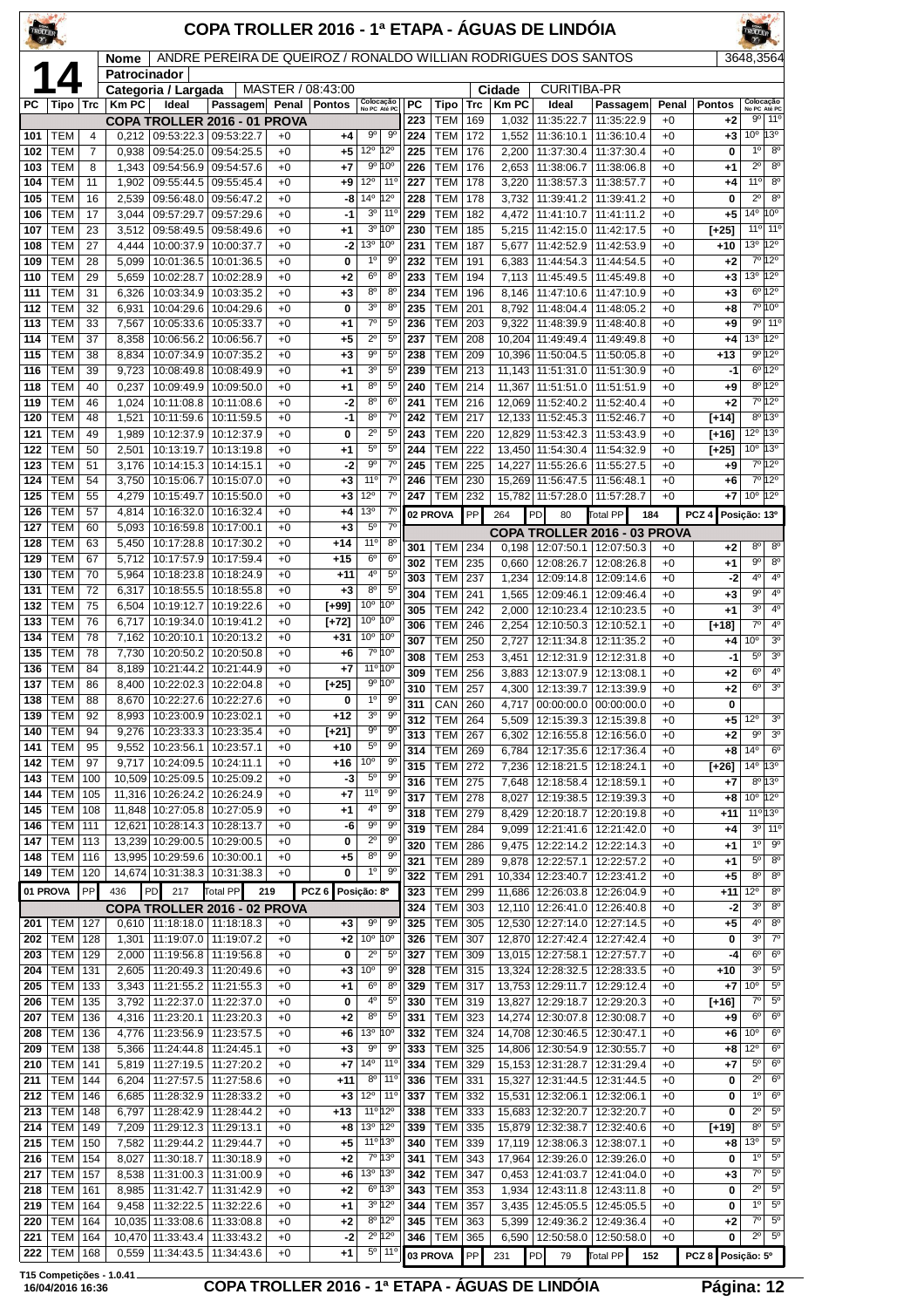| TROLLER    |                          |                | COPA TROLLER 2016 - 1ª ETAPA - ÁGUAS DE LINDÓIA<br>FERNANDO GOMES DE SOUSA / RAFAEL PRADA |                                                   |                                                       |              |                   |                                                                     |                  |                              |            |                  |                                            |                                       |               |               | <b>FROLLER</b>                         |                                                     |  |
|------------|--------------------------|----------------|-------------------------------------------------------------------------------------------|---------------------------------------------------|-------------------------------------------------------|--------------|-------------------|---------------------------------------------------------------------|------------------|------------------------------|------------|------------------|--------------------------------------------|---------------------------------------|---------------|---------------|----------------------------------------|-----------------------------------------------------|--|
|            |                          |                | Nome<br>Patrocinador                                                                      |                                                   |                                                       |              |                   |                                                                     |                  |                              | 3586,3619  |                  |                                            |                                       |               |               |                                        |                                                     |  |
|            | 15                       |                |                                                                                           | Categoria / Largada                               |                                                       |              | MASTER / 08:44:00 |                                                                     |                  |                              |            | Cidade           |                                            | <b>BELO HORIZONTE-MG</b>              |               |               |                                        |                                                     |  |
| РC         | Tipo                     | Trc            | <b>Km PC</b>                                                                              | Ideal                                             | Passagem Penal                                        |              | <b>Pontos</b>     | Colocação<br>No PC Até PC                                           | РC<br>223        | Tipo<br>TEM                  | Trc<br>169 | <b>Km PC</b>     | Ideal                                      | Passagem<br>11:36:22.8                | Penal<br>$+0$ | <b>Pontos</b> | Colocação<br>No PC Até PC              | 7º 12º                                              |  |
| 101        | TEM                      | 4              | 0,212                                                                                     |                                                   | COPA TROLLER 2016 - 01 PROVA<br>09:54:22.3 09:54:22.7 | $+0$         | +4                | 10°<br>10 <sup>o</sup>                                              | 224              | TEM                          | 172        | 1,032<br>1,552   | 11:36:22.7<br>11:37:10.1                   | 11:37:10.2                            | $+0$          | +1<br>+1      |                                        | $5^{\circ}12^{\circ}$                               |  |
| 102        | TEM                      | $\overline{7}$ | 0,938                                                                                     | 09:55:25.0                                        | 09:55:25.3                                            | $+0$         | $+3$              | $9^{\circ}$<br>$9^{\circ}$                                          | 225              | <b>TEM</b>                   | 176        | 2,200            | 11:38:30.4                                 | 11:38:30.8                            | $+0$          | +4            | 12°                                    | 12°                                                 |  |
| 103        | <b>TEM</b>               | 8              | 1,343                                                                                     | 09:55:56.9                                        | 09:55:56.9                                            | $+0$         | 0                 | $1^{\circ}$<br>3 <sup>o</sup>                                       | 226              | <b>TEM</b>                   | 176        | 2,653            | 11:39:06.7                                 | 11:39:07.2                            | $+0$          | +5            | $12^{\circ}$                           | 12°                                                 |  |
| 104<br>105 | TEM<br>TEM               | 11<br>16       | 1,902<br>2,539                                                                            | 09:56:44.5<br>09:57:48.0                          | 09:56:44.4<br>09:57:47.9                              | $+0$<br>$+0$ | $-1$<br>$-1$      | 3 <sup>o</sup><br>$2^{\circ}$<br>$5^{\circ}$<br>$1^{\circ}$         | 227<br>228       | <b>TEM</b><br><b>TEM</b>     | 178<br>178 | 3,220<br>3,732   | 11:39:57.3<br>11:40:41.2                   | 11:39:57.7<br>11:40:41.2              | $+0$<br>$+0$  | +4<br>0       | 12°                                    | 13°<br>$4^{\circ}$ 12°                              |  |
| 106        | TEM                      | 17             | 3,044                                                                                     | 09:58:29.7                                        | 09:58:29.8                                            | +0           | $^{+1}$           | 1 <sup>0</sup><br>$1^{\circ}$                                       | 229              | <b>TEM</b>                   | 182        | 4,472            | 11:42:10.7                                 | 11:42:11.1                            | $+0$          | +4            | $12^{\circ}$                           | 13°                                                 |  |
| 107        | TEM                      | 23             | 3,512                                                                                     | 09:59:49.5                                        | 09:59:49.5                                            | $+0$         | 0                 | $1^{\circ}$<br>$1^{\circ}$                                          | 230              | <b>TEM</b>                   | 185        | 5,215            | 11:43:15.0                                 | 11:43:16.4                            | $+0$          | $[+14]$       | 3 <sup>o</sup>                         | 10 <sup>o</sup>                                     |  |
| 108        | TEM                      | 27             | 4,444                                                                                     | 10:01:37.9                                        | 10:01:37.8                                            | $+0$         | $-1$              | 9 <sup>o</sup><br>$1^{\circ}$<br>1 <sup>0</sup><br>$9^{\circ}$      | 231              | <b>TEM</b>                   | 187        | 5,677            | 11:43:52.9                                 | 11:43:53.6                            | $+0$          | +7            | 12 <sup>o</sup> 10 <sup>o</sup><br>12° | 10 <sup>o</sup>                                     |  |
| 109<br>110 | TEM<br>TEM               | 28<br>29       | 5,099<br>5,659                                                                            | 10:02:36.5<br>10:03:28.7                          | 10:02:36.3<br>10:03:28.9                              | $+0$<br>$+0$ | -2<br>$+2$        | $5^{\circ}$<br>1 <sup>0</sup>                                       | 232<br>233       | TEM<br><b>TEM</b>            | 191<br>194 | 6,383<br>7,113   | 11:45:54.3<br>11:46:49.5                   | 11:45:54.7<br>11:46:49.6              | $+0$<br>$+0$  | +4<br>+1      | $5^{\circ}$                            | 10 <sup>o</sup>                                     |  |
| 111        | TEM                      | 31             | 6,326                                                                                     | 10:04:34.9                                        | 10:04:35.3                                            | $+0$         | $+4$              | 12°<br>$1^{\circ}$                                                  | 234              | <b>TEM</b>                   | 196        | 8,146            | 11:48:10.6                                 | 11:48:11.0                            | $+0$          | +4            | 10 <sup>o</sup>                        | 10°                                                 |  |
| 112        | TEM                      | 32             | 6,931                                                                                     | 10:05:29.6                                        | 10:05:29.8                                            | $+0$         | $+2$              | $1^{\circ}$<br>$8^{\circ}$                                          | 235              | <b>TEM</b>                   | 201        | 8,792            | 11:49:04.4                                 | 11:49:06.2                            | $+0$          | $[+18]$       | $12^{\circ}$                           | $12^{\circ}$                                        |  |
| 113<br>114 | TEM<br><b>TEM</b>        | 33<br>37       | 7,567<br>8,358                                                                            | 10:07:56.2                                        | 10:06:33.6   10:06:33.5<br>10:07:56.7                 | $+0$<br>$+0$ | -1<br>+5          | 6 <sup>o</sup><br>1 <sup>0</sup><br>3 <sup>o</sup><br>$1^{\circ}$   | 236<br>237       | <b>TEM</b><br>TEM            | 203<br>208 | 9,322<br>10,204  | 11:49:39.9<br>11:50:49.4                   | 11:49:40.5<br>11:50:49.4              | $+0$<br>$+0$  | +6<br>0       | $6^{\circ}$<br>$2^{\circ}$             | $12^{\circ}$<br>11 <sup>0</sup>                     |  |
| 115        | TEM                      | 38             | 8,834                                                                                     | 10:08:34.9                                        | 10:08:35.2                                            | $+0$         | $+3$              | 8 <sup>o</sup><br>$1^{\circ}$                                       | 238              | <b>TEM</b>                   | 209        | 10,396           | 11:51:04.5                                 | 11:51:05.1                            | $+0$          | +6            | $2^{\circ}$                            | 8 <sup>o</sup>                                      |  |
| 116        | TEM                      | 39             | 9,723                                                                                     |                                                   | 10:09:49.8   10:09:50.0                               | $+0$         | +2                | 9 <sup>o</sup><br>1 <sup>0</sup>                                    | 239              | <b>TEM</b>                   | 213        |                  | 11,143   11:52:31.0   11:52:31.0           |                                       | $+0$          | 0             | 3 <sup>o</sup>                         | 9 <sup>o</sup>                                      |  |
| 118        | TEM                      | 40             | 0,237                                                                                     | 10:10:49.9                                        | 10:10:50.0                                            | $+0$         | $^{+1}$           | $5^{\circ}$<br>$1^{\circ}$                                          | 240              | <b>TEM</b>                   | 214        | 11,367           | 11:52:51.0                                 | 11:52:51.8                            | $+0$          | +8            | $7^\circ$                              | 8 <sup>o</sup>                                      |  |
| 119<br>120 | TEM<br>TEM               | 46<br>48       | 1,024<br>1,521                                                                            | 10:12:08.8                                        | 10:12:09.3<br>10:12:59.6   10:12:59.6                 | $+0$<br>$+0$ | $+5$<br>0         | $2^{\circ}$<br>$13^{\circ}$<br>$2^{\circ}$<br>$1^{\circ}$           | 241<br>242       | TEM<br><b>TEM</b>            | 216<br>217 | 12,069           | 11:53:40.2<br>12,133 11:53:45.3 11:53:46.6 | 11:53:40.2                            | $+0$<br>$+0$  | 0<br>$+13$    | 3 <sup>o</sup><br>$\overline{7^0}$     | $8^{\circ}$<br>$\overline{7^{\circ}}$               |  |
| 121        | <b>TEM</b>               | 49             | 1,989                                                                                     | 10:13:37.9                                        | 10:13:38.1                                            | $+0$         | +2                | 12°<br>$1^{\circ}$                                                  | 243              | <b>TEM</b>                   | 220        | 12.829           | 11:54:42.3                                 | 11:54:43.6                            | $+0$          | $+13$         | 11 <sup>°</sup>                        | 70                                                  |  |
| 122        | TEM                      | 50             | 2,501                                                                                     | 10:14:19.7                                        | 10:14:19.7                                            | $+0$         | 0                 | $2^{\circ}$<br>$1^{\circ}$                                          | 244              | <b>TEM</b>                   | 222        | 13,450           | 11:55:30.4                                 | 11:55:32.8                            | $+0$          | [+24]         | $9^{\circ}$                            | 8 <sup>o</sup>                                      |  |
| 123        | TEM                      | 51             | 3,176                                                                                     | 10:15:15.3                                        | 10:15:15.4                                            | $+0$         | $+1$              | 6 <sup>o</sup><br>$1^{\circ}$                                       | 245              | TEM                          | 225        | 14,227           | 11:56:26.6                                 | 11:56:27.9                            | $+0$          | +13           | 12°                                    | 8 <sup>o</sup>                                      |  |
| 124<br>125 | TEM<br>TEM               | 54<br>55       | 3,750<br>4,279                                                                            | 10:16:06.7<br>10:16:49.7                          | 10:16:06.8<br>10:16:49.6                              | $+0$<br>$+0$ | $+1$<br>$-1$      | 8 <sup>o</sup><br>$2^{\circ}$<br>4 <sup>0</sup><br>$2^{\circ}$      | 246<br>247       | <b>TEM</b><br><b>TEM</b>     | 230<br>232 | 15,269<br>15,782 | 11:57:47.5<br>11:58:28.0   11:58:28.9      | 11:57:48.4                            | $+0$<br>$+0$  | +9<br>+9      | $8^{\circ}$<br>11 <sup>0</sup>         | 8 <sup>0</sup><br>$8^{\circ}$                       |  |
| 126        | TEM                      | 57             | 4,814                                                                                     | 10:17:32.0                                        | 10:17:32.0                                            | $+0$         | 0                 | $2^{\circ}$<br>$2^{\circ}$                                          |                  | 02 PROVA                     | PP         | 254              | PD<br>70                                   | <b>Total PP</b><br>184                |               | PCZ8          | Posição: 12º                           |                                                     |  |
| 127        | TEM                      | 60             | 5,093                                                                                     | 10:17:59.8                                        | 10:18:00.2                                            | $+0$         | $+4$              | 6 <sup>o</sup><br>$2^{\circ}$                                       |                  |                              |            |                  |                                            | COPA TROLLER 2016 - 03 PROVA          |               |               |                                        |                                                     |  |
| 128        | TEM<br><b>TEM</b>        | 63             | 5,450                                                                                     | 10:18:28.8                                        | 10:18:29.3                                            | $+0$         | $+5$              | $2^{\circ}$<br>6 <sup>o</sup><br>$2^{\circ}$<br>4 <sup>0</sup>      | 301              | TEM                          | 234        | 0,198            |                                            | 12:08:50.1   12:08:50.4               | $+0$          | $+3$          | $12^{\circ}$ 12 $^{\circ}$             |                                                     |  |
| 129<br>130 | TEM                      | 67<br>70       | 5,712<br>5,964                                                                            | 10:18:57.9<br>10:19:23.8                          | 10:18:59.1<br>10:19:25.4                              | $+0$<br>$+0$ | $+12$<br>+16      | 6 <sup>o</sup><br>$2^{\circ}$                                       | 302<br>303       | <b>TEM</b><br><b>TEM</b>     | 235<br>237 | 0,660<br>1,234   | 12:09:26.7<br>12:10:14.8                   | 12:09:26.7<br>12:10:14.1              | $+0$<br>$+0$  | 0<br>-7       | 6 <sup>o</sup><br>13 <sup>°</sup>      | $6^{\circ}$<br>13°                                  |  |
| 131        | TEM                      | 72             | 6,317                                                                                     | 10:19:55.5                                        | 10:19:56.2                                            | $+0$         | $+7$              | $2^{\circ}$<br>10 <sup>o</sup>                                      | 304              | <b>TEM</b>                   | 241        | 1,565            | 12:10:46.1                                 | 12:10:45.9                            | $+0$          | -2            | 8 <sup>o</sup>                         | $12^{\circ}$                                        |  |
| 132        | TEM                      | 75             | 6,504                                                                                     | 10:20:12.7                                        | 10:20:14.9                                            | $+0$         | [+22]             | $2^{\circ}$<br>$8^{\circ}$                                          | 305              | <b>TEM</b>                   | 242        | 2,000            | 12:11:23.4                                 | 12:11:23.2                            | $+0$          | -2            | 6 <sup>o</sup>                         | $9^{\circ}$                                         |  |
| 133        | TEM                      | 76             | 6,717                                                                                     | 10:20:34.0                                        | 10:20:35.2                                            | $+0$         | $+12$             | 8 <sup>o</sup><br>3 <sup>o</sup><br>$8^{\circ}$<br>3 <sup>o</sup>   | 306              | <b>TEM</b>                   | 246        | 2,254            | 12:11:50.3                                 | 12:11:50.8                            | $+0$          | +5            | $1^{\circ}$                            | $2^{\circ}$                                         |  |
| 134<br>135 | <b>TEM</b><br>TEM        | 78<br>78       | 7,162<br>7,730                                                                            | 10:21:10.1<br>10:21:50.2                          | 10:21:11.7<br>10:21:51.5                              | $+0$<br>$+0$ | +16<br>$+13$      | $11^{\circ}$<br>$5^{\circ}$                                         | 307<br>308       | TEM<br><b>TEM</b>            | 250<br>253 | 2,727            | 12:13:31.9                                 | 12:12:34.8   12:12:34.8<br>12:13:31.9 | $+0$<br>$+0$  | 0<br>0        | 1 <sup>0</sup><br>$2^{\circ}$          | $2^{\circ}$<br>$2^{\circ}$                          |  |
| 136        | TEM                      | 84             | 8,189                                                                                     | 10:22:44.2                                        | 10:22:44.6                                            | $+0$         | +4                | $9^{\circ}$<br>$5^{\circ}$                                          | 309              | <b>TEM</b>                   | 256        | 3,451<br>3,883   | 12:14:07.9                                 | 12:14:08.1                            | $+0$          | +2            | 8 <sup>o</sup>                         | 1 <sup>0</sup>                                      |  |
| 137        | TEM                      | 86             | 8,400                                                                                     |                                                   | 10:23:02.3 10:23:04.2                                 | $+0$         | $[+19]$           | 4 <sup>0</sup><br>4°                                                | 310              | <b>TEM</b>                   | 257        | 4.300            |                                            | 12:14:39.7   12:14:39.6               | $+0$          | $-1$          | $5^{\circ}$                            | $\overline{1^{\circ}}$                              |  |
| 138<br>139 | <b>TEM</b><br>TEM        | 88<br>92       | 8,670<br>8,993                                                                            |                                                   | 10:23:27.6 10:23:29.0<br>10:24:00.9   10:24:03.5      | $+0$<br>$+0$ | $+14$<br>[+26]    | 13 <sup>o</sup><br>4°<br>$6^{\rm o}$<br>10 <sup>o</sup>             | $\overline{311}$ | $CRN$ 260                    |            |                  |                                            | 4,717 00:00:00.0 00:00:00.0           | $+0$          | 0             |                                        |                                                     |  |
| 140        | TEM                      | 94             | 9,276                                                                                     | 10:24:33.3                                        | 10:24:36.2                                            | $+0$         | [+29]             | $6^{\circ}$<br>$10^{\circ}$                                         | 312<br>313       | <b>TEM 264</b><br><b>TEM</b> | 267        | 5,509<br>6,302   | 12:17:55.8                                 | 12:16:39.3 12:16:39.6<br>12:17:55.8   | $+0$<br>$+0$  | $+3$<br>0     | 8 <sup>o</sup><br>3 <sup>o</sup>       | 1 <sup>0</sup><br>1 <sup>o</sup>                    |  |
| 141        | TEM                      | 95             | 9,552                                                                                     | 10:24:56.1                                        | 10:24:57.1                                            | $+0$         | +10               | 6 <sup>o</sup><br>6 <sup>o</sup>                                    | 314              | <b>TEM</b>                   | 269        | 6.784            | 12:18:35.6                                 | 12:18:36.4                            | $+0$          | +8            | 13 <sup>o</sup>                        | $2^{\circ}$                                         |  |
| 142        | <b>TEM</b>               | 97             | 9,717                                                                                     |                                                   | 10:25:09.5   10:25:10.6                               | $+0$         | $+11$             | 9 <sup>o</sup><br>6 <sup>o</sup>                                    | 315              | <b>TEM</b>                   | 272        | 7,236            |                                            | 12:19:21.5   12:19:21.9               | $+0$          | +4            | 6 <sup>o</sup>                         | $2^{\circ}$                                         |  |
| 143<br>144 | <b>TEM</b><br>TEM        | 100<br>105     | 10,509<br>11,316                                                                          | 10:26:09.5<br>10:27:24.2                          | 10:26:09.8<br>10:27:23.9                              | $+0$<br>$+0$ | $+3$<br>-3        | $4^{\circ}$<br>$6^{\circ}$<br>$4^{\circ}$<br>6 <sup>o</sup>         | 316<br>317       | <b>TEM</b><br>TEM            | 275<br>278 | 7,648            | 12:19:58.4                                 | 12:19:58.8                            | $+0$<br>$+0$  | +4<br>+7      | $5^{\circ}$<br>8 <sup>o</sup>          | $2^{\circ}$<br>$\overline{2^{\circ}}$               |  |
| 145        | <b>TEM</b>               | 108            | 11,848                                                                                    |                                                   | 10:28:05.8   10:28:06.7                               | $+0$         | +9                | $12^{\circ}$<br>6 <sup>o</sup>                                      | 318              | <b>TEM 279</b>               |            | 8,027<br>8,429   | 12:20:38.5                                 | 12:20:39.2<br>12:21:18.7   12:21:19.6 | $+0$          | +9            | 8 <sup>o</sup>                         | $\overline{2^0}$                                    |  |
| 146        | <b>TEM</b>               | 111            | 12,621                                                                                    | 10:29:14.3                                        | 10:29:14.1                                            | $+0$         | $-2$              | $5^{\circ}$<br>6 <sup>o</sup>                                       | 319              | TEM                          | 284        | 9,099            | 12:22:41.6                                 | 12:22:42.6                            | $+0$          | +10           | 11 <sup>0</sup>                        | 3 <sup>0</sup>                                      |  |
| 147<br>148 | TEM<br><b>TEM</b>        | 113<br>116     |                                                                                           | 13,239 10:30:00.5 10:30:00.5<br>13,995 10:30:59.6 | 10:30:59.8                                            | $+0$<br>$+0$ | 0<br>$^{+2}$      | 1 <sup>0</sup><br>6 <sup>o</sup><br>$4^{\circ}$<br>6 <sup>o</sup>   | 320              | <b>TEM</b>                   | 286        | 9,475            | 12:23:14.2                                 | 12:23:15.1                            | $+0$          | +9            | 9 <sup>o</sup>                         | 3 <sup>o</sup>                                      |  |
| 149        | <b>TEM</b>               | 120            |                                                                                           | 14,674 10:32:38.3                                 | 10:32:38.1                                            | $+0$         | $-2$              | $8^{\circ}$<br>6 <sup>o</sup>                                       | 321<br>322       | <b>TEM</b><br><b>TEM</b>     | 289        | 9,878            | 12:23:57.1                                 | 12:23:57.5                            | $+0$<br>$+0$  | +4            | $7^{\circ}$<br>$12^{\circ}$            | 3 <sup>o</sup><br>$5^{\rm o}$                       |  |
|            | 01 PROVA                 | PP             | 284                                                                                       | <b>PD</b><br>96                                   | Total PP                                              | 188          | PCZ <sub>6</sub>  | Posição: 5º                                                         | 323              | <b>TEM</b>                   | 291<br>299 | 10,334<br>11,686 | 12:24:40.7                                 | 12:24:41.5<br>12:27:03.8   12:27:05.0 | $+0$          | +8<br>+12     | 13 <sup>o</sup>                        | $5^{\circ}$                                         |  |
|            |                          |                |                                                                                           |                                                   | COPA TROLLER 2016 - 02 PROVA                          |              |                   |                                                                     | 324              | <b>TEM</b>                   | 303        | 12,110           | 12:27:41.0                                 | 12:27:42.1                            | $+0$          | $+11$         | $11^{\circ}$                           | $5^{\circ}$                                         |  |
| 201        | TEM                      | 127            |                                                                                           | $0,610$   11:19:18.0   11:19:18.4                 |                                                       | $+0$         | +4                | 11°<br>  11°                                                        | 325              | TEM                          | 305        | 12,530           | 12:28:14.0                                 | 12:28:15.7                            | $+0$          | [+17]         | $14^{\circ}$                           | $\overline{7^{\circ}}$                              |  |
| 202<br>203 | <b>TEM</b><br>TEM        | 128<br>129     | 1,301<br>2,000                                                                            |                                                   | 11:20:07.0   11:20:07.1<br>11:20:56.8   11:20:57.0    | $+0$<br>$+0$ | +1<br>$+2$        | 4 <sup>0</sup><br>8 <sup>o</sup><br>10 <sup>o</sup><br>$11^{\circ}$ | 326<br>327       | <b>TEM</b><br>TEM            | 307<br>309 | 12,870<br>13,015 | 12:28:42.4 12:28:43.3<br>12:28:58.1        | 12:28:58.8                            | $+0$<br>$+0$  | +9<br>+7      | 14 <sup>°</sup><br>$11^{\circ}$        | 8 <sup>o</sup><br>$\overline{7^{\circ}}$            |  |
| 204        | <b>TEM</b>               | 131            | 2,605                                                                                     | 11:21:49.3                                        | 11:21:49.4                                            | $+0$         | $+1$              | 8 <sup>o</sup><br>8 <sup>o</sup>                                    | 328              | <b>TEM</b>                   | 315        | 13,324           | 12:29:32.5                                 | 12:29:34.9                            | $+0$          | [+24]         | $7^\circ$                              | 8 <sup>o</sup>                                      |  |
| 205        | <b>TEM</b>               | 133            | 3,343                                                                                     |                                                   | 11:22:55.2   11:22:55.2                               | $+0$         | 0                 | $2^{\circ}$<br>$4^{\circ}$                                          | 329              | <b>TEM 317</b>               |            |                  | 13,753 12:30:11.7                          | 12:30:13.2                            | $+0$          | $+15$         | $14^{\circ}$                           | 8 <sup>o</sup>                                      |  |
| 206        | TEM                      | 135            | 3,792                                                                                     | 11:23:37.0                                        | 11:23:37.0                                            | $+0$         | 0                 | 1 <sup>0</sup><br>$2^{\circ}$<br>$7^{\circ}$                        | 330              | TEM                          | 319        | 13,827           | 12:30:18.7                                 | 12:30:21.1                            | $+0$          | [+24]         | 12°                                    | $9^{\rm o}$<br>12°                                  |  |
| 207<br>208 | <b>TEM</b><br><b>TEM</b> | 136<br>136     | 4,316<br>4,776                                                                            | 11:24:20.1<br>11:24:56.9                          | 11:24:20.0<br>11:24:57.2                              | $+0$<br>$+0$ | $-1$<br>$^{+3}$   | 3 <sup>o</sup><br>4 <sup>0</sup><br>3 <sup>o</sup>                  | 331<br>332       | TEM<br><b>TEM</b>            | 323<br>324 | 14,708           | 14,274 12:31:07.8<br>12:31:46.5            | 12:31:10.2<br>12:31:48.2              | $+0$<br>$+0$  | [+24]<br>+17  | 14 <sup>°</sup><br>$14^{\circ}$        | 13°                                                 |  |
| 209        | <b>TEM</b>               | 138            | 5,366                                                                                     | 11:25:44.8                                        | 11:25:45.0                                            | $+0$         | $+2$              | $7^{\circ}$<br>$4^{\circ}$                                          | 333              | <b>TEM</b>                   | 325        | 14,806           |                                            | 12:31:54.9   12:31:56.4               | $+0$          | $+15$         | $14^{\circ}$                           | 13°                                                 |  |
| 210        | <b>TEM</b>               | 141            | 5,819                                                                                     | 11:28:19.5                                        | 11:28:19.9                                            | $+0$         | $+4$              | $9^{\circ}$<br>6 <sup>o</sup>                                       | 334              | TEM                          | 329        |                  | 15, 153 12: 32: 28. 7                      | 12:32:29.8                            | $+0$          | $+11$         |                                        | $11^{\circ}$ 13°                                    |  |
| 211        | TEM                      | 144            | 6,204                                                                                     | 11:28:57.5                                        | 11:28:58.9                                            | $+0$         | $[+14]$           | $14^{\circ}$<br>8 <sup>o</sup>                                      | 336              | <b>TEM</b>                   | 331        | 15,327           | 12:32:44.5                                 | 12:32:45.0                            | $+0$          | +5            |                                        | $13^{\circ}$ 13 $^{\circ}$<br>$10^{\circ}$ 13°      |  |
| 212<br>213 | <b>TEM</b><br><b>TEM</b> | 146<br>148     | 6,685<br>6,797                                                                            | 11:29:32.9                                        | 11:29:32.9<br>11:29:42.9   11:29:44.1                 | $+0$<br>$+0$ | 0<br>+12          | $5^{\circ}$<br>$7^\circ$<br>$9^{\circ}$<br>8 <sup>0</sup>           | 337<br>338       | TEM<br><b>TEM</b>            | 332<br>333 | 15,531           | 12:33:06.1<br>15,683 12:33:20.7 12:33:21.1 | 12:33:06.5                            | $+0$<br>$+0$  | +4<br>+4      |                                        | $11^{\circ}13^{\circ}$                              |  |
| 214        | <b>TEM</b>               | 149            | 7,209                                                                                     | 11:30:12.3                                        | 11:30:13.2                                            | $+0$         | +9                | $14^{\circ}$<br>$10^{\circ}$                                        | 339              | <b>TEM</b>                   | 335        | 15,879           | 12:33:38.7                                 | 12:33:40.4                            | $+0$          | +17           |                                        | $6^{\circ}$ 13°                                     |  |
| 215        | <b>TEM</b>               | 150            | 7,582                                                                                     | 11:30:44.2                                        | 11:30:45.1                                            | $+0$         | $+9$              | $14^{\circ}$<br>$11^{\circ}$                                        | 340              | <b>TEM</b>                   | 339        | 17,119           | 12:39:06.3                                 | 12:39:07.0                            | $+0$          | +7            |                                        | $12^{\circ}$ 13 $^{\circ}$                          |  |
| 216        | <b>TEM</b><br><b>TEM</b> | 154            | 8,027                                                                                     | 11:31:18.7                                        | 11:31:19.0                                            | $+0$         | $+3$              | $9^{\circ}10^{\circ}$<br>$6^{\circ}$<br>$11^{\circ}$                | 341<br>342       | <b>TEM</b><br><b>TEM</b>     | 343        | 17,964           |                                            | 12:40:26.0 12:40:25.9                 | $+0$          | $-1$          |                                        | $3^0$ 13 <sup>0</sup><br>$13^{\circ}$ 13 $^{\circ}$ |  |
| 217<br>218 | <b>TEM</b>               | 157<br>161     | 8,538<br>8,985                                                                            | 11:32:00.3<br>11:32:42.7                          | 11:32:00.5<br>11:32:43.5                              | $+0$<br>$+0$ | $+2$<br>+8        | $14^{\circ}$<br>$12^{\circ}$                                        | 343              | <b>TEM</b>                   | 347<br>353 | 0,453<br>1,934   | 12:42:03.7<br>12:44:11.8                   | 12:42:04.2<br>12:44:11.9              | $+0$<br>$+0$  | +5<br>+1      |                                        | $5^{\circ}13^{\circ}$                               |  |
| 219        | <b>TEM</b>               | 164            | 9,458                                                                                     | 11:33:22.5                                        | 11:33:22.9                                            | $+0$         | $+4$              | $10^{\circ}$ 13°                                                    | 344              | TEM                          | 357        | 3.435            |                                            | 12:46:05.5   12:46:05.4               | $+0$          | -1            |                                        | $6^{\circ}13^{\circ}$                               |  |
| 220        | <b>TEM</b>               | 164            | 10,035                                                                                    | 11:34:08.6                                        | 11:34:09.2                                            | $+0$         | $+6$              | $14^{\circ}$<br>13 <sup>o</sup>                                     | 345              | <b>TEM</b>                   | 363        | 5,399            | 12:50:36.2                                 | 12:50:36.6                            | $+0$          | +4            |                                        | 9°13°                                               |  |
| 221<br>222 | <b>TEM</b><br><b>TEM</b> | 164<br>168     | 0,559                                                                                     | 10,470 11:34:43.4<br>11:35:43.5                   | 11:34:43.3<br>11:35:43.5                              | $+0$<br>$+0$ | -1<br>0           | $1°$ 13°<br>$2^{\circ}$ 13°                                         | 346              | <b>TEM</b>                   | 365        | 6,590            |                                            | 12:51:58.0   12:51:58.0               | $+0$          | 0             |                                        | $5^{\circ}$ 13°                                     |  |
|            |                          |                |                                                                                           |                                                   |                                                       |              |                   |                                                                     |                  | 03 PROVA                     | PP         | 323              | PD<br>89                                   | Total PP<br>234                       |               | PCZ 5         | Posição: 13º                           |                                                     |  |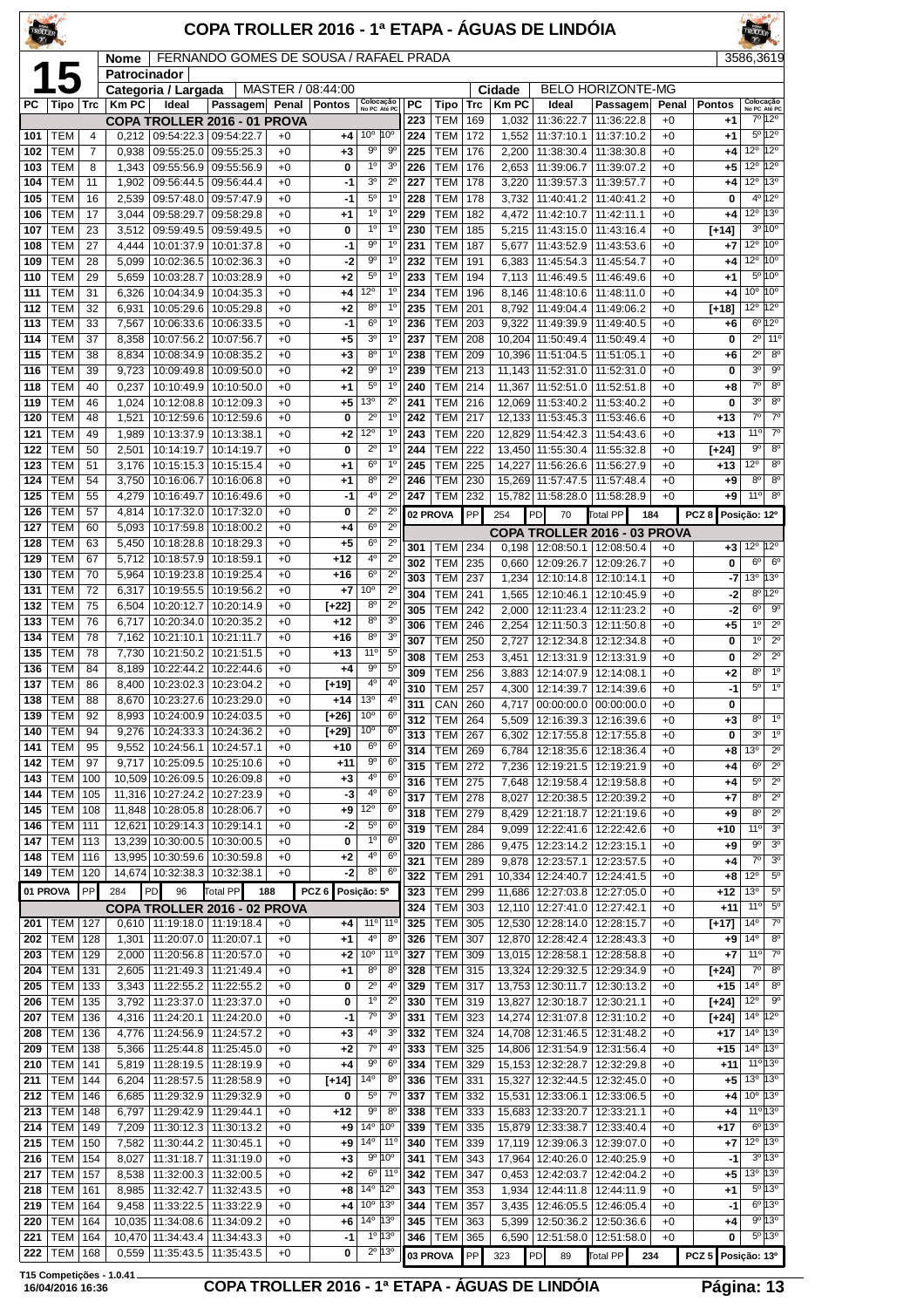| COPA TROLLER 2016 - 1ª ETAPA - ÁGUAS DE LINDÓIA<br><b>TROLLER</b> |                          |                     |                                                             |                                                   |                                       |              |                   |                                  |                                                          |            |                          |            |                |                                                                 |                                       |              |                         |                                   |                                          |
|-------------------------------------------------------------------|--------------------------|---------------------|-------------------------------------------------------------|---------------------------------------------------|---------------------------------------|--------------|-------------------|----------------------------------|----------------------------------------------------------|------------|--------------------------|------------|----------------|-----------------------------------------------------------------|---------------------------------------|--------------|-------------------------|-----------------------------------|------------------------------------------|
|                                                                   |                          |                     | PAULO ROBERTO DE GOES / IDALI BOSSE<br>Nome<br>Patrocinador |                                                   |                                       |              |                   |                                  |                                                          |            |                          |            |                |                                                                 |                                       | 3549,3536    |                         |                                   |                                          |
|                                                                   | 16                       |                     |                                                             | Categoria / Largada                               |                                       |              | MASTER / 08:45:00 |                                  |                                                          |            |                          |            | Cidade         | JOINVILLE-SC                                                    |                                       |              |                         |                                   |                                          |
| РC                                                                | Tipo                     | <b>Trc</b>          | $ $ Km PC                                                   | Ideal                                             | Passagem Penal Pontos                 |              |                   | Colocação<br>No PC Até PC        |                                                          | PC         | Tipo                     | Trc        | <b>Km PC</b>   | Ideal                                                           | Passagem                              | Penal        | <b>Pontos</b>           | Colocação<br>No PC Até PC         |                                          |
| 101                                                               | TEM                      |                     |                                                             | $0,212$   09:55:22.3   09:55:22.7                 | COPA TROLLER 2016 - 01 PROVA          |              |                   | $7^\circ$                        | $7^\circ$                                                | 223<br>224 | <b>TEM</b><br><b>TEM</b> | 169<br>172 | 1,032          | 11:37:22.7<br>11:38:10.1                                        | 11:37:22.8<br>11:38:10.6              | $+0$<br>$+0$ | $+1$<br>$+5$            | 8 <sup>o</sup><br>13 <sup>o</sup> | 8 <sup>0</sup><br>$9^{\circ}$            |
| 102                                                               | TEM                      | $\overline{4}$<br>7 | 0,938                                                       | 09:56:25.0                                        | 09:56:25.1                            | $+0$<br>$+0$ | +4<br>+1          | $5^{\rm o}$                      | $6^{\circ}$                                              | 225        | <b>TEM</b>               | 176        | 1,552<br>2,200 | 11:39:30.4                                                      | 11:39:30.5                            | $+0$         | $+1$                    | 6 <sup>o</sup>                    | $7^{\circ}$                              |
| 103                                                               | TEM                      | 8                   | 1,343                                                       | 09:56:56.9                                        | 09:56:57.0                            | $+0$         | +1                | 3 <sup>o</sup>                   | $2^{\circ}$                                              | 226        | <b>TEM</b>               | 176        | 2,653          | 11:40:06.7                                                      | 11:40:06.9                            | $+0$         | $+2$                    | 4 <sup>0</sup>                    | $9^{\circ}$                              |
| 104                                                               | TEM                      | 11                  | 1,902                                                       | 09:57:44.5                                        | 09:57:43.7                            | $+0$         | -8                | $10^{\circ}$                     | $5^{\circ}$                                              | 227        | <b>TEM</b>               | 178        | 3,220          | 11:40:57.3                                                      | 11:40:57.8                            | $+0$         | $+5$                    | $14^{\circ}$                      | 10 <sup>o</sup>                          |
| 105<br>106                                                        | TEM<br>TEM               | 16<br>17            | 2,539<br>3,044                                              | 09:58:48.0<br>09:59:29.7                          | 09:58:47.9<br>09:59:29.8              | $+0$<br>+0   | $-1$<br>+1        | 3 <sup>o</sup><br>$2^{\circ}$    | 4 <sup>0</sup><br>$2^{\circ}$                            | 228<br>229 | <b>TEM</b><br><b>TEM</b> | 178<br>182 | 3,732<br>4,472 | 11:41:41.2<br>11:43:10.7                                        | 11:41:41.1<br>11:43:11.0              | $+0$<br>$+0$ | -1<br>$+3$              | $7^\circ$<br>$9^{\circ}$          | $9^{\circ}$<br>$\overline{9^{\circ}}$    |
| 107                                                               | TEM                      | 23                  | 3,512                                                       | 10:00:49.5                                        | 10:00:49.8                            | $+0$         | $+3$              | 8 <sup>o</sup>                   | 3 <sup>o</sup>                                           | 230        | <b>TEM</b>               | 185        | 5,215          | 11:44:15.0                                                      | 11:44:16.9                            | $+0$         | [+19]                   | $9^{\circ}$                       | 9 <sup>o</sup>                           |
| 108                                                               | <b>TEM</b>               | 27                  | 4,444                                                       | 10:02:37.9                                        | 10:02:37.9                            | $+0$         | 0                 | 3 <sup>o</sup>                   | 30                                                       | 231        | <b>TEM</b>               | 187        | 5,677          | 11:44:52.9                                                      | 11:44:53.3                            | $+0$         | $^{+4}$                 | 8 <sup>o</sup>                    | $9^{\circ}$                              |
| 109                                                               | тем                      | 28                  | 5,099                                                       | 10:03:36.5                                        | 10:03:36.6                            | +0           | +1                | 4 <sup>0</sup>                   | $2^{\circ}$                                              | 232        | тем                      | 191        | 6,383          | 11:46:54.3                                                      | 11:46:54.8                            | $+0$         | $+5$                    | 14°                               | 9 <sup>o</sup><br>$\overline{9^{\circ}}$ |
| 110<br>111                                                        | TEM<br>TEM               | 29<br>31            | 5,659<br>6,326                                              | 10:04:28.7<br>10:05:34.9                          | 10:04:28.9<br>10:05:35.0              | $+0$<br>$+0$ | +2<br>+1          | 4 <sup>0</sup><br>6 <sup>o</sup> | $2^{\circ}$<br>$2^{\circ}$                               | 233<br>234 | TEM<br>TEM               | 194<br>196 | 8,146          | 7,113   11:47:49.5   11:47:49.7<br>11:49:10.6                   | 11:49:11.1                            | $+0$<br>$+0$ | $+2$<br>$+5$            | $11^{\circ}$<br>13 <sup>o</sup>   | $9^{\circ}$                              |
| 112                                                               | TEM                      | 32                  | 6,931                                                       | 10:06:29.6                                        | 10:06:29.6                            | $+0$         | 0                 | $4^{\circ}$                      | $2^{\circ}$                                              | 235        | TEM                      | 201        | 8,792          | 11:50:04.4                                                      | 11:50:04.7                            | $+0$         | $+3$                    | 1 <sup>0</sup>                    | 8 <sup>o</sup>                           |
| 113                                                               | TEM                      | 33                  | 7,567                                                       | 10:07:33.6                                        | 10:07:33.0                            | $+0$         | -6                | 12°                              | 3 <sup>o</sup>                                           | 236        | <b>TEM</b>               | 203        | 9,322          | 11:50:39.9                                                      | 11:50:40.4                            | $+0$         | $+5$                    | $5^{\circ}$                       | 8 <sup>o</sup>                           |
| 114                                                               | TEM                      | 37                  | 8,358                                                       | 10:08:56.2                                        | 10:08:56.9                            | $+0$         | +7                | 10°                              | 3°                                                       | 237        | <b>TEM</b>               | 208        |                | 10,204 11:51:49.4                                               | 11:51:49.5                            | $+0$         | $+1$                    | 5 <sup>0</sup>                    | $6^{\circ}$                              |
| 115<br>116                                                        | TEM<br>TEM               | 38<br>39            | 8,834<br>9,723                                              | 10:09:34.9<br>10:10:49.8                          | 10:09:35.1<br>10:10:49.9              | $+0$<br>$+0$ | $+2$<br>+1        | 6 <sup>o</sup><br>$7^\circ$      | 3 <sup>o</sup><br>3 <sup>o</sup>                         | 238<br>239 | <b>TEM</b><br>TEM        | 209<br>213 |                | 10,396 11:52:04.5<br>11,143 11:53:31.0                          | 11:52:05.4<br>11:53:31.1              | $+0$<br>$+0$ | +9<br>$+1$              | 4°<br>$5^{\circ}$                 | $5^{\rm o}$<br>$5^{\circ}$               |
| 118                                                               | TEM                      | 40                  | 0,237                                                       | 10:11:49.9                                        | 10:11:50.2                            | $+0$         | $+3$              | $13^{\circ}$                     | 3 <sup>o</sup>                                           | 240        | <b>TEM</b>               | 214        | 11,367         | 11:53:51.0                                                      | 11:53:51.9                            | $+0$         | $+9$                    | $9^{\circ}$                       | $5^{\circ}$                              |
| 119                                                               | TEM                      | 46                  | 1,024                                                       | 10:13:08.8                                        | 10:13:08.9                            | $+0$         | +1                | $5^{\circ}$                      | 3 <sup>o</sup>                                           | 241        | <b>TEM</b>               | 216        |                | 12,069 11:54:40.2                                               | 11:54:40.2                            | $+0$         | 0                       | 1 <sup>0</sup>                    | $4^{\circ}$                              |
| 120                                                               | TEM                      | 48                  | 1,521                                                       | 10:13:59.6                                        | 10:13:59.7                            | $+0$         | +1                | $7^\circ$                        | 3 <sup>o</sup>                                           | 242        | TEM                      | 217        |                | 12,133 11:54:45.3                                               | 11:54:46.2                            | $+0$         | +9                      | 3 <sup>o</sup>                    | 4 <sup>0</sup>                           |
| 121<br>122                                                        | TEM<br>TEM               | 49<br>50            | 1,989<br>2,501                                              | 10:14:37.9<br>10:15:19.7                          | 10:14:38.1<br>10:15:19.6              | $+0$<br>$+0$ | +2<br>$-1$        | $10^{\circ}$<br>6 <sup>o</sup>   | 30<br>3 <sup>o</sup>                                     | 243<br>244 | <b>TEM</b><br><b>TEM</b> | 220<br>222 |                | 12.829 11:55:42.3<br>13.450 11:56:30.4                          | 11:55:43.0<br>11:56:31.8              | $+0$<br>$+0$ | $+7$<br>$[+14]$         | 6 <sup>o</sup><br>1 <sup>0</sup>  | $5^{\rm o}$<br>3 <sup>o</sup>            |
| 123                                                               | TEM                      | 51                  | 3,176                                                       | 10:16:15.3                                        | 10:16:15.2                            | $+0$         | $-1$              | $1^{\circ}$                      | 3 <sup>o</sup>                                           | 245        | <b>TEM</b>               | 225        | 14,227         | 11:57:26.6                                                      | 11:57:27.0                            | $+0$         | $+4$                    | 1 <sup>0</sup>                    | 3 <sup>o</sup>                           |
| 124                                                               | TEM                      | 54                  | 3,750                                                       | 10:17:06.7                                        | 10:17:06.8                            | $+0$         | +1                | $5^{\circ}$                      | 30                                                       | 246        | <b>TEM</b>               | 230        |                | 15,269 11:58:47.5                                               | 11:58:48.5                            | $+0$         | $[+10]$                 | 10 <sup>o</sup>                   | $5^{\rm o}$                              |
| 125                                                               | TEM                      | 55                  | 4,279                                                       | 10:17:49.7                                        | 10:17:49.9                            | +0           | +2                | 11 <sup>0</sup>                  | 30                                                       | 247        | <b>TEM</b>               | 232        |                | 15,782 11:59:28.0 11:59:28.0                                    |                                       | $+0$         | 0                       | $2^{\circ}$                       | 4 <sup>0</sup>                           |
| 126<br>127                                                        | TEM<br><b>TEM</b>        | 57<br>60            | 4,814<br>5,093                                              | 10:18:32.0<br>10:18:59.8                          | 10:18:32.1<br>10:19:00.6              | $+0$<br>$+0$ | +1<br>$+8$        | $7^\circ$<br>$12^{\circ}$        | 3 <sup>o</sup><br>4 <sup>0</sup>                         |            | 02 PROVA                 | PP         | 205            | PD<br>54                                                        | <b>Total PP</b>                       | 151          | PCZ 4 Posicão: 6º       |                                   |                                          |
| 128                                                               | TEM                      | 63                  | 5,450                                                       | 10:19:28.8                                        | 10:19:31.3                            | $+0$         | $[+25]$           | 14°                              | $7^{\circ}$                                              | 301        | TEM                      | 234        |                | COPA TROLLER 2016 - 03 PROVA<br>0,198   12:09:50.1   12:09:50.3 |                                       | $+0$         | $+2$                    | $9^{\circ}$                       | $9^{\circ}$                              |
| 129                                                               | TEM                      | 67                  | 5,712                                                       | 10:19:57.9                                        | 10:19:59.0                            | +0           | $+11$             | 3 <sup>o</sup>                   | $5^{\circ}$                                              | 302        | TEM                      | 235        | 0,660          | 12:10:26.7                                                      | 12:10:26.5                            | $+0$         | -2                      | 10 <sup>o</sup>                   | 11°                                      |
| 130                                                               | TEM                      | 70                  | 5,964                                                       |                                                   | 10:20:23.8   10:20:24.4               | $+0$         | +6                | $2^{\circ}$                      | 4 <sup>0</sup>                                           | 303        | <b>TEM</b>               | 237        | 1,234          | 12:11:14.8                                                      | 12:11:14.0                            | $+0$         | -8                      | $14^{\circ}$                      | $14^{\circ}$                             |
| 131<br>132                                                        | TEM<br>TEM               | 72<br>75            | 6,317<br>6,504                                              | 10:20:55.5<br>10:21:12.7                          | 10:20:55.3<br>10:21:13.6              | $+0$<br>$+0$ | $-2$<br>+9        | $7^\circ$<br>$1^{\circ}$         | 30<br>3 <sup>o</sup>                                     | 304        | TEM                      | 241        | 1,565          | 12:11:46.1                                                      | 12:11:46.2                            | $+0$         | $+1$                    |                                   | 7°14°                                    |
| 133                                                               | <b>TEM</b>               | 76                  | 6,717                                                       |                                                   | 10:21:34.0   10:21:33.8               | $+0$         | -2                | $4^{\circ}$                      | $2^{\circ}$                                              | 305<br>306 | <b>TEM</b><br><b>TEM</b> | 242<br>246 | 2,000<br>2,254 | 12:12:23.4<br>12:12:50.3                                        | 12:12:23.1<br>12:12:52.4              | $+0$<br>$+0$ | -3<br>$[+21]$           | 10 <sup>o</sup>                   | 13°<br>11º 14º                           |
| 134                                                               | <b>TEM</b>               | 78                  | 7,162                                                       | 10:22:10.1                                        | 10:22:10.5                            | $+0$         | +4                | 1°                               | $2^{\circ}$                                              | 307        | <b>TEM</b>               | 250        | 2,727          | 12:13:34.8                                                      | 12:13:35.3                            | $+0$         | +5                      |                                   | 11º 12º                                  |
| 135                                                               | TEM                      | 78                  | 7,730                                                       | 10:22:50.2                                        | 10:22:50.5                            | $+0$         | $+3$              | 3 <sup>o</sup>                   | $2^{\circ}$                                              | 308        | <b>TEM</b>               | 253        | 3,451          | 12:14:31.9                                                      | 12:14:31.9                            | $+0$         | 0                       |                                   | 1°12°                                    |
| 136<br>137                                                        | TEM<br><b>TEM</b>        | 84<br>86            | 8,189<br>8,400                                              | 10:23:44.2                                        | 10:23:44.2<br>10:24:02.3   10:24:04.4 | $+0$<br>$+0$ | 0<br>$[+21]$      | $1^{\circ}$<br>8 <sup>o</sup>    | $2^{\circ}$<br>$2^{\circ}$                               | 309        | <b>TEM</b>               | 256        | 3,883          |                                                                 | 12:15:07.9 12:15:08.4                 | $+0$         | +5                      | 13 <sup>o</sup>                   | 13°<br>10 120                            |
| 138                                                               | <b>TEM</b>               | 88                  |                                                             | 8,670   10:24:27.6   10:24:28.6                   |                                       | $+0$         | $+10$             | 11°                              | $2^{\circ}$                                              | 310<br>311 | <b>TEM</b><br>CAN 260    | 257        | 4,300          | 12:15:39.7<br>4,717 00:00:00.0 00:00:00.0                       | 12:15:39.7                            | $+0$<br>$+0$ | 0<br>0                  |                                   |                                          |
| 139                                                               | TEM                      | 92                  | 8,993                                                       |                                                   | 10:25:00.9   10:25:02.6               | +0           | [+17]             | 90                               | $2^{\circ}$                                              | 312        | TEM                      | 264        |                | 5,509   12:17:39.3   12:17:39.9                                 |                                       | $^{+0}$      | +6                      | 13 <sup>o</sup>                   | $14^{\circ}$                             |
| 140                                                               | <b>TEM</b>               | 94                  | 9,276                                                       | 10:25:33.3                                        | 10:25:33.9                            | $+0$         | +6                | $2^{\circ}$                      | $2^{\circ}$                                              | 313        | <b>TEM</b>               | 267        | 6,302          | 12:18:55.8                                                      | 12:18:56.0                            | $+0$         | $+2$                    |                                   | $8^{\circ}$ 14°                          |
| 141<br>142                                                        | <b>TEM</b><br>TEM        | 95<br>97            | 9,552<br>9,717                                              | 10:25:56.1<br>10:26:09.5                          | 10:25:56.7<br>10:26:09.6              | $+0$<br>$+0$ | +6<br>+1          | $4^{\rm o}$<br>$2^{\circ}$       | $2^{\circ}$<br>$2^{\circ}$                               | 314        | TEM                      | 269        | 6,784          | 12:19:35.6                                                      | 12:19:35.7                            | +0           | $+1$                    |                                   | $10$ 11 <sup>o</sup><br>9° 11°           |
| 143                                                               | TEM                      | 100                 |                                                             | 10,509 10:27:09.5                                 | 10:27:08.3                            | $+0$         | $-12$             | 12°                              | $2^{\circ}$                                              | 315<br>316 | <b>TEM</b><br><b>TEM</b> | 272<br>275 | 7,236<br>7,648 | 12:20:58.4                                                      | 12:20:21.5   12:20:22.8<br>12:20:59.1 | $+0$<br>$+0$ | $+13$<br>$+7$           |                                   | 7°10°                                    |
| 144                                                               | <b>TEM</b>               | 105                 |                                                             | 11,316 10:28:24.2                                 | 10:28:23.9                            | $+0$         | -3                | $5^{\circ}$                      | $2^{\circ}$                                              | 317        | TEM                      | 278        | 8,027          | 12:21:38.5                                                      | 12:21:38.6                            | $+0$         | $+1$                    | $2^{\circ}$                       | $9^\circ$                                |
| 145                                                               | <b>TEM</b>               | 108                 | 11,848                                                      | 10:29:05.8                                        | 10:29:05.2                            | $+0$         | -6                | $8^{\circ}$                      | $\overline{2^0}$                                         | 318        | TEM                      | 279        | 8,429          | 12:22:18.7                                                      | 12:22:19.5                            | $+0$         | +8                      | $6^{\circ}$                       | 8 <sup>o</sup>                           |
| 146<br>147                                                        | <b>TEM</b><br>TEM        | 111<br>113          |                                                             | 12,621 10:30:14.3 10:30:14.5<br>13,239 10:31:00.5 | 10:30:59.3                            | $+0$<br>$+0$ | $+2$<br>$[-12]$   | $4^{\circ}$<br>$12^{\circ}$      | $2^{\circ}$<br>3 <sup>o</sup>                            | 319        | TEM                      | 284        | 9,099          | 12:23:41.6                                                      | 12:23:42.0                            | $+0$         | $+4$                    | $5^{\circ}$                       | $7^\circ$<br>8 <sup>o</sup>              |
| 148                                                               | <b>TEM</b>               | 116                 |                                                             | 13,995 10:31:59.6                                 | 10:31:58.9                            | $+0$         | -7                | $11^{\circ}$                     | 3 <sup>o</sup>                                           | 320<br>321 | <b>TEM</b><br><b>TEM</b> | 286<br>289 | 9,475<br>9,878 | 12:24:57.1                                                      | 12:24:14.2 12:24:15.6<br>12:24:57.1   | +0<br>$+0$   | $+14$<br>0              | 13 <sup>o</sup><br>$2^{\circ}$    | $7^\circ$                                |
| 149                                                               | <b>TEM</b>               | 120                 |                                                             |                                                   | 14,674 10:33:38.3 10:33:37.9          | $+0$         | $-4$              | $12^{\circ}$                     | 3 <sup>o</sup>                                           | 322        | <b>TEM</b>               | 291        | 10,334         | 12:25:40.7                                                      | 12:25:40.7                            | $+0$         | 0                       | 1 <sup>0</sup>                    | $7^\circ$                                |
| 01 PROVA                                                          |                          | PP                  | 229                                                         | PD<br>75                                          | <b>Total PP</b>                       | 154          | PCZ <sub>3</sub>  | Posição: 4º                      |                                                          | 323        | TEM                      | 299        |                | 11,686 12:28:03.8                                               | 12:28:04.2                            | $+0$         | $+4$                    | $4^{\circ}$                       | 6 <sup>o</sup>                           |
|                                                                   |                          |                     |                                                             |                                                   | COPA TROLLER 2016 - 02 PROVA          |              |                   | $5^{\circ}$                      | $5^{\circ}$                                              | 324        | <b>TEM</b>               | 303        |                | 12,110   12:28:41.0                                             | 12:28:42.1                            | $+0$         | +11                     | $12^{\circ}$<br>$2^{\circ}$       | $7^\circ$<br>$5^{\circ}$                 |
| 201<br>202                                                        | TEM<br><b>TEM</b>        | 127<br>128          | 1,301                                                       | $0,610$   11:20:18.0   11:20:18.1<br>11:21:07.0   | 11:21:06.9                            | $+0$<br>$+0$ | $+1$<br>-1        | 8 <sup>o</sup>                   | $4^{\circ}$                                              | 325<br>326 | <b>TEM</b><br>TEM        | 305<br>307 |                | 12,530 12:29:14.0<br>12,870 12:29:42.4                          | 12:29:14.4<br>12:29:42.3              | $+0$<br>$+0$ | $+4$<br>-1              | $\overline{7^{\circ}}$            | $5^\circ$                                |
| 203                                                               | <b>TEM</b>               | 129                 | 2,000                                                       | 11:21:56.8                                        | 11:21:56.9                            | $+0$         | +1                | $6^{\circ}$                      | 3 <sup>o</sup>                                           | 327        | TEM                      | 309        |                | 13,015 12:29:58.1                                               | 12:29:58.5                            | $+0$         | $+4$                    | $5^{\circ}$                       | $5^\circ$                                |
| 204                                                               | <b>TEM</b>               | 131                 | 2,605                                                       | 11:22:49.3                                        | 11:22:49.4                            | $+0$         | +1                | $2^{\circ}$                      | 3 <sup>o</sup>                                           | 328        | TEM                      | 315        |                | 13,324 12:30:32.5                                               | 12:30:34.9                            | $^{+0}$      | $[+24]$                 | 8 <sup>o</sup>                    | 6 <sup>o</sup>                           |
| 205                                                               | <b>TEM</b>               | 133                 | 3,343                                                       | 11:23:55.2                                        | 11:23:55.5                            | $+0$         | +3                | $9^{\circ}$                      | 3 <sup>o</sup>                                           | 329        | <b>TEM</b>               | 317        |                | 13,753 12:31:11.7                                               | 12:31:12.3                            | $^{+0}$      | $+6$                    | $7^\circ$                         | 6 <sup>o</sup>                           |
| 206<br>207                                                        | <b>TEM</b><br><b>TEM</b> | 135<br>136          | 3,792                                                       | 11:24:37.0<br>4,316   11:25:20.1                  | 11:24:37.4<br>11:25:20.4              | $+0$<br>$+0$ | +4<br>$+3$        | $13^{\circ}$<br>12°              | 8 <sup>o</sup><br>$8^{\circ}$                            | 330<br>331 | TEM<br>TEM               | 319<br>323 |                | 13,827 12:31:18.7<br>14,274 12:32:07.8                          | 12:31:21.9<br>12:32:09.0              | $+0$<br>$+0$ | [+32]<br>$+12$          | 14°<br>10 <sup>o</sup>            | $7^\circ$<br>$7^\circ$                   |
| 208                                                               | <b>TEM</b>               | 136                 | 4,776                                                       | 11:25:56.9                                        | 11:25:57.2                            | $+0$         | +3                | $7^{\circ}$                      | 90                                                       | 332        | <b>TEM</b>               | 324        |                | 14,708 12:32:46.5                                               | 12:32:46.8                            | +0           | $+3$                    | 9 <sup>o</sup>                    | $7^\circ$                                |
| 209                                                               | TEM                      | 138                 | 5,366                                                       | 11:26:44.8                                        | 11:26:45.1                            | $+0$         | $+3$              | 10 <sup>o</sup>                  | $10^{\circ}$                                             | 333        | TEM                      | 325        |                | 14,806 12:32:54.9                                               | 12:32:55.2                            | $+0$         | $+3$                    | $6^{\circ}$                       | $7^\circ$                                |
| 210                                                               | <b>TEM</b>               | 141                 | 5,819                                                       | 11:29:19.5                                        | 11:29:20.1                            | $+0$         | +6                | 13 <sup>o</sup>                  | $9^{\circ}$                                              | 334        | TEM                      | 329        |                | 15,153 12:33:28.7                                               | 12:33:29.3                            | $+0$         | +6                      | 3 <sup>o</sup>                    | $7^\circ$                                |
| 211<br>212                                                        | TEM<br><b>TEM</b>        | 144<br>146          | 6,204<br>6,685                                              | 11:29:57.5<br>11:30:32.9                          | 11:29:58.6<br>11:30:32.9              | $+0$<br>$+0$ | $[+11]$<br>0      |                                  | $9^{\circ}$ 10 <sup>°</sup><br>$3^{\circ}$ 10 $^{\circ}$ | 336<br>337 | <b>TEM</b><br>TEM        | 331<br>332 | 15,327         | 12:33:44.5<br>15,531 12:34:06.1                                 | 12:33:44.3<br>12:34:06.3              | $+0$<br>$+0$ | -2<br>$+2$              | 10 <sup>o</sup><br>6 <sup>o</sup> | $7^\circ$<br>$7^\circ$                   |
| 213                                                               | <b>TEM</b>               | 148                 | 6,797                                                       | 11:30:42.9                                        | 11:30:43.8                            | $+0$         | +9                |                                  | 7º 10°                                                   | 338        | TEM                      | 333        |                | 15,683 12:34:20.7                                               | 12:34:20.4                            | $+0$         | -3                      | $7^\circ$                         | $7^{\circ}$                              |
| 214                                                               | <b>TEM</b>               | 149                 | 7,209                                                       | 11:31:12.3                                        | 11:31:12.6                            | $+0$         | $^{+3}$           | $7^\circ$                        | $8^{\circ}$                                              | 339        | TEM                      | 335        |                | 15,879 12:34:38.7                                               | 12:34:40.9                            | $+0$         | $[+22]$                 | 12°                               | $6^{\rm o}$                              |
| 215                                                               | <b>TEM</b>               | 150                 | 7,582                                                       | 11:31:44.2                                        | 11:31:44.9                            | $+0$         | +7                | $12^{\circ}$                     | 90                                                       | 340        | <b>TEM</b>               | 339        |                | 17,119 12:40:06.3                                               | 12:40:06.3                            | $+0$         | 0                       | 3 <sup>0</sup>                    | $6^{\circ}$                              |
| 216                                                               | <b>TEM</b><br>TEM        | 154<br>157          | 8,027                                                       | 11:32:18.7<br>11:33:00.3                          | 11:32:19.1                            | $+0$<br>$+0$ | +4                | 12°<br>$9^{\circ}$               | 90<br>90                                                 | 341<br>342 | <b>TEM</b><br><b>TEM</b> | 343<br>347 |                | 17,964 12:41:26.0<br>12:43:03.7                                 | 12:41:25.5                            | $+0$<br>$+0$ | -5                      | $12^{\circ}$<br>$6^{\circ}$       | 6 <sup>o</sup><br>$6^{\circ}$            |
| 217<br>218                                                        | <b>TEM</b>               | 161                 | 8,538                                                       | 8,985   11:33:42.7                                | 11:33:00.6<br>11:33:43.1              | $+0$         | $^{+3}$<br>+4     | 11°                              | 9 <sup>o</sup>                                           | 343        | TEM                      | 353        | 0,453          | 1,934   12:45:11.8   12:45:11.8                                 | 12:43:03.9                            | $+0$         | $+2$<br>0               | 1 <sup>0</sup>                    | $6^{\circ}$                              |
| 219                                                               | <b>TEM</b>               | 164                 | 9,458                                                       | 11:34:22.5                                        | 11:34:22.1                            | $+0$         | -4                | 90                               | 90                                                       | 344        | TEM                      | 357        | 3,435          | 12:47:05.5                                                      | 12:47:05.2                            | $+0$         | -3                      | $8^{\circ}$                       | 6 <sup>o</sup>                           |
| 220                                                               | <b>TEM</b>               | 164                 | 10,035                                                      | 11:35:08.6                                        | 11:35:08.6                            | $+0$         | 0                 | $1^{\circ}$                      | 90                                                       | 345        | TEM                      | 363        | 5,399          | 12:51:36.2                                                      | 12:51:36.2                            | $^{+0}$      | 0                       | 3 <sup>o</sup>                    | $6^{\circ}$                              |
| 221<br>222                                                        | <b>TEM</b><br><b>TEM</b> | 164<br>168          | 0,559                                                       | 10,470 11:35:43.4<br>11:36:43.5                   | 11:35:42.7<br>11:36:43.7              | $+0$<br>$+0$ | -7<br>$+2$        | 11°<br>$8^{\circ}$               | 90<br>$8^{\circ}$                                        | 346        | TEM<br>03 PROVA          | 365<br>PP  | 253            | 6,590   12:52:58.0   12:52:57.9<br>PD<br>99                     | Total PP                              | $+0$<br>154  | -1<br>PCZ 7 Posição: 6º | $8^{\circ}$                       | $6^{\circ}$                              |
|                                                                   |                          |                     |                                                             |                                                   |                                       |              |                   |                                  |                                                          |            |                          |            |                |                                                                 |                                       |              |                         |                                   |                                          |